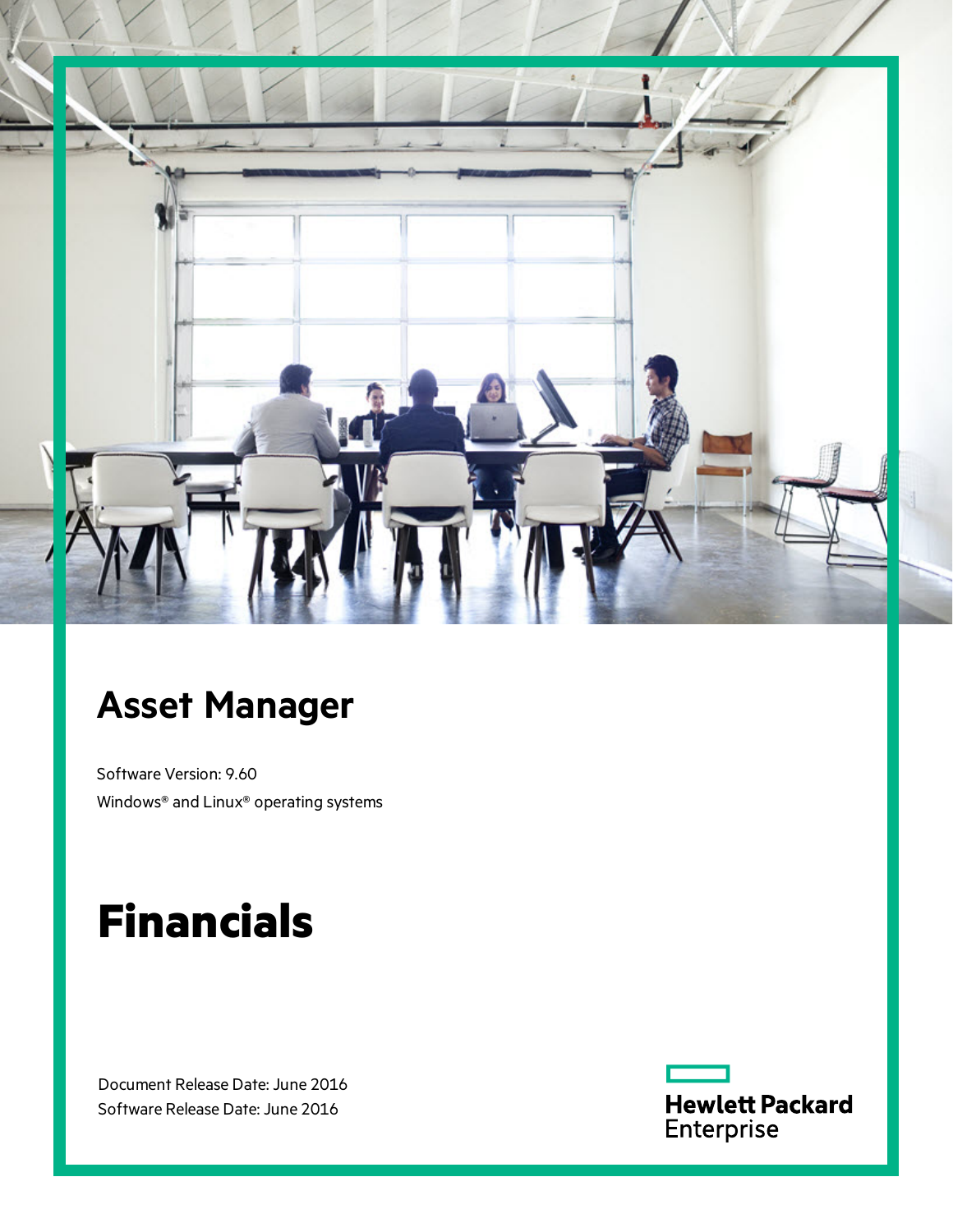### Legal Notices

#### **Warranty**

The only warranties for Hewlett Packard Enterprise products and services are set forth in the express warranty statements accompanying such products and services. Nothing herein should be construed as constituting an additional warranty. Hewlett Packard Enterprise shall not be liable for technical or editorial errors or omissions contained herein. The information contained herein is subject to change without notice.

### Restricted Rights Legend

Confidential computer software. Valid license from Hewlett Packard Enterprise required for possession, use or copying. Consistent with FAR 12.211 and 12.212, Commercial Computer Software, Computer Software Documentation, and Technical Data for Commercial Items are licensed to the U.S. Government under vendor's standard commercial license.

### Copyright Notice

© 1994 - 2016 Hewlett Packard Enterprise Development LP

#### Trademark Notices

Adobe™ is a trademark of Adobe Systems Incorporated.

Microsoft® and Windows® are U.S. registered trademarks of Microsoft Corporation.

UNIX® is a registered trademark of The Open Group.

This product includes an interface of the 'zlib' general purpose compression library, which is Copyright © 1995-2002 Jean-loup Gailly and Mark Adler.

### Documentation Updates

The title page of this document contains the following identifying information:

- Software Version number, which indicates the software version.
- Document Release Date, which changes each time the document is updated.
- Software Release Date, which indicates the release date of this version of the software.

To check for recent updates or to verify that you are using the most recent edition of a document, go to: <https://softwaresupport.hpe.com/>.

This site requires that you register for an HPE Passport and to sign in. To register for an HPE Passport ID, click **Register** on the HPE Software Support site or click **Create an Account** on the HPE Passport login page.

You will also receive updated or new editions if you subscribe to the appropriate product support service. Contact your HPE sales representative for details.

### **Support**

Visit the HPE Software Support site at: [https://softwaresupport.hpe.com.](https://softwaresupport.hpe.com/)

This website provides contact information and details about the products, services, and support that HPE Software offers.

HPE Software online support provides customer self-solve capabilities. It provides a fast and efficient way to access interactive technical support tools needed to manage your business. As a valued support customer, you can benefit by using the support website to:

- Search for knowledge documents of interest
- Submit and track support cases and enhancement requests
- Download software patches
- Manage support contracts Look up HPE support contacts
- 
- Review information about available services Enter into discussions with other software customers
- Research and register for software training
- 

Most of the support areas require that you register as an HPE Passport user and to sign in. Many also require a support contract. To register for an HPE Passport ID, click **Register** on the HPE Support site or click **Create an Account** on the HPE Passport login page.

To find more information about access levels, go to: <https://softwaresupport.hpe.com/web/softwaresupport/access-levels>.

**HPE Software Solutions Now** accesses the HPE Software Solution and Integration Portal website. This site enables you to explore HPE Product Solutions to meet your business needs, includes a full list of Integrations between HPE Products, as well as a listing of ITIL Processes. The URL for this website is [http://h20230.www2.hp.com/sc/solutions/index.jsp.](http://h20230.www2.hp.com/sc/solutions/index.jsp)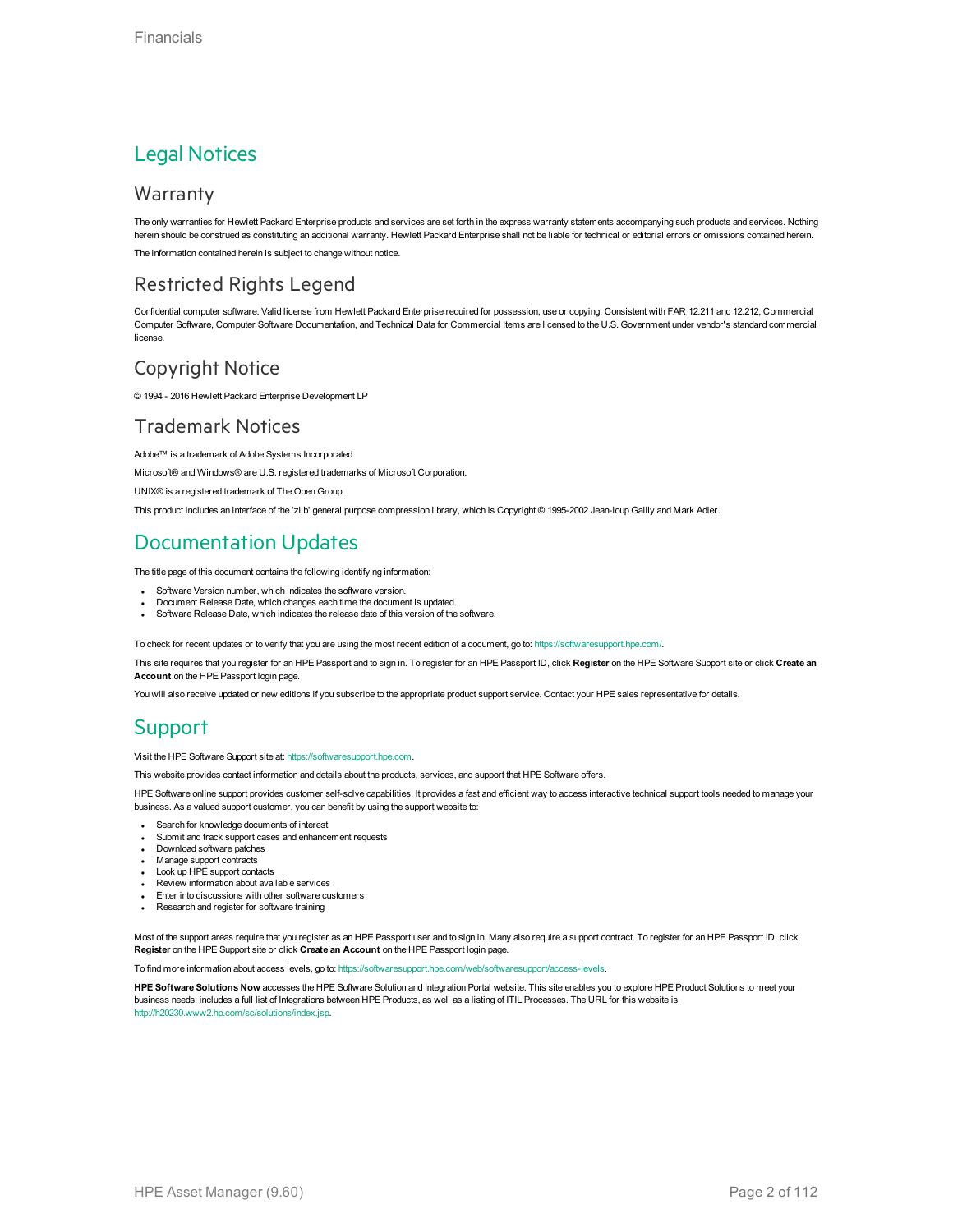# **Contents**

| .19 |
|-----|
|     |
|     |
|     |
|     |
|     |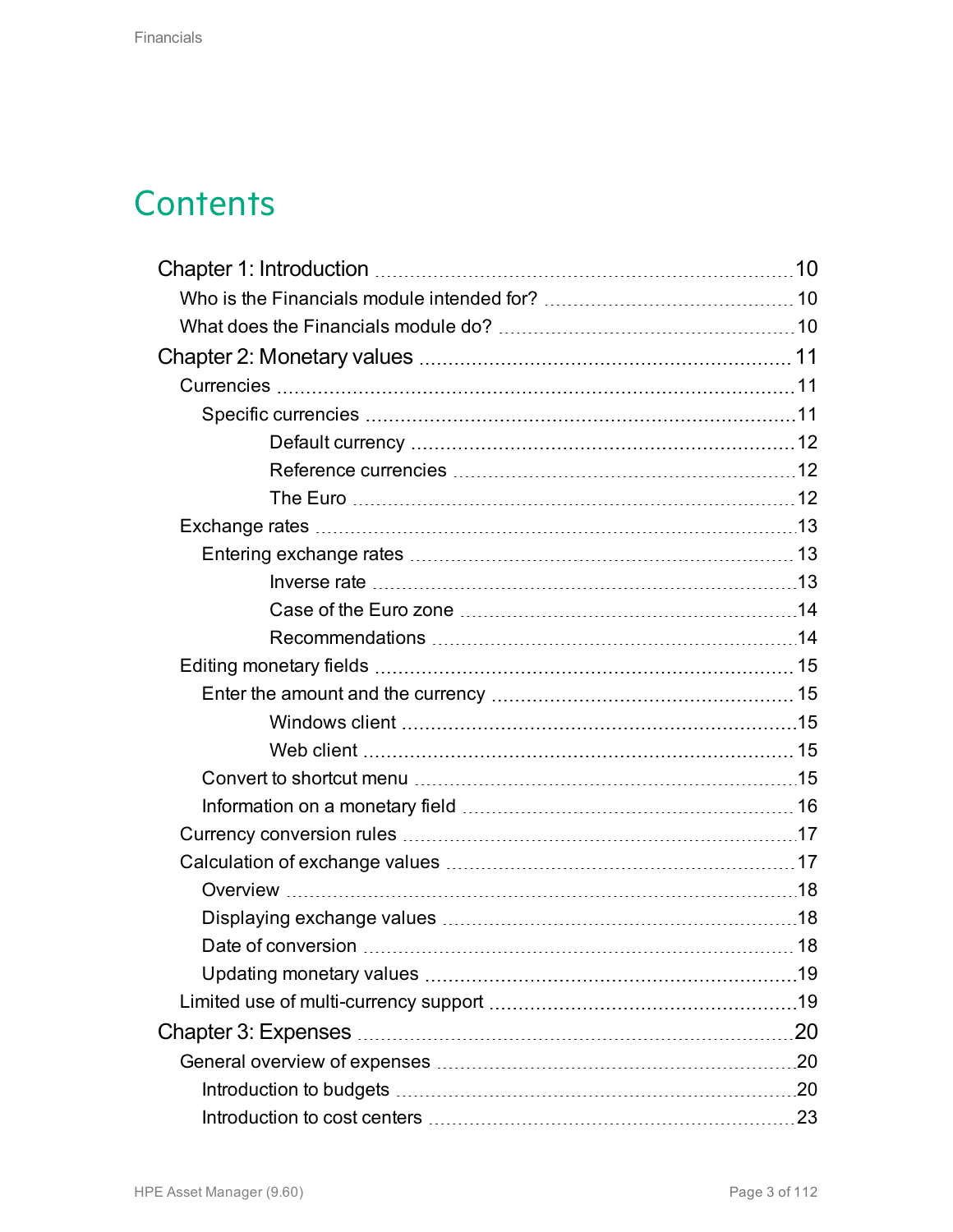| Designate which employees are involved in the validation |  |
|----------------------------------------------------------|--|
|                                                          |  |
|                                                          |  |
|                                                          |  |
|                                                          |  |
|                                                          |  |
|                                                          |  |
| Automatic creation by Asset Manager Automated Process    |  |
|                                                          |  |
|                                                          |  |
|                                                          |  |
|                                                          |  |
|                                                          |  |
|                                                          |  |
|                                                          |  |
|                                                          |  |
| Note on changing the amount of an expense line 37        |  |
|                                                          |  |
|                                                          |  |
|                                                          |  |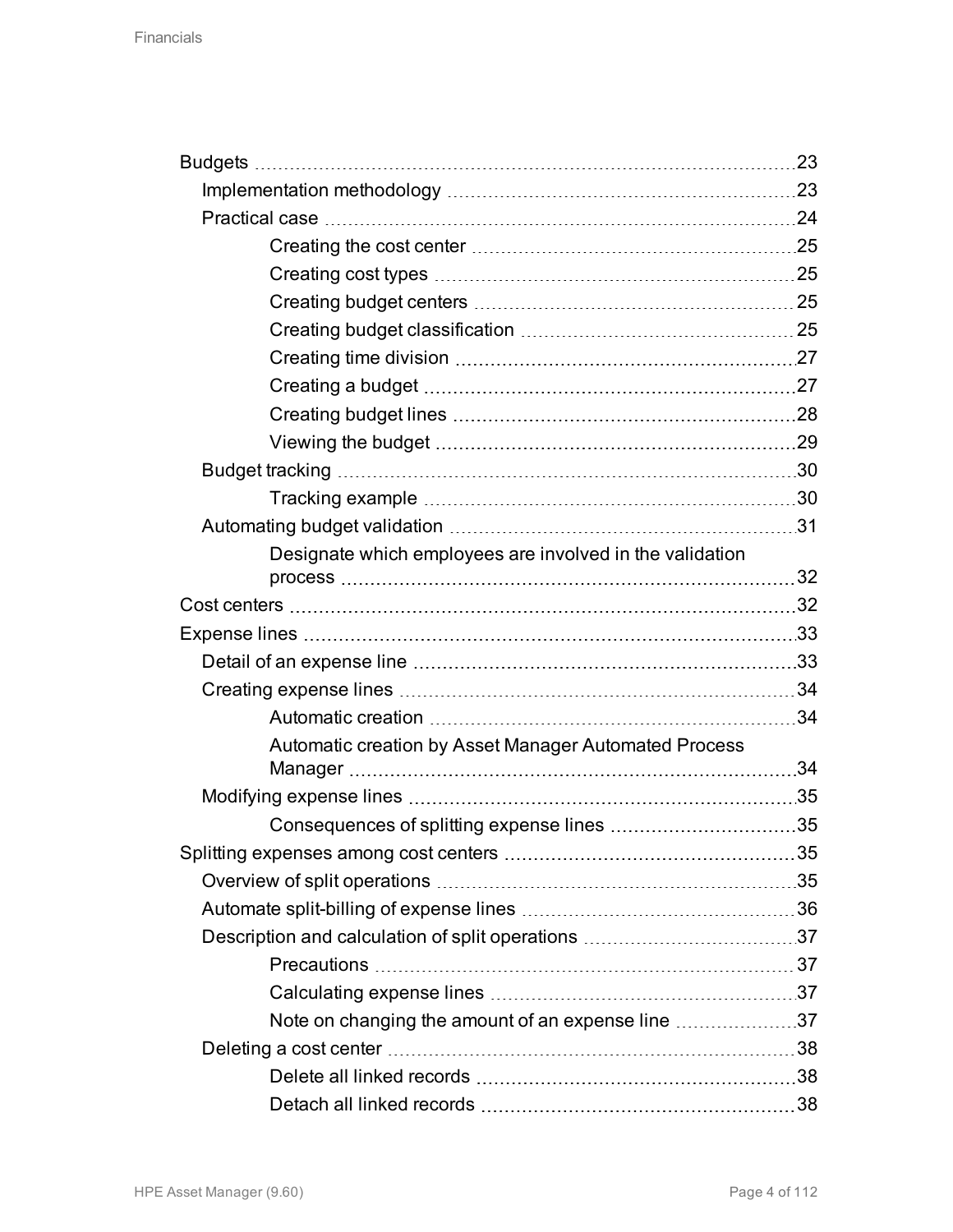| Reconcile assets in the Asset Manager database with fixed assets  40 |  |
|----------------------------------------------------------------------|--|
|                                                                      |  |
|                                                                      |  |
|                                                                      |  |
|                                                                      |  |
|                                                                      |  |
|                                                                      |  |
|                                                                      |  |
|                                                                      |  |
|                                                                      |  |
|                                                                      |  |
|                                                                      |  |
|                                                                      |  |
|                                                                      |  |
| Declare a tax rate applicable for a tax jurisdiction 49              |  |
|                                                                      |  |
|                                                                      |  |
| Declaring the calculation method for taxes payable on rents 50       |  |
|                                                                      |  |
|                                                                      |  |
|                                                                      |  |
|                                                                      |  |
| Associating a tax calculated using a formula with a rent item  53    |  |
|                                                                      |  |
| Second step at the level of the Taxes field (SQL name:               |  |
|                                                                      |  |
| Example of tax formula independent of the tax jurisdiction 54        |  |
| Example of tax formula dependent on the tax jurisdiction 54          |  |
| Managing changes to tax rates during a rent period 55                |  |
|                                                                      |  |
|                                                                      |  |
|                                                                      |  |
|                                                                      |  |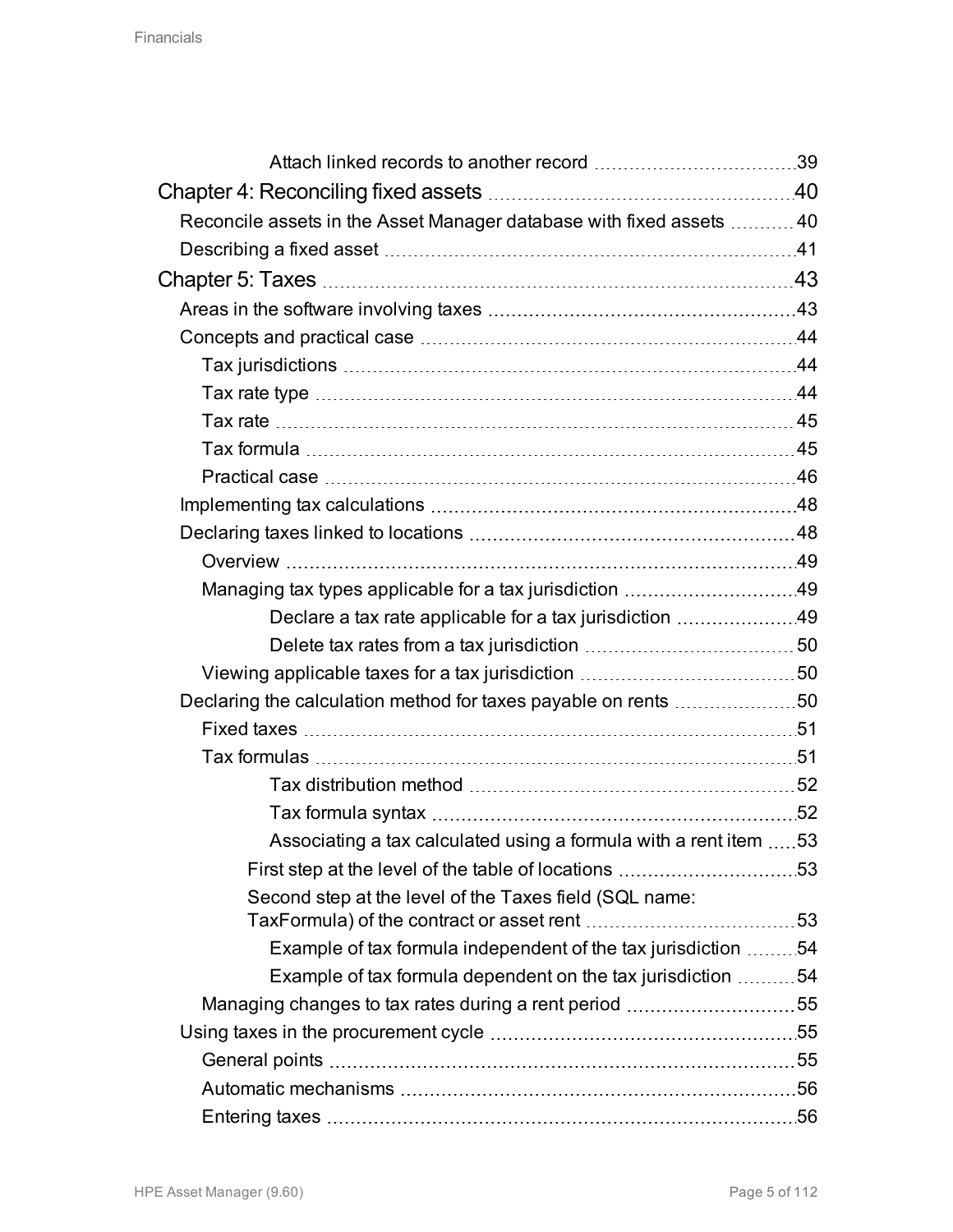| Assign the appropriate access rights to Asset Manager users. 62          |    |
|--------------------------------------------------------------------------|----|
|                                                                          |    |
| Have previous expense lines taken into account in the TCO calculation 64 |    |
| Calculate the Total Cost of Ownership (TCO) in Asset Manager 64          |    |
|                                                                          |    |
|                                                                          |    |
|                                                                          |    |
|                                                                          |    |
|                                                                          |    |
|                                                                          |    |
|                                                                          |    |
|                                                                          |    |
|                                                                          |    |
|                                                                          |    |
|                                                                          |    |
|                                                                          |    |
| To modify the TCO calculation method of an asset, a business service     |    |
|                                                                          |    |
|                                                                          |    |
| Main features of the Average annual TCO of assets calculation            |    |
|                                                                          |    |
| Asset Manager Automated Process Manager parameters 72                    |    |
| Executing Asset Manager Automated Process Manager as                     | 72 |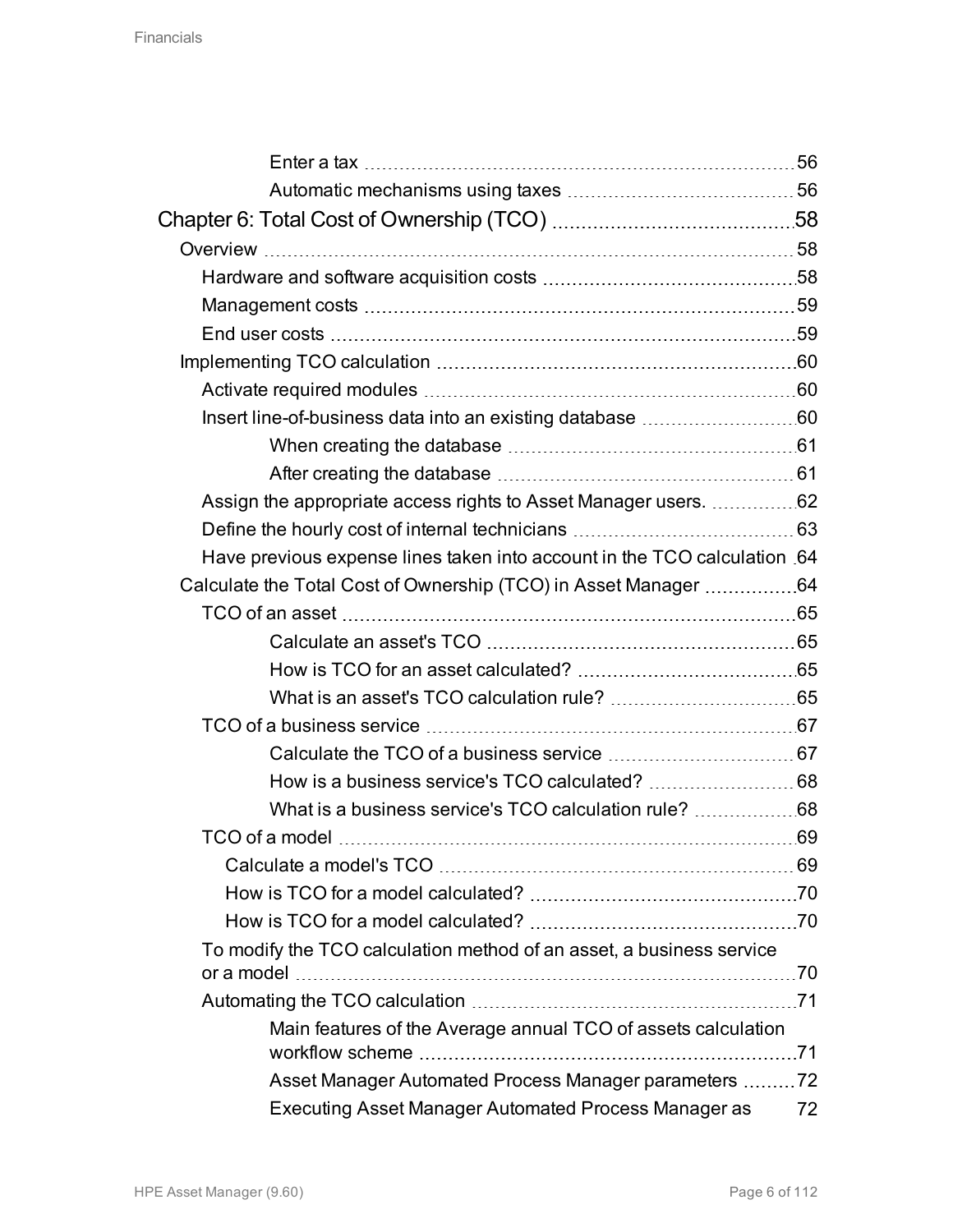| Method used to calculate the Economic depreciation duration           |  |
|-----------------------------------------------------------------------|--|
|                                                                       |  |
| If the value of the sePurpose field is Purchase (Asset), Initial      |  |
| payment (Asset), License extension or Adjustment                      |  |
|                                                                       |  |
|                                                                       |  |
| If the value of the sePurpose field is Initial payment (Contract)  75 |  |
|                                                                       |  |
| If the value of the sePurpose field is Work order, Internal labor     |  |
| If the value of the sePurpose field is Consumption or Purchase        |  |
|                                                                       |  |
|                                                                       |  |
|                                                                       |  |
|                                                                       |  |
|                                                                       |  |
|                                                                       |  |
|                                                                       |  |
| Making reference cost centers and cost types required fields 80       |  |
|                                                                       |  |
|                                                                       |  |
| Configuring Asset Manager Automated Process Manager 82                |  |
| Executing Asset Manager Automated Process Manager as background       |  |
|                                                                       |  |
|                                                                       |  |
| Practical case 1 - Chargeback computer installation and move 83       |  |
|                                                                       |  |
|                                                                       |  |
|                                                                       |  |
|                                                                       |  |
|                                                                       |  |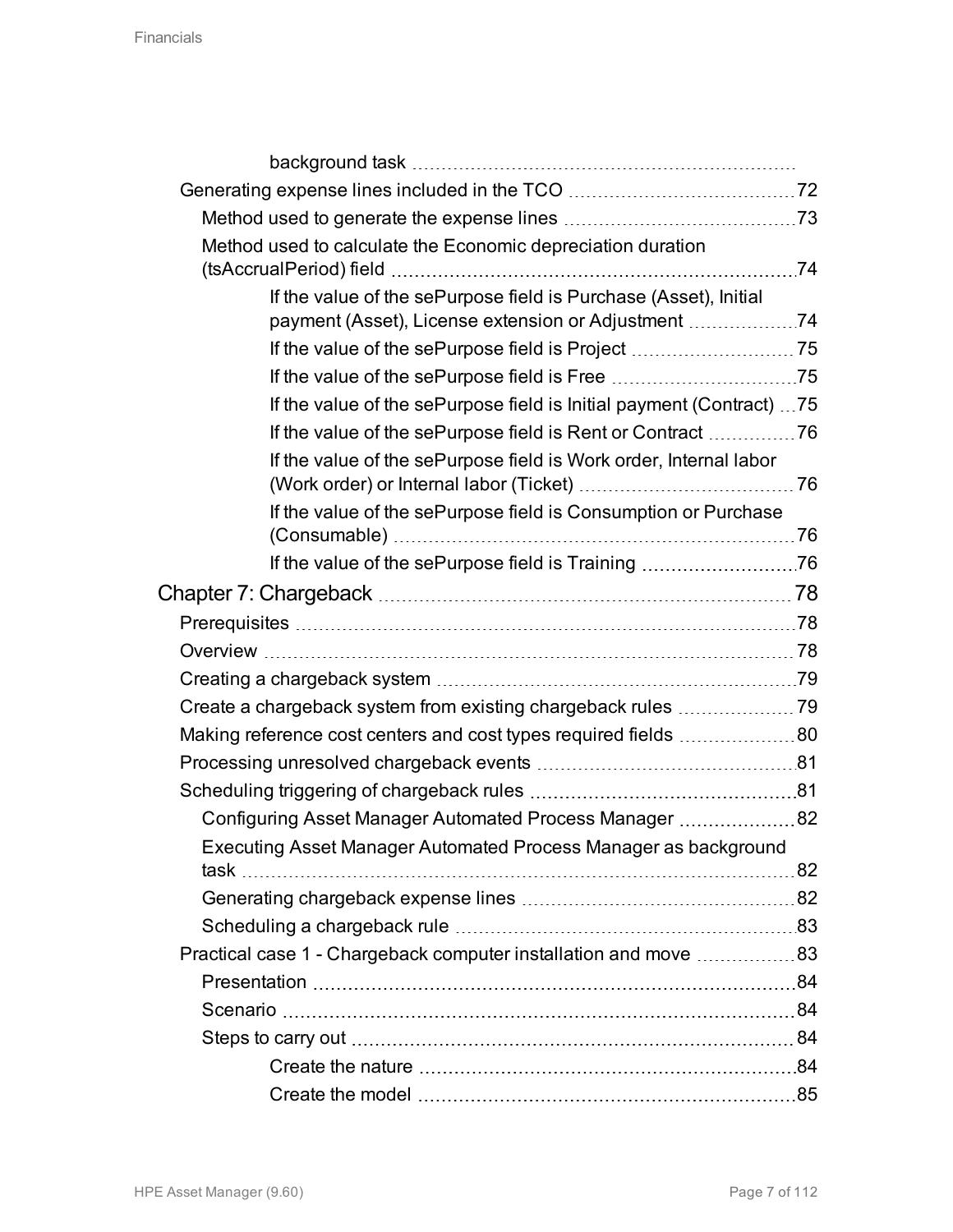| Create the query filter for the purchased computers 87           |  |
|------------------------------------------------------------------|--|
|                                                                  |  |
|                                                                  |  |
|                                                                  |  |
|                                                                  |  |
|                                                                  |  |
|                                                                  |  |
|                                                                  |  |
|                                                                  |  |
|                                                                  |  |
|                                                                  |  |
|                                                                  |  |
|                                                                  |  |
| Practical case 3 - Scheduled triggering of a chargeback rule  96 |  |
|                                                                  |  |
|                                                                  |  |
|                                                                  |  |
|                                                                  |  |
|                                                                  |  |
|                                                                  |  |
| Execute Asset Manager Automated Process Manager 100              |  |
|                                                                  |  |
|                                                                  |  |
|                                                                  |  |
|                                                                  |  |
|                                                                  |  |
|                                                                  |  |
|                                                                  |  |
|                                                                  |  |
|                                                                  |  |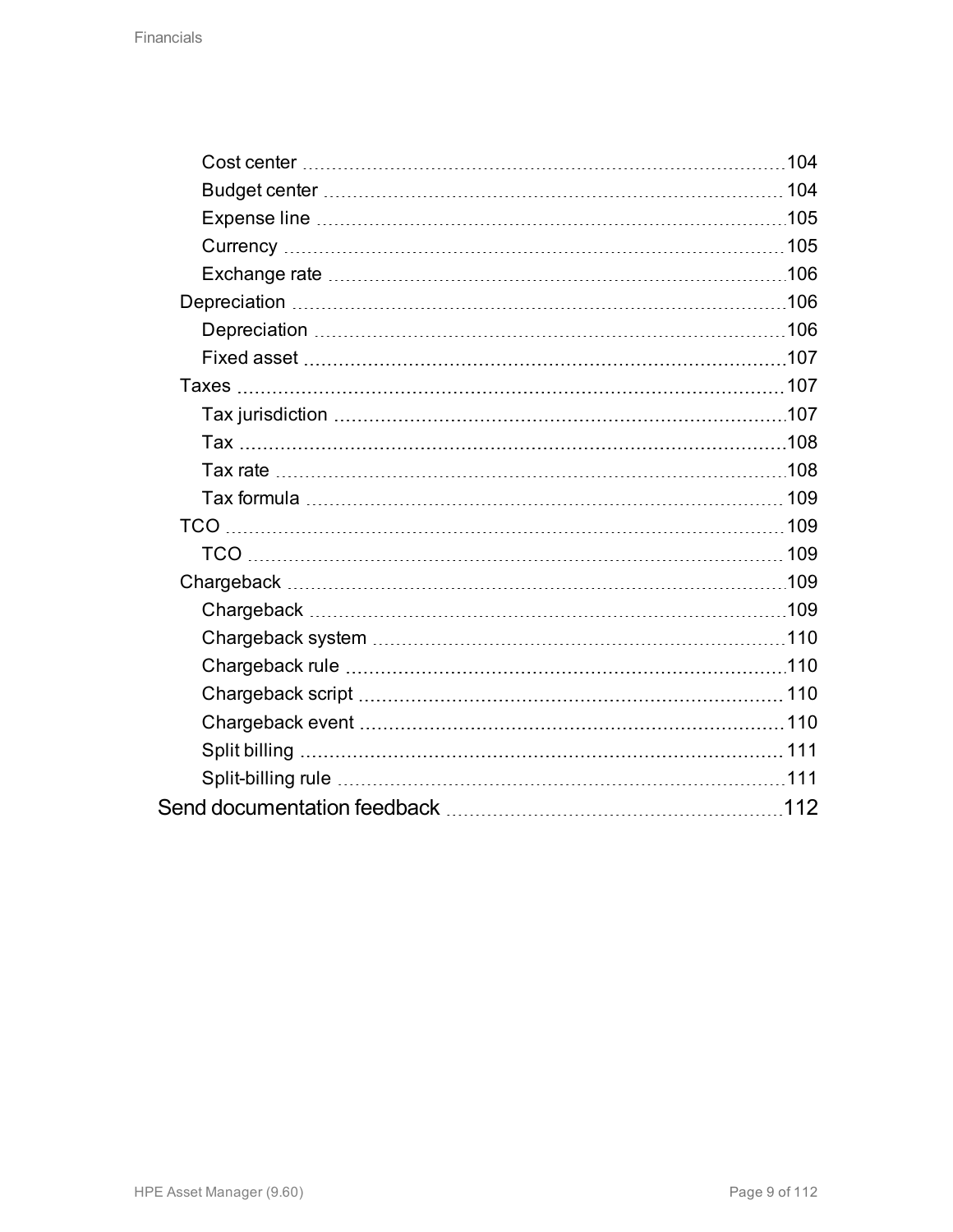# <span id="page-9-0"></span>Chapter 1: Introduction

## <span id="page-9-1"></span>Who is the Financials module intended for?

The Financials module is intended for organizations wishing to track expenses. It is generally implemented by the following persons:

- Financial manager
- The administrator

## <span id="page-9-2"></span>**What does the Financials module do?**

The Financials module enables you to perform the following tasks:

- Draw up budgets
- Track expenses
- Track fixed assets
- Generate internal invoices

Managing these tasks enables you to:

- Know how money is being used
- Optimize costs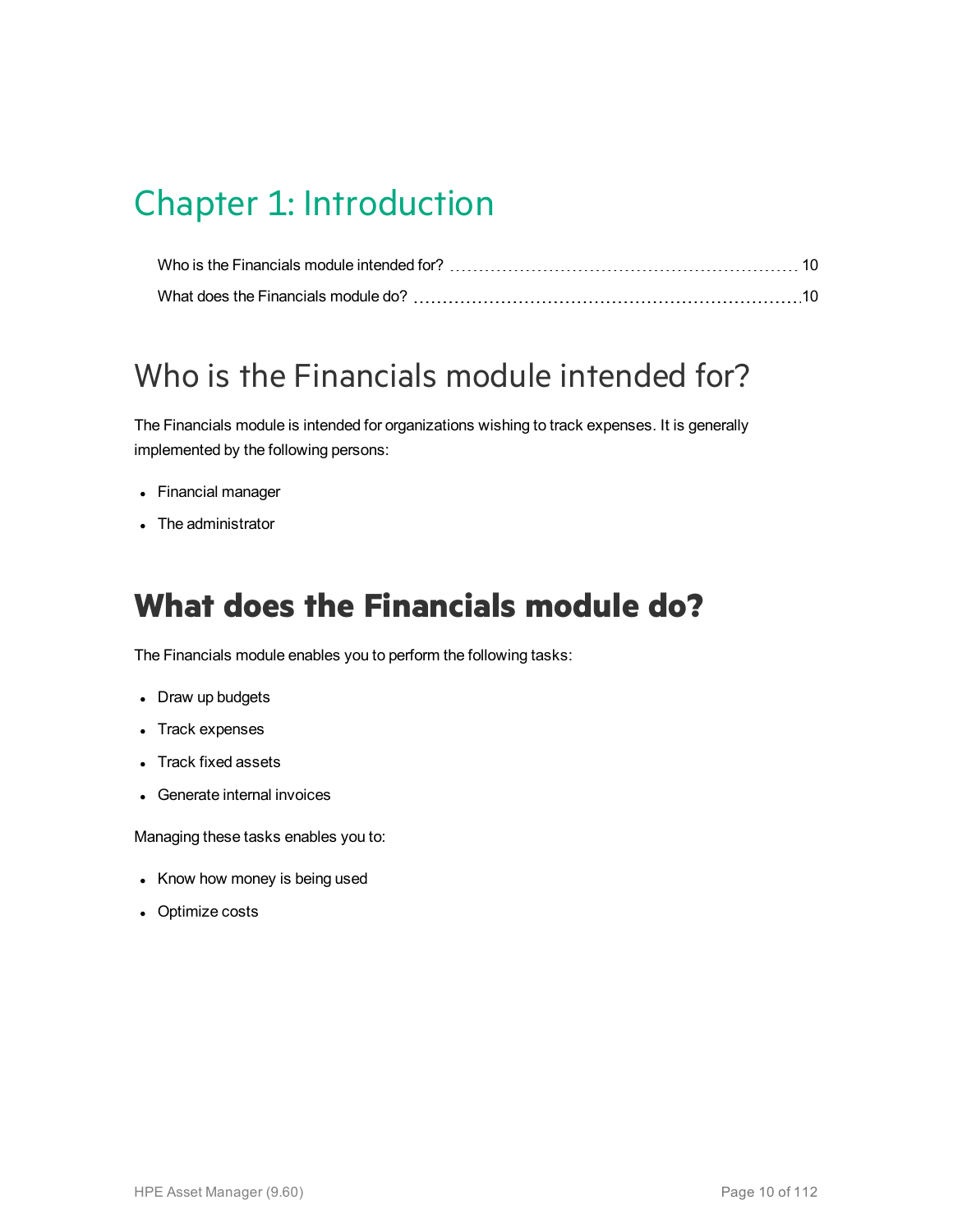# <span id="page-10-0"></span>Chapter 2: Monetary values

You can enter monetary values in the currency of your choice, but you must define this currency, and the corresponding exchange rates, beforehand in Asset Manager.

Asset Manager also offers the exchange values in several currencies.

Managing multiple currency support in Asset Manager consists of:

- Defining currencies.
- Defining exchange rates.
- Populating monetary values (Asset Manager automatically calculates the exchange values)

## <span id="page-10-1"></span>**Currencies**

We recommend defining currencies when implementing Asset Manager.

Access the currencies table via the **Asset lifecycle/ IT financial management/ Currencies/ Currencies** link on the navigation bar.

In the detail of a currency, there are three fields that help you define a currency by specifying its name, its description and its symbol.

The detail includes two fields to define the format of amounts expressed in a currency:

- **The Precision** field (SQL name: sPrecision) defines the number of decimal places amounts must have.
- <span id="page-10-2"></span>**.** The Position of symbol field (SQL name: seSymbolPos) specifies whether the currency symbol precedes or follows the currency value.

## **Specific currencies**

You can define as many currencies as you like. Certain currencies have specific rules associated with them: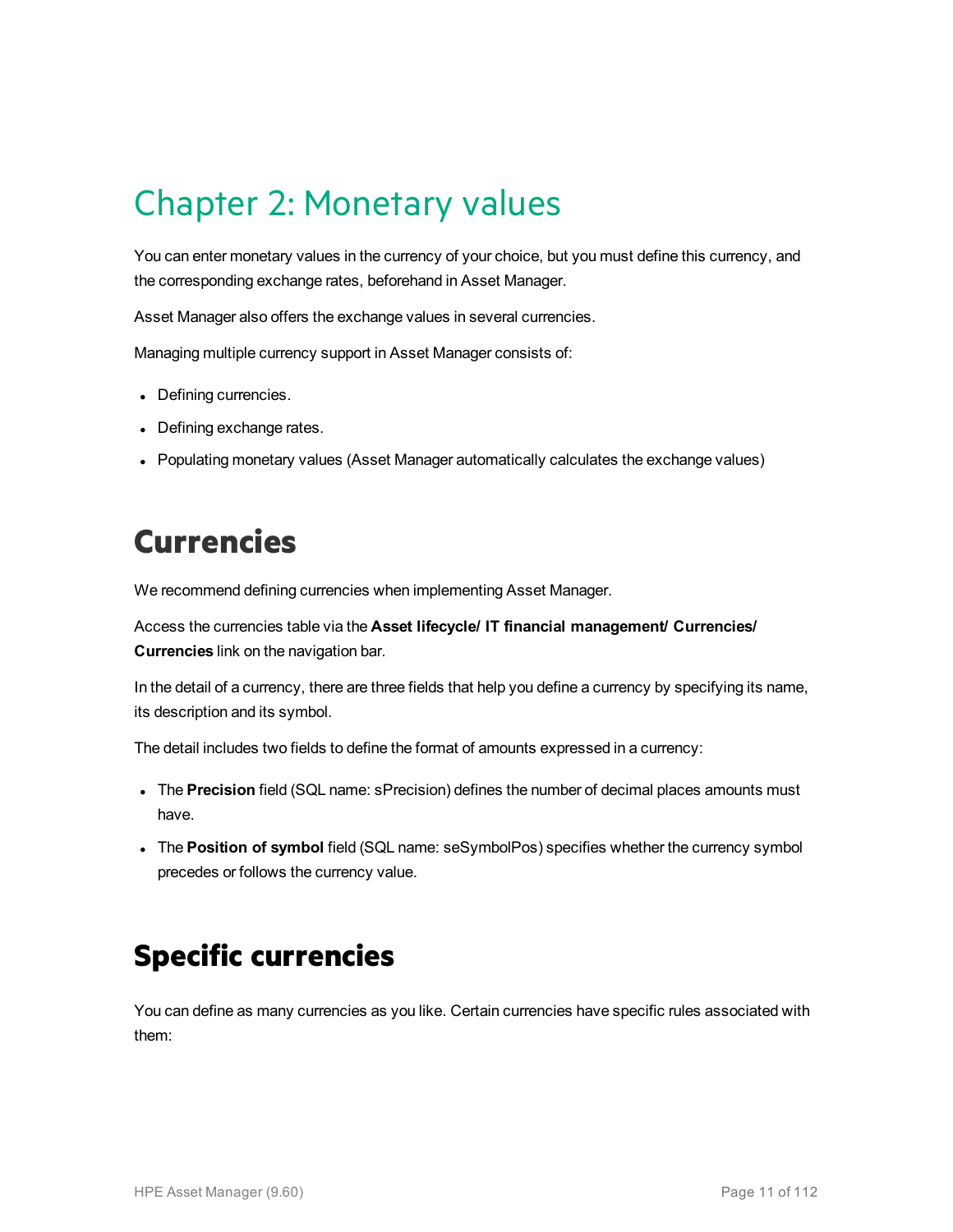- Default currencies
- Reference currencies
- The Euro

### <span id="page-11-0"></span>**Default currency**

The default currency is applied to all monetary fields for which the user does not associate a currency.

It is unique and can be selected by clicking the **Default currency** check box (bDefCur) in the detail of a currency.

You can define a default currency per employee by selecting it in the **Default currency** field (SQL name: DefCurrency) on the **Finances** tab of the employee detail. This currency becomes the employee's new default currency.

In other words, a monetary field with no associated currency will use the default currency defined for the database, unless a currency has been defined by an individual user. In this case, the field uses the user's currency instead.

### <span id="page-11-1"></span>**Reference currencies**

You can define two reference currencies for which exchange values are automatically calculated.

To do this, select the **Reference currency 1** (bRefCur1) or **Reference currency 2** (bRefCur2) check boxes in the detail of a currency.

**Caution:** We recommend that you define your reference currencies before saving data in the Asset Manager database. If you define the reference currencies after records have been already been added in the database, the exchange values associated with the monetary values in these records will not be updated.

### <span id="page-11-2"></span>**The Euro**

If you want to manage conversions between Euro zone currencies, you must define the "Euro" currency via the **Asset lifecycle/ IT financial management/ Currencies/ Currencies** link on the navigation bar.

**Note:** The value of the **Name** field (SQL name: Name) of the "Euro" must be set to "EUR".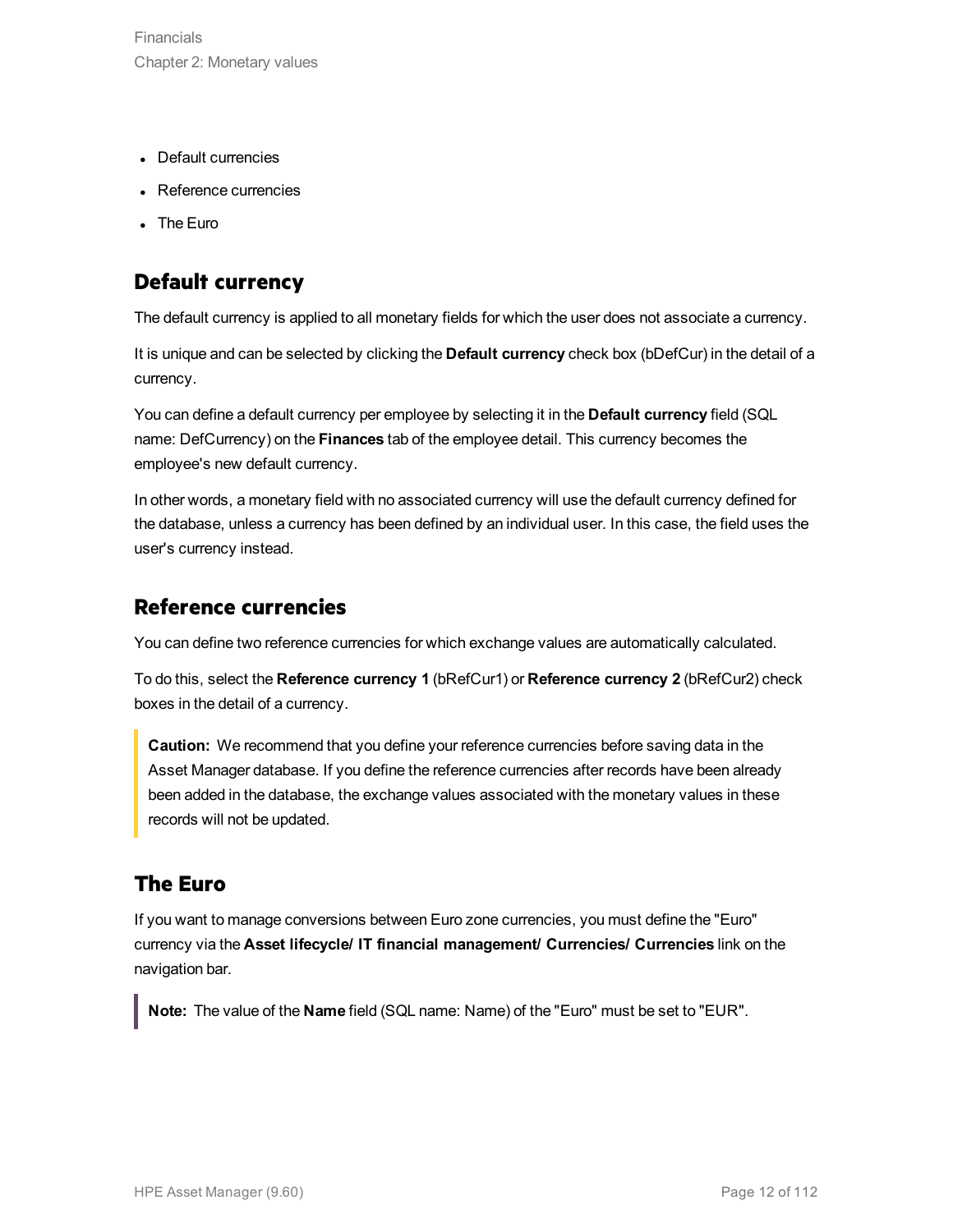## <span id="page-12-0"></span>**Exchange rates**

Access the exchange rates table via the **Asset lifecycle/ IT financial management/ Currencies/ Exchange rates** link.

An exchange rate is defined by:

- The date from which it is applicable.
- The source currency.
- The target currency.
- Its value.
- Its inverse rate.
- <span id="page-12-1"></span>• Its link with the Euro zone.

## **Entering exchange rates**

You can enter exchange rates as and when you need them or by importing a file with the relevant information.

#### <span id="page-12-2"></span>**Inverse rate**

When you enter an exchange rate from a given currency A to a currency B, Asset Manager automatically calculates the inverse exchange rate from B to A.

However, if you slightly modify the exchange rate (a difference less or equal to 1%), Asset Manager does not recalculate the inverse exchange rate. It is thus necessary to modify the inverse exchange rate at the same time so that it matches.

On the other hand, if you make a larger modification of the exchange rate (greater than 1%), Asset Manager recalculates the inverse rate accordingly.

#### **Example**

The exchange rate between the two currencies A and B is equal to 2. The inverse rate is automatically calculated by Asset Manager and is equal to 0.5.

If the inverse rate is slightly modified, for example set to: Inverse rate = 0.505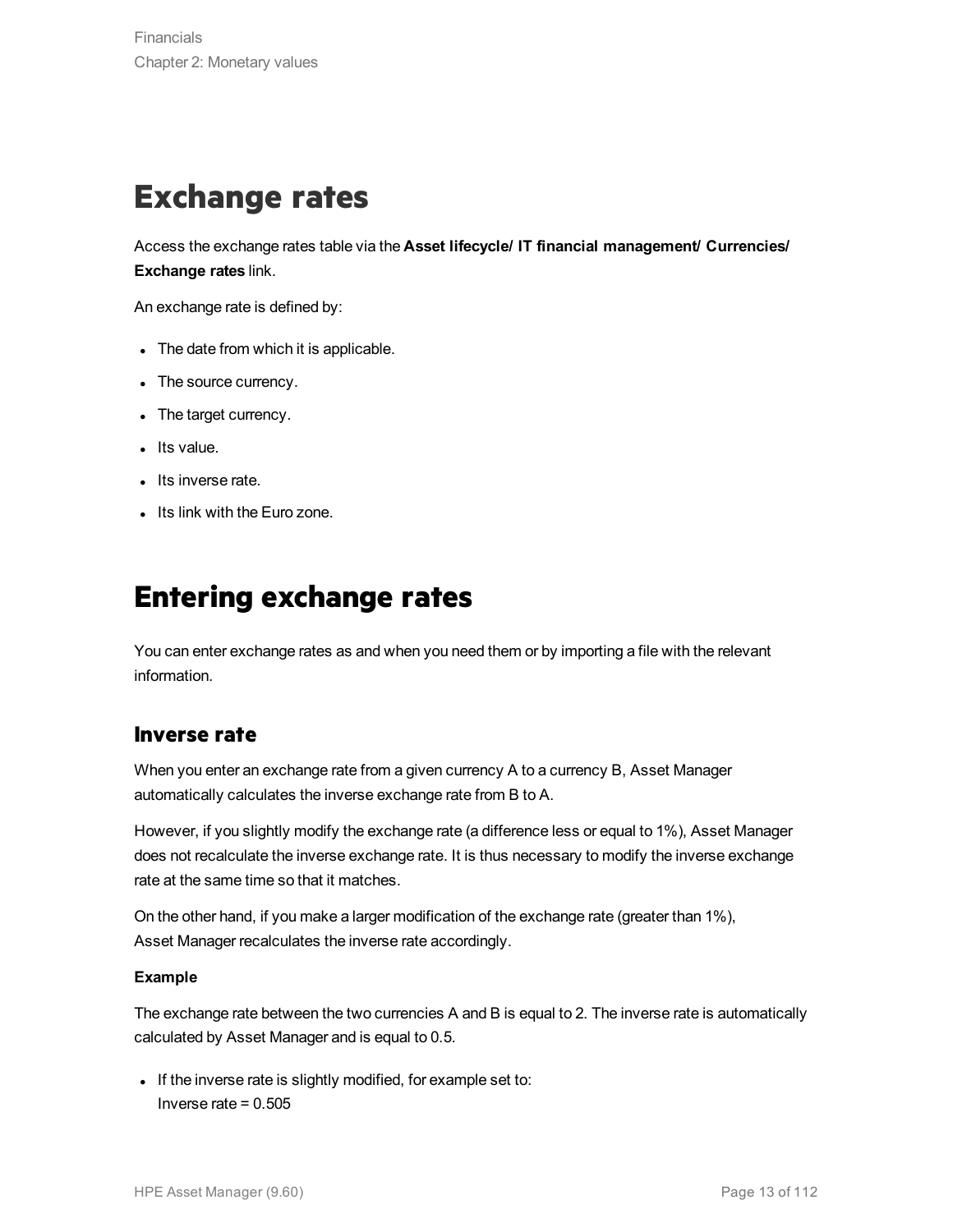Then the exchange rate is not modified.

• On the other hand, if the inverse rate undergoes a larger variation, for example: Inverse rate = 0.51 Then the exchange rate is recalculated: Exchange rate from A to  $B = 1.960784$ 

### <span id="page-13-0"></span>**Case of the Euro zone**

The establishment of Euro zone on January 1, 1999 has brought consequences on exchange rates. Within the Euro zone, only the following exchange rates are authorized:

• Exchange rates from Euro zone currencies to the Euro.

Asset Manager enables you to manage the exchange rates specificities that are in effect for Euro zone currencies. If you select the **Belongs to Euro zone** (bInEuroZone) check box in the exchange rate detail:

- <sup>o</sup> The **Source currency** field (SQL name: SrcCurrency) displays the Euro. This cannot be modified.
- <sup>o</sup> The **Target currency** field (SQL name: TargetCurrency) will only accept Euro-zone currencies.
- $\circ$  You can enter conversion rates from the Euro to Euro zone currencies but not the inverse rate.

**Caution:** After all currencies in the Euro zone convert to the Euro, the need for exchange rates between these currencies will obviously no longer exist. Only the conversion rate between a given Euro zone currency and the Euro will be allowed.

• Exchange rates between currencies outside of the Euro zone and the Euro and their inverse rates.

**Caution:** After all currencies in the Euro zone convert to the Euro, exchange rates between a currency outside of the Euro zone and a currency within the Euro zone (excepting the Euro) will be obsolete.

• Exchange rates between currencies outside of the Euro zone.

### <span id="page-13-1"></span>**Recommendations**

In order to easily find the exchanges rates between two currencies and determine which are used in the calculation of exchange values, we recommend always entering the exchanges between two currencies A and B in the same direction.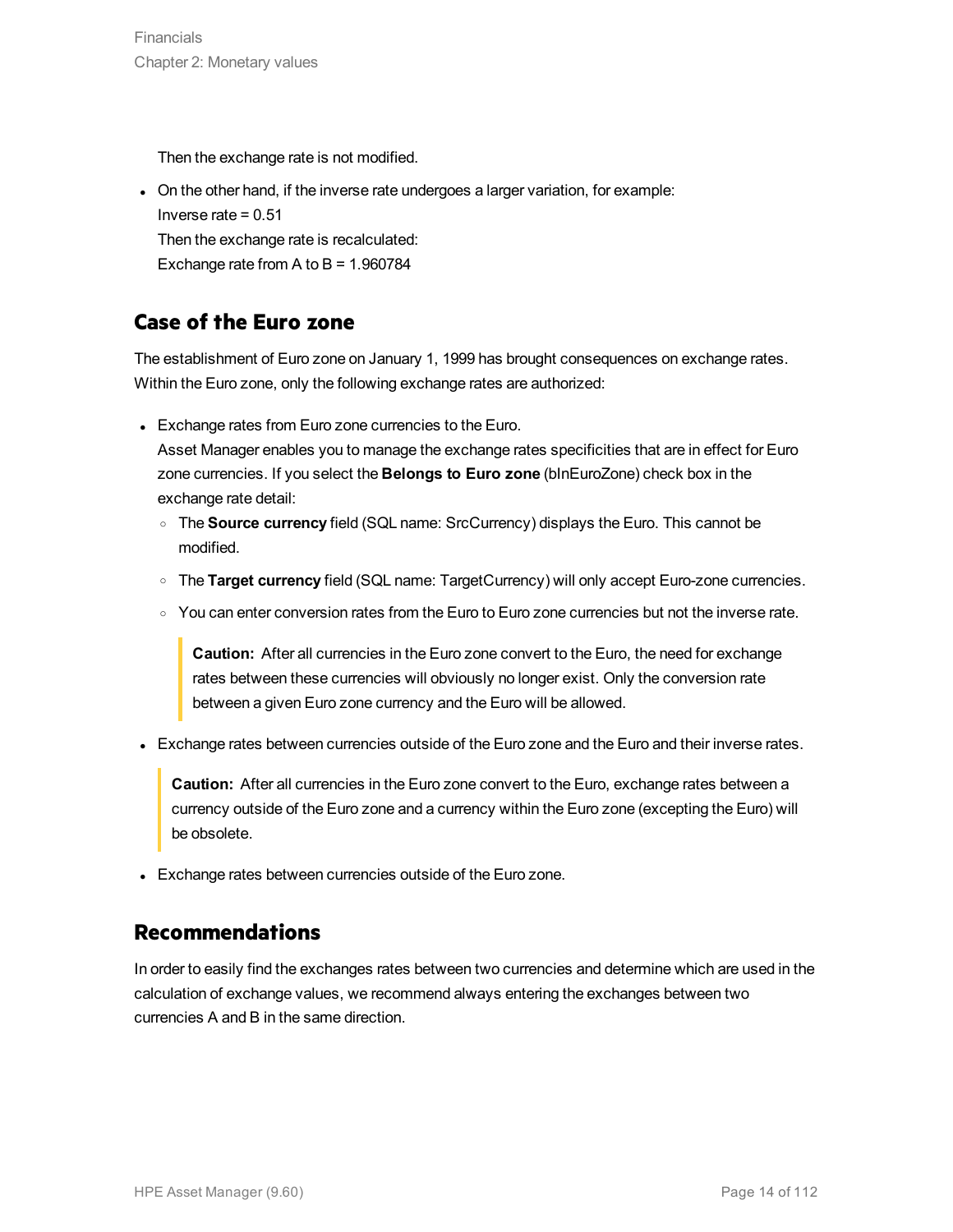# <span id="page-14-0"></span>**Editing monetary fields**

<span id="page-14-1"></span>Monetary field example: **Asset lifecycle/ IT financial management/ Cost tracking/ Expense lines** link; detail of an expense line, **Credit** (mCredit) field.

## **Enter the amount and the currency**

### <span id="page-14-2"></span>**Windows client**

- 1. Place the cursor inside the edit zone of the monetary field.
- 2. Enter an amount and specify the currency in which it is expressed. Click  $\blacksquare$  to the right of the monetary field to select the currency.

**Note:** If you do not specify a currency, the default currency is applied.

**Tip:** The **Configure object** contextual menu enables you to configure a monetary field by assigning a default amount and currency.

A specific control is designed for entering monetary values; it is defined in the currency detail.

You can use the arrows to the right of monetary values, or the arrow keys on your keyboard, to increase or decrease the selected amount.

### <span id="page-14-3"></span>**Web client**

- 1. Place the cursor inside the edit zone of the monetary field.
- <span id="page-14-4"></span>2. Enter the amount and select the currency from the drop-down list to the right of the amount. **Note:** If you do not specify a currency, the default currency is applied.

### **Convert to shortcut menu**

**Caution:** This function is available in the Windows client only.

You can convert a monetary value entered in one currency to another. To do this: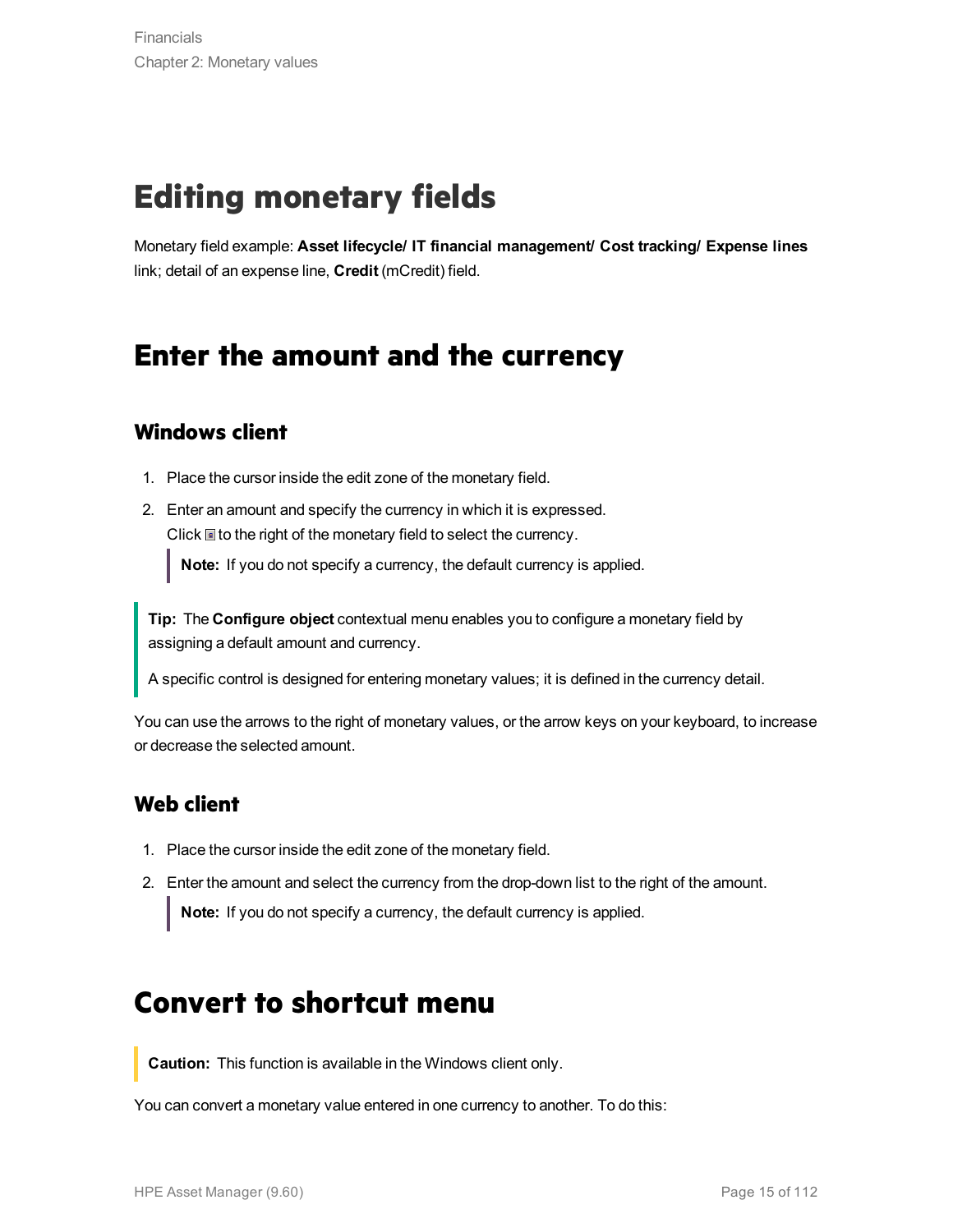- 1. Right-click the monetary value.
- 2. In the shortcut menu, select **Convert to**.
- 3. Select the new currency from among the list of currencies proposed.
- 4. The monetary value is converted and displayed in the new currency.

The calculation mechanisms are similar to those used in calculating exchange values, and the exchange rates are automatically selected by Asset Manager.

<span id="page-15-0"></span>For more information: Currency conversion rules.

### **Information on a monetary field**

**Caution:** This function is available in the Windows client only.

• Monetary fields (SQL name "mXXX"), which are visible in certain screens, contain the entered amount.

Each monetary field has four related sub-fields:

- A field containing the currency associated with the entered amount (SQL name "XXXcur").
- Two fields used to store the exchange values in the two reference currencies (SQL names "mXXXRef1" and "mXXXRef2").
- A field containing the date of conversion (SQL name "dtXXXCv").

The child fields associated with the monetary field can be set to read-only separately on the **Scripts** tab. However, if the monetary field itself is set to read-only, all these associated fields cannot be edited no matter the settings of their own.

For example: If the purchase price of an asset is 1000 USD and the conversion date is October 1, 2011:

- **· mPrice** is set to 1000.
- **PriceCur** is set to USD.
- **· mPriceRef1** and **mPriceRef2** contain the exchange values.
- **dtPriceCv** is set to October 1, 2011.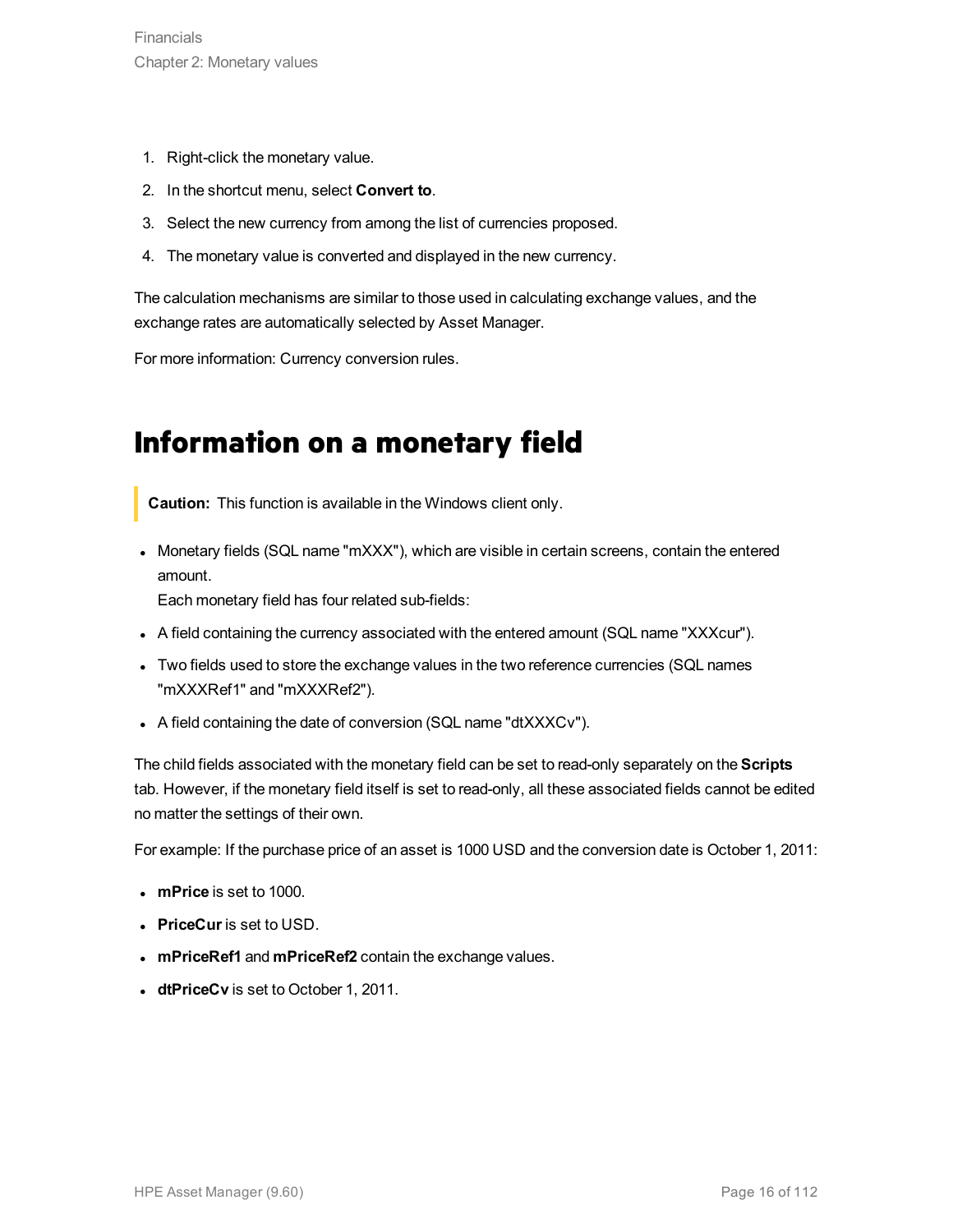## <span id="page-16-0"></span>**Currency conversion rules**

Converting an amount expressed in one currency to another requires that you apply an exchange rate when you do the conversion.

This section describes the rules governing conversions and exchange rates. These rules depend on the currencies to be converted:

To select the appropriate exchange rate between a given currency couple A and B, Asset Manager uses the date of conversion and the following rules:

- If there is an exchange rate defined for the date of conversion when A is the source currency and B is the target (resulting) currency, Asset Manager uses this rate.
- Otherwise, if there is an exchange rate for which currency B is the source currency and currency A the target currency, Asset Manager uses the inverse rate defined for this rate. It is indicated in the "1  $A = x$  B" field in the detail of the exchange rate from B to A.
- Otherwise, Asset Manager will not calculate an exchange value.

#### Example:

- The exchange rate from currency A to currency B on July 1, 2011 is "1 A = 6 B".
- The exchange rate from currency B to currency A on August 1, 2011 is "1 B =  $0.2$  A".
- On September 1, 2011, to convert 100 A to currency B, Asset Manager uses the exchange rate "1 A  $= 6 B$ ", resulting in 600 B.

## <span id="page-16-1"></span>**Calculation of exchange values**

This section details the following points:

- Overview
- Date of conversion
- Update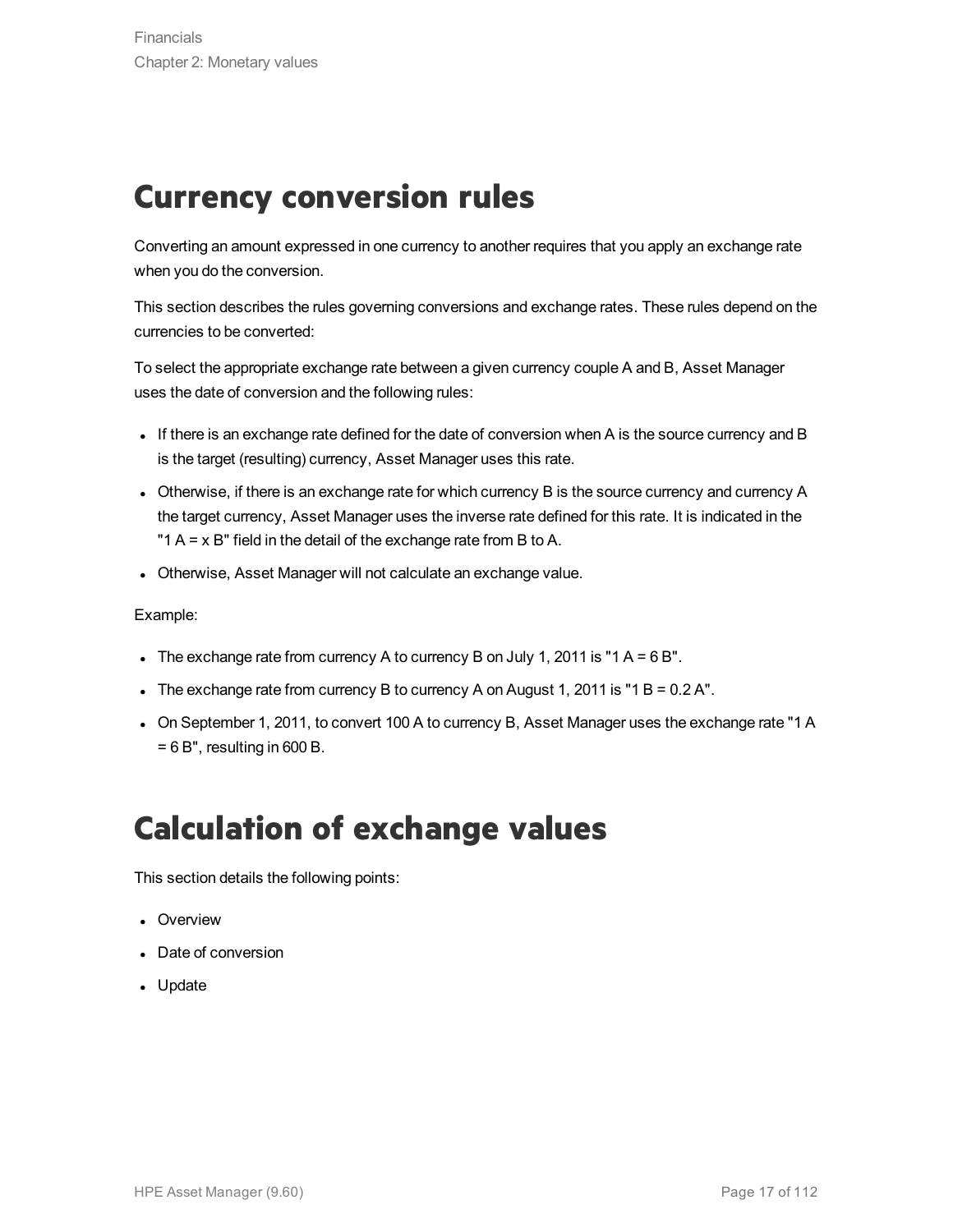## <span id="page-17-0"></span>**Overview**

When you enter an amount, Asset Manager automatically calculates the exchange values as expressed in the reference currencies.

The automatic calculation of exchange values uses:

- The date of conversion.
- <span id="page-17-1"></span>The exchange rates effective for this date for the currency unit of the entered monetary value and the reference currencies.

## **Displaying exchange values**

**Caution:** This function is available in the Windows client only.

This function is available in the Windows client only.

<span id="page-17-2"></span>Simply click the incon to the right of an amount to display a screen showing the date of conversion, the amount, the exchange rates and the exchange values.

## **Date of conversion**

The date of conversion determines the exchange rate to be applied.

A conversion date, stored in the "dtxxxCv" field, is associated with each monetary type value (amount).

You can define a default conversion date for this field. This enables you to, for example, make sure that the conversion date associated with the purchase price of an asset is the date this asset was purchased.

By default, the conversion date associated with monetary values is the current date. To define the default values of the conversion dates associated with monetary values, use Asset Manager Application Designer.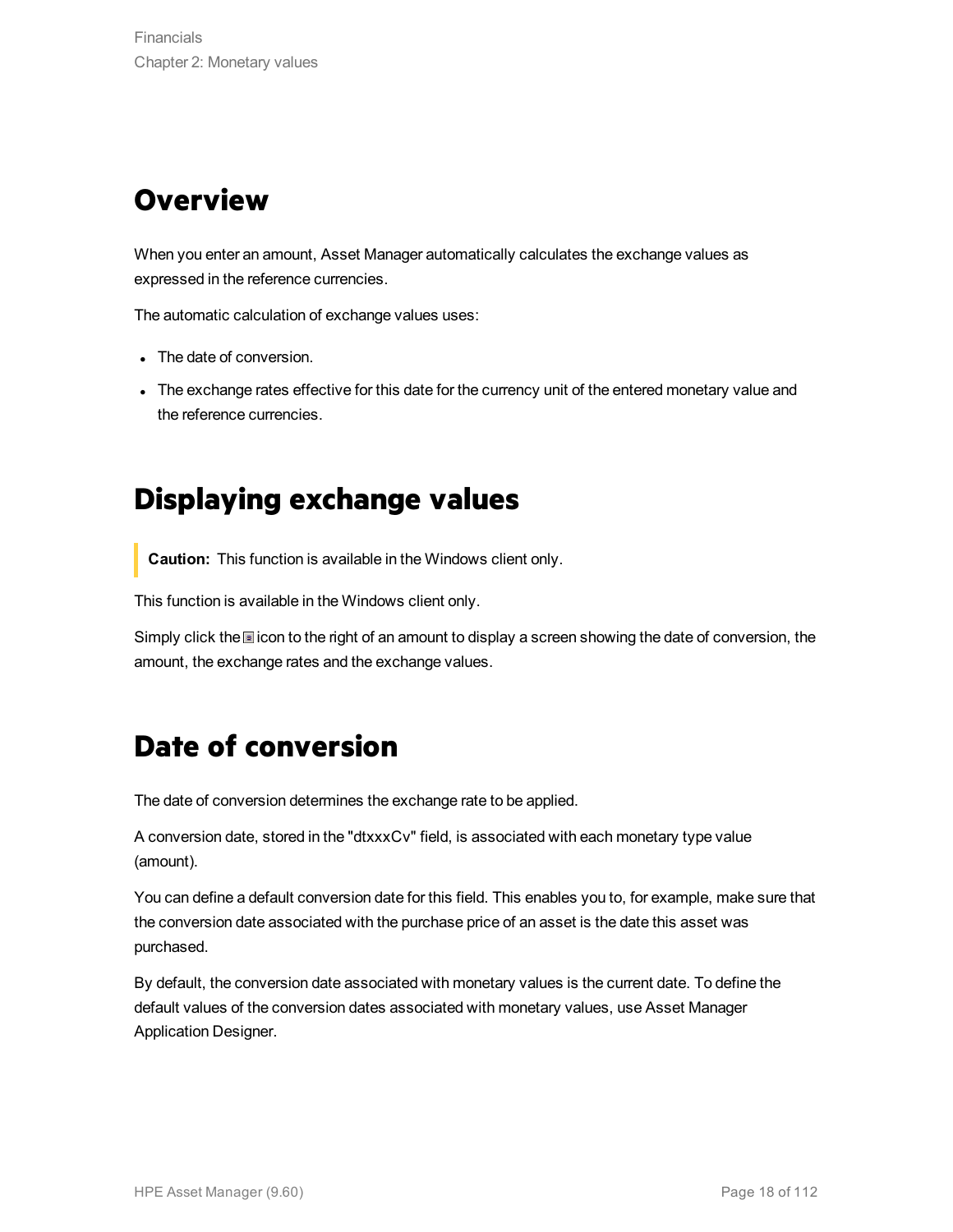## <span id="page-18-0"></span>**Updating monetary values**

If you update exchange values, and then modify the monetary value later on, the modifications you made on the exchange values will be lost.

Asset Manager updates the exchange values in the database:

- If the exchange rates are modified.
- If the dates of conversion are calculated via scripts, and if the field values used in these scripts are modified.

There is no automatic mechanism that propagates these modifications to the exchange values.

In order to do this, it is possible to define a workflow scheme.

## <span id="page-18-1"></span>**Limited use of multi-currency support**

If you do not want to use all of the available multiple-currency functionality, there are two possibilities open to you:

- Either you do not define currencies. In this case:
	- <sup>o</sup> Monetary values are always expressed without a specified currency unit.
	- $\circ$  The formatting of monetary values follows the format defined via the Windows Control Panel (For example, in Windows XP: **Regional and Language Options** tool, **Regional Options** tab). A specific control is designed for entering monetary values.
	- o The four other fields (currency, both exchange values, conversion date) associated with a monetary field remain unpopulated in the database.
- Or you create currencies without defining a reference currency. In this case:
	- $\circ$  You can define different formatting rules for each currency.
	- $\circ$  At the database level, one field is used to store the monetary value, another contains the currency. The three others, which store the exchange values and the date of conversion, are left unpopulated.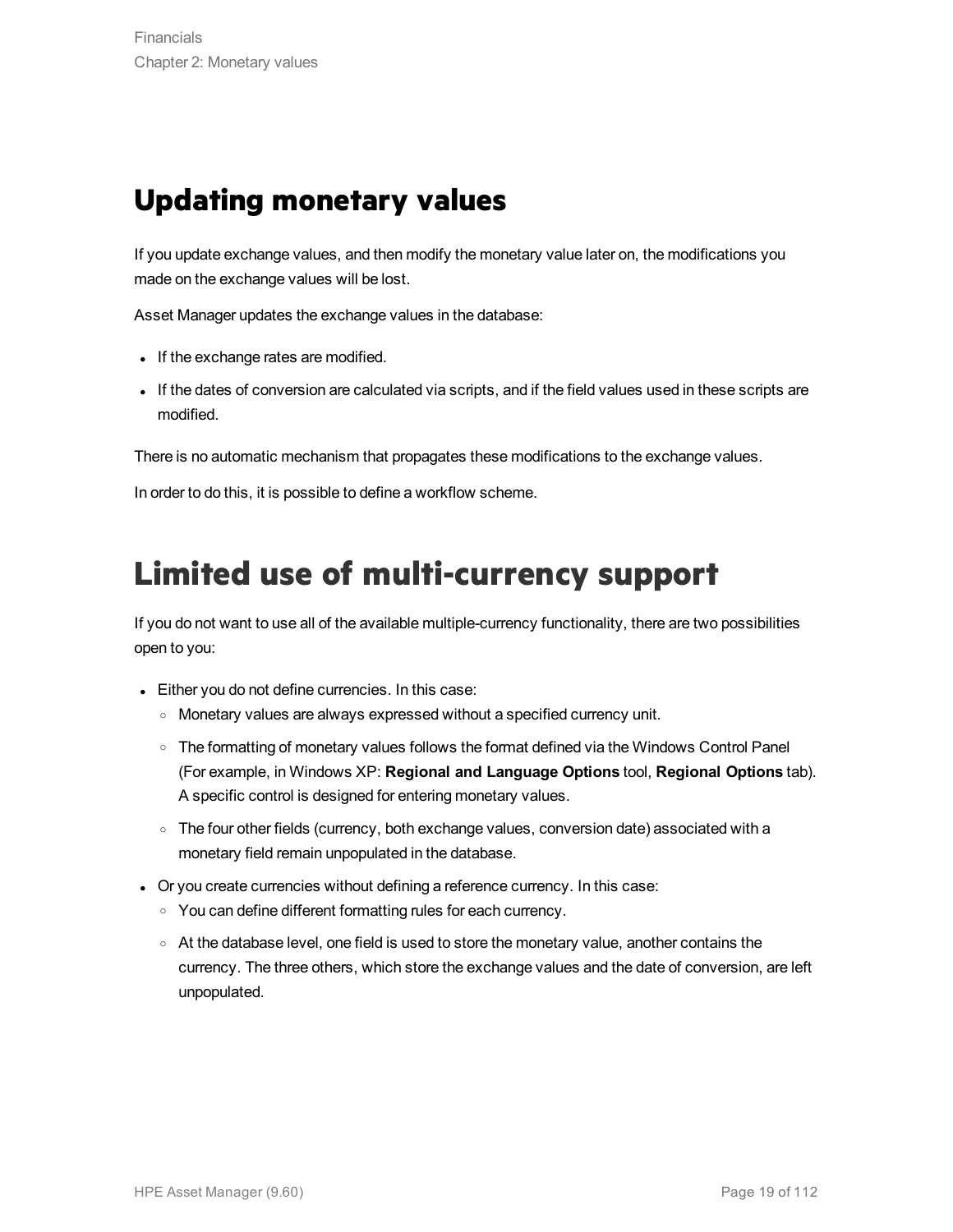# <span id="page-19-0"></span>Chapter 3: Expenses

This chapter explains how to manage your expenses with Asset Manager.

## <span id="page-19-1"></span>**General overview of expenses**

<span id="page-19-2"></span>This section discusses the professional areas associated with expense management.

## **Introduction to budgets**

A budget represents your planned revenues and expenses in a given period (as a general rule, this period is the upcoming year) for each cost type. Logically, a budget is composed on two axes:

- 1. A time axis, divided up according to your company's tracking and reporting rules (by quarter, by semester, by month, and so on).
- 2. An axis regrouping the different budget categories (or budget headings) identified in your company.

#### **Budgets - composition**



**Note:** A budget may be considered as a grid in which:

- A column corresponds to a time period (for example, first quarter, second quarter, and so on).
- A row corresponds to a division by budget category (for example: internal travels, external travels, consulting, and so on).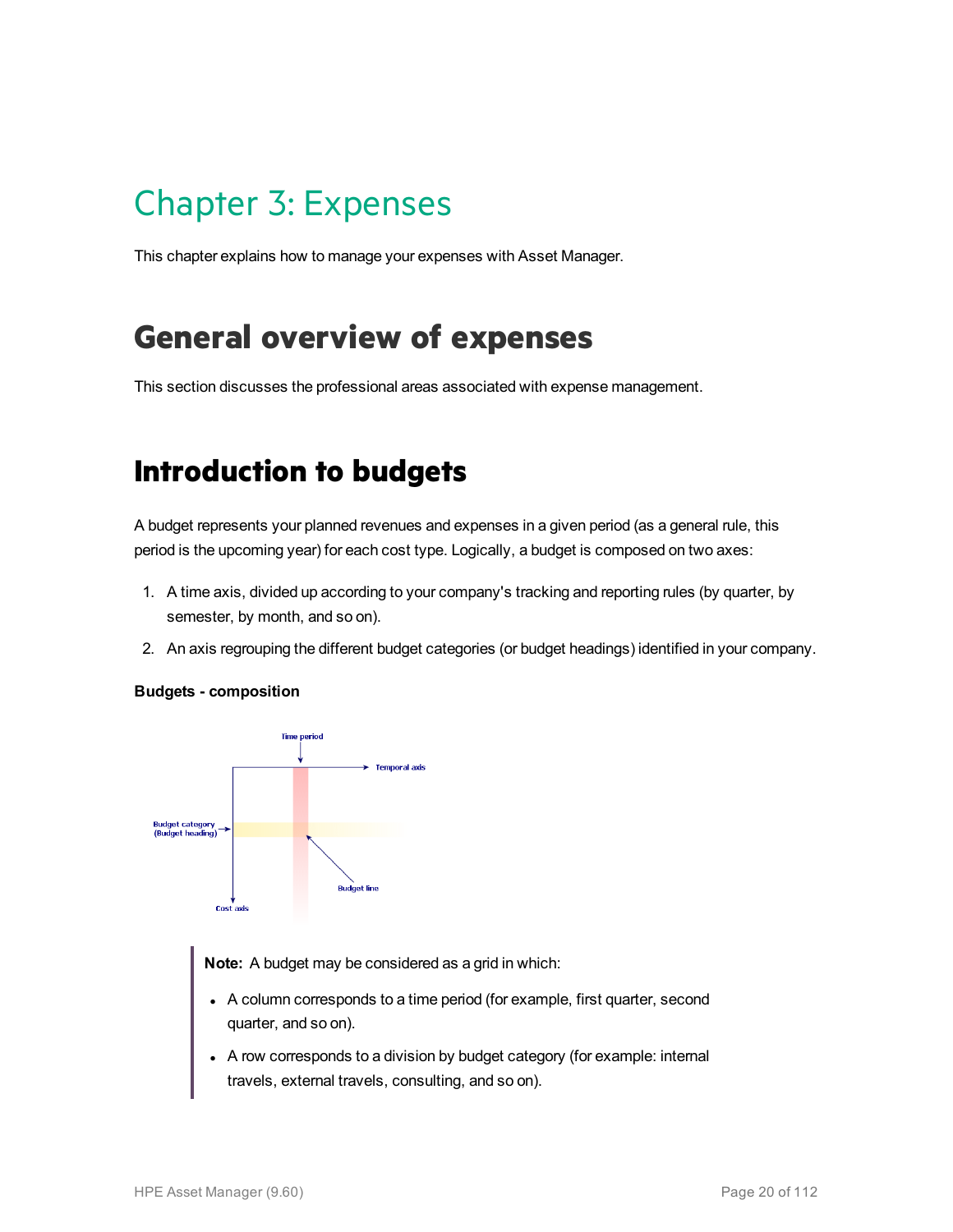• A cell containing an amount corresponding to a budget line (for example: the provisional amount for travel in the first quarter is 10,000 dollars). The amount of a budget line is called an allowance; it represents a sum that you are going to allocate.

The following concepts are introduced for reasons of nomenclature and organization:

- On the cost axis:
	- $\circ$  A budget category is made up of one or more cost types. Using the previous example, the Internal travel budget category can group together the National Assignments and International Assignments cost types.
	- A budget classification groups together the budget categories. For example, the Travel classification can regroup the Internal travels and External travels budget categories.

**Note:** We recommend that you use a budget classification to regroup (using budget categories) all of your cost types. If you do not do this, certain of your anticipated expenses or revenues will not be taken into account in a budget. Asset Manager does not verify whether you have done this or not.

- $\bullet$  On the time axis:
	- $\circ$  A time division groups together several time periods (quarters, and so on), which have been defined by your company.
	- A financial year, in turn, groups together the time divisions. In general, it covers the entire year (calendar year or fiscal year, depending on the case).





A company's budgets are normally defined in the period of one financial year, which lasts an entire year. But there is something that lasts even longer than the one-year budget: the budget center. A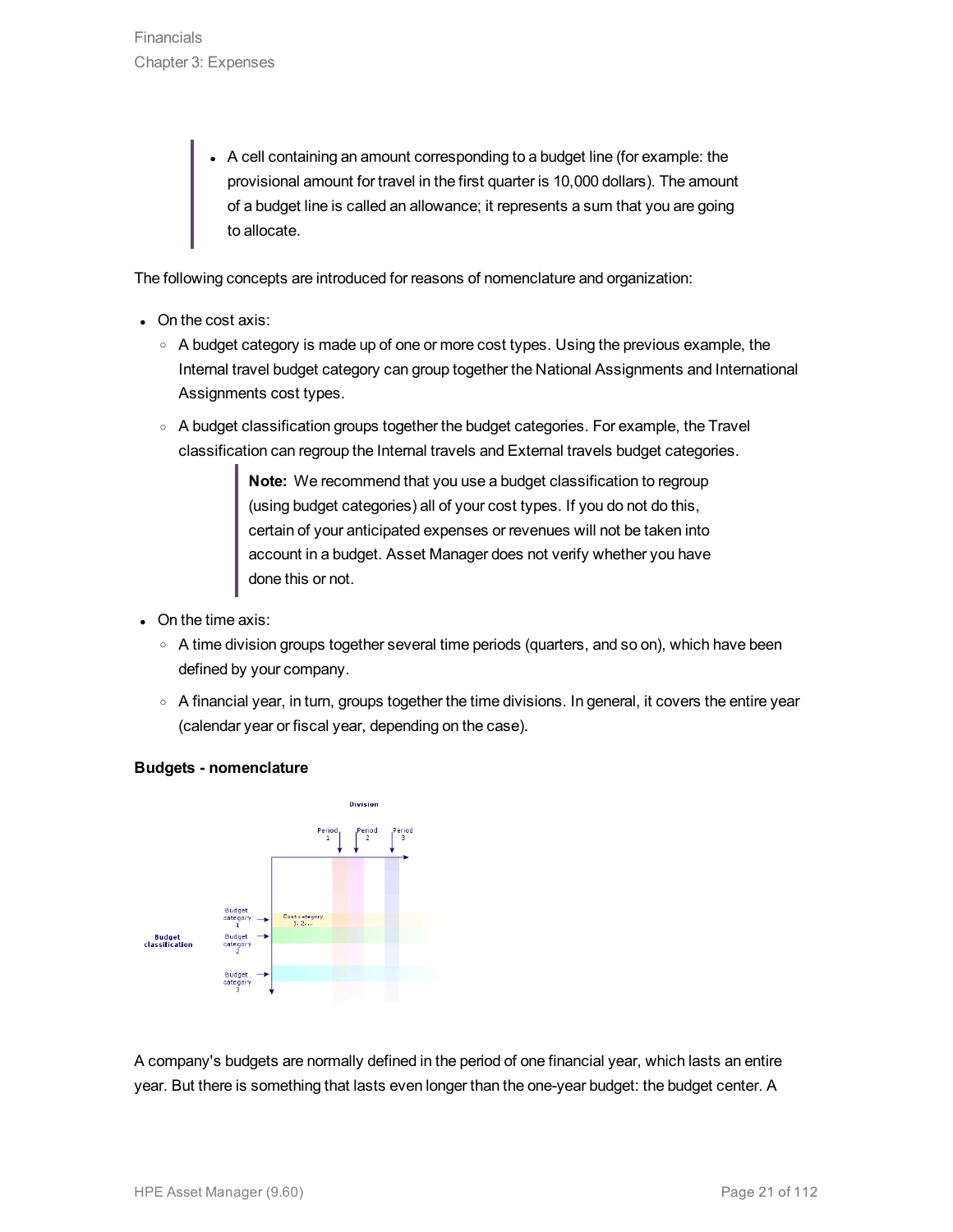budget center is a perpetual structure that houses the annual budgets for a particular entity in your company. You can have a budget center for each department in your company, for example.

#### **Budget center - structure**



#### **Budget centers and budgets - how they work together**



Conceptually, you can compare a budget center to a cost center: Their duration of life is undetermined, but the items belonging to them are directly linked to time periods.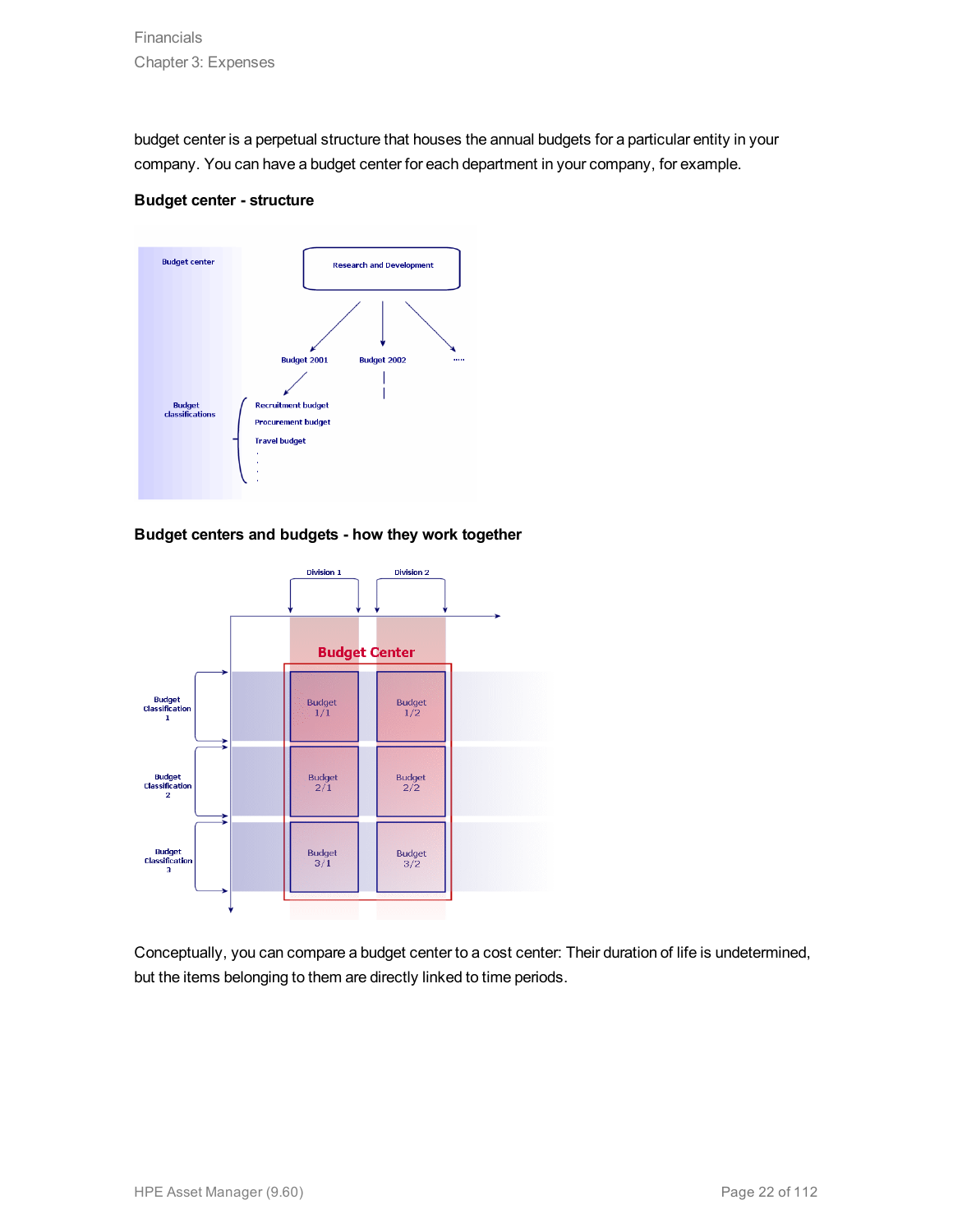## <span id="page-22-0"></span>**Introduction to cost centers**

A cost center is used to group together expenses generated by a business unit (a department, and so on).

If you want to implement budget management, each cost center must belong to a budget center.

## <span id="page-22-1"></span>**Budgets**

<span id="page-22-2"></span>This section provides a practical introduction to using budgets in Asset Manager.

## **Implementation methodology**

The methodology used to implement a budget system in Asset Manager is based on wizards that let you create, view and modify budgets:

- <sup>l</sup> The **Create a budget classification** (sysFinBudgetClassCreate) wizard lets you create a new budget classification.
- <sup>l</sup> The **Create a time division** (sysFinBudgetPeriodCreate) lets you:
	- <sup>o</sup> Create a time division for an existing financial year.
	- <sup>o</sup> Create a new financial year and its time divisions.
- **The Create a budget** (sysFinBudgetCreate) wizard lets you create the actual budget.

**Note:** The three wizards below are chained..

- <sup>l</sup> The **Update budget...** (sysFinAllowanceUpdate) wizard lets you modify the budget lines:
	- <sup>o</sup> By modifying the allowance amounts.
	- <sup>o</sup> By distributing an allowance evenly.
	- <sup>o</sup> By transferring an allowance from one budget to the next.
	- <sup>o</sup> By entering new cost codes.
- <sup>l</sup> The **View budget management...** (sysFinBudgetTracking) wizard displays a summary of the budget lines that have been entered and a graphic view of the allowances that were made.

The following practical case explains how to use the wizards.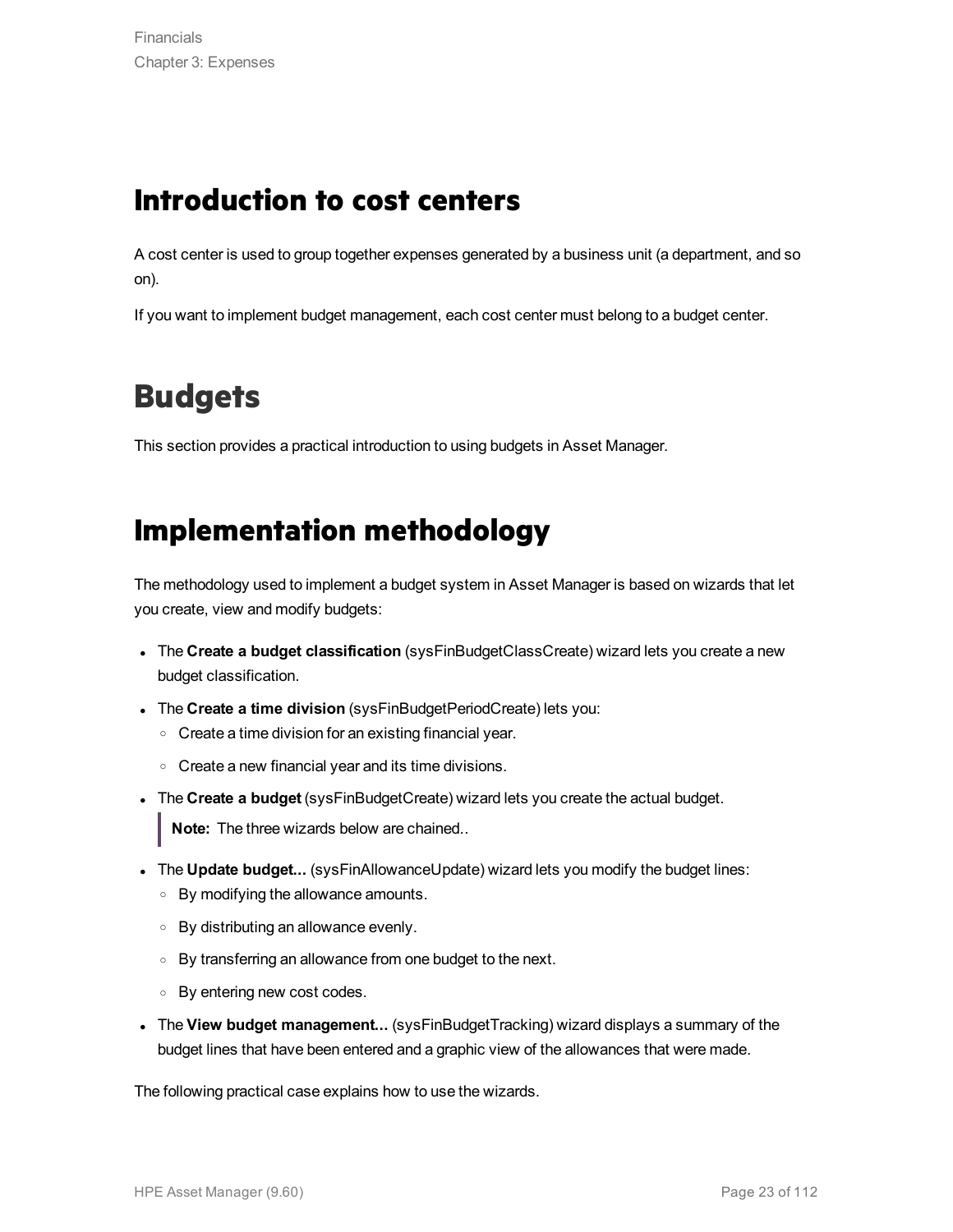Depending on the specific needs of your company, you may wish to adopt a different strategy and create your budgets without using the wizards. In this case, make sure you do the following:

- You absolutely must create all the structural items for your budget management, whether they relate to the time axis (financial year, divisions, periods) or the cost axis (budget classifications, budget categories, cost types).
- <span id="page-23-0"></span>• Each budget classification must contain all the defined cost types.

## **Practical case**

In this example, the Software company, specializing in software design, is in the process of implementing a budget-management system for its Research and Development department with Asset Manager. The rules that the company uses requires the time division to be defined in the following manner:

- A time period corresponds to a quarter.
- A time division corresponds to a year.
- The financial year covers the current fiscal year.

We will limit this practical case to the creation of a budget for professional travel (assignments) in the following context:

- Assignments in the United States or abroad.
- For the United States, the assignments are either in Chicago or Miami. For abroad, the assignments are either in Paris or London.

We can deduce from this context the following implementation information:

- The elementary cost types are: Chicago assignments, Miami assignments, Paris assignments, London assignments.
- <sup>l</sup> The budget categories are: U.S. assignments (covering Chicago assignments and Miami assignments) and Foreign assignments (covering Paris assignments and London assignments).
- The budget classification is Assignments.

We are now ready to implement our system in Asset Manager.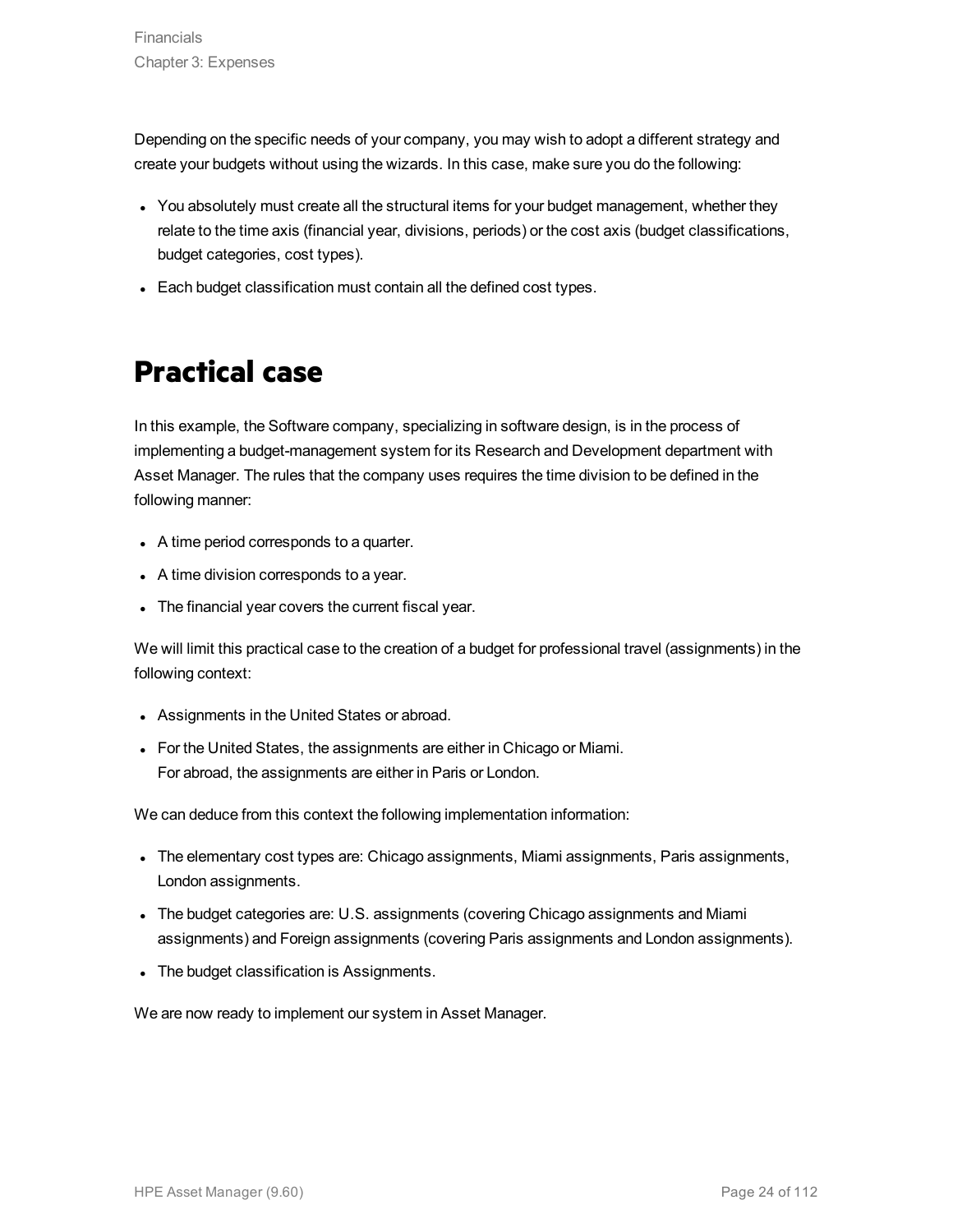### <span id="page-24-0"></span>**Creating the cost center**

- 1. Display the cost centers (**Asset lifecycle/ IT financial management/ Cost tracking/ Cost centers** link on the navigation bar).
- 2. Click **New** and enter **Miscellaneous** in the **Label** field.
- 3. Create the new record by clicking **Create**.

### <span id="page-24-1"></span>**Creating cost types**

- 1. Display the cost types (**Asset lifecycle/ IT financial management/ Cost tracking/ Cost types** link on the navigation bar).
- 2. Create four cost types **Named**: **Los Angeles assignments, Indianapolis assignments, Paris assignments, Toulouse assignments**.
- 3. Close the window.

### <span id="page-24-2"></span>**Creating budget centers**

- 1. Display the budget centers (**Asset lifecycle/ IT financial management/ Budgets/ Budget centers** link on the navigation bar).
- 2. Click **New** and enter **Research and Development** in the **Name** field.
- 3. Create the new record by clicking **Create**.
- 4. On the **Cost centers** tab, click the **+** (Windows client) or **Add** (Web client) button, select the **Miscellaneous** cost center and click **Select** (Windows client) or **Add** (Web client).
- 5. Windows client: Click **Modify** to save your changes.

### <span id="page-24-3"></span>**Creating budget classification**

- 1. Display the detail of the **Research and development** budget center (**Asset lifecycle/ IT financial management/ Budgets/ Budget centers** link on the navigation bar).
- 2. Start the wizard by clicking the **Budget** button in the Windows client or by selecting **Budget** from the **Actions...** drop-down list in the Web client.
- 3. Populate the **Create a budget...** (sysFinBudgetCreateLauncher) wizard with the values shown in the following table: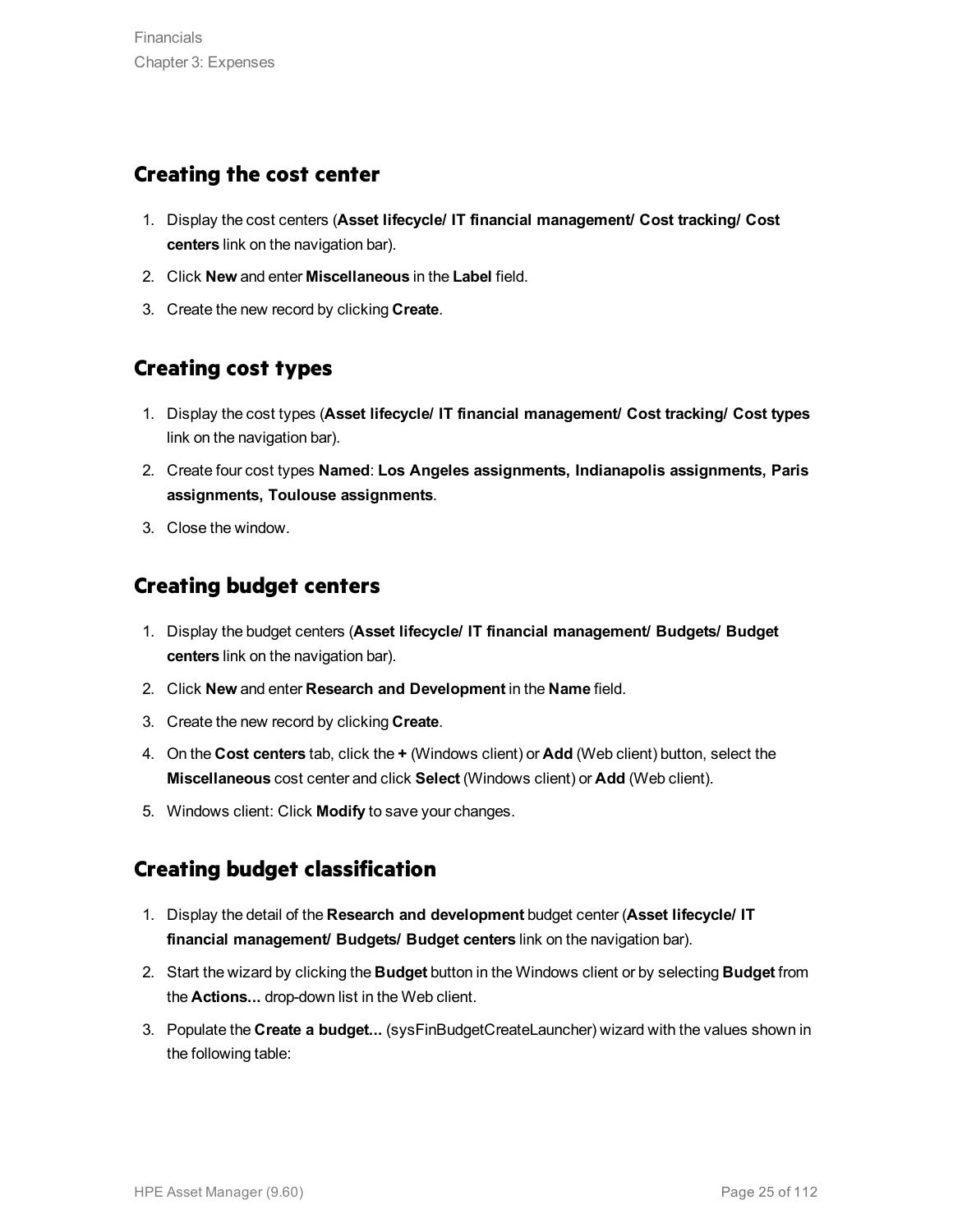| <b>Field or link</b>                | <b>Value</b>                                                                                                |  |  |
|-------------------------------------|-------------------------------------------------------------------------------------------------------------|--|--|
| Create a<br>budget page             | Select 3: Create the classification and automatically proceed with the<br>time division and budget creation |  |  |
| Click OK                            |                                                                                                             |  |  |
| Create a budget classification page |                                                                                                             |  |  |
| Name                                | Assignments                                                                                                 |  |  |
| New category                        | National assignments                                                                                        |  |  |
| <b>Click Add</b>                    |                                                                                                             |  |  |
| New category                        | International assignments                                                                                   |  |  |
| <b>Click Add</b>                    |                                                                                                             |  |  |
| <b>Click Next</b>                   |                                                                                                             |  |  |
| Create a budget classification page |                                                                                                             |  |  |
| <b>Budget</b><br>categories         | <b>Select National assignments</b>                                                                          |  |  |
| Cost types                          | Select Paris assignments                                                                                    |  |  |
| <b>Click Associate</b>              |                                                                                                             |  |  |
| <b>Budget</b><br>categories         | <b>Select National assignments</b>                                                                          |  |  |
| Cost types                          | <b>Select Toulouse assignments</b>                                                                          |  |  |
| <b>Click</b><br><b>Associate</b>    |                                                                                                             |  |  |
| <b>Budget</b><br>categories         | Select International assignments                                                                            |  |  |
| Cost types                          | Select Los Angeles assignments                                                                              |  |  |
| <b>Click Associate</b>              |                                                                                                             |  |  |
| <b>Budget</b><br>categories         | Select International assignments                                                                            |  |  |
| Cost types                          | Select Indianapolis assignments                                                                             |  |  |
| <b>Click Associate</b>              |                                                                                                             |  |  |
| <b>Click Finish</b>                 |                                                                                                             |  |  |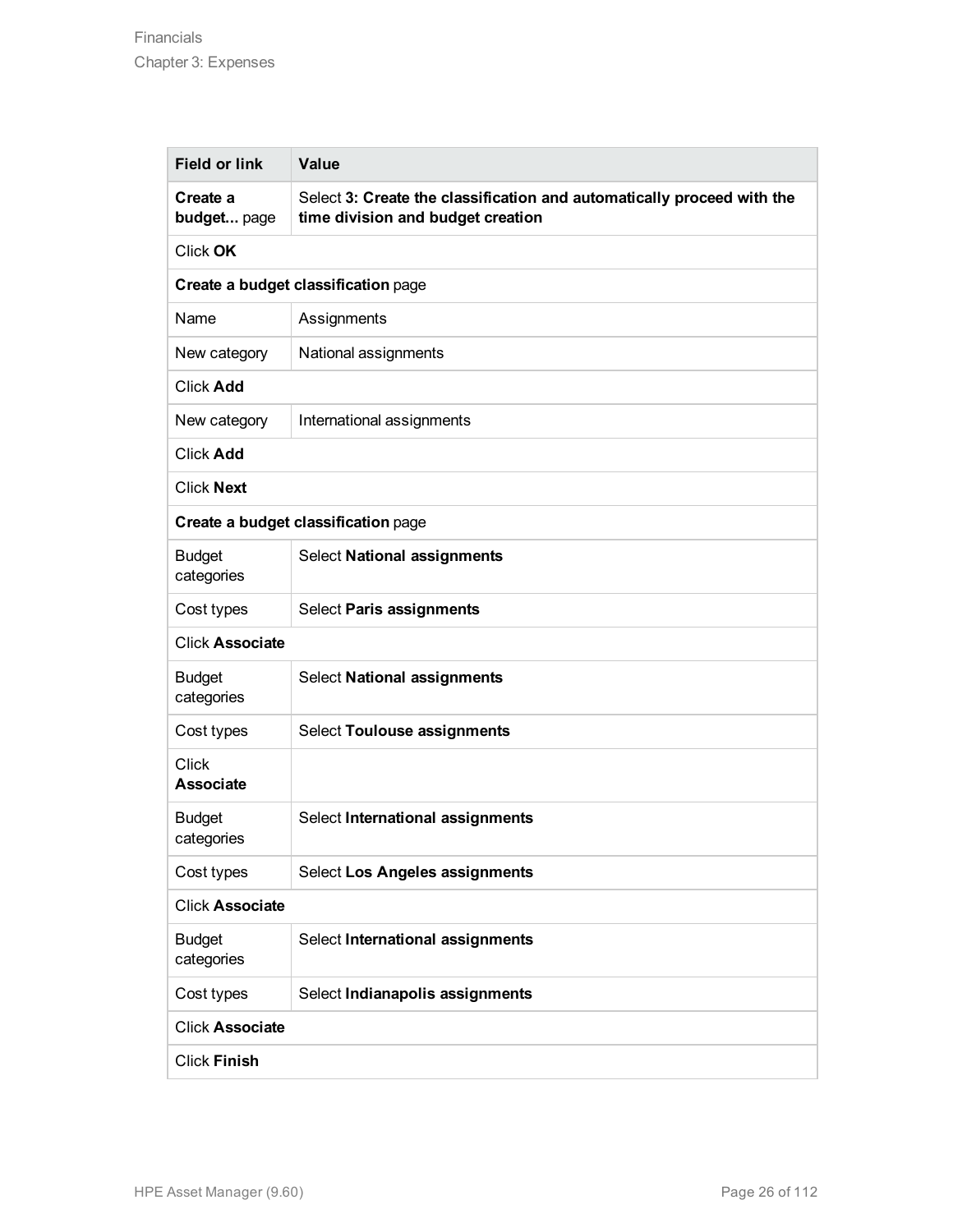4. Click **OK** to exit the wizard. This takes you to the wizard that corresponds to the next step of budget creation: **Creating time divisions**.

### <span id="page-26-0"></span>**Creating time division**

1. Populate the **Create a time division** (sysFinBudgetPeriodCreate) wizard with the values shown in the following table:

| Field or<br>link                     | Value                                                                                                                                                                                                                                              |  |  |
|--------------------------------------|----------------------------------------------------------------------------------------------------------------------------------------------------------------------------------------------------------------------------------------------------|--|--|
| Create a<br>time<br>division<br>page | <b>Note</b>                                                                                                                                                                                                                                        |  |  |
|                                      | If you select Create division for existing financial year, when<br>you click Next a financial year selection screen will appear.                                                                                                                   |  |  |
|                                      | <b>Note</b>                                                                                                                                                                                                                                        |  |  |
|                                      | If you select Create a budget, the Next button is disabled and<br>the Finish button lets you access a new wizard, which<br>corresponds to the last step in the creation process: actual<br>budget creation.<br>Select Create a new financial year. |  |  |
| <b>Click Next</b>                    |                                                                                                                                                                                                                                                    |  |  |
|                                      | Create a new financial year page                                                                                                                                                                                                                   |  |  |
| Financial<br>year                    | Fiscal Year 2011                                                                                                                                                                                                                                   |  |  |
| Periodicity                          | Quarterly                                                                                                                                                                                                                                          |  |  |
| Period<br>start date                 | 01/01/2011                                                                                                                                                                                                                                         |  |  |
| <b>Click Next</b>                    |                                                                                                                                                                                                                                                    |  |  |
| <b>Click Finish</b>                  |                                                                                                                                                                                                                                                    |  |  |

2. Click **OK** to exit the wizard. This takes you to the wizard that corresponds to the last step of budget creation: **actual budget creation**.

### <span id="page-26-1"></span>**Creating a budget**

1. Populate the **Create a budget** (sysFinBudgetCreate) wizard with the values shown in the following table: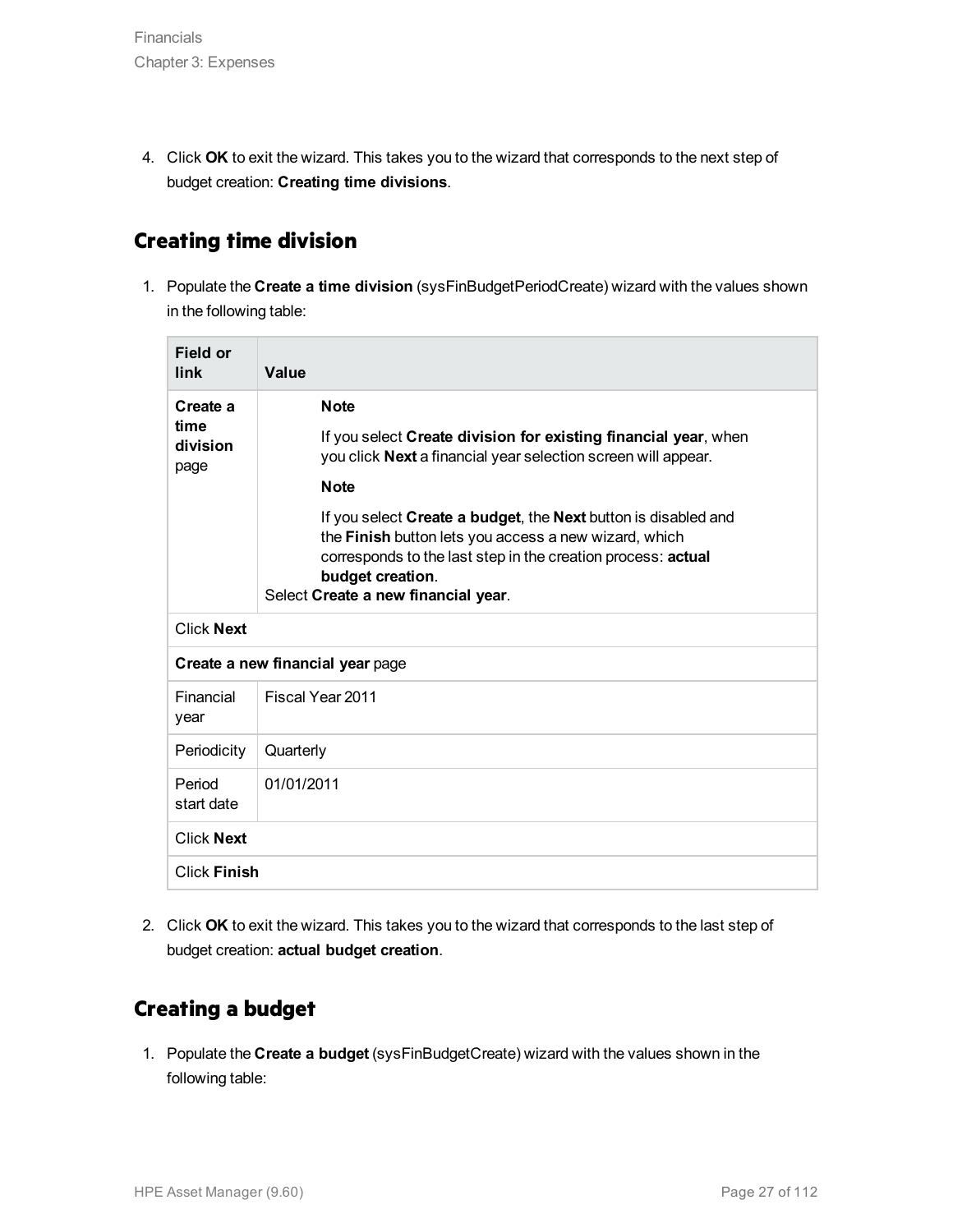| <b>Field or link</b>   | Value                      |  |  |
|------------------------|----------------------------|--|--|
| Create a budget page   |                            |  |  |
| Name                   | Professional travel        |  |  |
| <b>Budget centers</b>  | Research and Development   |  |  |
| Budget classifications | Assignments                |  |  |
| Time division          | Fiscal Year 2011 Quarterly |  |  |
| <b>Click Finish</b>    |                            |  |  |

- 2. Click **OK** to exit the wizard.
- 3. Your budget is now created. Next, you can enter the budget lines, otherwise called the forecast revenues and expenses for each budget heading and for each period.

### <span id="page-27-0"></span>**Creating budget lines**

1. Display the detail of the **Professional travel** budget that you just added ( **Asset lifecycle/ IT financial management/ Budgets/ Budgets** link).

Start the **Update budget...** (sysFinAllowanceUpdate) wizard by clicking the **Update** button in the Windows client or selecting **Update** from the **Actions...** drop-down list in the Web client. This wizard lets you modify the allowance amount for existing budget lines.

2. When the wizard is launched, the first screen displays information about the budget (name, budget center, budget classification and time division).

Four check boxes let you choose the different operations that you want to perform to modify the allowances:

- <sup>o</sup> Change allowance amounts
- <sup>o</sup> Distribute evenly
- $\circ$  Transfer an allowance from an existing budget (if this box is checked, the next screen requests that you specify the source budget)
- <sup>o</sup> Enter the cost codes

Clear the boxes for the operations that you do not want to perform.

- 3. For our example, select **Change allowance amounts** and **Distribute evenly** and clear all the other options.
- 4. Click **Next**.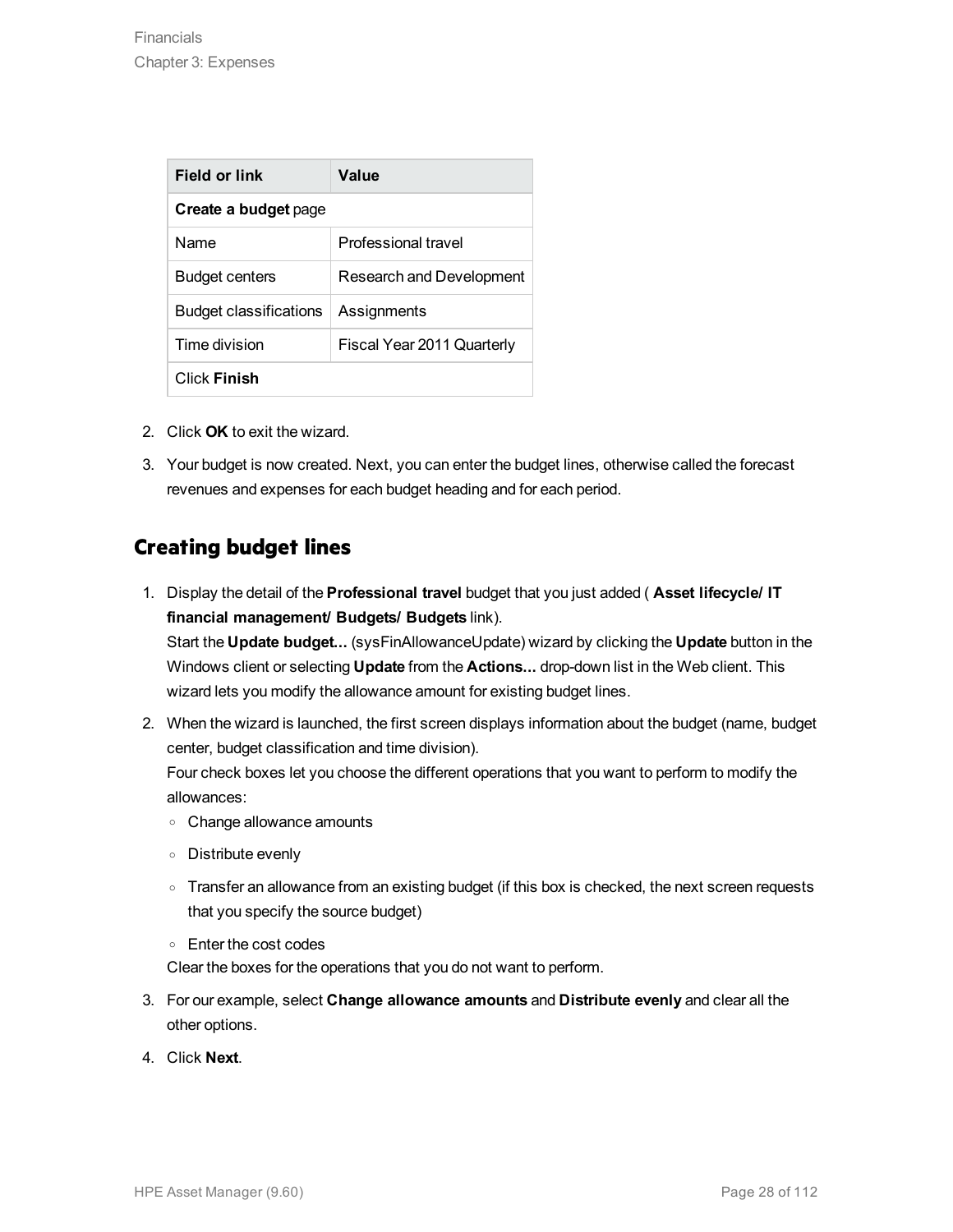- 5. First, you are going to distribute a budget totaling 18,000 euros to the **Professional travel: International assignments/Q1**, **Professional travel: International assignments/Q3** and **Professional travel: National assignments/Q2** budgets.
- 6. To do so, select the lines to credit (press the **Ctrl** key to perform a multiple selection). In the numeric field of the **Distribute allowance** line, specify the amount of 18,000 euros. Click the **Distribute allowance** button.

The total amount of 18,000 euros was divided by the number of selected lines. This distributed amount is added to each line's initial amount. And is indicated in the **New amount** column. You will see that the new amounts for the three selected lines are 6,000 euros.

- 7. Perform the same operations to distribute an allowance of 20,000 euros to the **Professional travel: International assignments/Q2**, **Professional travel: International assignments/Q4**, **Professional travel: National assignments/Q1** and **Professional travel: National assignments/Q4** budgets.
- 8. Manually enter the amount of 3,000 euros in the **New amount** column of the **Professional travel: National assignments/Q3** budget line.
- 9. Now, you are going to increase the **Professional travel: International assignments/Q1** and **Professional travel: National assignments/Q2** budgets by 10%.
- 10. Do this by selecting the lines to credit.

Enter **10** in the numeric field of the **Apply percentage** line.

Click the **Apply percentage** button.

The result after the percent increase is applied is specified in the **New amount** column. You will see that the new amounts for the two selected lines are 6,600 euros.

**Note:** The **Reset operations** button lets you cancel all of the update operations and restore the budgets to the state that is currently stored in the database.

- 11. Click **Next** to display the summary of changes. Review carefully this screen, which displays the new amounts, before saving the changes to the database.
- 12. Click **Finish** to update the database then **OK** to exit the wizard.

### <span id="page-28-0"></span>**Viewing the budget**

In this step, you can preview your budget by clicking **Tracking** on the budgets screen in the Windows client or by selecting **Tracking** from the **Actions...** drop-down list in the Web client. The **View budget management...** (sysFinBudgetTracking) wizard displays a summary of the budget lines that have been entered and a graphic view of the allowances that were made.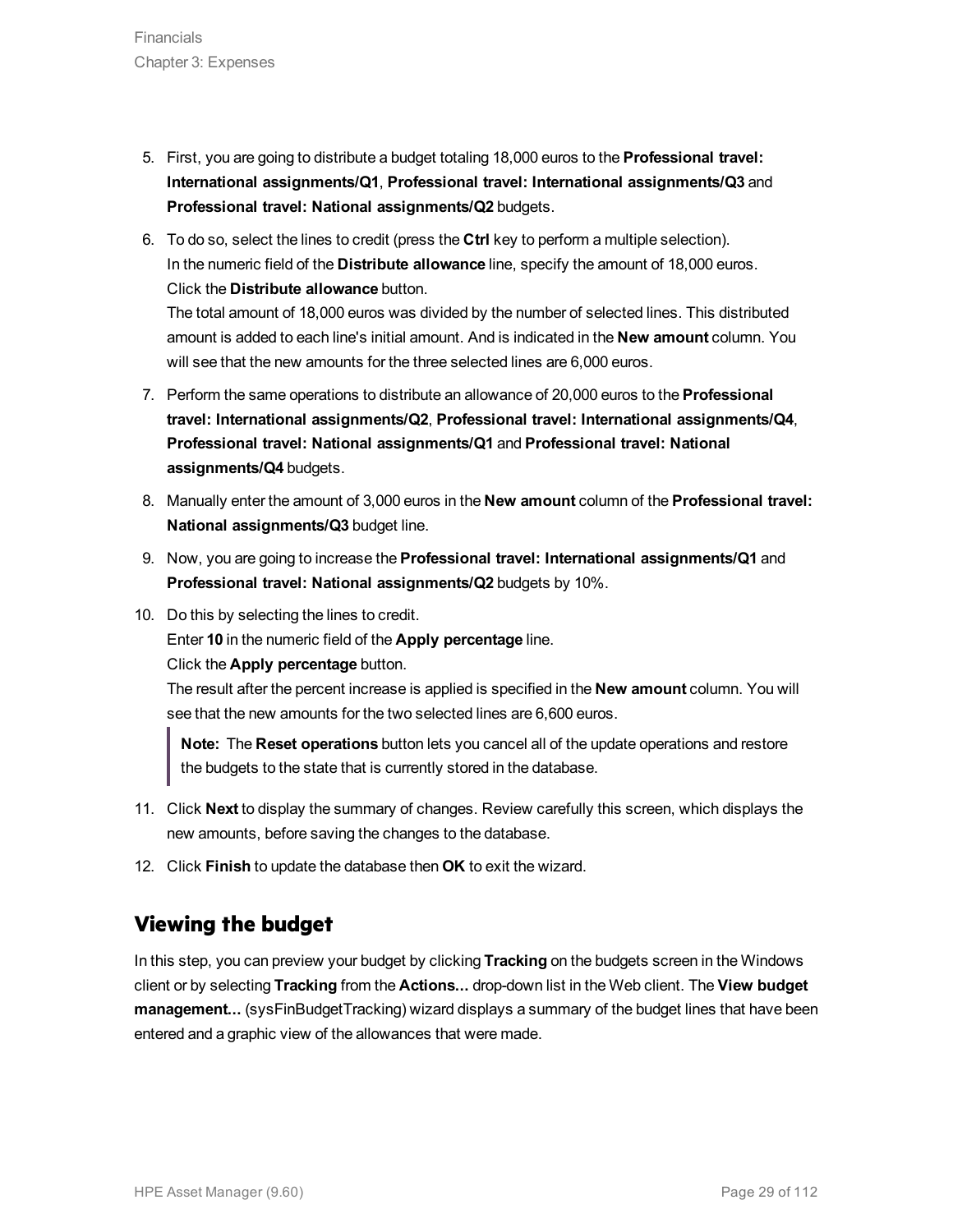## <span id="page-29-0"></span>**Budget tracking**

Once your budget structure is established, Asset Manager enables you to track budget expenses. The following mechanism is used:

- All expenses theoretically lead to the creation of an expense line.

**Note:** Certain automatic mechanisms in Asset Manager, such as the procurement cycle or chargebacks, trigger the creation, the modification, or the split-billing of expense lines. For more information on this subject, refer to the guides that cover this functionality (Procurement, Contracts), as well as section Expense lines of this guide.

- An expense line has:
	- <sup>o</sup> An amount.
	- $\circ$  A date of expense, from which we deduce the time period for the expense.
	- $\circ$  A cost type, from which we deduce the budget category of the expense.
	- <sup>o</sup> A cost center for the allocation of the expense.
	- <sup>o</sup> A status for the expense (Projected, Incurred, Incurred and locked).

This information enables you to deduce the budget line and the budget associated with the expense.

. In the Windows client or in the Web client's Actions drop-down list, click **Tracking** in the budget's detail to display a wizard. The wizard will generate a chart to summarize the relationship between expenses and the budget allowance.

### <span id="page-29-1"></span>**Tracking example**

Using the previously described practical case, you are going to manually create three expense lines:

- 1. Display the expense lines (**Asset lifecycle/ IT financial management/ Cost tracking/ Expense lines** link on the navigation bar).
- 2. Create three expense lines with information from the following table:

| <b>Field</b> | <b>Expense line #1</b> | <b>Expense line #2</b> | <b>Expense line #3</b> |
|--------------|------------------------|------------------------|------------------------|
| Name         | Travel 01              | Travel 02              | Travel 03              |
| Debit        | 4000                   | 2000                   | 950                    |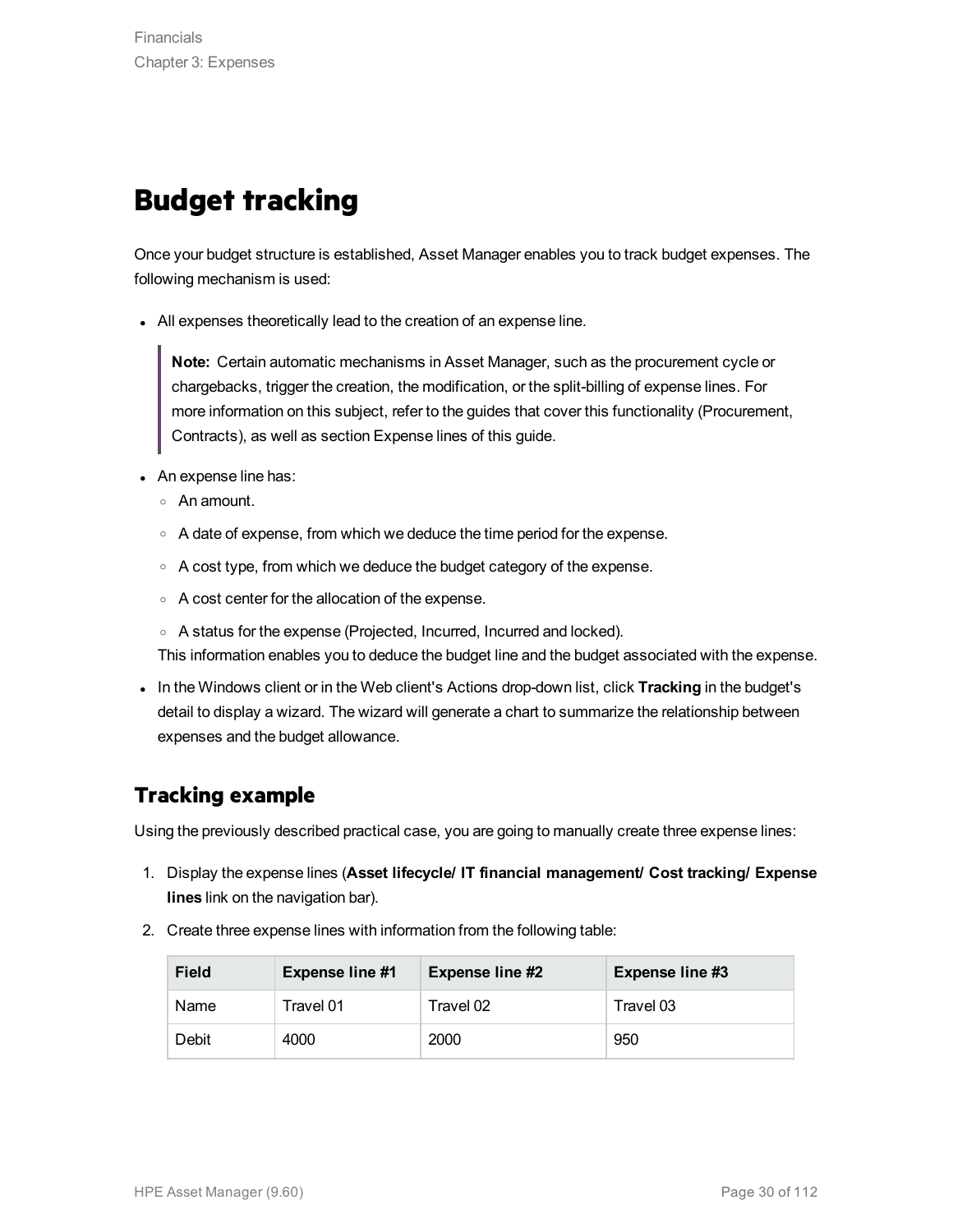| <b>Field</b>  | <b>Expense line #1</b> | <b>Expense line #2</b>   | Expense line #3         |
|---------------|------------------------|--------------------------|-------------------------|
| Expense date  | October 31, 2011       | June 25, 2011            | January 12, 2011        |
| Cost center   | <b>Miscellaneous</b>   | Miscellaneous            | Miscellaneous           |
| Cost type     | Paris Assignments      | Indianapolis assignments | Los Angeles assignments |
| <b>Status</b> | Incurred and locked    | Incurred                 | Projected               |

3. Go back to the detail of the **Professional travel** budget (**Asset lifecycle/ IT financial management/ Budgets/ Budgets** link on the navigation bar) and click the **Tracking** button. The wizard proposes a graphic comparison of the projected and operational expenses.

## <span id="page-30-0"></span>**Automating budget validation**

This section explains how budget validation is automated by Asset Manager, and how to configure it.

The line-of-business data for the **Budgets** module contains a workflow scheme named **Budget approval** (BST\_FINANCEBUDGETVAL).

This workflow scheme is used to implement an automated budget validation cycle.

Below are the characteristics of this scheme:

| Events that trigger the workflow<br>scheme                                                           | The workflow scheme is started if the following event occurs:<br>• Status changes to: Awaiting approval                                                                                                                                                                  |                              |                    |  |
|------------------------------------------------------------------------------------------------------|--------------------------------------------------------------------------------------------------------------------------------------------------------------------------------------------------------------------------------------------------------------------------|------------------------------|--------------------|--|
| Conditions required for the<br>workflow to continue running                                          | The workflow scheme continues running if the following fields are<br>set to the following values:                                                                                                                                                                        |                              |                    |  |
|                                                                                                      | Table name                                                                                                                                                                                                                                                               | Name of the field<br>or link | Value of the field |  |
|                                                                                                      | <b>Budgets</b><br>(amBudget)                                                                                                                                                                                                                                             | Status (seStatus)            | Awaiting approval  |  |
| Is Asset Manager Automated<br>Process Manager required to<br>trigger and run the workflow<br>scheme? | N <sub>o</sub>                                                                                                                                                                                                                                                           |                              |                    |  |
| Simplified description of the<br>workflow scheme                                                     | The workflow scheme creates a budget validation request.<br>1.<br>This validation request takes the form of a workflow activity<br>assigned to the budget supervisor, if one has been assigned,<br>or otherwise directly to the <b>Budget</b> group, if one has not been |                              |                    |  |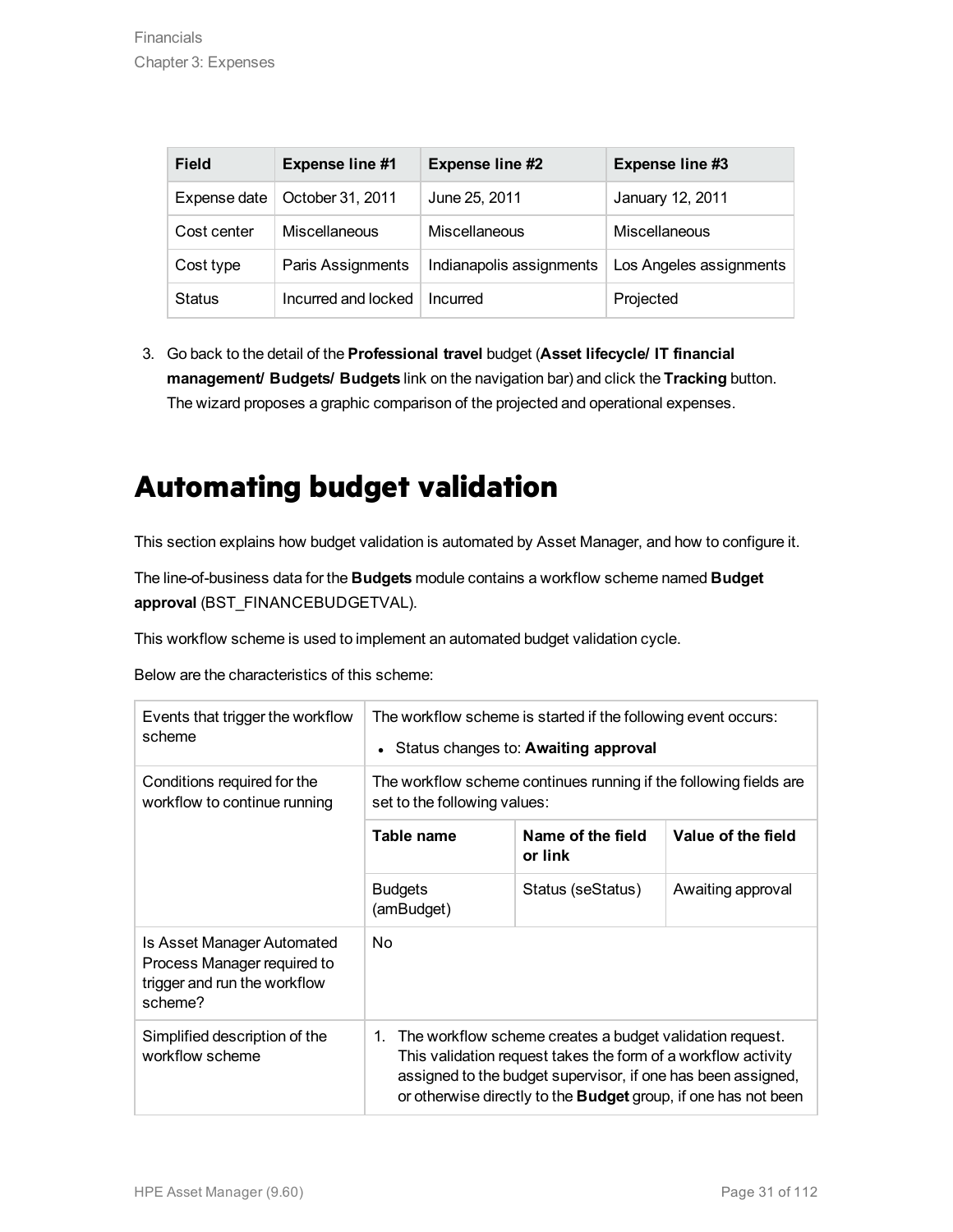| assigned.                                                                                                     |
|---------------------------------------------------------------------------------------------------------------|
| 2. If the validation request is accepted, the status of the budget<br>becomes Validated.                      |
| If the validation request is denied, the status of the budget<br>3.<br>becomes Denied.                        |
| 4. If the validation request is accepted, the status of the budget<br>becomes In preparation.                 |
| In all cases, to track the request, the validation task's<br>5.<br>comment is copied to the budget's comment. |

### <span id="page-31-0"></span>**Designate which employees are involved in the validation process**

Before requesting a budget validation, make the following configuration:

- 1. Display the groups (**Organization management/ Operation/ Employee groups** link on the navigation bar).
- 2. Display the **Budget** group.
- 3. Populate at least the following fields and links:

| Field or<br>link                  | <b>Comments</b>                                                                                                                                                                                     |  |
|-----------------------------------|-----------------------------------------------------------------------------------------------------------------------------------------------------------------------------------------------------|--|
| <b>Supervisor</b><br>(Supervisor) | The person designated by this link receives notification when a workflow activity<br>is created by the Budget approval request workflow scheme. The person also<br>views these workflow activities. |  |
| <b>Composition tab</b>            |                                                                                                                                                                                                     |  |
| <b>Members</b>                    | The members of the group view the workflow activities for the document<br>validation request created by the Budget approval workflow.                                                               |  |

## <span id="page-31-1"></span>**Cost centers**

Each cost center manages the inventory for its own expense lines. The term cost center needs to be understood in the general sense of an "allocation center".

Cost centers in Asset Manager help you track expenses (cash flow). They do not have a strict adherence in accounting terms.

Cost centers in Asset Manager let you group various kinds of expenses, related to the acquisition and maintenance of assets, employee training, the cost of maintenance, insurance or leasing contracts, and so on.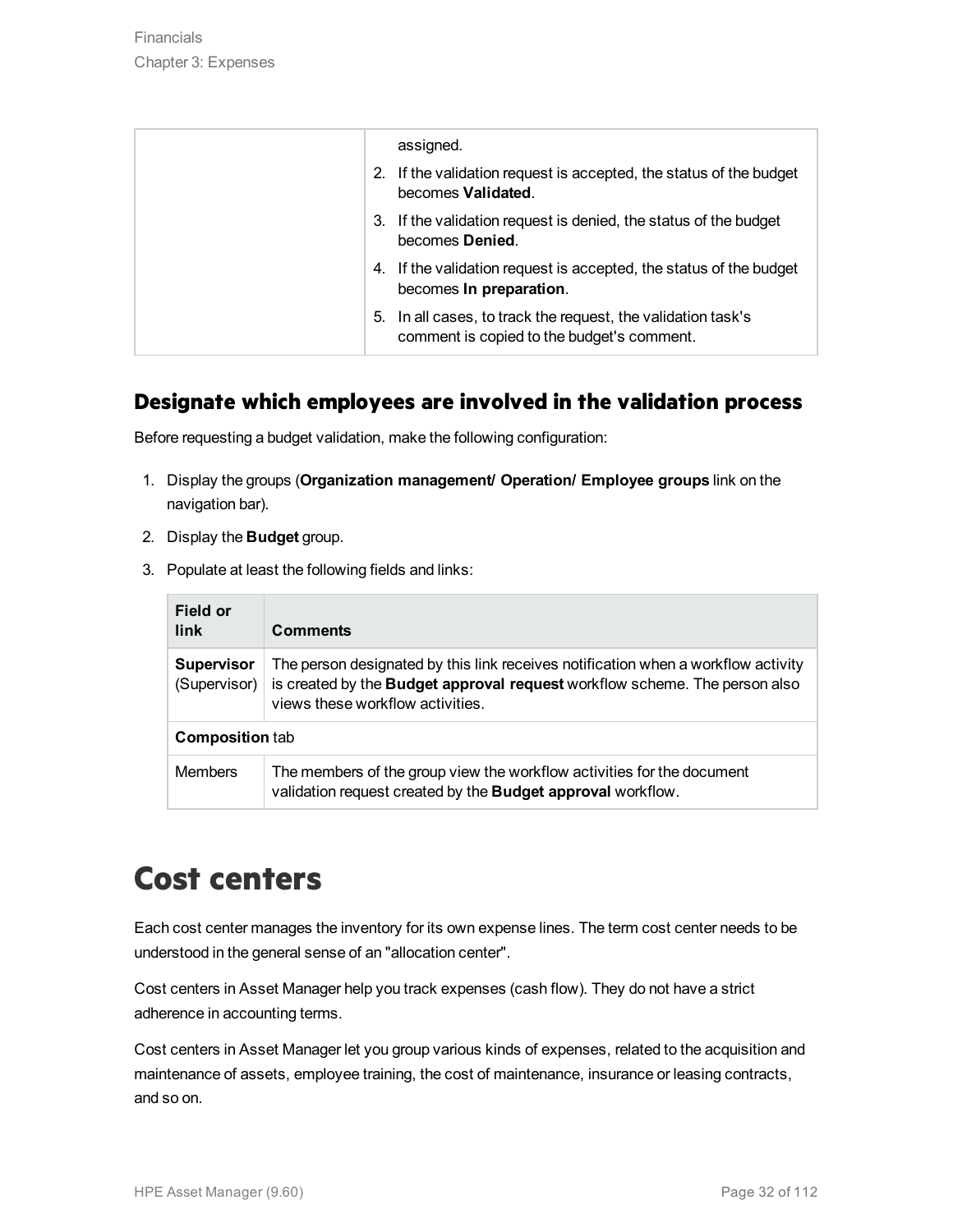**Note:** Each cost center has a code to help you reconcile the records in the database with those from other application when importing or exporting data.

# <span id="page-32-0"></span>**Expense lines**

Use the **Asset lifecycle/ IT financial management/ Cost tracking/ Expense lines** link on the navigation bar to display the list of expense lines. Otherwise, you can access the expense lines of a specific cost center via its **Expenses** tab.

**Tip:** If you are using the Windows client, you can click <sub>■</sub> to calculate the sum of the amounts credited and debited by a list of expense lines, located on the bottom left-hand corner of the list.

Each time you create a new lease schedule or split expenses between different cost centers, Asset Manager Automated Process Manager automatically generates expense lines.

**Note:** Every time an expense line is created automatically, its **Status** field (SQL name: seStatus) never indicates that it is **Incurred and locked**. This thus enables you to identify which expense lines are not yet validated. The other values enable you to verify and process non-validated expense lines.

Here are some operations for which you must specify the cost:

- Asset acquisitions
- Work orders, maintenance operations.
- A contract

Here is the procedure to follow to associate an expense line with any entity having a cost:

- 1. Display the detail of the item creating a cost for your company (contract, asset, and so on).
- 2. Select the **Costs** tab.
- <span id="page-32-1"></span>3. Add an expense line (**+** button in the Windows client or **Add** in the Web client).

## **Detail of an expense line**

The **General** tab of an expense line includes the following information:

**A Credit** field and a **Debit** field (SQL names: mCredit and mDebit). When you enter an amount to credit, the debit amount is set to zero, and vice versa.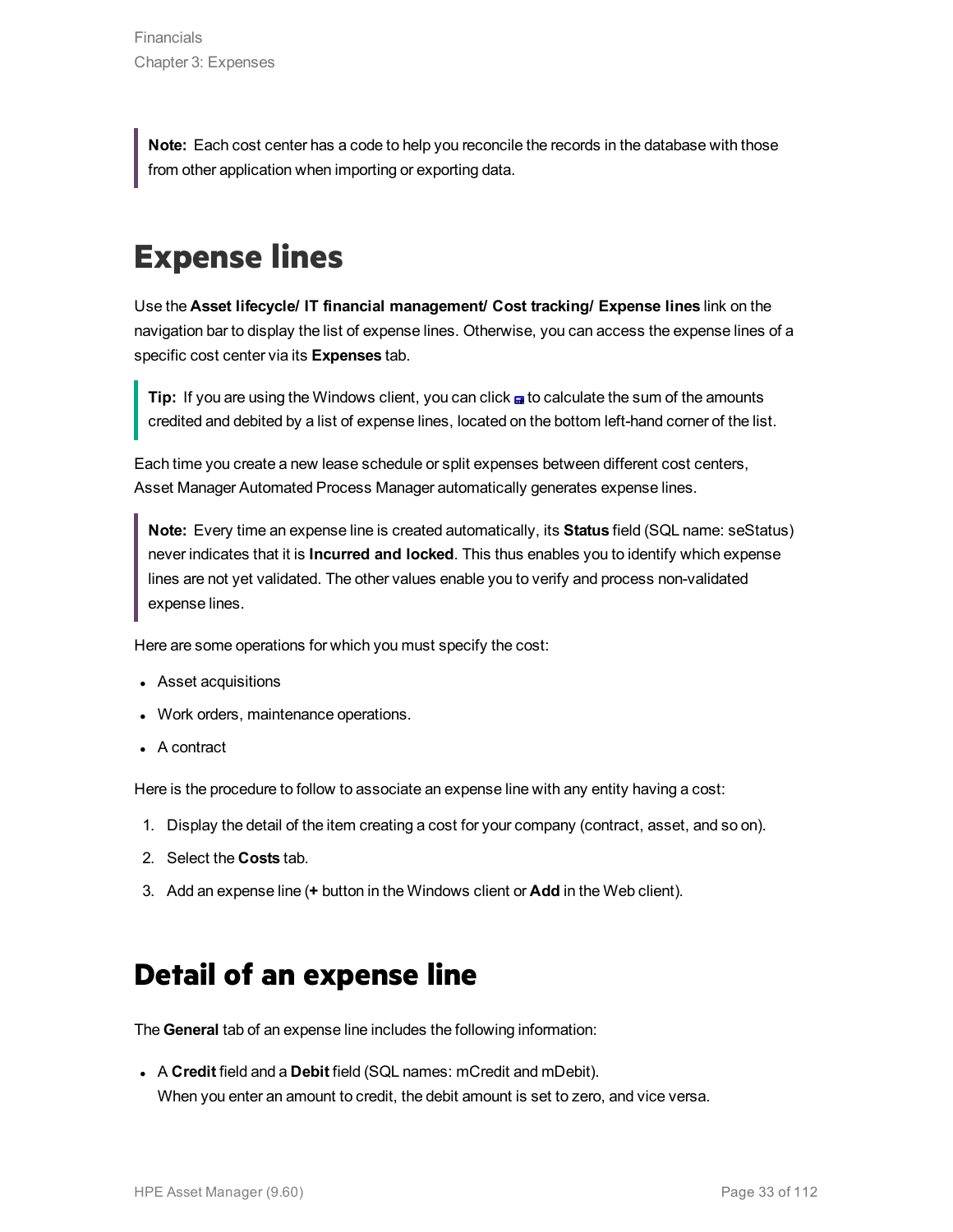<sup>l</sup> A **Status** field (SQL name: seStatus). The expense line may be: **Incurred**, **Incurred and locked** or **Projected**.

No expense line that was automatically created will ever be **Incurred and locked**. Instead, you need to manually validate these fields as you see fit.

<span id="page-33-0"></span>The **Cost center** field (SQL name: CostCenter) enables you to assign the current expense line to a cost center.

## **Creating expense lines**

Expense lines are created in several different ways.

You can create expense lines manually from the list of expense lines by clicking **New**. You will need to specify the entity at the origin of this expense line.

### <span id="page-33-1"></span>**Automatic creation**

Expense lines are automatically added to the expense lines table for all events generating expenses.

Expense line amounts are automatically calculated using the available information.

The **Status** of the expense line is set to either: **Projected** or **Incurred**.

### <span id="page-33-2"></span>**Automatic creation by Asset Manager Automated Process Manager**

Asset Manager Automated Process Manager automatically generates expense lines linked to:

- Periodic rent payments for contracts or assets.
- Payment lines for loans obtained in order to finance contracts.
- Split-billing of expense lines.
- Chargeback of expenses.

The amount of the expense lines are calculated automatically based on information available in the subtabs of the rents and loans in the contract and asset detail.

Asset Manager Automated Process Manager automatically generates expense, split-billing and chargeback lines for other cost centers depending on split-billing and chargeback rules.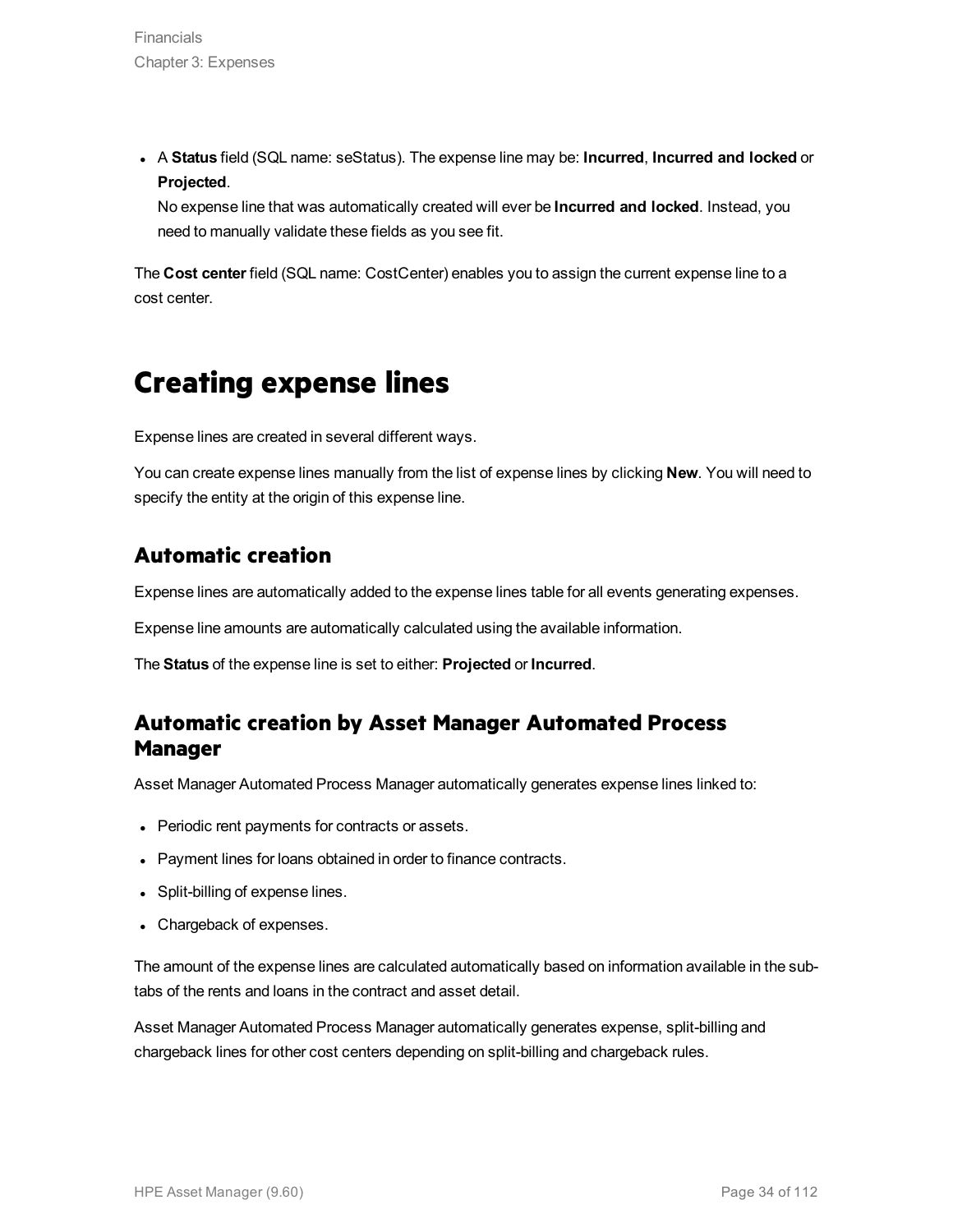## <span id="page-34-0"></span>**Modifying expense lines**

If certain information concerning expenses is modified after an expense line is created, and if the expense line has not been validated, Asset Manager offers to modify the expense line accordingly. If the line has been validated, the record cannot be modified.

When an expense line is modified after its creation, the information used in the detail of an item (of a contract for example) used to create the expense line is left unchanged.

### <span id="page-34-1"></span>**Consequences of splitting expense lines**

- If a given expense line L is the result of a split operation on another expense line, then manual changes made to the amount of the expense line L will not show up:
	- $\circ$  In the expense lines resulting from the split of expense line L.
	- Nor in the expense lines whose split triggered the creation of expense line L

**Caution:** Changes are lost if the expense line is recalculated automatically by Asset Manager Automated Process Manager, e.g. if a cost center is deleted

If an expense line is not the result of a split operation on another expense line, and if its amount is changed, then that change is taken into account in the expense lines resulting from the split of the expense line.

## <span id="page-34-2"></span>**Splitting expenses among cost centers**

<span id="page-34-3"></span>This section explains how Asset Manager manages the splitting of expenses between cost centers.

## **Overview of split operations**

An expense line may be split up among several cost centers.

To split an expense line, you allocate it to an intermediate cost center. This cost center defines the list of cost centers to which the expense may be split, and the split percentage for each cost center.

Successive split operations may be performed on a given cost center. For example, cost center C1 is split between C2 and C3; C3 is split between C4 and C5, and so on.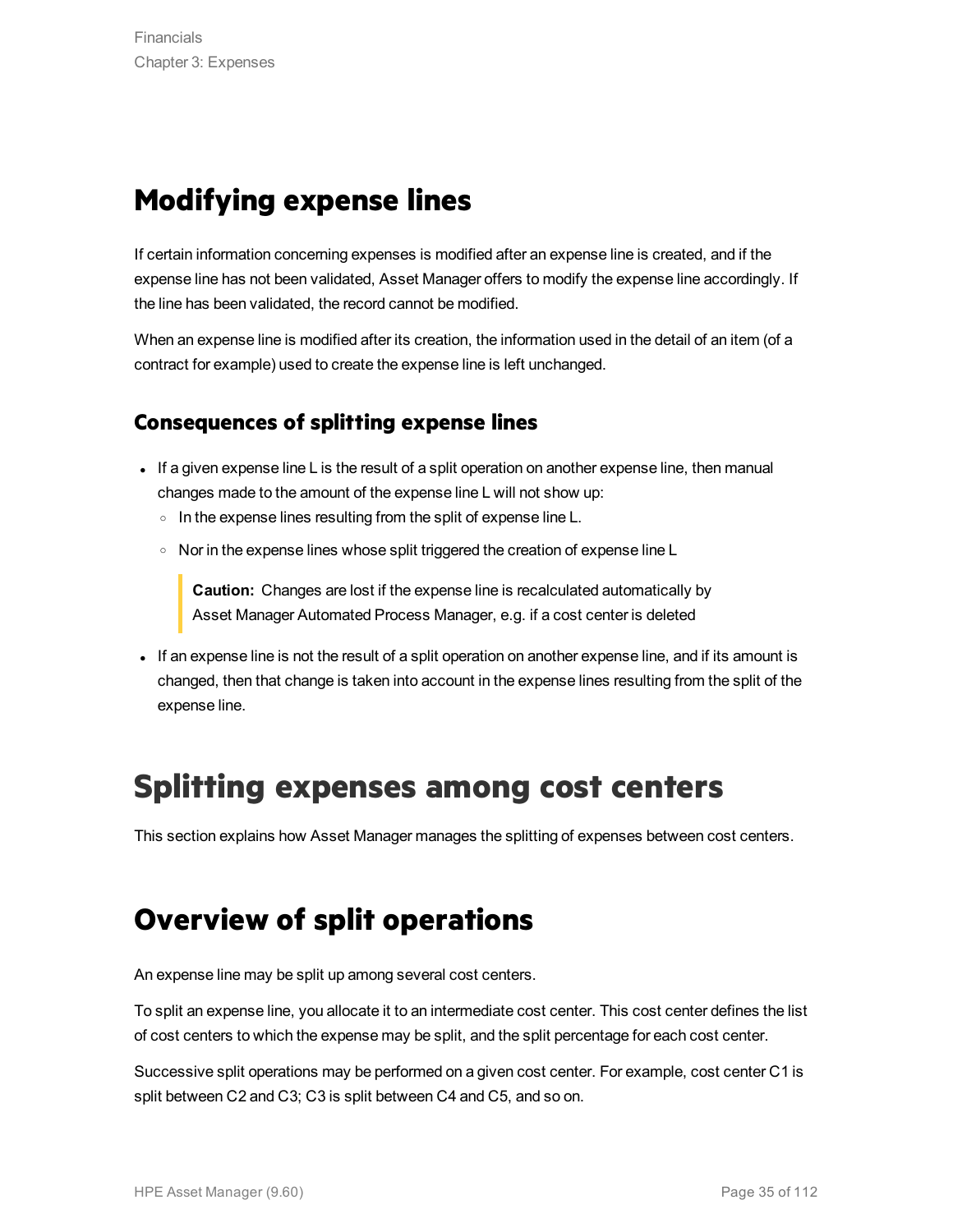By convention, we will use the term "source cost center" to describe a cost center split between other cost centers, and "target cost center" to describe a cost center to which a source cost center is split.

Expense lines are split by Asset Manager Automated Process Manager.

Asset Manager Automated Process Manager searches for expense lines to split, and splits them. The frequency for monitoring expense lines is defined in the Asset Manager Automated Process Manager options.

When an expense line is split:

- An offset expense line, equivalent to the split expense line, is created in the source cost center.
- Expense lines are created in the target cost centers, according to the split percentages.

#### **Cost center split operations**



## <span id="page-35-0"></span>**Automate split-billing of expense lines**

In order to correctly split an expense line, proceed as follows:

- 1. Launch Asset Manager Automated Process Manager.
- 2. Connect to your database.
- 3. Select the **Tools/ Configure modules** menu.
- 4. Select the **Split expense lines in cost centers** module (CostCenter).
- 5. Check the **Enabled** box.
- 6. Populate the options in the **Split expense lines in cost centers** module as specified in the **Administration** guide, chapter **Asset Manager Automated Process Manager**, section **Configuring the modules monitored by Asset Manager Automated Process Manager/ Split expense lines in cost centers (CostCenter)**.
- 7. Click **Close**.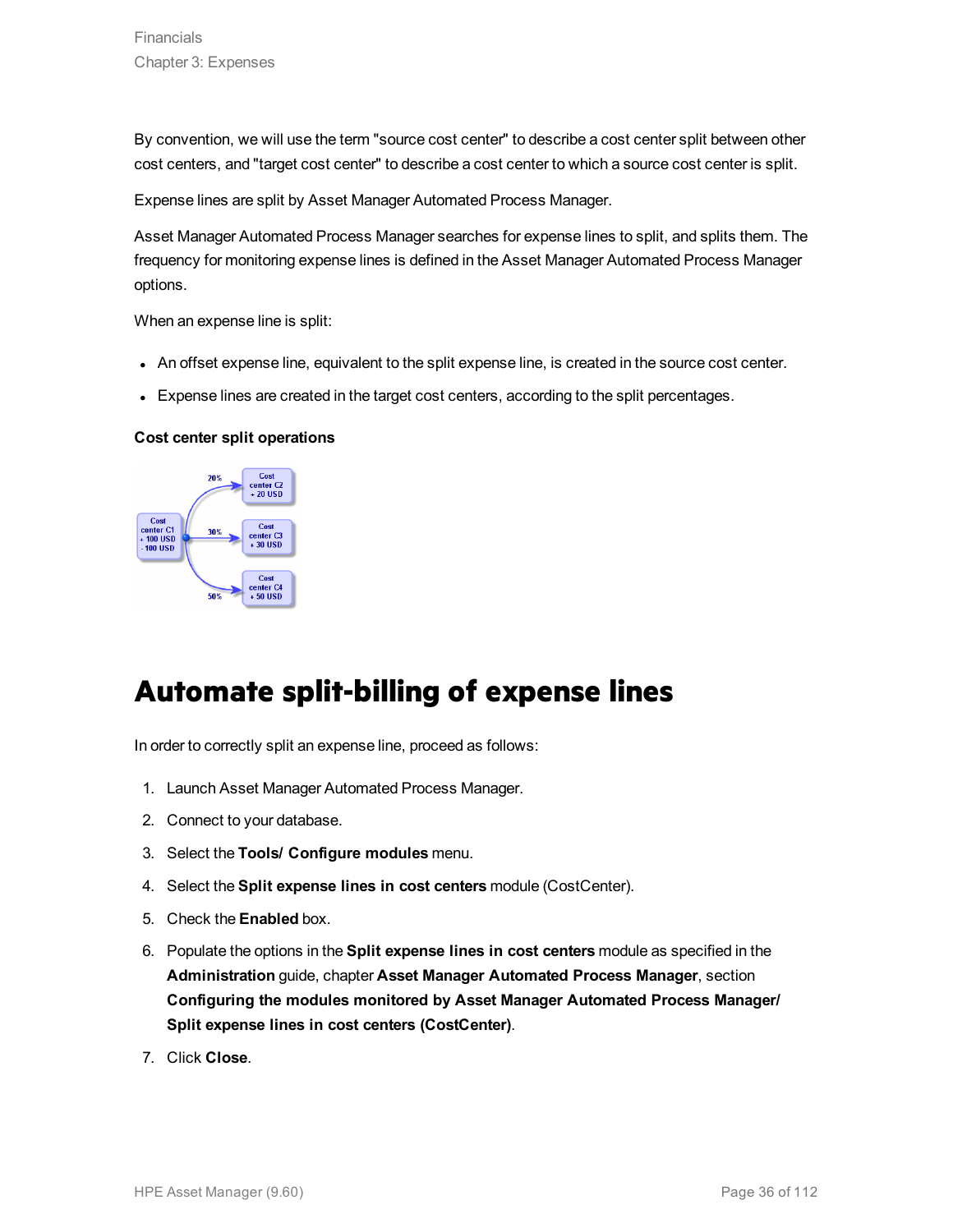8. Asset Manager Automated Process Manager automatically performs the split operation for the expense lines.

### **Description and calculation of split operations**

Use the **Split operations** tab in the cost center detail to split its associated expenses.

Add a split line for each target cost center.

Each split line includes a start of split date, an end date, and a split percentage.

#### **Precautions**

- In the detail of a split line, the start date is inclusive and the end date is exclusive. For example, if the start date is January 1, 2011 and the end date is April 1, 2011, the split is valid from January 1, 2011 through March 31, 2011.
- $\bullet$  At a given date, the sum of the percentages assigned to the target cost centers must equal 100 %, plus or minus 0.1%.
- A source cost center cannot be included in the associated split billing of one of its target cost centers.

#### **Calculating expense lines**

- After the split percentages have been applied, the expenses are rounded to 0.1.
- Rounding errors are carried to the first expense line.

#### **Note on changing the amount of an expense line**

- If a given expense line L is the result of a split operation on another expense line, then manual changes to the amount of the expense line L do not show up:
	- o In the expense lines resulting from the split of expense line L.
	- o Nor in the expense lines whose split triggered the creation of expense line L.

**Caution:** Changes are lost if the expense line is recalculated automatically by Asset Manager Automated Process Manager, for example if a cost center is deleted.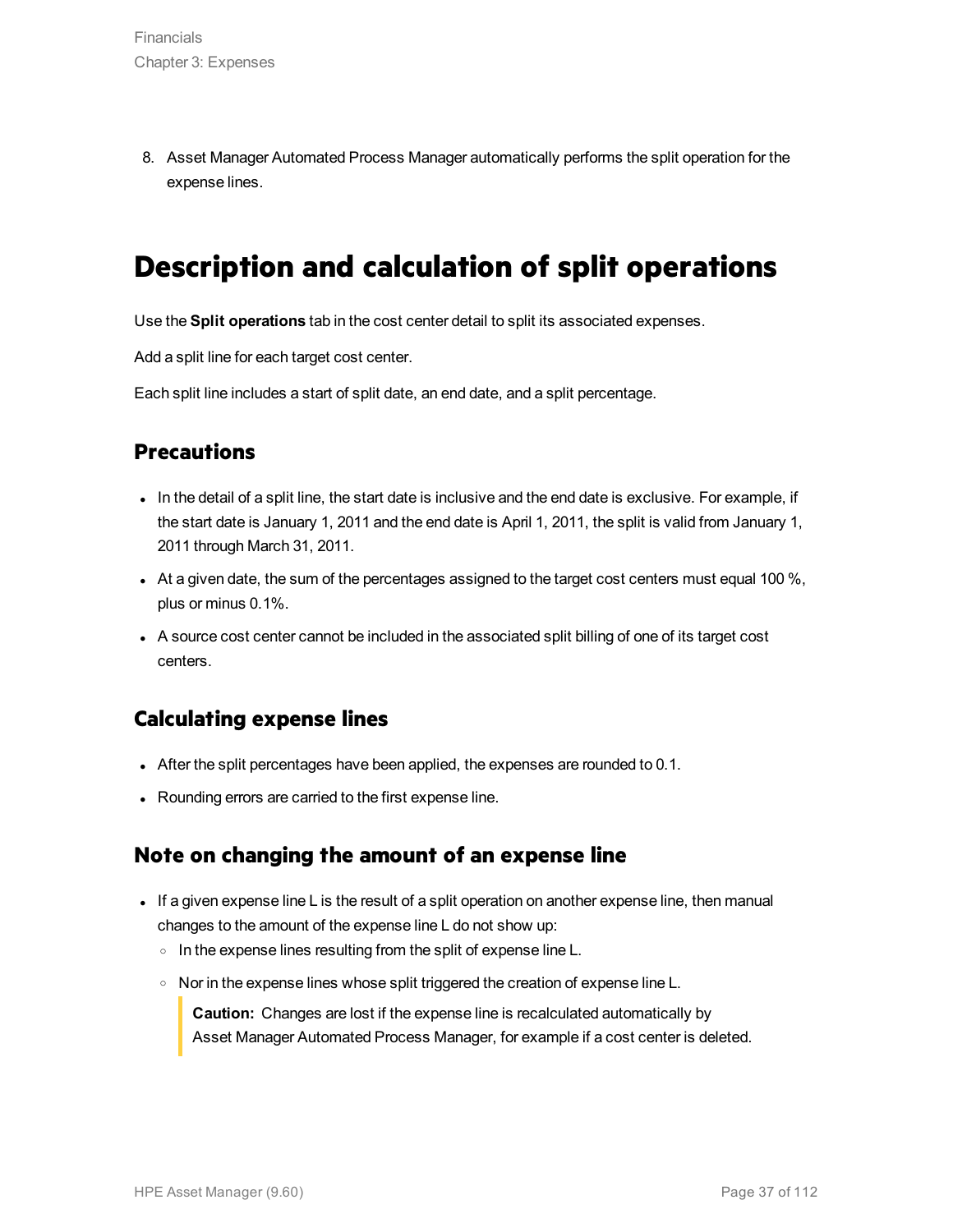If an expense line is not the result of a split operation on another expense line, and if its amount is changed, then that change is taken into account in the expense lines resulting from the split of the expense line.

### **Deleting a cost center**

**Caution:** This section only applies to the Windows client.

As long as the **Authorize extended deletions** option is set to "Yes" in the options window (**Edit/ Options**, **Edit** group), you can delete a cost center that has assigned expense lines. There are three different ways to do this:

#### **Delete all linked records**

When a cost center is deleted, Asset Manager deletes:

- The expense lines of the deleted cost center.
- The expense lines resulting from associated split operations of the deleted cost center.

**Note:** An Asset Manager agent changes the hidden **Split operation status** field (SQL name: seSplitStatus) to "Not split" at the level of the highest expense lines in the split-operation chain. When these expense lines were split, they generated the lines belonging to the deleted cost center (after any intermediate split operations).

Changing this status deletes all the expense lines that resulted from the split operations of those "original" expense line. In doing this, Asset Manager Automated Process Manager deletes the expense lines which, when split, generated the expense lines belonging to the deleted cost center.

Then Asset Manager Automated Process Manager performs the split operations on those expense lines which have not yet been split. It thus uses new parameters to recalculate all the expense lines whose split generated the expense lines of the deleted cost center.

#### **Detach all linked records**

In this case: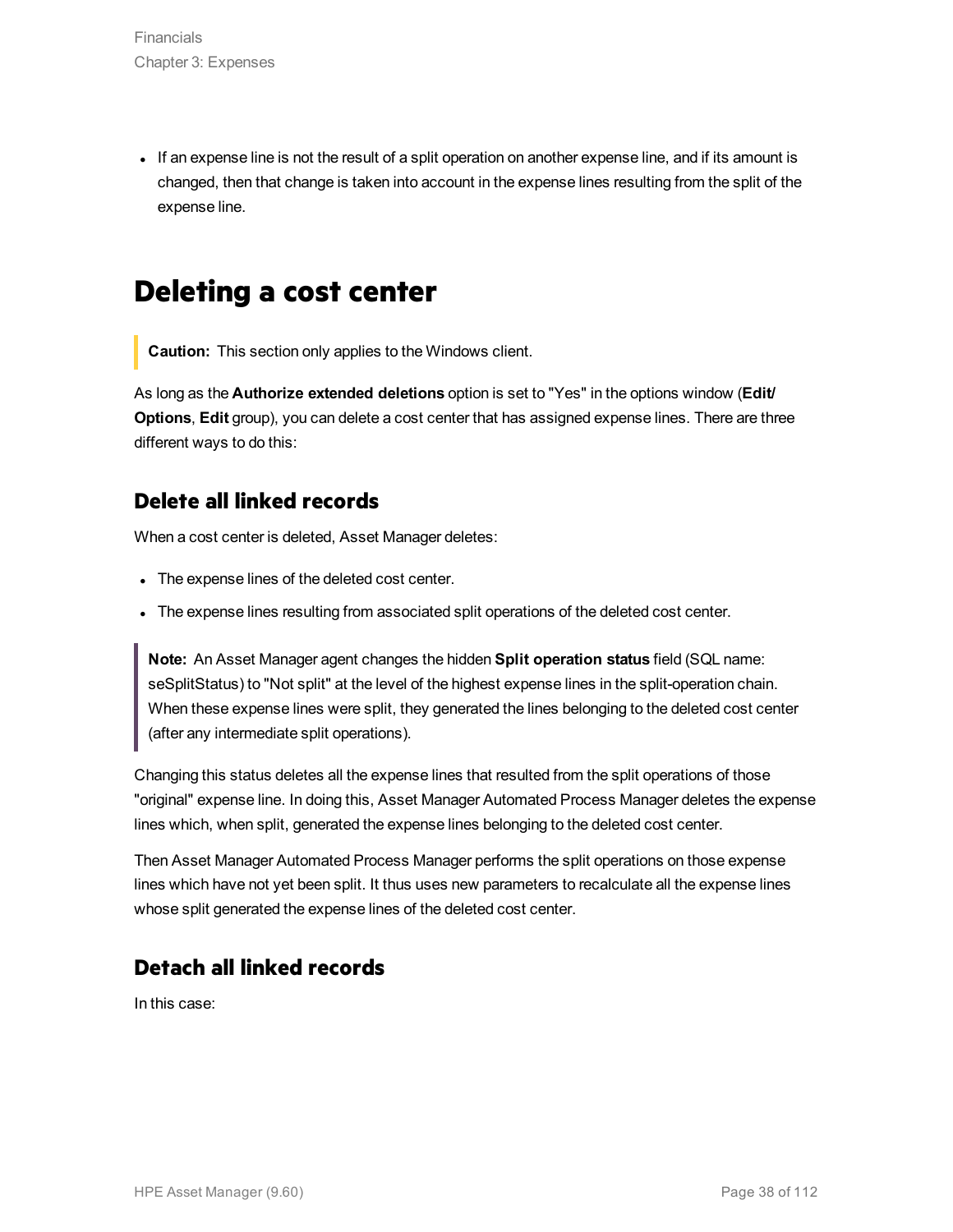- The expense lines of the deleted cost center are no longer associated with a cost center.
- The expense lines, which when split generated the expense lines for the deleted cost center, are split again.
- The expense lines, resulting from split operations associated with the deleted cost center, are not modified.

### **Attach linked records to another record**

In this case, you select another cost center X, which takes the place of the deleted cost center:

- The expense lines of the deleted cost center are attached to cost center X.
- The expense lines, which generated the expense lines for the deleted cost center after having been split, are split again; cost center X is considered as the new target cost center.
- The expense lines resulting from split operations associated with the deleted cost center are deleted, and the expense lines of cost center X are split.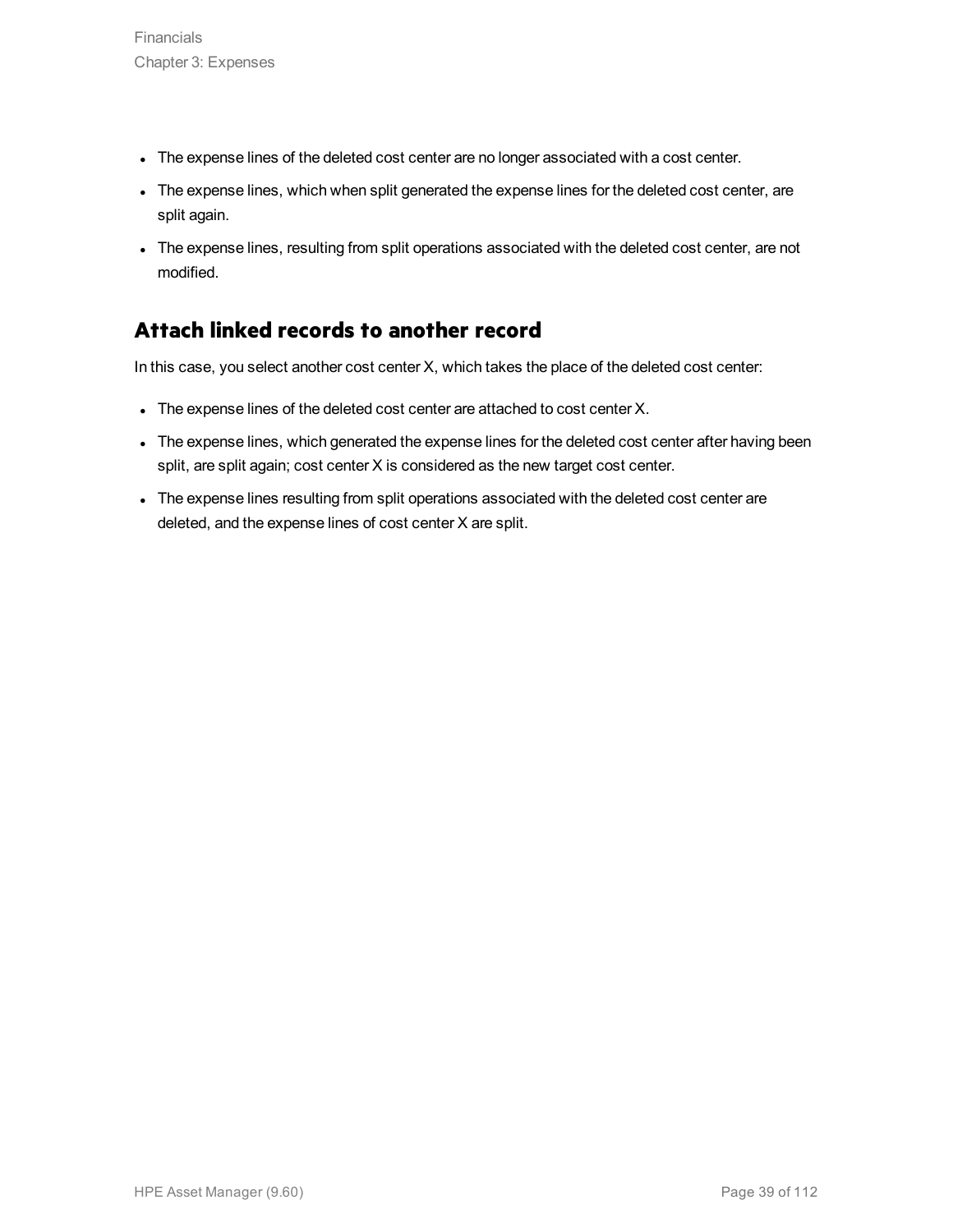# Chapter 4: Reconciling fixed assets

**Caution:** This chapter only applies to the Windows client.

This chapter explains how to reconcile fixed assets with the Asset Manager database.

You will find information on the following topics:

- Overview of reconciling fixed assets with the Asset Manager database.
- Describing a fixed asset.

Use the **Asset lifecycle/ IT financial management/ Depreciation/ Fixed Assets** link on the navigation bar to display the list of fixed assets.

## **Reconcile assets in the Asset Manager database with fixed assets**

Your accounting department probably manages fixed assets in detail using specific, accounting software. Yet it is difficult to maintain an up-to-date list of fixed assets, especially when considering assets that disappear or that are not used. You commonly find fixed assets in accounting records corresponding to assets that should have been written off.

To update these files, you need a physical, asset inventory. Asset Manager can supply that inventory. This physical inventory can then be reconciled with the list of fixed assets, to highlight differences and to update the accounting files.

To help you with this reconciliation, Asset Manager provides a table that can receive fixed assets from your accounting application. Once these fixed assets are imported, they can be reconciled with inventoried assets. Asset Manager provides a reconciliation window where you can manually associate accounting fixed assets with inventoried assets.

With Asset Manager, there are three ways for you to associate the assets in its database with fixed assets:

- You can associate an asset with a fixed asset.
- You can associate an asset with several fixed assets (to manage work in progress associated with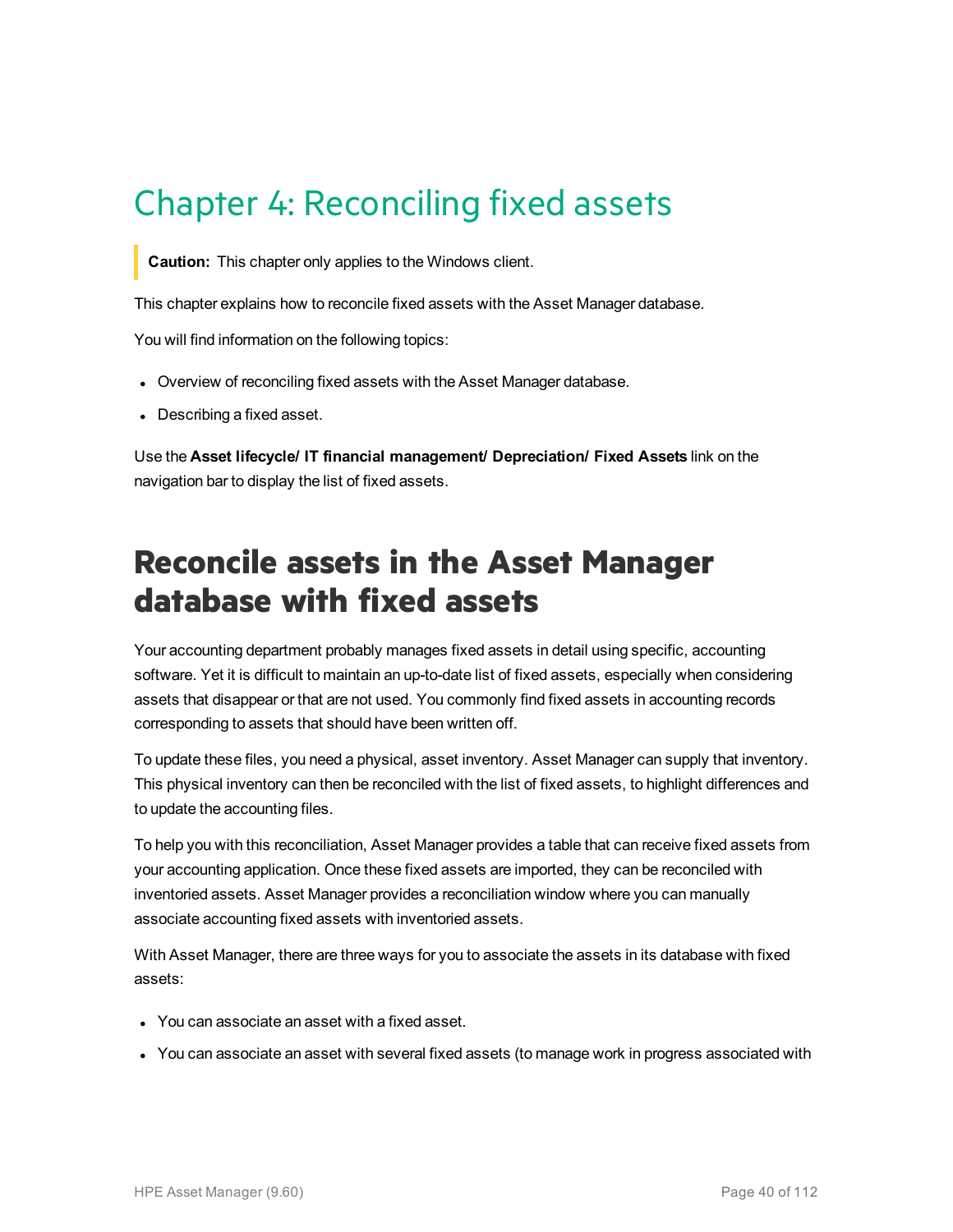an asset, for example).

<sup>l</sup> You can associate a fixed asset with several assets (to manage groups of assets, for example).

Here is the procedure to follow to reconcile assets in the Asset Manager database and accounting fixed asset information:

- 1. Extract the useful information from the fixed asset accounting software (output to a text file).
- 2. Import the text file into the Asset Manager Fixed assets table.
- 3. Reconcile the assets with the fixed assets.
- 4. Display and print the list of "Un-reconciled" fixed assets. These are fixed assets that you could not associate with assets. The accounting department can then remove these fixed assets from their list of fixed assets if that is appropriate.
- 5. Display and print the list of "Partially reconciled" fixed assets. These are fixed assets with which you could only associate part of the assets that should be included. The accounting department can break down these fixed assets and remove the non-reconciled fixed assets from their list.
- 6. Display and print the fixed assets that are "To write off". These are fixed assets with which you were only able to associate retired assets. The accounting department can then remove these assets from their list of fixed assets.

# **Describing a fixed asset**

Most of the information contained in the fixed asset detail is provided by an external software application to manage fixed assets.

None of the fields at the top of the screen of the fixed asset detail and in the **General** and **Depreciation** tabs are linked to other Asset Manager tables.

Once you have imported a fixed asset into the Asset Manager database, populate its description (if necessary):

**Note:** For information on importing data, refer to the **Administration** guide, chapter **Import**..

**Populate the fields in the General tab. If necessary, indicate the accounting code associated with** the fixed asset, the acquisition date and the installation date (in service), the updating date of the record, the location of the fixed assets, their quantity and their unit price.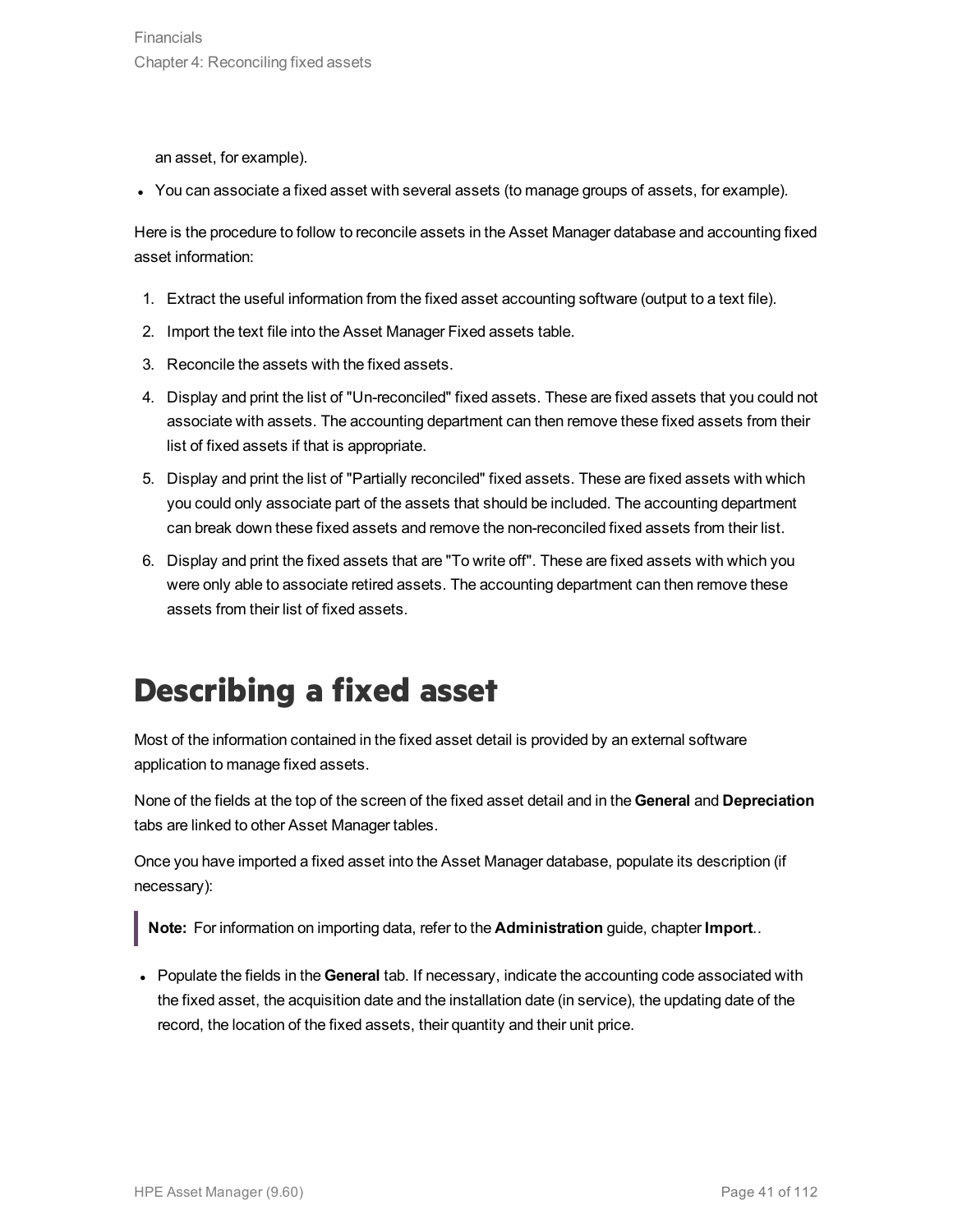- Populate the fields in the **Depreciation** tab. If necessary, specify the type of depreciation for the fixed asset (accounting, technical, fiscal, and so on), its calculation mode (straight line, declining balance, exceptional, and so on, and the duration of the depreciation.
- **Associate the assets with the fixed asset from the Assets tab in the fixed asset detail. Use the**  $\mathbb{H}$ **,**  $\mathbb{H}$ , and  $\blacksquare$  buttons to add, delete, view or modify the assets associated with the fixed asset.
- Populate the **Option** field (SQL name: seOption) at the top of the fixed asset detail. This field may contain one of the following four values:
	- <sup>o</sup> **Not reconciled**: Indicates the fixed asset is not associated with any assets.
	- <sup>o</sup> **Partially reconciled**: Indicates that at least one asset has been associated with the fixed asset, but that it has not been fully reconciled.
	- o **Reconciled**: Indicates the fixed asset has been fully reconciled with assets.
	- <sup>o</sup> **Write off**: Indicates that the fixed asset should no longer appear in the list of fixed assets. This may arise when the assets that were at the origin of the fixed asset are no longer in use.

**Note:** On the **Acquis. date** and **In service** date fields (SQL names: AcquDate and InstallDate in the **General** tab in the fixed asset detail): Because these dates come from an external database, it is impossible to guarantee their data entry and storage format. Therefore they are stored in text format in the Asset Manager database.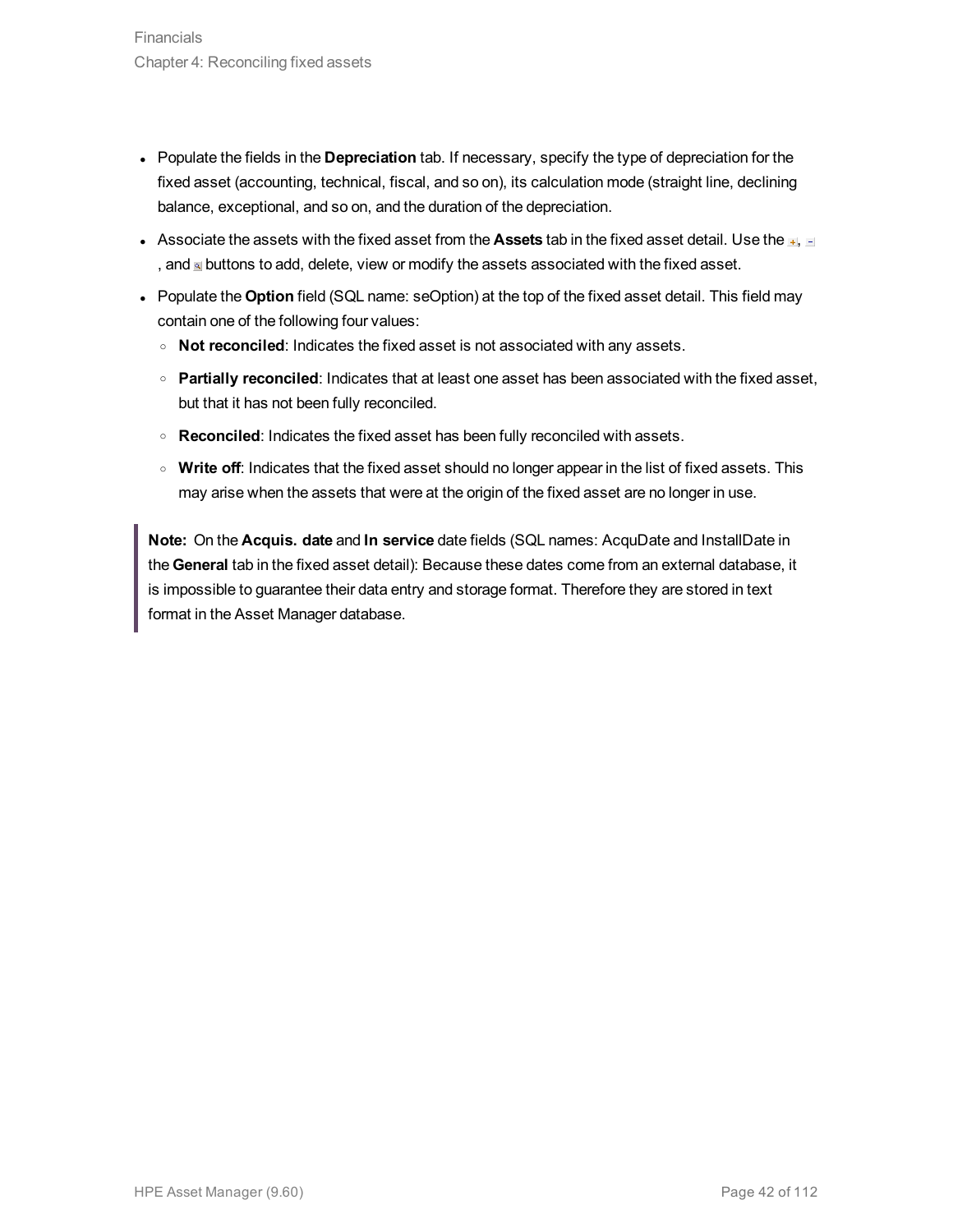# Chapter 5: Taxes

This chapter explains how to use the different calculation methods supported by Asset Manager.

Taxes may be:

- Fixed
- Calculated using a formula.

### **Areas in the software involving taxes**

Several parts of the software deal with taxes:

<sup>l</sup> Contract rent: On the **Financials** sub-tab of the **Rents** tab of a contract's detail, the **Taxes**, **Jurisdiction**, **Tax rates** and **Tax amount** fields (SQL names: TaxFormula, TaxJuris, pTaxRate and mTaxValue) specify the taxes payable on contract level rent payments.

**Note:** The **Rents** tab is only displayed if the **Type** field (SQL name: seType) is not set to **Master lease** and the **Nature of payments** field (SQL name: sePayType) in the **General** tab of the contract detail indicates the payments are **Rents** or **Both** (i.e., both rents and loans)

<sup>l</sup> Rent for assets: On the **Financials** sub-tab of the **Rents** tab of an asset's detail, the **Taxes**, **Jurisdiction**, **Tax rates** and **Tax amount** fields (SQL names: TaxFormula, TaxJuris, pTaxRate and mTaxValue) specify the taxes payable on contract level rent payments.

**Note:** A rent sub-tab is automatically created when the **Acq. method** field (SQL name: seAcquMethod) in the **Procurement** sub-tab of the **Acquis.** tab is set to **Rental** or **Lease** and when the asset is added to a contract whose rent is prorated and distributed or allocated at the asset level (contract detail, **Rents** tab, individual rent sub-tab, **Prorate to assets** field (SQL name: seProrateRule).

- At the level of tax jurisdictions.
- **-** At location level: The **Jurisdiction** field (SQL name: TaxJuris) contains a link to a tax jurisdiction which details the tax rates associated with a location.
- At tax type level.
- <sup>l</sup> At expense line level: An expense line's **Tax credit** and **Tax debit** fields show the amount of tax payable on the sum credited or debited. In particular, the expense lines associated with asset or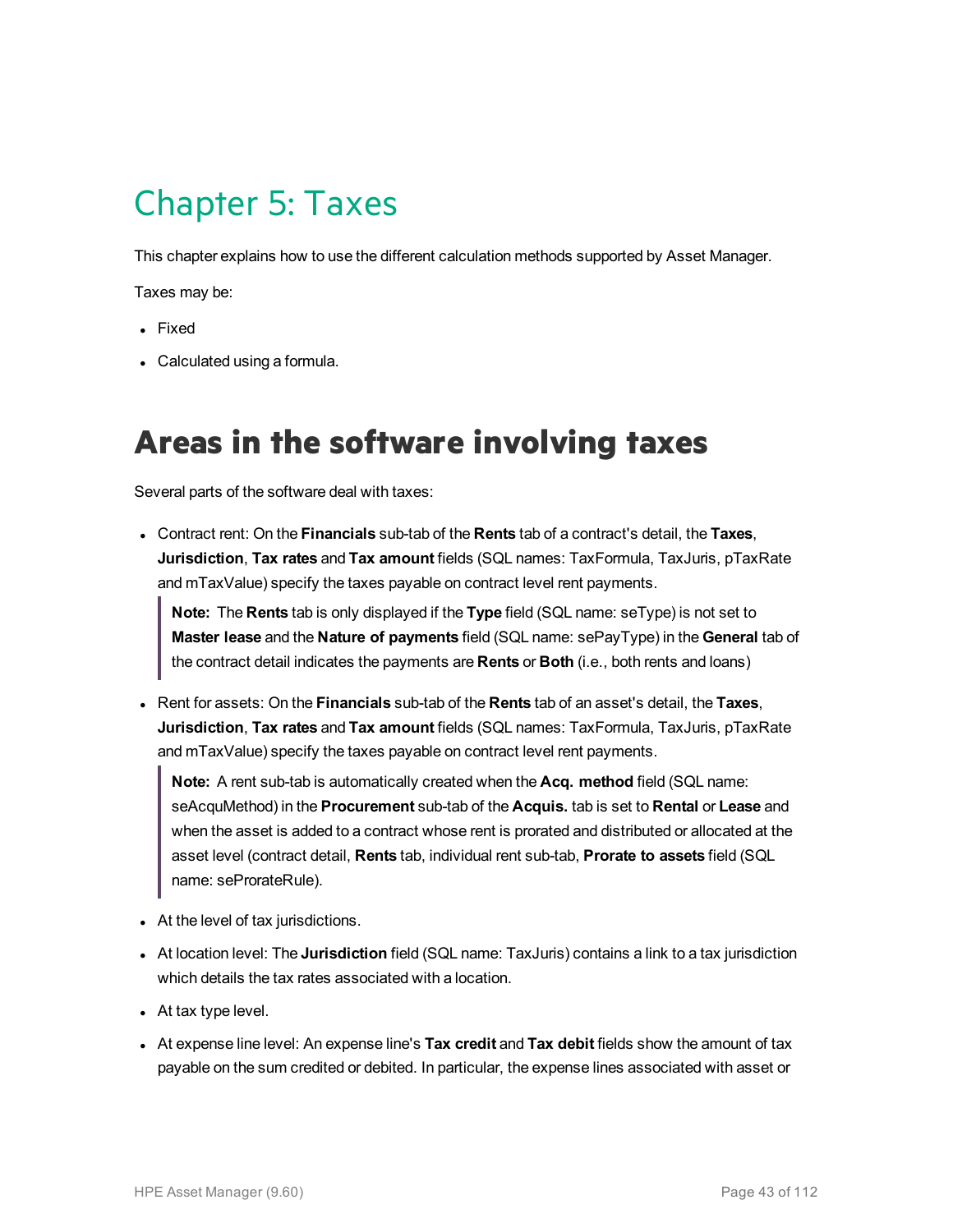contract-level rent payments contain the amount of taxes payable on these rents. These expense lines are displayed in the **Costs** tab of the detail of these assets and contracts.

- At the level of the Asset Manager Automated Process Manager monitoring program: This program launches the automatic creation of expense lines corresponding to contract or asset level rent items, split-billing or expense chargebacks. Each expense line is composed of a periodic rent and an associated tax.
- At the level of the procurement cycle (especially for purchase requests, purchase orders and invoices). Taxes associated with the procurement cycle appear in the **Composition** tab of a request, order or invoice. Taxes can be declared in the detail of a request line, order line or invoice line.

### **Concepts and practical case**

This section contains information on the concepts used in calculating taxes.

# **Tax jurisdictions**

Use the **Asset lifecycle/ IT financial management/ Depreciation/ Taxes/ Tax jurisdictions** link on the navigation bar to access the table of tax jurisdictions.

Tax jurisdictions provide the ability to combine locations, tax types, and tax rates. The tax jurisdictions detail screen allows you to perform the following operations:

- <sup>l</sup> Edit the tax rates of a jurisdiction (**Edit tax rates** tab).
- **.** View the tax rates applicable for a jurisdiction on a given date (**Preview** tab).

**Note:** Tax jurisdictions are organized hierarchically.

### **Tax rate type**

A tax rate type defines a tax to apply. For example: local tax.

The table of **Tax rate types** can be accessed in several ways: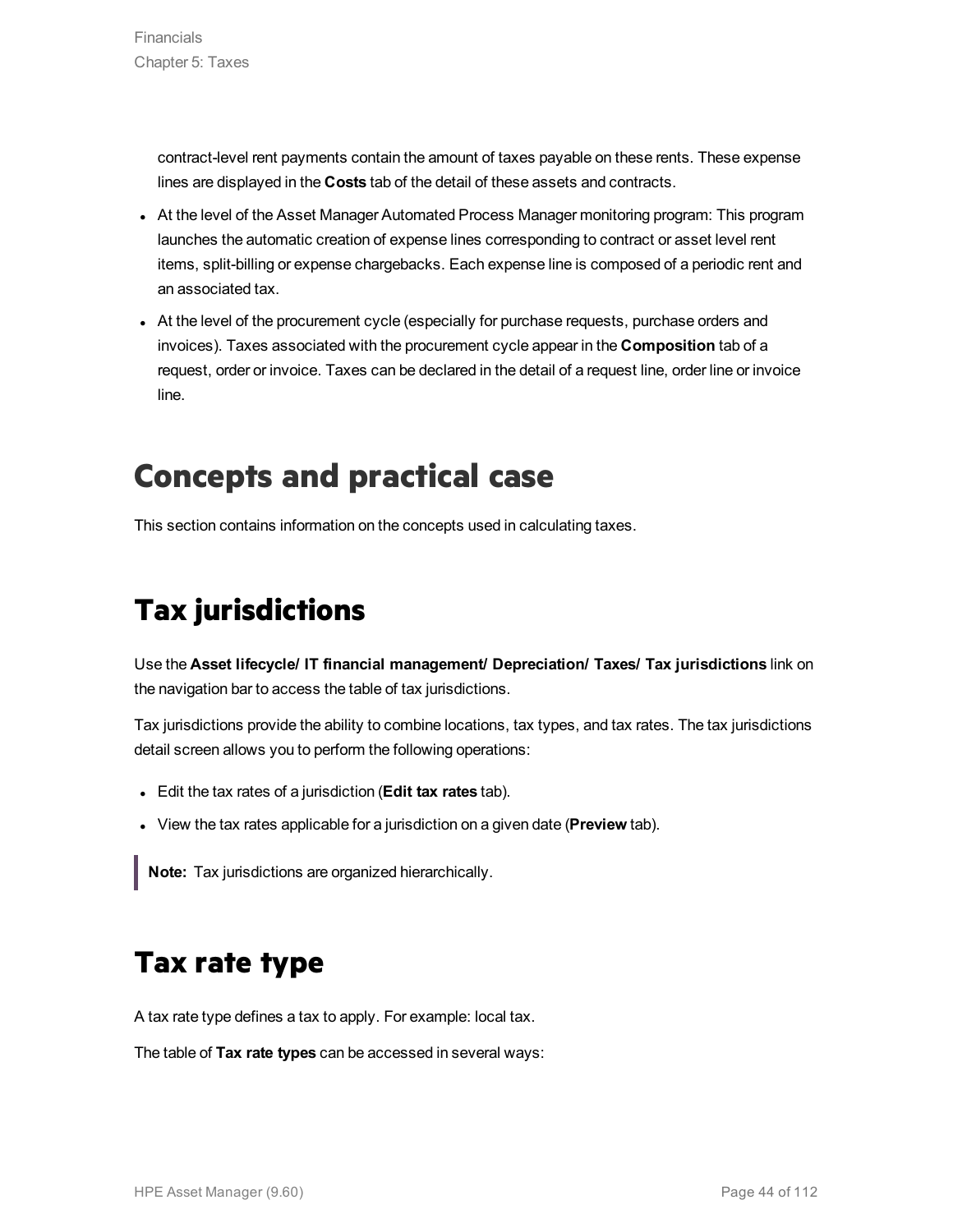- <sup>l</sup> Windows client only: Via the **Administration/ List of screens** menu item.
- <sup>l</sup> Via a tax jurisdictions detail screen, **Edit tax rates** tab, **Rate type (SQL name: TaxType)** link..

**Note:** The **Variable name** (SQL name: SQLName) of the tax rate type can appear in tax formulas. It is alphanumeric and contains no spaces. The first character must be a letter of the alphabet.

### **Tax rate**

For each "Tax rate type " applicable for a given jurisdiction, you define a list of tax "Rates" applicable from a given date.

To view the list of rates used by a tax rate type for a given location:

- 1. Display the locations (**Organization management/ Organization/ Locations** link on the navigation bar).
- 2. Display the detail of the tax jurisdiction of the location (**General** tab, **Jurisdiction** (TaxJuris) link.)
- 3. Select the **Preview** tab.
- 4. This list summarizes all applicable tax rates for the tax rate types of the jurisdiction at a given date.

### **Tax formula**

Use the **Asset lifecycle/ IT financial management/ Depreciation/ Taxes/ Tax formulas** link on the navigation bar to access the **Tax formulas** table.

Tax formulas enable you to calculate the amount of tax to apply using a BASIC formula such as:

RetVal =  $\langle$ Tax rate>  $*$   $\langle$ Amount to tax>

The tax rate can be a fixed value or a value calculated by the  $AmTaskRate$  () function. This function returns a tax rate depending on a tax rate type, a tax jurisdiction or a date.

To learn the syntax of the AmTaxRate() function, refer to the **Programmer's Reference** guide.

#### **Example of a simple formula**

 $RetVal = 21.6 * [mPrice]$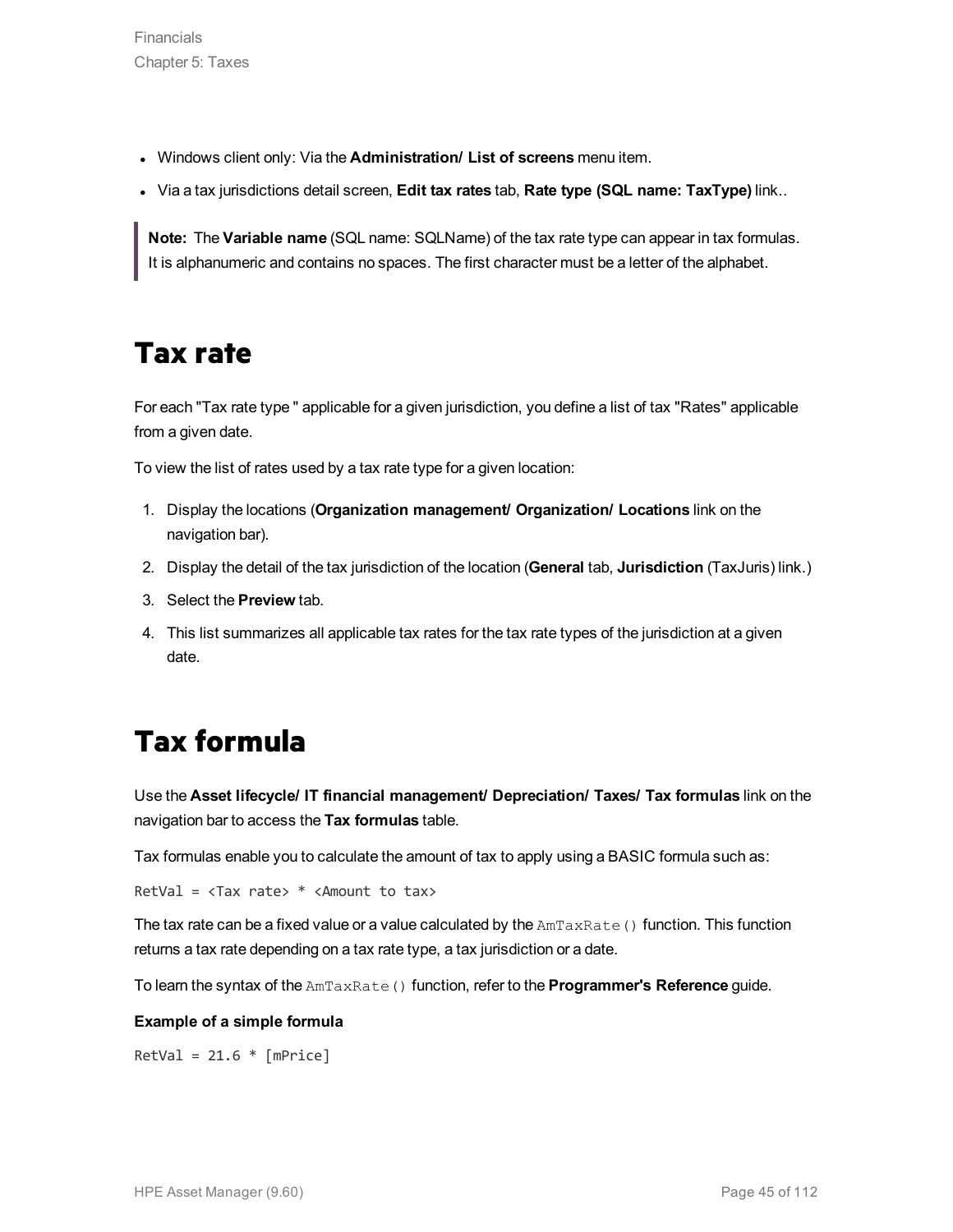### **Practical case**

**Caution:** This practical case can only be performed by using the Windows client.

We will calculate the tax of one request line. The request line will be linked to a tax jurisdiction and a tax formula. The tax formula will use the AmTaxRate() function.

- 1. Create the tax jurisdiction:
	- a. Display the list of tax jurisdictions (**Asset lifecycle/ IT financial management/ Depreciation/ Taxes/ Tax jurisdictions** link on the navigation bar).
	- b. Create a new tax jurisdiction by clicking **New**.
	- c. Populate the **Name** field with **PC - Jurisdiction**.
	- d. Create the new record by clicking **Create**.
	- e. Select the **Edit tax rates** tab.
	- f. Add a tax rate by clicking **+** (Windows client) or **Add** (Web client).
	- g. Populate the following fields:
		- <sup>l</sup> **Rate type** (TaxType): **PC - Type**

**Note:** If the message **Would you like to create 'XXX' (table 'YYY')?** is displayed, click **On the fly creation**.

- <sup>l</sup> **Application date** (dApplication): **January 1, 2011**.
- <sup>l</sup> **Rate value** (pRateVal): **10%**.
- h. Click the **Add button with the arrows**, which designates that you will add several of the same records.
- i. Populate the following fields
	- <sup>l</sup> **Rate type** (TaxType): **PC - Type**
	- <sup>l</sup> **Application date** (dApplication): **July 1, 2011**.
	- <sup>l</sup> **Rate value** (pRateVal): **20%**.
- j. Click **Add**.
- k. Click **Modify** (Windows client) or **Save** (Web client).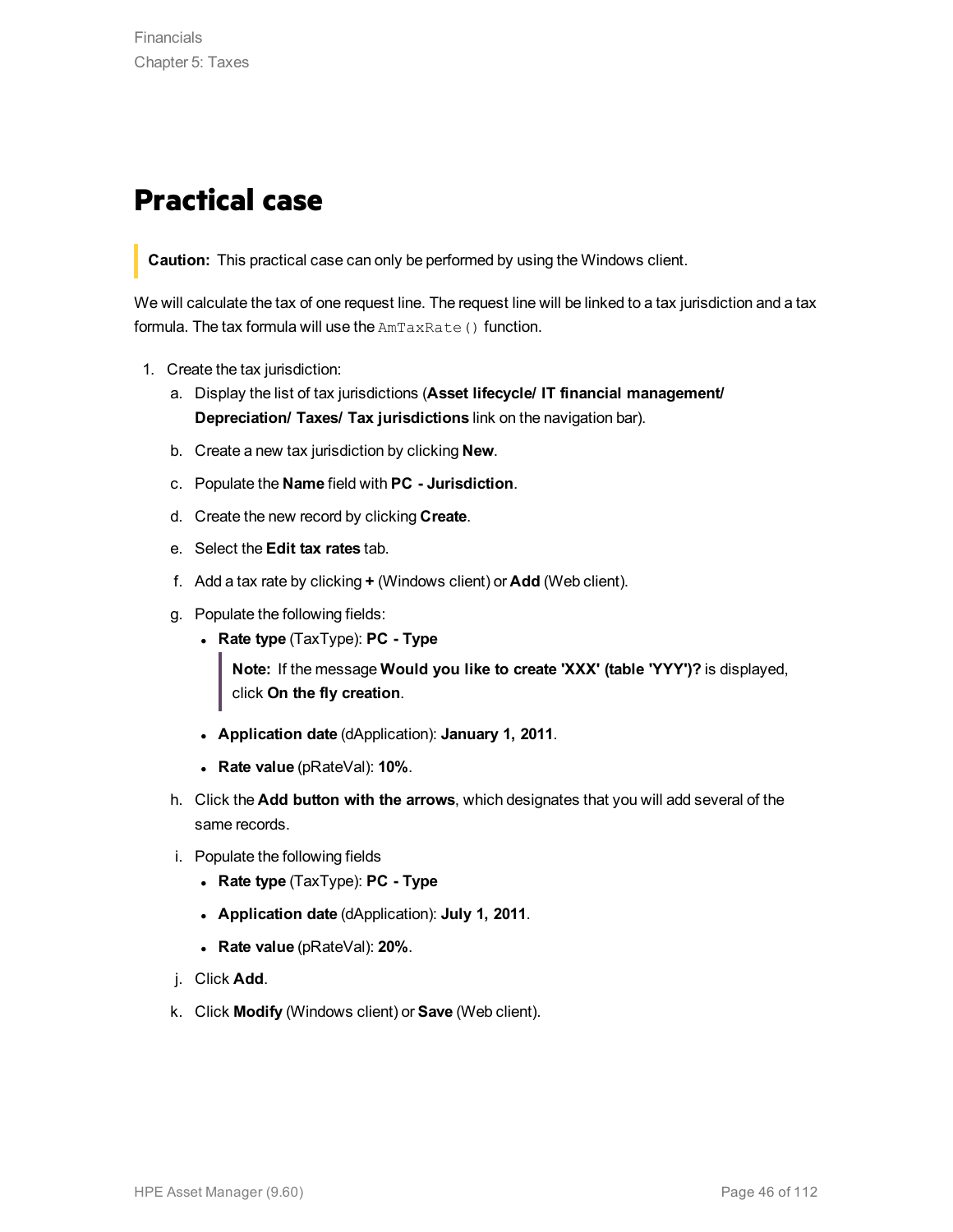- 2. Create the tax formula:
	- a. Display the tax formulas (**Asset lifecycle/ IT financial management/ Depreciation/ Taxes/ Tax formulas** link).
	- b. Create a new tax formula by clicking **New**.
	- c. Populate the following fields:
		- <sup>l</sup> **Name** field: **PC - Formula**.
		- <sup>l</sup> **Table** (TableName): **Request lines (amReqLine)**.

**Note:** This field must be completed before completing the next field..

<sup>l</sup> **Script** frame (This frame displays the **Formula** (memFormula) field without naming it).

```
RetVal = amTaxRate("PC - Type" , [lTaxJurisId], [dtService], [mUnitCost])
* [mUnitCost]
```
- d. Click **Create** (Windows client) or **Save** (Web client).
- 3. Compose the request line:
	- a. Display the requests (**Asset lifecycle/ Procurement lifecycle/ Requests/ Purchase requests** link on the navigation bar).
	- b. Create a new request by clicking **New**.
	- c. Populate the **Purpose** field (ReqPurpose) with the value **PC - Request**.
	- d. Click **Create** (Windows client) or **Save** (Web client).
	- e. Select the **Composition** tab.
	- f. Click (Windows client) or **Add** (Web client).
	- g. Select the **Purchase** tab.
	- h. Populate the following fields and links:
		- <sup>l</sup> **on** (dtService): **July 15, 2011**.
		- <sup>l</sup> **Unit price** (mUnitCost): **100**.
		- **Tax calculation** (bUsesTaxForm): Select this option.
		- <sup>l</sup> **Taxes**: **PC - Formula**.
		- <sup>l</sup> **Jurisdiction** (TaxJuris): **PC - Jurisdiction**.
	- i. Examine the **Tax rates** and **Tax amount** fields (pTaxRate and mTaxValue, respectively): They have been automatically calculated according to the fields, links and records that you populated or created previously.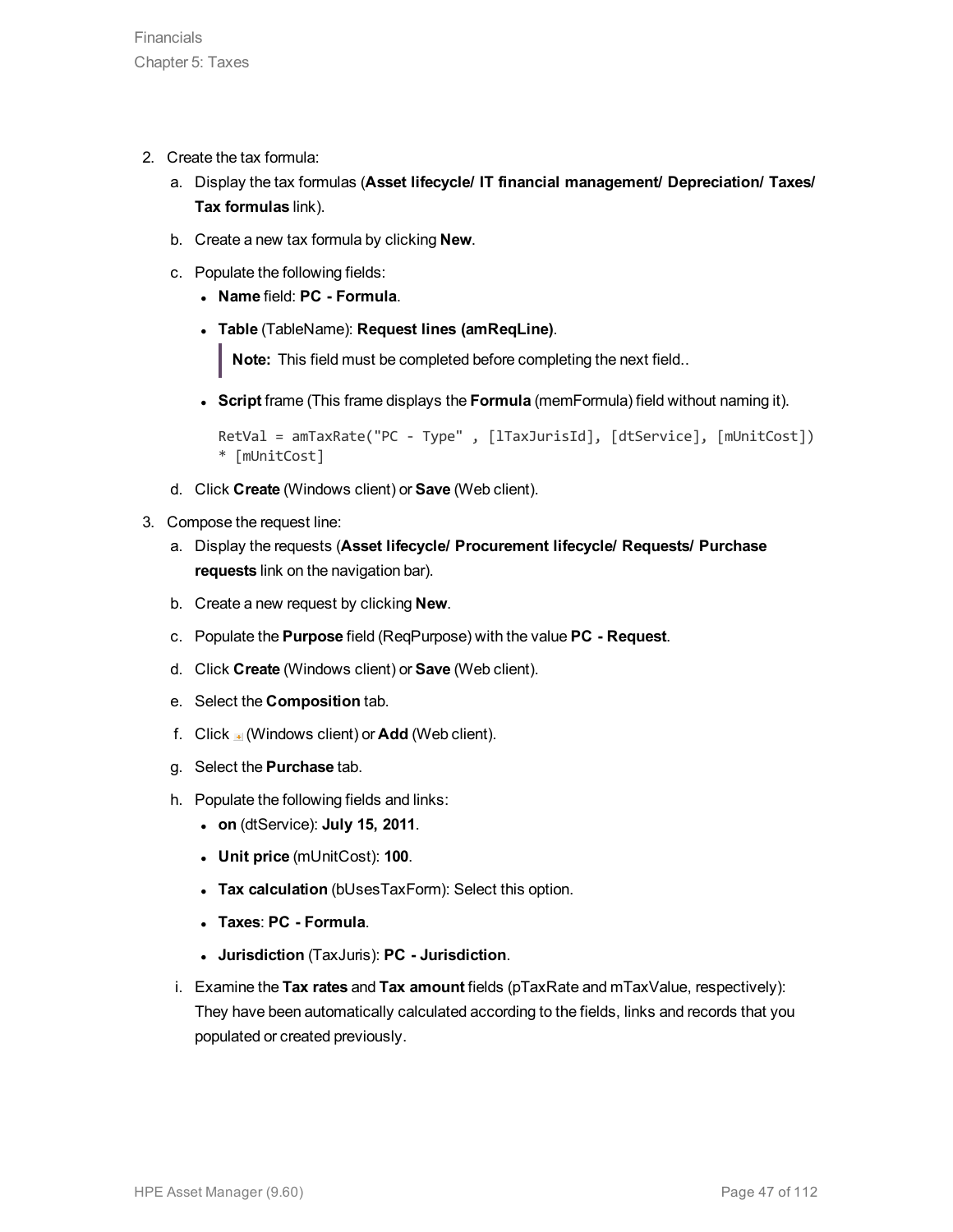# **Implementing tax calculations**

- If the tax calculation formula depends on the location and therefore the tax jurisdiction:
	- a. Windows client only: Create tax types: from the "Tax types" screen obtained via the **Administration/ List of screens** menu item or from the table of tax jurisdictions.
	- b. Declare tax jurisdictions for each location.
	- c. Define applicable rates for each tax type declared at the level of each tax jurisdiction: from the **Edit tax rates** tab in the detail of each tax jurisdiction.
- Entering the tax calculation method:
	- $\circ$  If the tax is payable on the asset-level or contract level rent, the tax calculation method is entered in the **Rents** tab in the contract detail or **Payments** tab in the asset detail.
	- $\circ$  If the tax is associated with a request or order line, the tax calculation method is entered in the **Purchase** tab of the detail of this line.

**Note:** Request and purchase order lines are listed on the **Composition** tab of a request and purchase order detail.

<sup>o</sup> If the tax is associated with an invoice line, the tax calculation method is entered in the **Price** tab of the detail of this line.

**Note:** Invoice lines are located on the **Composition** tab of the invoice detail.

The tax calculation method can either be:

- <sup>o</sup> Fixed
- <sup>o</sup> Formula

**Note:** Asset Manager Automated Process Manager automatically calculates the taxes payable on period rents of assets or contracts. These taxes appear in expense lines of rent payments, and they are either generated at the contract level (rent payments not allocated or distributed to asset level) or at the level of the assets under contract (for rent payments prorated to the asset level).

**Note:** The automatic calculation of taxes does not apply to interim rents in lease contracts.

# **Declaring taxes linked to locations**

This section explains how to declare taxes linked to locations.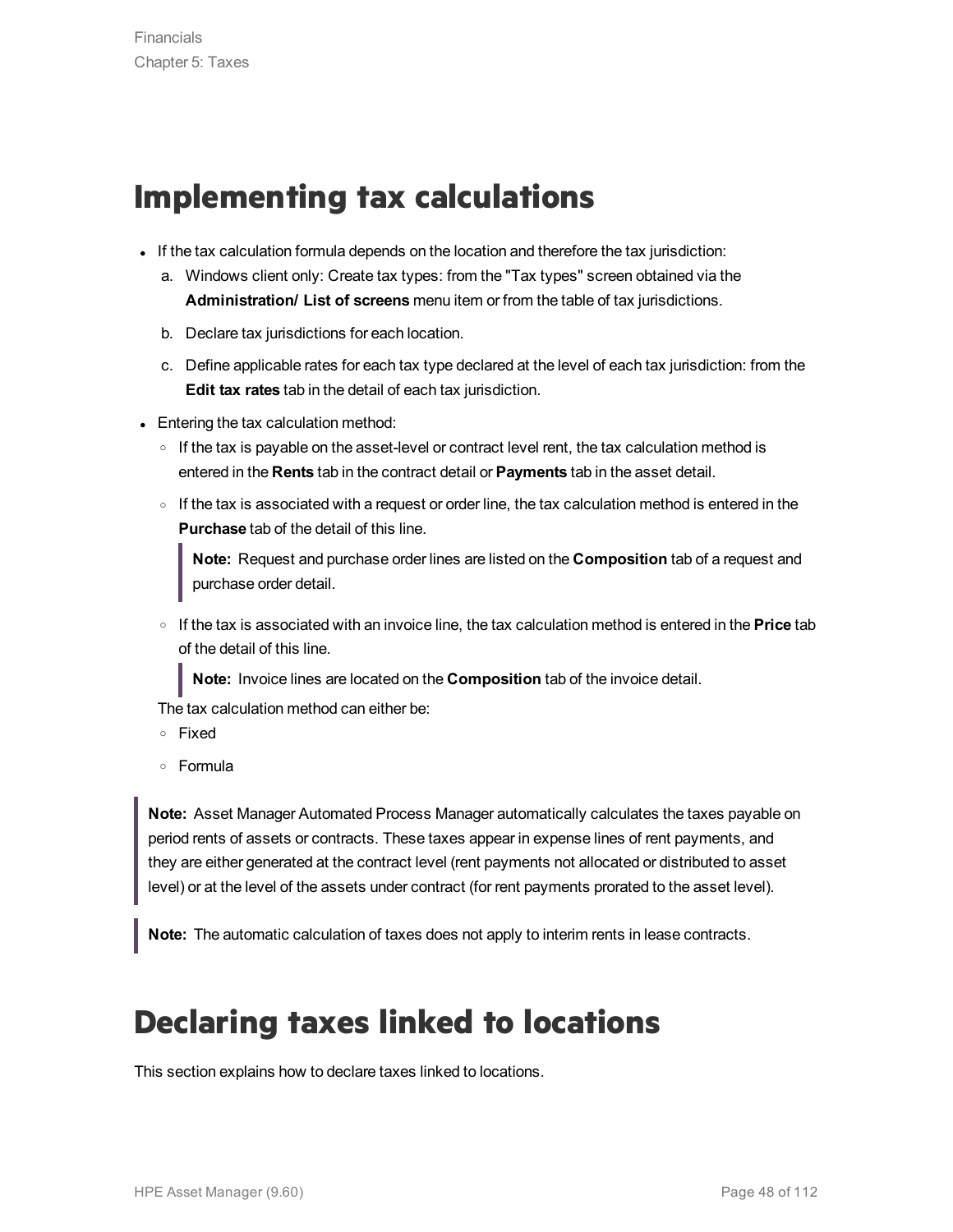### **Overview**

If the tax payable depends on the location, you must first:

- 1. Define the tax jurisdiction under which it falls for each location.
- 2. Define for each tax jurisdiction the tax types and rates according to their date of application.

Since the table of tax jurisdictions is hierarchical, the tax types and tax rates that you define for a given jurisdiction apply to all sub-jurisdictions without having to copy them over manually.

On the **General** tab of a location's detail, you can associate a tax jurisdiction, **Jurisdiction (SQL name: TaxJuris)** field, (and therefore tax rates) with a location.

# **Managing tax types applicable for a tax jurisdiction**

#### **Declare a tax rate applicable for a tax jurisdiction**

- 1. Display the tax jurisdictions in one of the following ways:
	- <sup>o</sup> Display the detail of the location and click the selection button to the right of the **Jurisdiction** field.
	- <sup>o</sup> Click the **Asset lifecycle/ IT financial management/ Depreciation/ Taxes/ Tax jurisdictions** link on the navigation bar.
- 2. Select the **Edit tax rates** tab.
- 3. Add a tax rate (**+** button in the Windows client or **Add** in the Web client).
- 4. Populate the **Rate type (SQL name: TaxType)** field in one of the following ways:
	- o Windows and Web clients: by selecting "Tax type" in the table of tax types.
	- <sup>o</sup> Windows client only: by creating the "Tax type" ("On-the-fly" or "Detailed").
- 5. Populate the **Application date** and **Rate value** fields (SQL names: dApplication and pRateVal).
- 6. Add the tax rate (**Add** button in the Windows client or **OK** in the Web client).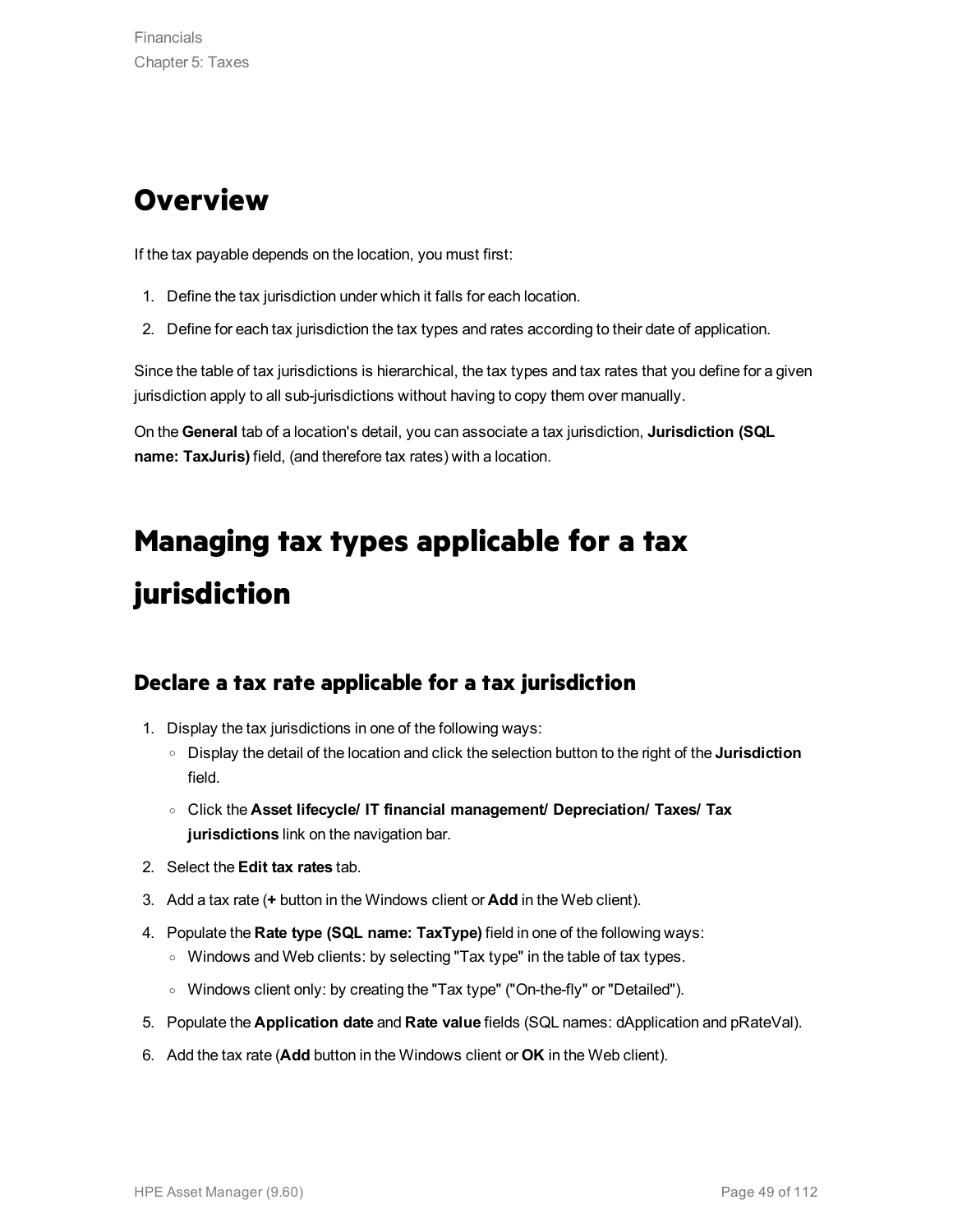#### **Delete tax rates from a tax jurisdiction**

- 1. Display the tax jurisdictions to modify (**Asset lifecycle/ IT financial management/ Depreciation/ Taxes/ Tax jurisdictions** link on the navigation bar).
- 2. Select the **Edit tax rates** tab.
- 3. Select the tax rates to delete.
- 4. Delete the tax rates (**-** button in the Windows client or **Delete** in the Web client).

## **Viewing applicable taxes for a tax jurisdiction**

**Caution:** This function is only available in the Windows client.

Once the tax types and tax values are defined, you can view the taxes applicable in a tax jurisdiction on a given date as follows:

- 1. Display the tax jurisdictions (**Asset lifecycle/ IT financial management/ Depreciation/ Taxes/ Tax jurisdictions** link on the navigation bar).
- 2. Select the jurisdiction for which you want to view the taxes.
- 3. Select the **Preview** tab.
- 4. In the **Application date** field, enter the date for which you want to list taxes applicable for the location.
- 5. The taxes in effect on the date of application are displayed: These are taxes specific to the jurisdiction and taxes inherited from parent locations.

# **Declaring the calculation method for taxes payable on rents**

This section explains how to declare the calculation method for taxes on rent payments.

The tax calculation method is defined by the **Taxes (SQL name: TaxFormula)**, **Jurisdiction (SQL name: TaxJuris)**, **Tax amount (SQL name: mTaxValue)** and **Tax rates (SQL name: pTaxRate)** fields, which appear in several places: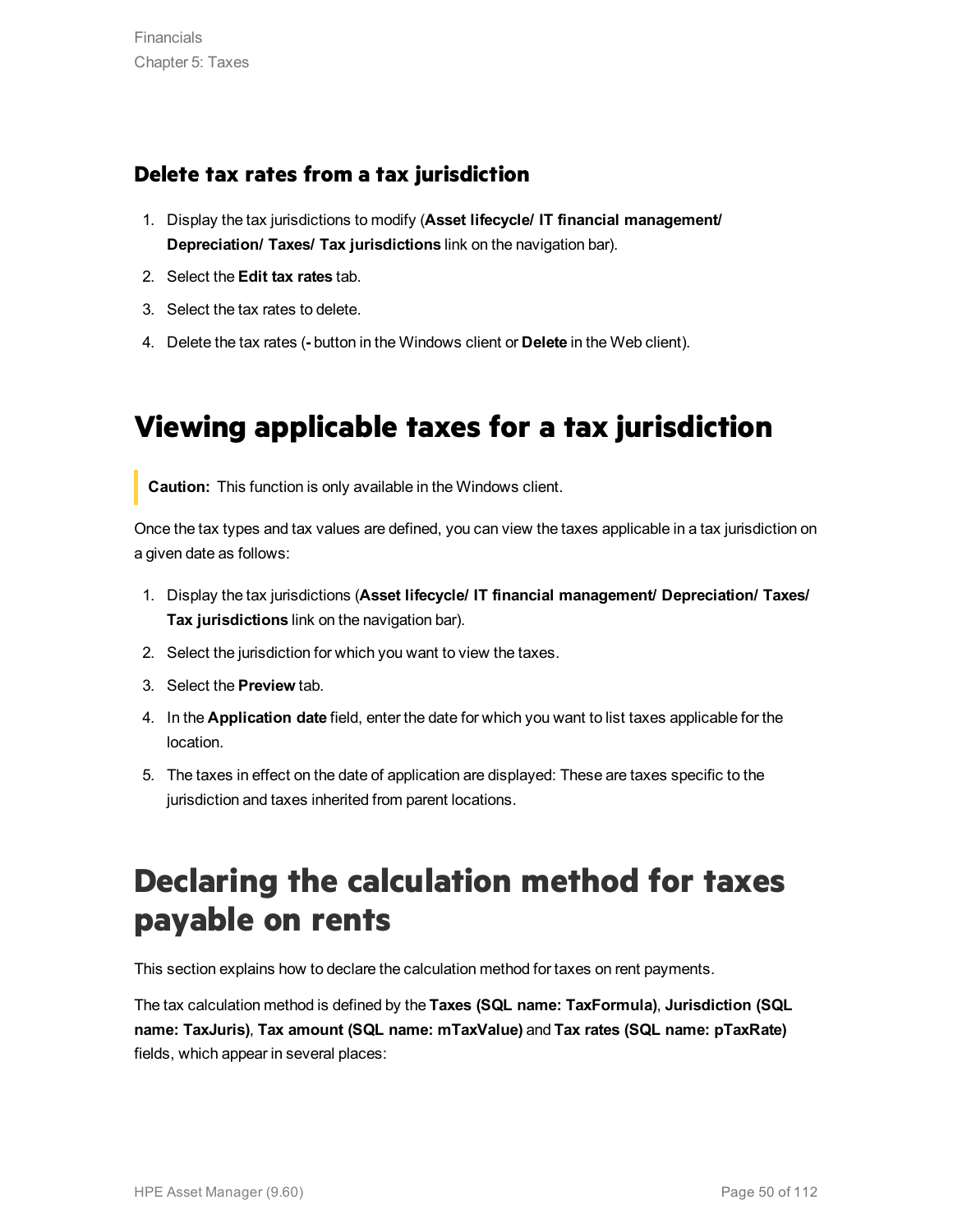- **At contract rent level (Rents tab, rent description sub-tab).**
- **At asset rent level (Acquis.** tab, rent description sub-tab).

The **Tax calculation** check box (SQL name: bUsesTaxForm) enables you to specify the method of calculation of the tax:

- When this box is unchecked, the tax is fixed rate.
- When this box is checked, the tax is calculated according to a formula.

### **Fixed taxes**

To define a fixed tax associated with an asset or contract (schedule) level rent:

- 1. Uncheck the **Tax calculation** checkbox (SQL name: bUsesTaxForm) to indicate that the tax is fixed.
- 2. Enter the amount of the tax in the **Tax amount** field (SQL name: mTaxValue) or the tax rate in the **Tax rates** field (SQL name: pTaxRate).

The tax remains fixed for all periodic rents calculated in the rent sub-tab containing the fixed tax.

When rent is distributed to the asset level: The tax payment is distributed to the asset level according to the same rules as for the rent.

### **Tax formulas**

With Asset Manager, you can calculate taxes using formulas.

To access the detail of a tax formula:

- 1. Select the **Tax calculation** checkbox (SQL name: bUsesTaxForm) to indicate that the taxes use a calculation formula.
- 2. If the tax formula already exists:
	- $\circ$  Windows client: Select it using the **i** icon.
	- $\circ$  Web client: Click the  $\Box$  icon.
- 3. If the tax formula does not already exist: Using the Windows client, click the **i** icon to the right of the **Taxes** field, then click **New**.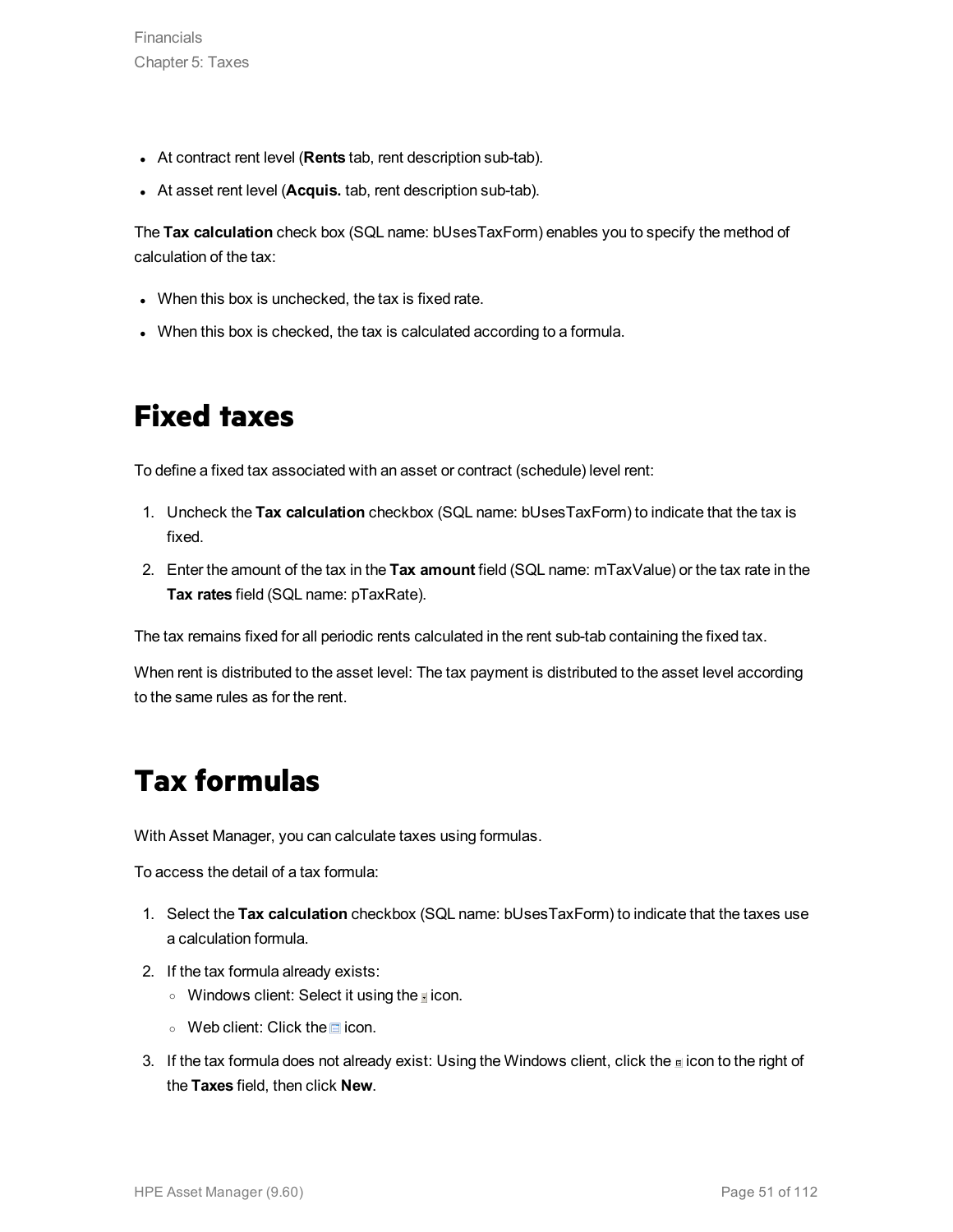A tax formula is characterized by:

- <sup>l</sup> A **Name** (SQL name: Name): identifies the tax formula in the table of tax formulas.
- <sup>l</sup> A **Category** (SQL name: Category): Selected from the **amTaxFormCategory** custom itemized list, the "Category" provides further information on the "Description". This field is for informational purposes only and is not linked to any automatic mechanisms. If the itemized list is "open" and if you have the necessary rights, you can enter a new value in this field.
- **The Table** (SQL name: TableName) to which it is linked.
- **A** syntax specified in the **Formula** zone(SQL name: memFormula). Windows client: Clicking  $\mathbb{I}$  displays the script builder that facilitates entering the Basic calculation formula script.

Fields in the table to which the tax formula is linked can be incorporated in the formula.

Whether or not you are able to select a tax formula linked to a table in a rent description sub-tab depends on if and how rent is distributed to asset level:

- The following formulas may be linked to the table of asset rents:
	- The taxes payable on asset rents independent of any contract.
	- <sup>o</sup> The taxes payable on contract rents prorated and distributed or allocated to all or a selection of assets under contract.
- The following formulas may be linked to the table of contract rents:
	- $\circ$  The taxes payable on contract rents which are not distributed to the asset level.

### **Tax distribution method**

- If the tax formula uses variables from the table of asset rents, tax is directly calculated at the asset level when rent expense lines are created.
- If the tax formula does not use variables from the table of asset rents, tax is calculated at the contract level.
	- $\circ$  If rent is not distributed to the asset level, the tax is integrated into the expense lines that are generated for the contract.
	- $\circ$  If the rent is distributed to the asset level, tax is distributed to the asset-level expense lines according to the same rules as used for the rent calculations.

### **Tax formula syntax**

The syntax of tax formulas can be complex and involves: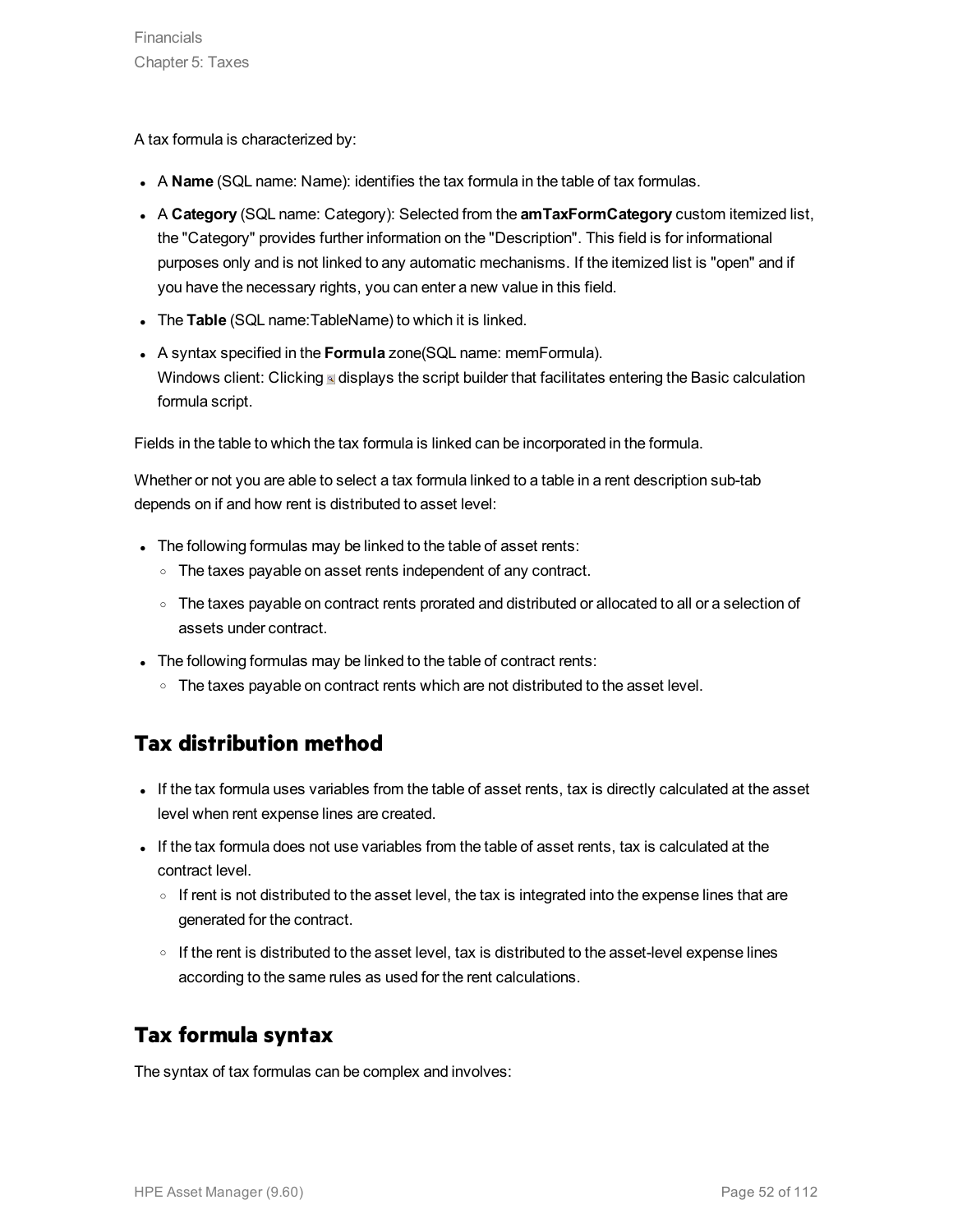- Fields from the table to which the formula is linked.
- "Tax types" applicable to the tax jurisdiction of the rent payments that are subject to the tax: They are identified by the names of their variables.

**Note:** Asset Manager's script builder helps the user in writing tax formulas. It is accessible by clicking the magnifier to the right of the data entry zone of the formula..

#### **Associating a tax calculated using a formula with a rent item**

This is the procedure to follow to associate a tax calculated using a formula with a rent item:

### **First step at the level of the table of locations**

This step is necessary if the tax is paid on an asset rent or a contract rent distributed to all (or a selection) of the assets under contract, and if the tax depends on the location of the assets.

- 1. Display the locations (**Organization management/ Organization/ Locations** link).
- 2. Select the location of the assets.
- 3. Select the tax jurisdiction of the location.
- 4. Declare the possible tax types which are applicable for this jurisdiction, as well as the associated rates and their application dates.

### **Second step at the level of the Taxes field (SQL name: TaxFormula) of the contract or asset rent**

- 1. Check the **Tax calculation** box (SQL name: bUsesTaxForm) to specify that the tax payable on the rent is calculated using a formula.
- 2. If the tax formula already exists, select it from the table of formulas using the  $\mathbb I$  drop-down button to the right of the **Taxes** field.
- 3. Otherwise, using the Windows client, create it directly from the **Taxes** field:
	- a. Enter its name in the **Taxes** field and move the cursor to another field.
	- b. Select "Detailed creation": The tax formula detail is displayed.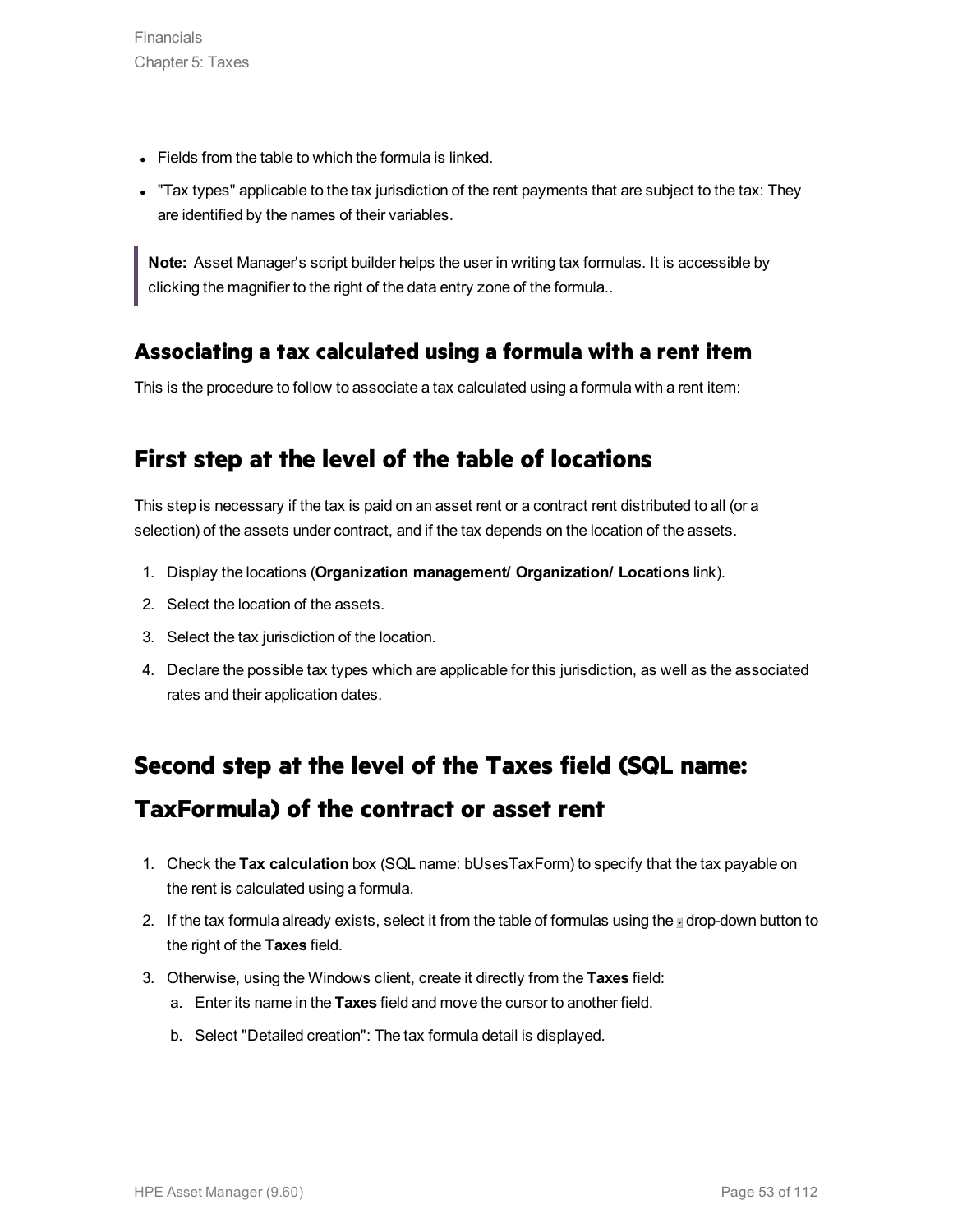- c. Enter the **Category** of the formula if necessary.
- d. Enter the syntax of the formula.
- 4. Click **Modify** (Windows client) or **Save** (Web client) to confirm the changes.

#### **Example of tax formula independent of the tax jurisdiction**

Here is an example of a tax formula where "Tax types" are not involved.

| <b>Fo</b> Detail of tax formula 'VAT' |                                            | $\Box$ o $\times$ |
|---------------------------------------|--------------------------------------------|-------------------|
| Name: VAT                             |                                            | New               |
| Category:                             |                                            | Duplicate         |
|                                       | Table:           Asset rents (amAssetRent) |                   |
|                                       | Formula: RetVal=mAmount*18/100             |                   |
|                                       | m<br>▩                                     | Close             |

In this example, the jurisdiction-independent tax formula is entered directly in the **Formula** zone (SQL name: memFormula). The value of the tax is equal to 18% of the value of the rent.

#### **Example of tax formula dependent on the tax jurisdiction**

Here is an example of a tax formula associated with a contract rent, which is distributed to all assets where tax types arise:

| <b>Fe</b> Detail of tax formula 'Local and State' |                                                                                                                        |           |
|---------------------------------------------------|------------------------------------------------------------------------------------------------------------------------|-----------|
|                                                   | Name: Local and State                                                                                                  | New       |
| Category:                                         |                                                                                                                        | Duplicate |
|                                                   | Table: El Asset rents (amAssetRent)                                                                                    |           |
|                                                   | Formula: RetVal =[mPayments]"(AmTaxRate("Local",[ITaxJurisId],[dStart]]+AmTaxRate("State",[ITaxJurisId],[dStart]]) = 9 |           |
|                                                   | $\overline{\bullet}$                                                                                                   | Close     |

In this example, the tax is equal to a percentage of the value of the rent. This percentage is the sum of the "Local" and "State" "Tax types".

Using the above formula, here are the steps for calculating the tax associated with a contract rent for a given period:

- 1. Asset Manager Automated Process Manager searches to see whether the tax types (whose variable names appear in the formula) apply for the tax jurisdiction.
- 2. If one of these tax types in the formula does not exist for the tax jurisdiction, the corresponding tax rate is replaced by 0 in the formula.
- 3. Otherwise, Asset Manager Automated Process Manager searches for the tax value that is applicable on the date the rent must be paid, and uses this in the formula. If no tax rate is defined for this date, it is replaced by 0.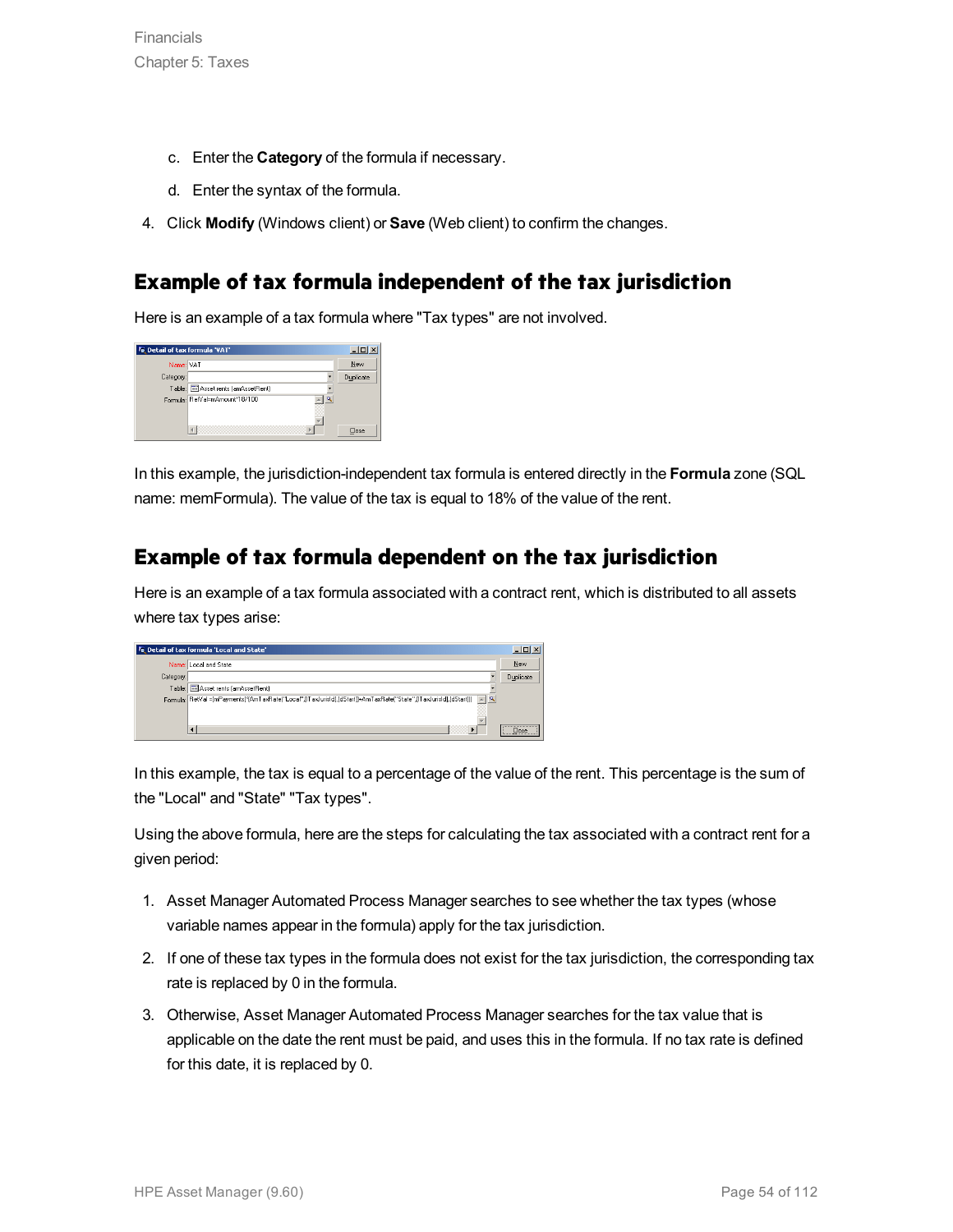4. Then Asset Manager Automated Process Manager calculates the total amount of the tax and integrates it in the expense line associated with rent.

# **Managing changes to tax rates during a rent period**

In a tax calculation, it is possible that the tax rates used by the "Tax types" might change during the period covered by the rent (between two bill cycle days).

Asset Manager Automated Process Manager applies the tax rates in effect on the date the rent must be paid. This is usually sufficient for the majority of situations.

If this does not suit your needs, however, we advise you to define successive rents, as described below. This will take into account the variation in the tax rate:

- 1. Go to the rent description sub-tab (in the **Rents** tab of the contract detail, or in the **Acquis.** tab of the asset).
- 2. Modify the end-of-rent-validity date in order for the rent to cover only that period before the change in tax rate.
- 3. Duplicate the rent sub-tab in order to create two new rent items:
	- a. A rent item for the transition period: Enter the tax directly to pay for this rent as for a fixed tax without creating a tax formula.
	- b. A rent item applicable for the periods coming after the change in rate.

# **Using taxes in the procurement cycle**

This section explains how to use taxes in the procurement cycle of an asset.

### **General points**

The amount of taxes linked to an asset acquisition appears in each stage of the procurement cycle (purchase request, estimate/quote, order, supplier invoice), and is located in the lower part of the **Composition** tab in the detail of a request, estimate, order or invoice.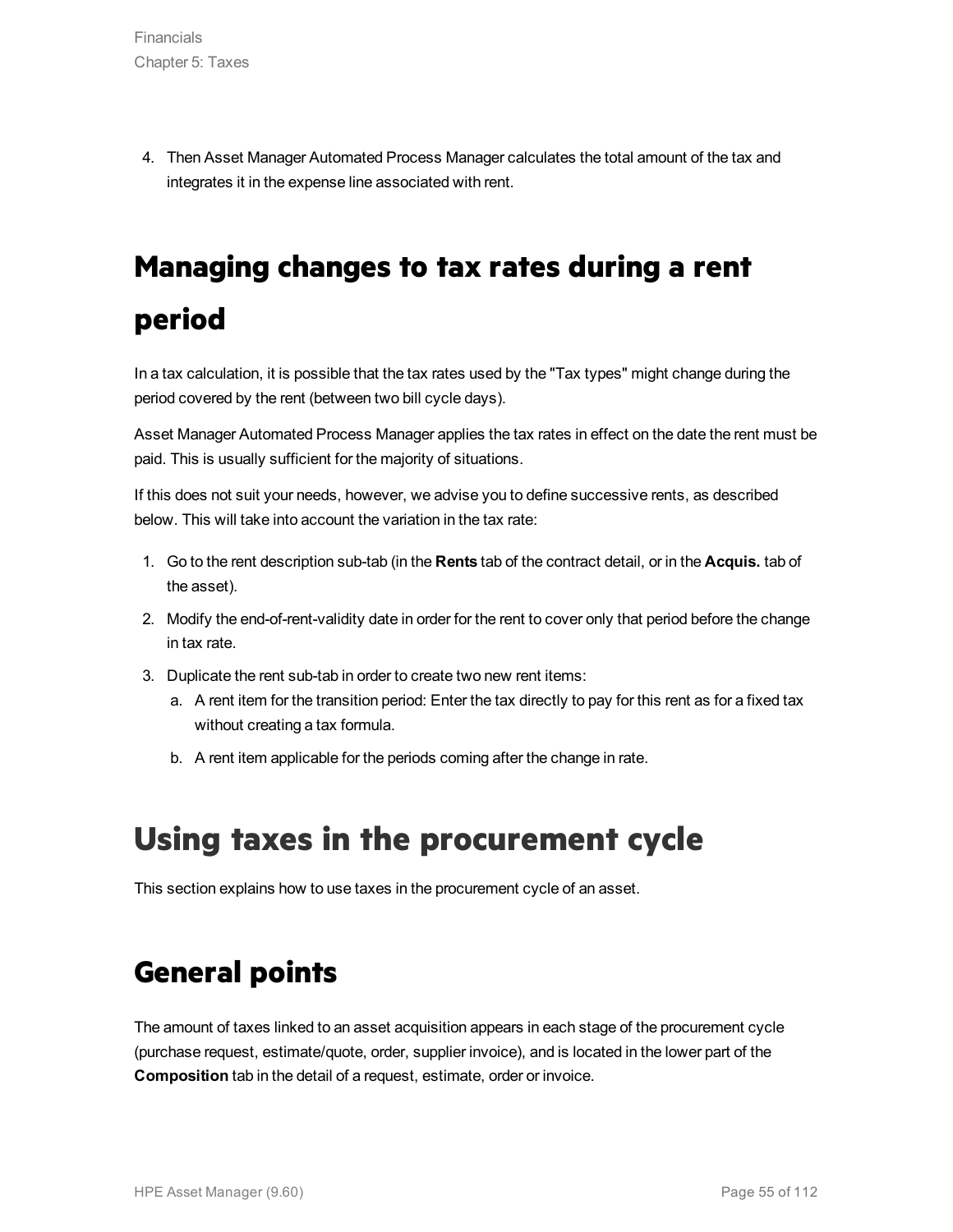**Note:** This total amount is for informational purposes only and cannot be edited directly by the user. However, from the detail of a request, order or invoice line, the user can define the taxes associated with the line.

### **Automatic mechanisms**

Asset Manager propagates the tax amount throughout the procurement cycle. Thus, if you define taxes for a purchase request, they will be propagated identically when an order and its corresponding invoice are created.

Propagation of taxes in the procurement cycle is not retroactive. For example, if the taxes were defined when drawing up the purchase order, the original purchase request will not be modified accordingly.

**Note:** As much as is possible, we recommend systematically defining taxes at the earliest possible stage in the procurement cycle, that is, the purchase request, in order to ensure the integrity of automatic mechanisms.

### **Entering taxes**

#### **Enter a tax**

Within the procurement cycle, taxes can be entered:

- . In the **Purchase** tab in the detail of a request line.
- In the **Purchase** tab in the detail of an order line.
- . In the **Price** tab in the detail of an invoice line.

The section at the bottom right of the screen is used to declare taxes. For a fixed tax, uncheck the **Tax calculation** check box (SQL name: bUsesTaxForm) and enter the amount of the tax or the tax rate directly. For a calculated tax, check the **Tax calculation** box (SQL name: bUsesTaxForm) and select a tax formula.

#### **Automatic mechanisms using taxes**

The fields in the lower area of the **Purchase** tabs in the details of request, order or invoice lines are linked by the following automatic mechanisms: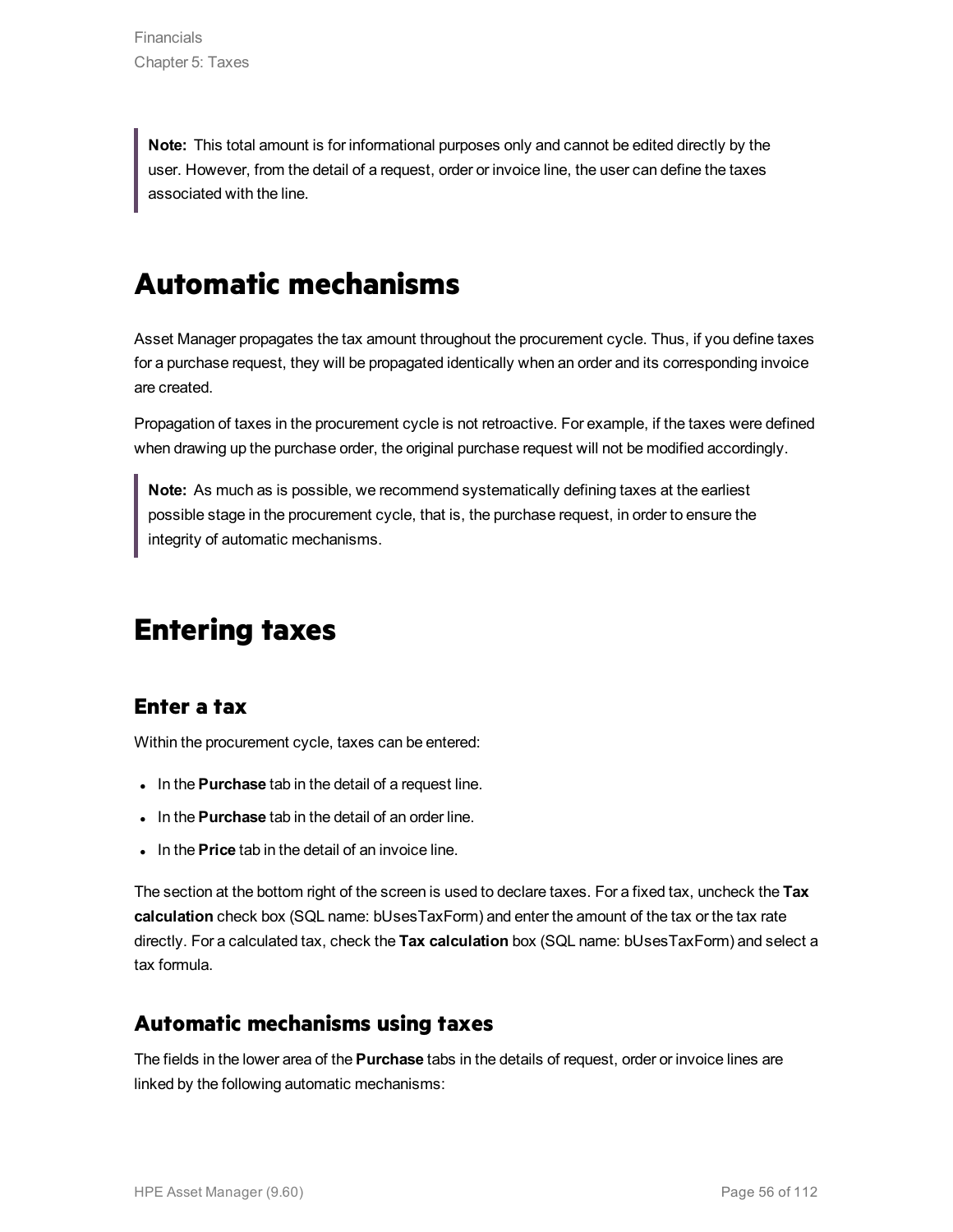#### **Automatic mechanisms using taxes**

| <b>Modifying this field</b>           | Brings about modification of<br>this field | According to this field               |
|---------------------------------------|--------------------------------------------|---------------------------------------|
| Unit price (SQL name:<br>mUnitCost)   | Taxes (SQL name: mTaxValue)                | Tax formula (SQL name:<br>TaxFormula) |
| Tax formula (SQL name:<br>TaxFormula) | Taxes (SQL name: mTaxValue)                | Unit price (SQL name:<br>mUnitCost)   |
| Tax rates (SQL name:<br>pTaxRate)     | Taxes (SQL name: mTaxValue)                | Unit price (SQL name:<br>mUnitCost)   |

The following formula enables you to calculate the value of the **Total price** field (SQL name: mCost):

Total=(Unit price. + Taxes)\*(1-Discount)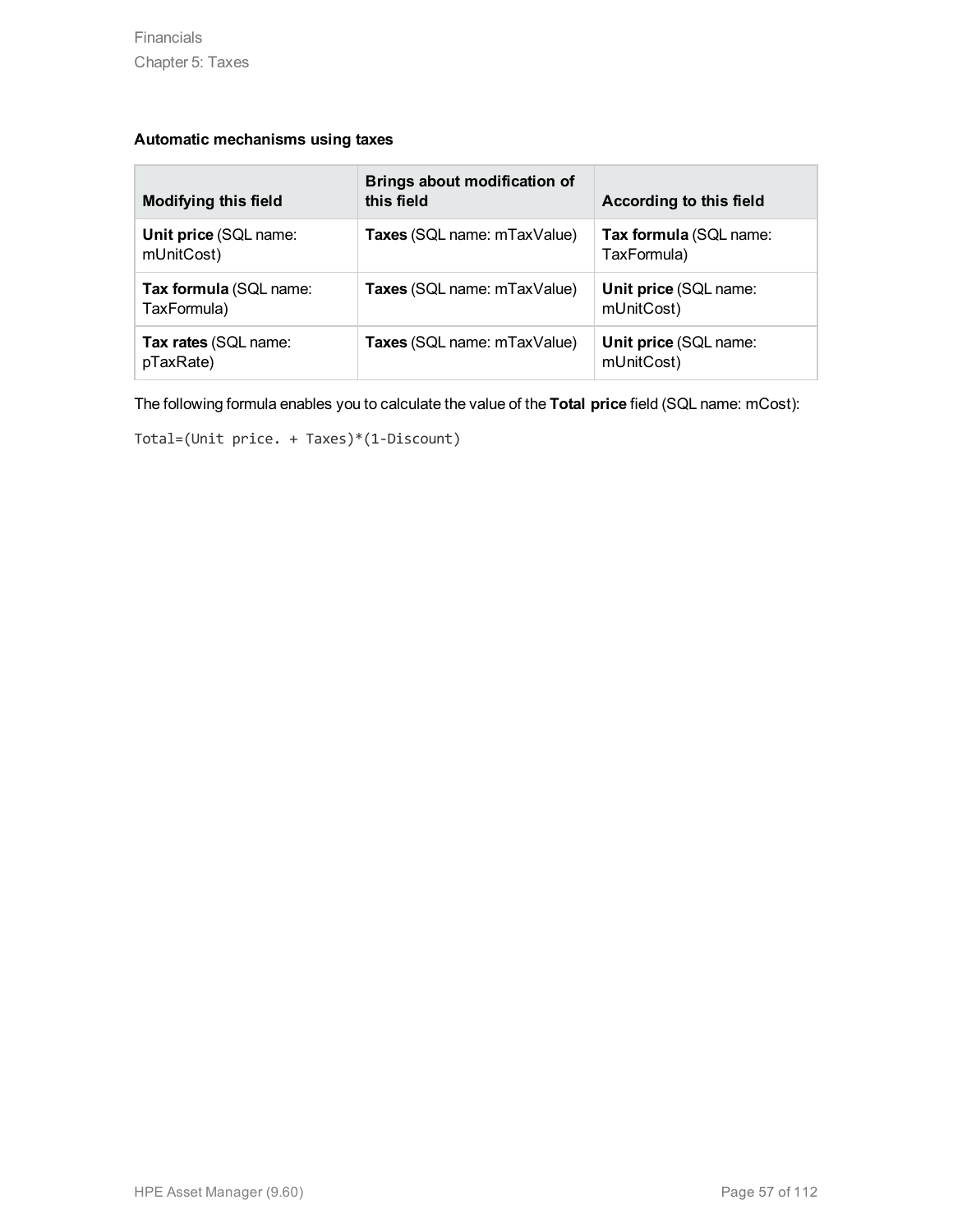# Chapter 6: Total Cost of Ownership (TCO)

# <span id="page-57-0"></span>**Overview**

The objective of TCO (Total Cost of Ownership) calculations is to identify all direct and indirect costs that are incurred as a result of owning software and hardware assets.

It includes asset acquisition, training, support, and update costs.

Calculating TCO is an ideal means to identify abnormally high or redundant expenses.

Controlling TCO is a major factor in having a competitive advantage. Studies conducted by analysts indicate that implementing a coherent TCO strategy can bring about a 30-40% reduction in TCO in a two-year time frame. However, failing to address TCO issues can lead to a 5O% increase in TCO over the same period of time.

TCO of an asset includes:

- Hardware and software acquisition costs
- Management costs (external and internal).
- End user costs.

### **Hardware and software acquisition costs**

These are the expenses associated with desktop and laptop computers, servers, peripherals, and network systems.

They also include hardware and software purchases and lease costs.

In general, acquisition costs are determined using financial information from asset, lease contract, and purchasing records. Loss values are also taken into account.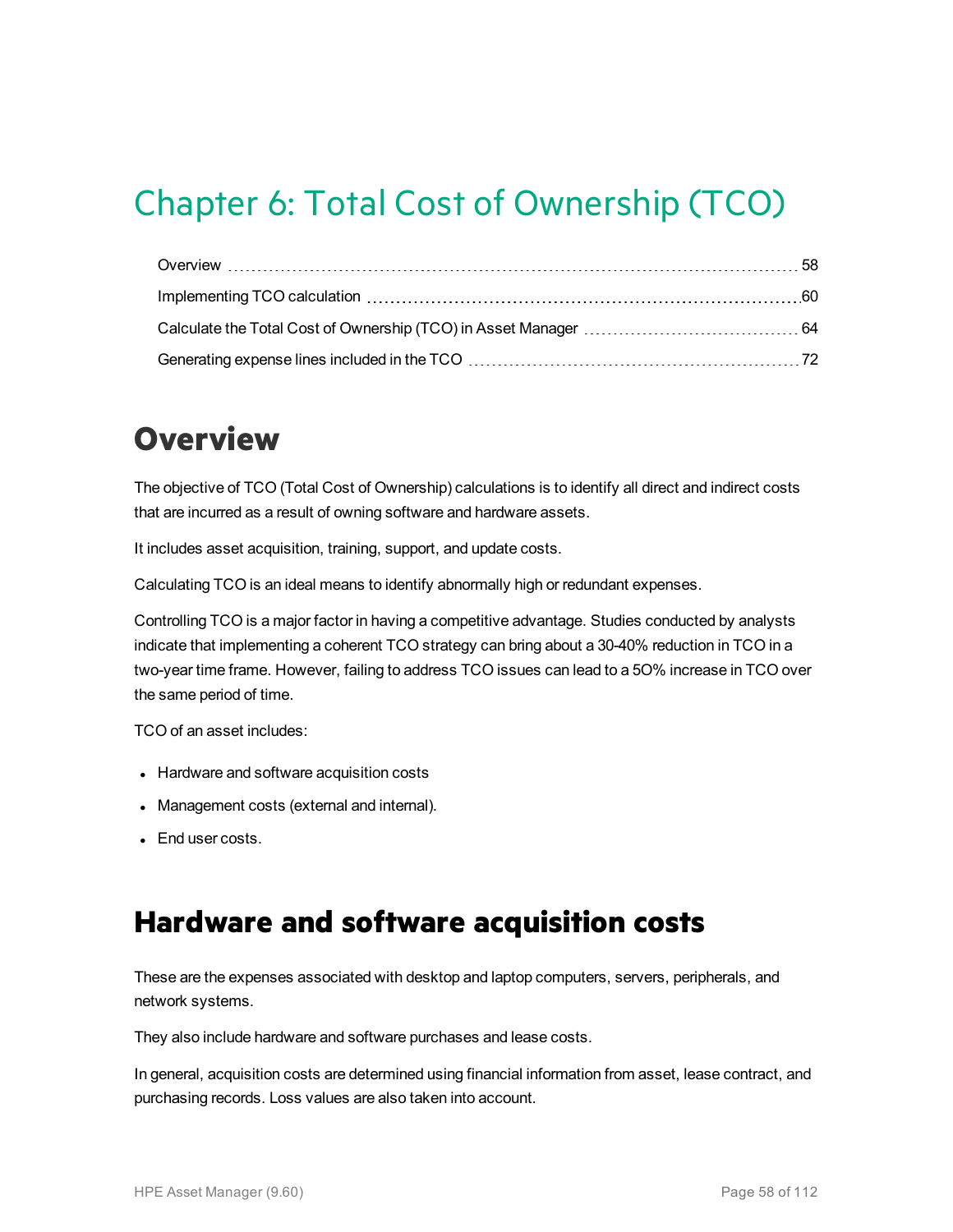This cost type is made up of several sub-categories:

- Hardware acquisition costs: These are the expenses incurred when buying or upgrading hardware. Acquisition costs are amortized over a period that differs according to the asset's category (in general, a three-year straight-line schedule is used for a desktop computer).
- Software expenses: These are expenses incurred when buying or upgrading software. These expenses are only amortized when they exceed thresholds for fixed assets. For certain licenses, such as those acquired as part of a "Select" contract type, expenses incurred over a given period of time. For example, costs of a three-year, \$30,000 "Select" contract type can broken down into \$10,000 payments (one payment made each year during the three-year period).
- Rent costs: This category includes both hardware and software lease fees.

### **Management costs**

This includes cost of installation, management, support, training and maintenance done for hardware or software assets. Costs can be external (payment of services provided by an external technician) or internal (installation of hardware done by a technician from the company's IT department). External costs are easily measured: invoices are received and payments are made. Internal costs can be estimated by assigning an hourly cost rate for each employee category. For example, internally, an hour of work done by an engineer can be billed 200 dollars. This category also includes all expenses incurred from management contracts (internal and external maintenance contracts).

### **End user costs**

These are indirect costs linked to using an asset. This category can be broken down as follows:

- Costs incurred by end users or co-workers performing support tasks without using the usual technical support channels.
- Self-education costs: the time spent by users in training themselves (reading manuals, testing hardware and software, and so on).

**Note:** Traditionally, these costs have been considered as hidden costs and evaluated using surveys. As such, it is difficult to measure them on the basis of identifiable information (such as the acquisition, lease or maintenance costs). Certain studies have concluded that end user costs make up around 27 percent of hardware, software, and management costs.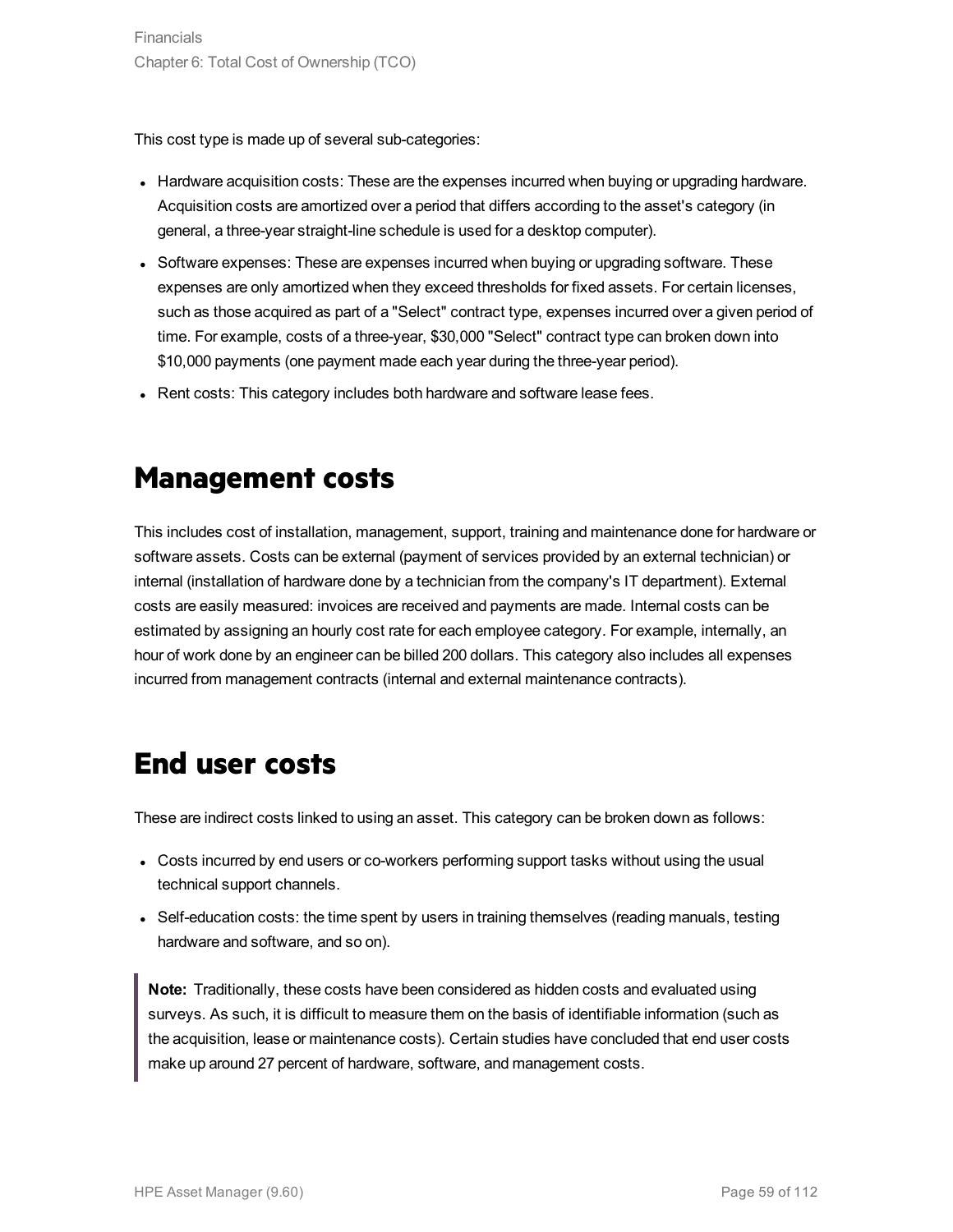# <span id="page-59-0"></span>**Implementing TCO calculation**

You must complete the tasks described in this section before the TCO can be calculated automatically.

### **Activate required modules**

The following modules must be:

- Included in the HP AutoPass License Keys activated for your database. Asset Manager **Administration** guide, chapter **Installing License Keys**.
- <sup>l</sup> Activated for the Windows client (**File/ Manage modules** menu).

#### **TCO - Required modules**

| <b>Required functionality</b> | <b>Required module (Windows</b><br>client) | Required module (license<br>name) |
|-------------------------------|--------------------------------------------|-----------------------------------|
| Cost management               | <b>Financials</b>                          | <b>AM Financial Management</b>    |
| Asset management              | Portfolio                                  | AM Asset Portfolio                |
| Work order management         | Portfolio                                  | AM Asset Portfolio                |
| Helpdesk ticket<br>management | Helpdesk                                   | Helpdesk                          |
| Contracts                     | Contracts                                  | AM Contract Management            |
| Procurement                   | Procurement                                | <b>AM Procurement</b>             |

# **Insert line-of-business data into an existing**

### **database**

The line-of-business data that can be imported in this section is used to automate the creation of expense lines for work orders.

They are also used to automate the creation of expense lines involving helpdesk ticket activity.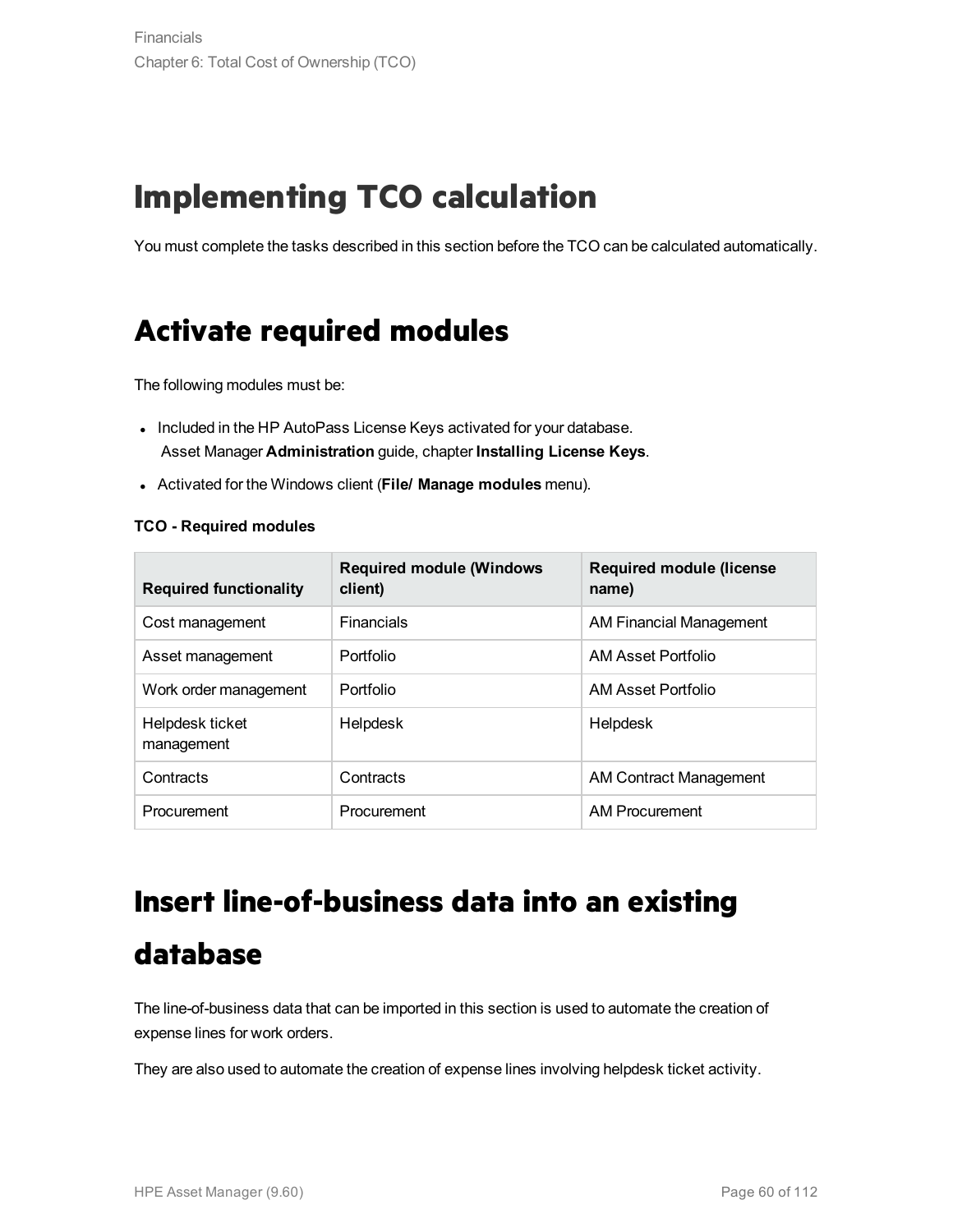#### **When creating the database**

To insert TCO line-of-business data during database creation, follow the instructions in the **Administration** guide, chapter **Creating, modifying and deleting an Asset Manager database/ Creating the database structure with Asset Manager Application Designer**.

On the **Data to import** page, select **Financials - Line-of-business (TCO) data**.

#### **After creating the database**

#### **Importing the Line-of-business data into an existing database**

If you did not insert the TCO line-of-business data when creating the database, do the following:

- 1. Start Asset Manager Application Designer
- 2. Select the **File/ Open** menu item.
- 3. Select the **Open database description file - create new database** option.
- 4. Select the **gbbase.xml** file which is located in the **config** sub-folder of the Asset Manager installation folder.
- 5. Start the database creation wizard (**Action/ Create database** menu).
- 6. Populate the pages of the wizard as follows (navigate through the wizard pages using the **Next** and **Previous** buttons):

**Generate SQL script / Create database** page:

| <b>Fields</b>                    | Value                                                                               |
|----------------------------------|-------------------------------------------------------------------------------------|
| Database                         | Select the connection to the database into which you wish to<br>import the reports. |
| Create                           | Import line-of-business data.                                                       |
| Use advanced creation<br>options | Do not select this option                                                           |

#### **Creation parameters** page:

| <b>Fields</b> | Value                                                         |  |
|---------------|---------------------------------------------------------------|--|
|               | Password   Enter the administrator's password.                |  |
|               | <b>Note</b>                                                   |  |
|               | The Asset Manager database administrator is the record in the |  |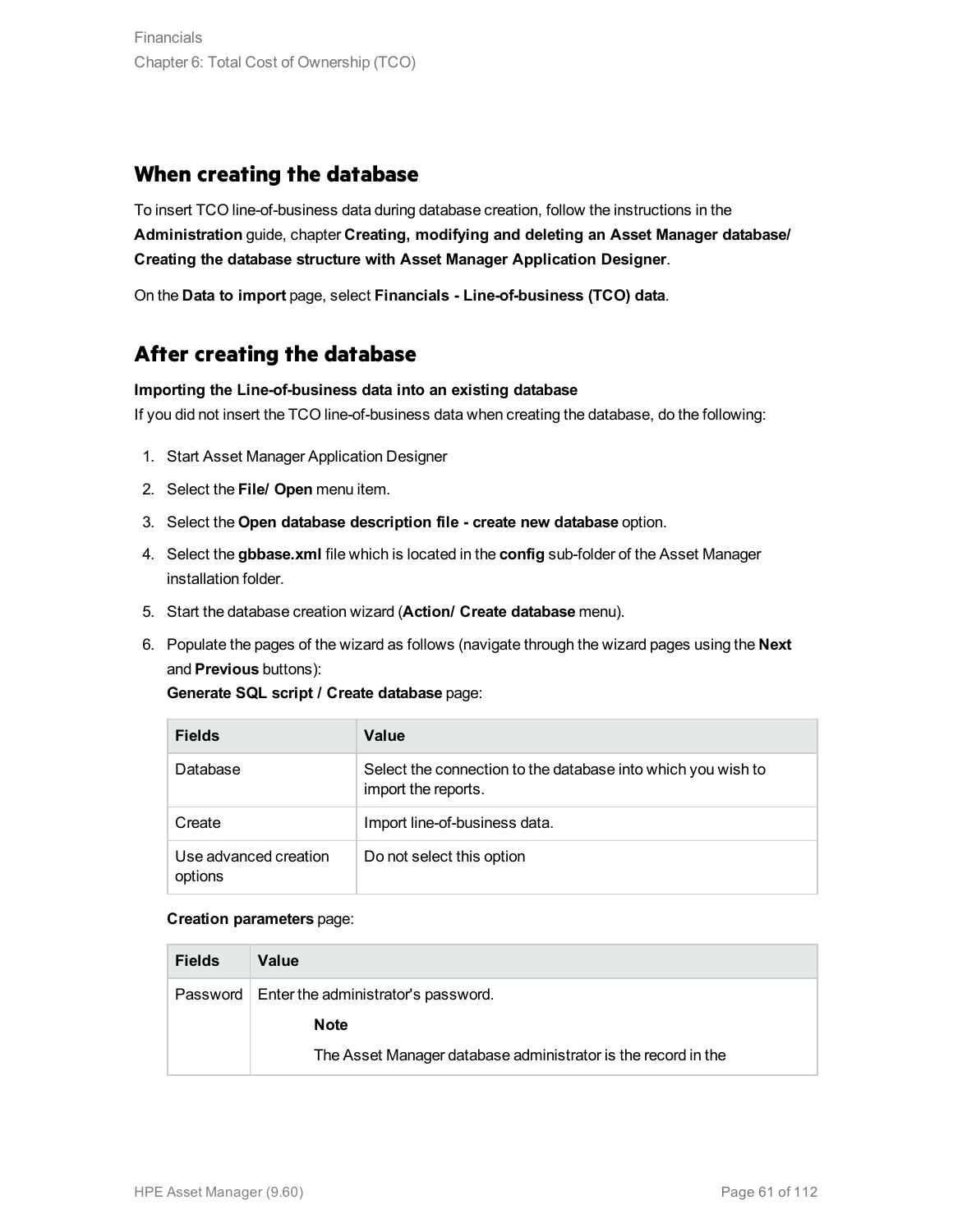| <b>Fields</b> | Value                                                                                                            |
|---------------|------------------------------------------------------------------------------------------------------------------|
|               | <b>Employees and departments (amEmplDept) table for which the</b><br>Name (Name) field is set to Admin.          |
|               | The database connection login is stored in the User name<br>(UserLogin) field. The administration name is Admin. |
|               | The password is stored in the Password field (LoginPassword).                                                    |

#### **Data to import** page:

| <b>Fields</b>           | Value                                                                                               |
|-------------------------|-----------------------------------------------------------------------------------------------------|
| Available data          | Select the option Financials - Line-of-business data (TCO).                                         |
| Stop import if<br>error | Select this option for the import to stop if a problem is encountered.                              |
| Log file                | Full name of the file to which all import operations, including errors and<br>warnings, are logged. |

7. Execute the options defined using the wizard (**Finish** button).

# **Assign the appropriate access rights to**

### **Asset Manager users.**

If you want expense lines to be automatically created by work orders, make sure that users who prepare work order slips have the following access rights for the **Expense lines** (amExpenseLine) table:

- Tables:
	- <sup>o</sup> Create
	- <sup>o</sup> Delete

Do the same for users who prepare helpdesk tickets.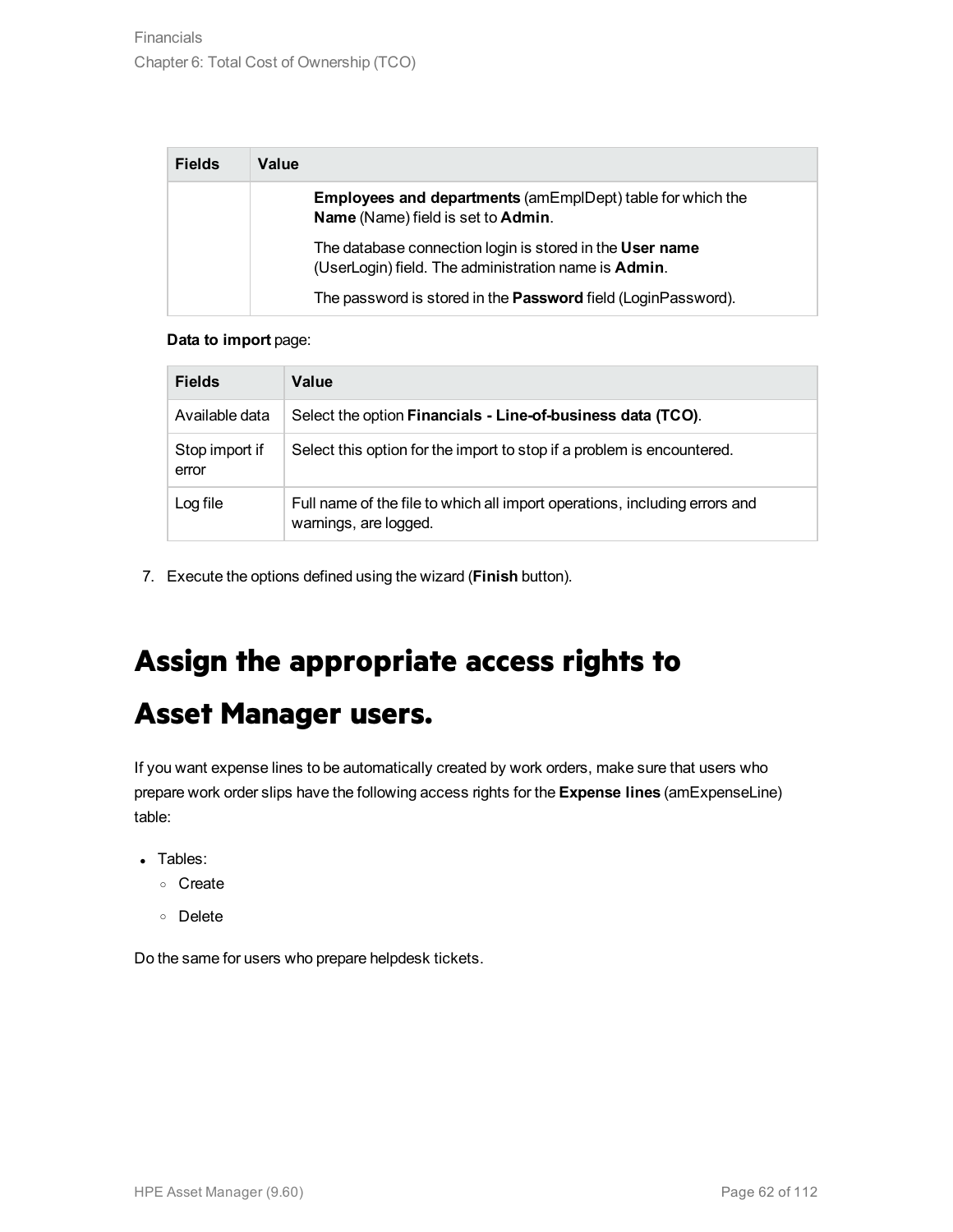### **Define the hourly cost of internal technicians**

If you want **Internal maintenance** work orders to trigger the creation of an expense line automatically, you must perform the following preliminary tasks:

**Note:** This procedure is also required in order to automatically create the expense lines for helpdesk ticket activities.

1. Make sure there is a nature whose **Code** (Code) field equals **TCO\_WORK\_UNIT**

| <b>Field</b><br>label | <b>SQL</b> name of the<br>field | Value                                                           |  |
|-----------------------|---------------------------------|-----------------------------------------------------------------|--|
| Name                  | Name                            | Value of your choice                                            |  |
|                       | General tab                     |                                                                 |  |
| Nature                | <b>Nature</b>                   | Select a nature whose Code (Code) field equals TCO<br>WORK UNIT |  |

2. Create at least one model by populating the following fields and links:

3. Create a product for each work order cost by populating the following fields and links:

| Field label          | SQL name of<br>the field | Value                                                                                                                                                                    |  |
|----------------------|--------------------------|--------------------------------------------------------------------------------------------------------------------------------------------------------------------------|--|
| Description          | Description              | Value of your choice (example: Name of the model)                                                                                                                        |  |
| General tab          |                          |                                                                                                                                                                          |  |
| Model                | Model                    | Select a model linked to a nature whose <b>Code</b> (Code) field<br>equals TCO_WORK_UNIT                                                                                 |  |
|                      | The <b>Employees</b> tab |                                                                                                                                                                          |  |
| Work unit            | tsUnitDuration           | Unit of time used to invoice internal work orders.                                                                                                                       |  |
| Multiplier<br>factor | fOverheadFactor          | This field is used to generate an internal chargeback price from<br>the List price (mPrice) field in order to account for any<br>applicable internal chargeback margins. |  |
|                      |                          | If the List price (mPrice) field already corresponds to the<br>internal chargeback price, assign the value 1 to the Multiplier<br>factor field.                          |  |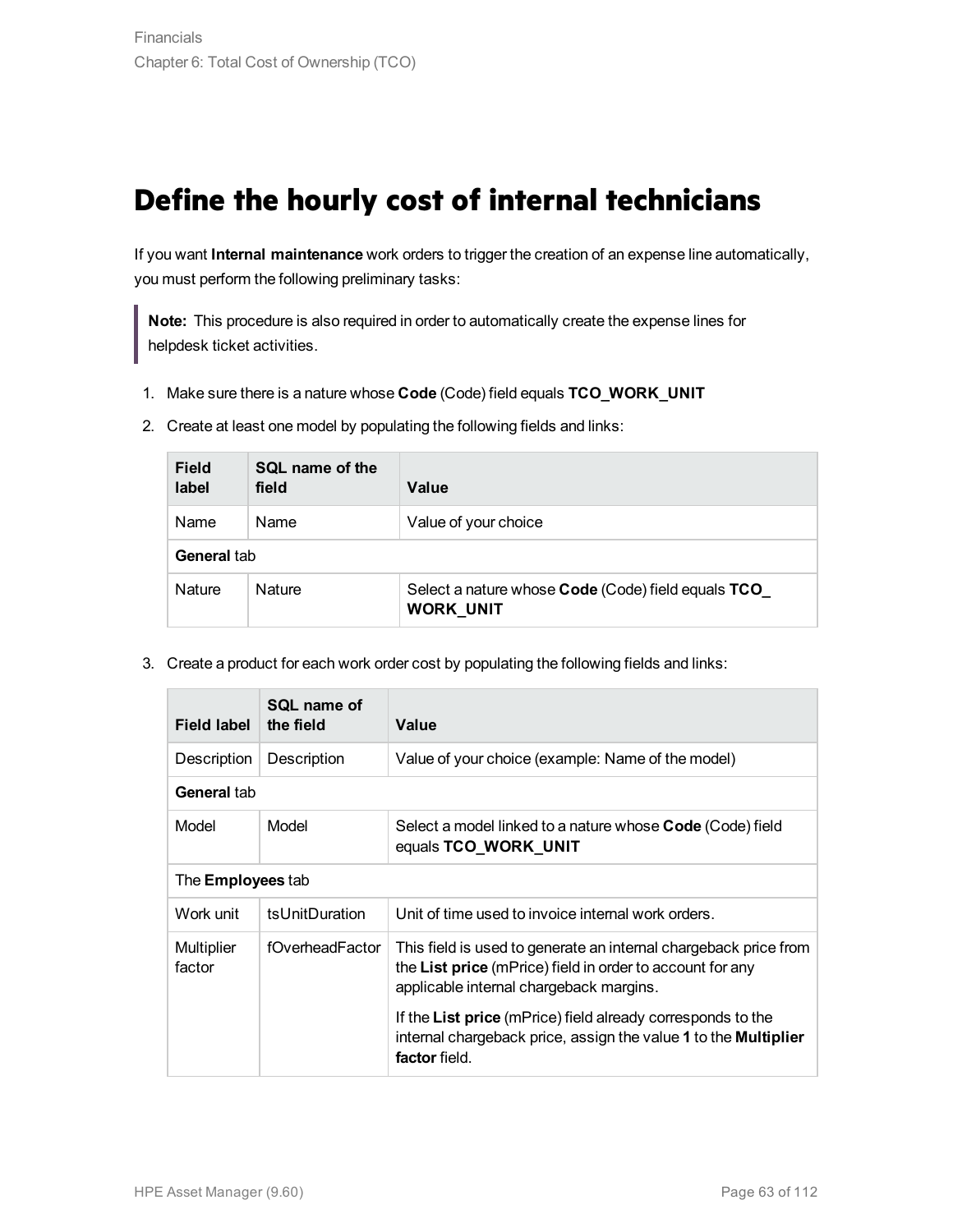| Field label | SQL name of<br>the field | Value                                                                                         |
|-------------|--------------------------|-----------------------------------------------------------------------------------------------|
| Acquis. tab |                          |                                                                                               |
| List price  | mPrice                   | Internal cost per technician's work unit.                                                     |
|             |                          | You can also manually enter the internal chargeback price in<br>this field.                   |
|             |                          | In this case, assign the value 1 to the <b>Multiplier factor</b> field.<br>(fOverheadFactor). |

4. Populate the following field to associate each technician to the product that defines his or her internal chargeback cost:

| <b>Field label</b>  | SQL name of the<br>field | Value                                                                   |
|---------------------|--------------------------|-------------------------------------------------------------------------|
| <b>Costs</b> tab    |                          |                                                                         |
| Cost of<br>services | Cost of services         | Select the product that provides the technician's rate per<br>work unit |

# **Have previous expense lines taken into account in the TCO calculation**

Once the TCO calculation has been set up, you must update all preexisting expense lines so that the **Economic depreciation duration** (tsAccrualPeriod) field contains a value that complies with the standards you defined.

To do this, you can use the lAccrualPeriod function in the **TcoLib** script library.

The same function is used to populate the default value of the **Economic depreciation duration** (tsAccrualPeriod) field.

# <span id="page-63-0"></span>**Calculate the Total Cost of Ownership (TCO) in Asset Manager**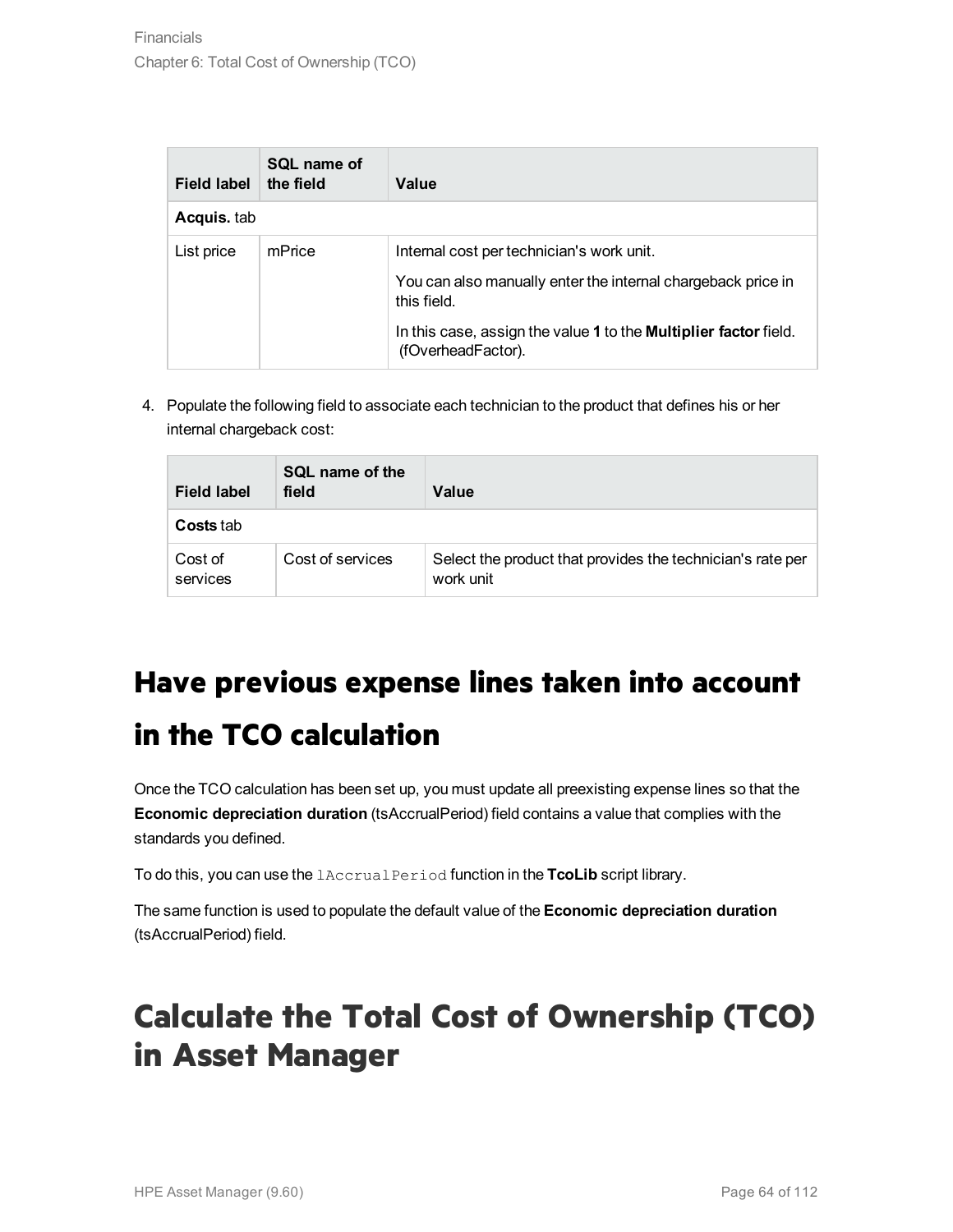## **TCO of an asset**

#### **Calculate an asset's TCO**

To calculate an asset's TCO:

- 1. Display the list of assets (**Asset lifecycle/ Infrastructure management/ Assets** link on the navigation bar).
- 2. Display the asset detail.
- 3. Windows client: Click the **Calc. TCO** button. Web client: Select **Calc. TCO** from the **Actions...** drop-down list.
- 4. Select the **ROI** tab and examine the **Yearly total cost of ownership (TCO)** (mAvgYearlyTco) field.

#### **How is TCO for an asset calculated?**

- 1. The user triggers the TCO calculation by clicking the **Calc. TCO** button (Windows client) or by selecting **Calc. TCO** from the **Actions...** drop-down list (Web client) in the asset's detail.
- 2. This button or entry triggers the **Calculate yearly TCO** (sysCoreCalcAvgYearlyTco) action.
- 3. This action triggers the **TcoLib** (TcoLib) script's **CoreCalcAvgYearlyTCO** function (**Administration/ Scripts** link on the navigation bar).
- 4. If the asset is not a business service, the **CoreCalcAvgYearlyTCO** function calls the **CoreCalcAvgYearlyTCOAsset** function which also calls the **CoreCalcAvgYearlyTCOSimpleAsset** function (to calculate the TCO for sub-assets). If the asset is a business service, the **CoreCalcAvgYearlyTCO** function calls the **CoreCalcAvgYearlyTCOBusinessService** function which also calls the **CoreCalcAvgYearlyTCOAsset** function for the business service's components.
- 5. These functions update the **Yearly total cost of ownership (TCO)** (mAvgYearlyTco) field of the asset and its sub-assets, of the resources (for the business services) and their sub-assets.

#### **What is an asset's TCO calculation rule?**

**TCO calculation - dates included**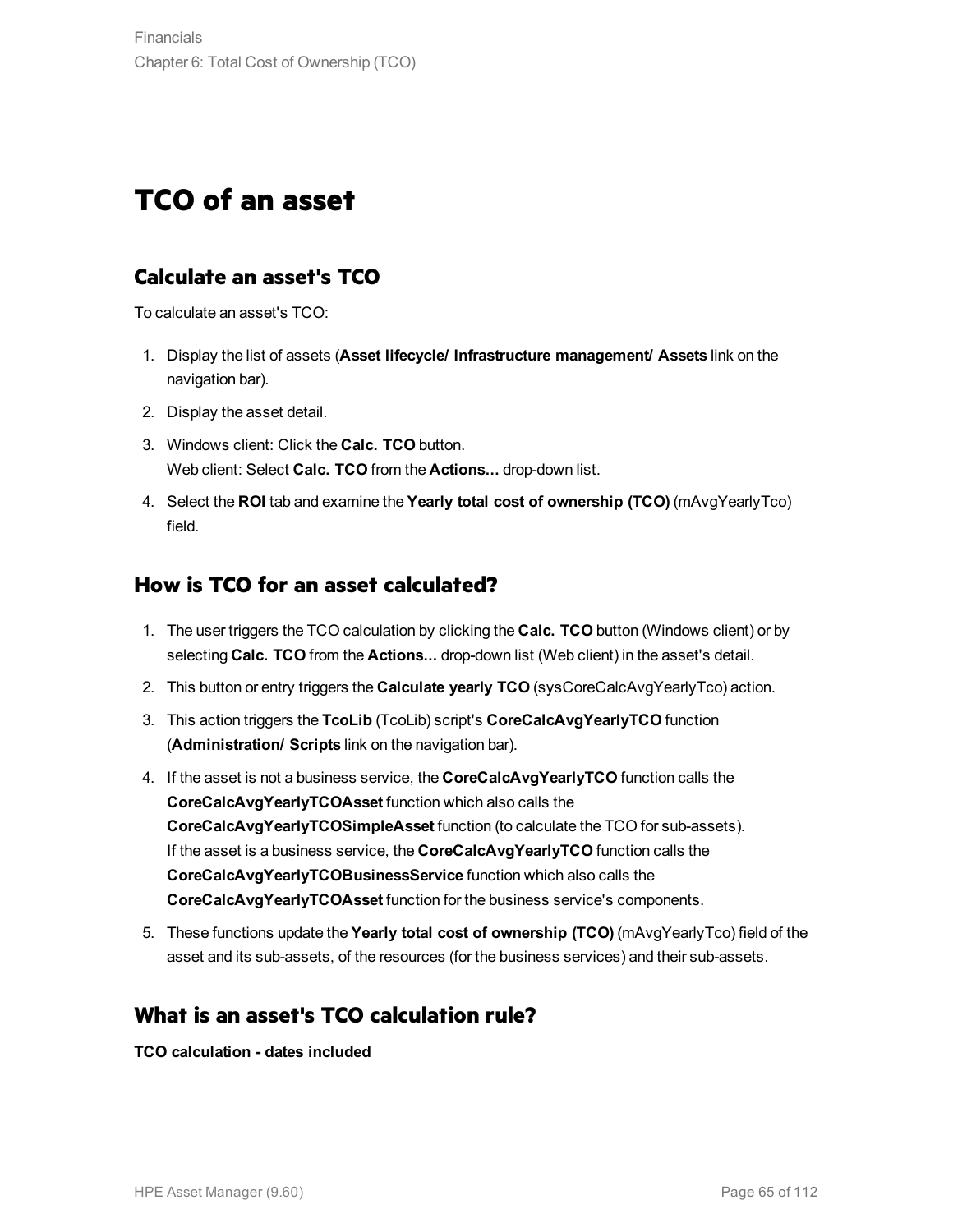| Expense date (dBilling)<br><b>Installation date (dInstall)</b><br><b>Expense date (dBilling)</b> | Expense date (dBilling) | <b>TCO</b> calculation date<br>Scheduled retirement (dSchedRetire)<br>Date (dDispos)     |
|--------------------------------------------------------------------------------------------------|-------------------------|------------------------------------------------------------------------------------------|
|                                                                                                  |                         | Asset life expectancy<br>Expense lines taken into account on<br>the TCO calculation date |

TCO for an asset is calculated as follows:

- TCO is given in reference currency 1.
- <sup>l</sup> Expense lines whose **Expense date** (dBilling) field value is prior to the current date are included.
- For each expense line that is included, the following formula is used to calculate the percentage of the amortized expense on the TCO calculation date:

```
(DHT - CHT) * (duration between D1 and D2) / DA
With:
```
- <sup>o</sup> **DHT** = detail of the expense line, **Debit (currency A exchange value)** (mDebitRef1)
- <sup>o</sup> **CHT** = detail of the expense line, **Credit (currency A exchange value)** (mCreditRef1)
- <sup>o</sup> **D1** = detail of the expense line, **Expense date** (dBilling)
- <sup>o</sup> **D2** = the older of the two following dates:
	- Current date
	- <sup>l</sup> Detail of the expense line, **Expense date** (dBilling) field + **Economic depreciation duration** (tsAccrualPeriod)
- <sup>o</sup> **DA** = detail of the expense line, **Economic depreciation duration** field (tsAccrualPeriod)
- The resulting amounts for both expense lines are added together.
- The resulting total for one year is calculated using the following formula:

```
TCO = S / (duration between D1 and D2)
With:
```
- <sup>o</sup> **S** = Sum of the amounts withheld for each expense line
- <sup>o</sup> **D1** = the least recent of the following dates:
	- <sup>l</sup> Asset's detail, **Installation date** (dInstall) field
	- <sup>l</sup> Expense lines' detail, **Expense date** (dBilling) field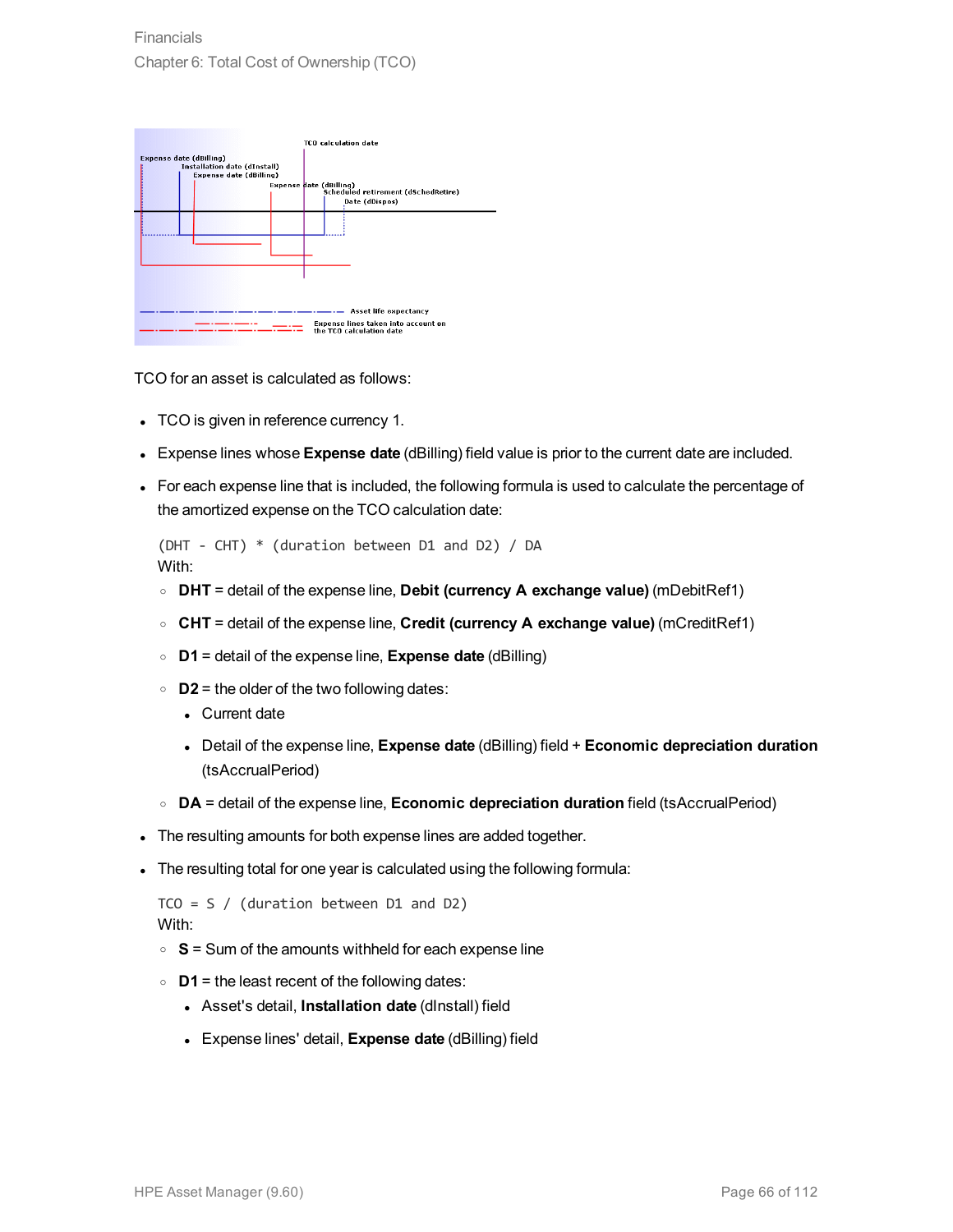- <sup>o</sup> **D2** = the older of the following dates:
	- TCO calculation date
	- The most recent of the following dates:
		- <sup>l</sup> Asset's detail, **Scheduled retirement** (dSchedRetire) field If this field has not been populated: Asset's detail, **Retirement date** (dDispos) field If these fields are not populated: Asset's detail, **Installation date** (dInstall) field + model's detail, **Economic depreciation duration** (tsLifeExpectancy) field If none of the fields are populated: Asset's detail, **Installation date** (dInstall) field + 3 years
		- <sup>l</sup> Detail of the expense line, **Expense date** (dBilling) field + **Economic depreciation duration** (tsAccrualPeriod)

### **TCO of a business service**

#### **Calculate the TCO of a business service**

Several possibilities exist when you calculate the TCO of a business service:

- From the business service's detail:
	- a. Display the list of business services (**Asset lifecycle/ IT services and virtualization/ Business services/ Business services** link on the navigation bar).
	- b. Display the detail of the business service.
	- c. Windows client: Click the **Calc. TCO** button. Web client: Select **Calc. TCO** from the **Actions...** drop-down list.
	- d. Select the **ROI** tab and examine the **Yearly total cost of ownership (TCO)** (mAvgYearlyTco) calculated field.
- From one of the business service's client-resource relationships:
	- a. Display the list of client-resource relationships (**Asset lifecycle/ IT services and virtualization/ Business services/ Client-resource relationships** link on the navigation bar).
	- b. Display the detail of one of the business service's client-resource relationships.
	- c. Windows client: Click the **Calc. TCO** button. Web client: Select **Calc. TCO** from the **Actions...** drop-down list.
	- d. Examine the **Calculate annual total cost of ownership (TCO)** (mAvgYearlyTco) calculated field.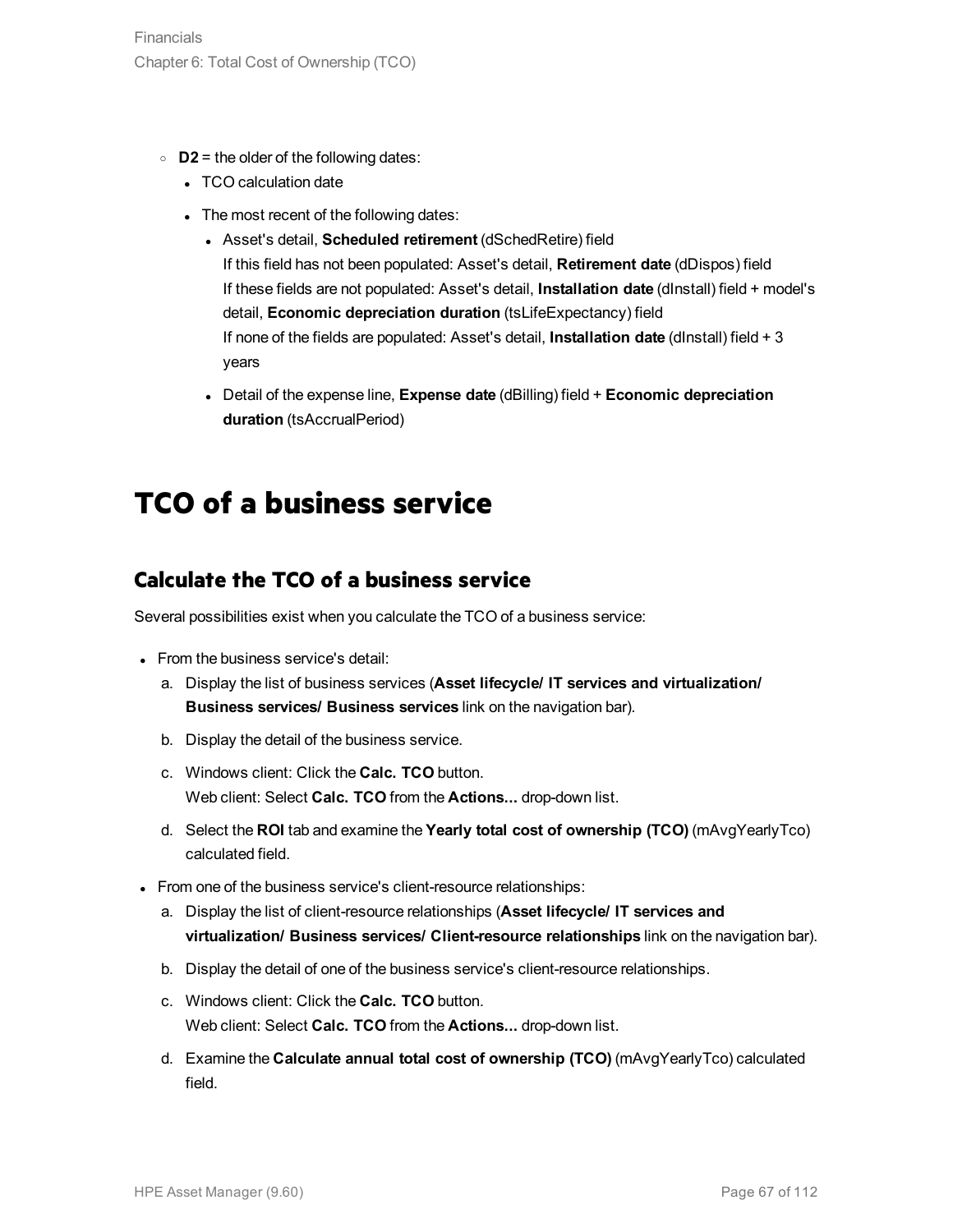#### **How is a business service's TCO calculated?**

- 1. The user triggers the TCO calculation by clicking the **Calc. TCO** button (Windows client) or by selecting **Calc. TCO** from the **Actions...** drop-down list (Web client) in the business service's detail.
- 2. This button or entry triggers:
	- <sup>o</sup> The **Calculate yearly TCO** (sysCoreCalcAvgYearlyTco) action if the call is made from the asset.
	- <sup>o</sup> The **Calculate yearly TCO of the business service** (sysCoreCalcAvgYearlyTcoCR) action if the call is made from the client-resource relationship.
- 3. These actions trigger the **TcoLib** (TcoLib) script's **CoreCalcAvgYearlyTCO** function (**Administration/ Scripts** link on the navigation bar). The **CoreCalcAvgYearlyTCO** function calls the **CoreCalcAvgYearlyTCOBusinessService** function. The **CoreCalcAvgYearlyTCOBusinessService** function calls the **CoreCalcAvgYearlyTCOAsset** function for the business service's components.
- 4. These functions update the **Yearly total cost of ownership (TCO)** (mAvgYearlyTco) field of the business service and its sub-assets, of the business service's resources and the sub-assets of these resources.

### **What is a business service's TCO calculation rule?**

The TCO of the business service includes:

- The TCO of the business service itself (as an asset). This includes the TCO of its sub-assets.
- A portion of the TCO of the business service's resources.

The TCO of the business service and of the resources are calculated as described in the TCO of an asset section.

The included portion of TCO for a business service's resources depends on the **Financial impact calculation method** (seFinImpactCalc) field of the client-resource relationships that link the resource to a client within the business service:

<sup>l</sup> If the calculation method is **None**: The resource's TCO is not taken into account in the calculation.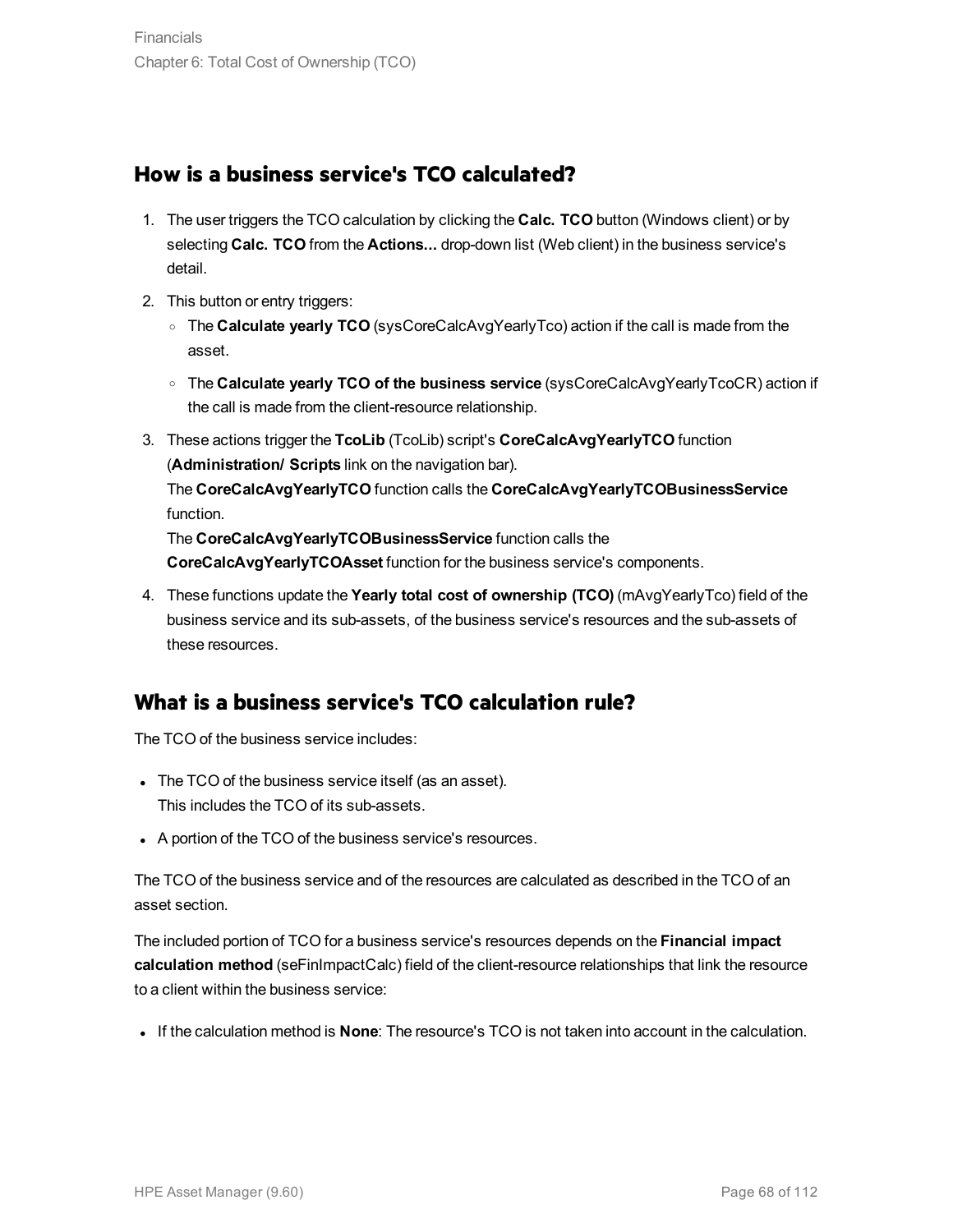- <sup>l</sup> If the calculation method is **Use the financial impact of the relationship**: The value of the resource's TCO is multiplied by the financial impact (**Financial impact** (pFinImpact) field of the client-resource relationship).
- <sup>l</sup> If the calculation method is **Breakdown evenly**: The value of the resource's TCO is multiplied by:

 $[1-I]^*Z/N$ Where:

- <sup>o</sup> **I** equals the sum of the financial impacts of the client-resource relationships linked to the current resource and linked to a client-resource relationship type whose financial impact calculation method is **Use the financial impact of the relationship**.
- <sup>o</sup> **Z** equals the number of client-resource relationships linked to the resource within the business service whose financial impact calculation method is **Breakdown evenly**.
- <sup>o</sup> **N** equals the number of client-resource relationships whose financial impact calculation method for this resource is **Breakdown evenly**.

This is done for **each** client-resource relationship, even if the resource is used several times.

### **TCO of a model**

### **Calculate a model's TCO**

To calculate the TCO of a model:

- 1. Display the list of models (**Portfolio management/ Asset configurations/ Models** link on the navigation bar).
- 2. Display the detail of the model.
- 3. Windows client: Click the **Calc. TCO** button. Web client: Select **Calc. TCO** from the **Actions...** drop-down list.
- 4. Select the **General** tab and examine the **Yearly total cost of ownership (TCO)** (mAvgYearlyTco) calculated field.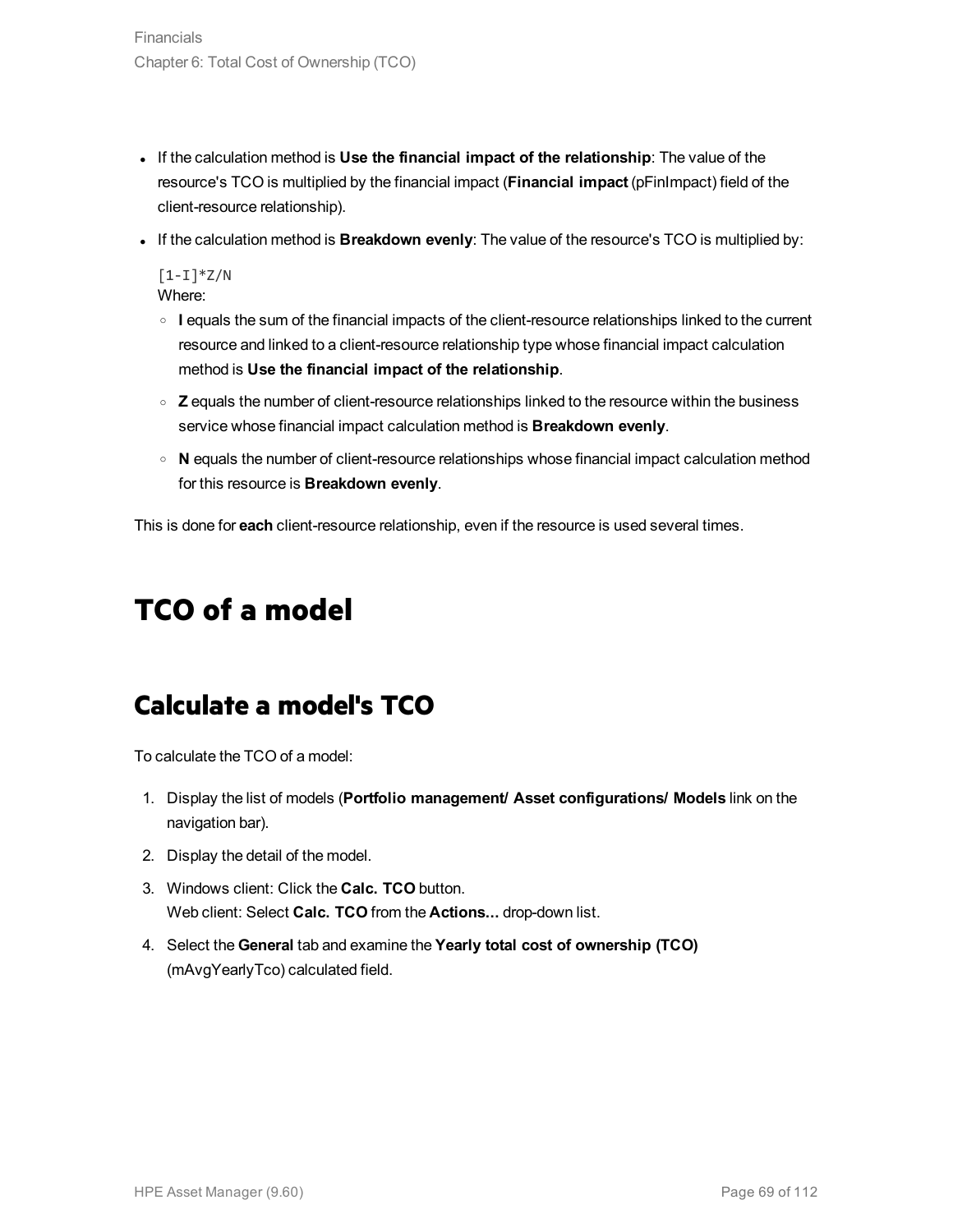### **How is TCO for a model calculated?**

- 1. The user triggers the TCO calculation by clicking the **Calc. TCO** button (Windows client) or by selecting **Calc. TCO** from the **Actions...** drop-down list (Web client) in the model's detail.
- 2. This button or entry triggers the **Calculate yearly TCO of the model** (sysCoreCalcAvgYearlyTcoModel) action.
- 3. As the TCO calculation may take some time, this wizard displays a warning message.
- 4. If the TCO calculation is confirmed, this wizard triggers the **TcoLib** (TcoLib) script's **CoreCalcAvgYearlyTCOModel** function (**Administration/ Scripts** link on the navigation bar).
- 5. If the model is not a business service model, the **CoreCalcAvgYearlyTCOModel** function calls the **CoreCalcAvgYearlyTCOAsset** function. If the model is a business service model, the **CoreCalcAvgYearlyTCOModel** function calls the **CoreCalcAvgYearlyTCOBusinessService** function.
- 6. These functions update the **Yearly total cost of ownership (TCO)** (mAvgYearlyTco) field of the model, of the assets linked to this model, of the sub-assets linked to these assets, of the resources (for the business services) and of the sub-assets linked to these resources.

### **How is TCO for a model calculated?**

The TCO of the model is calculated as follows:

- It calculates the TCO average of assets associated with the model whose TCO value is not null (including sub-assets).
- $\bullet$  The TCO of assets associated with the model is calculated as described in the TCO of an asset section.

# **To modify the TCO calculation method of an asset, a business service or a model**

**Caution:** This requires a high level of expertise.

This requires a high level of expertise.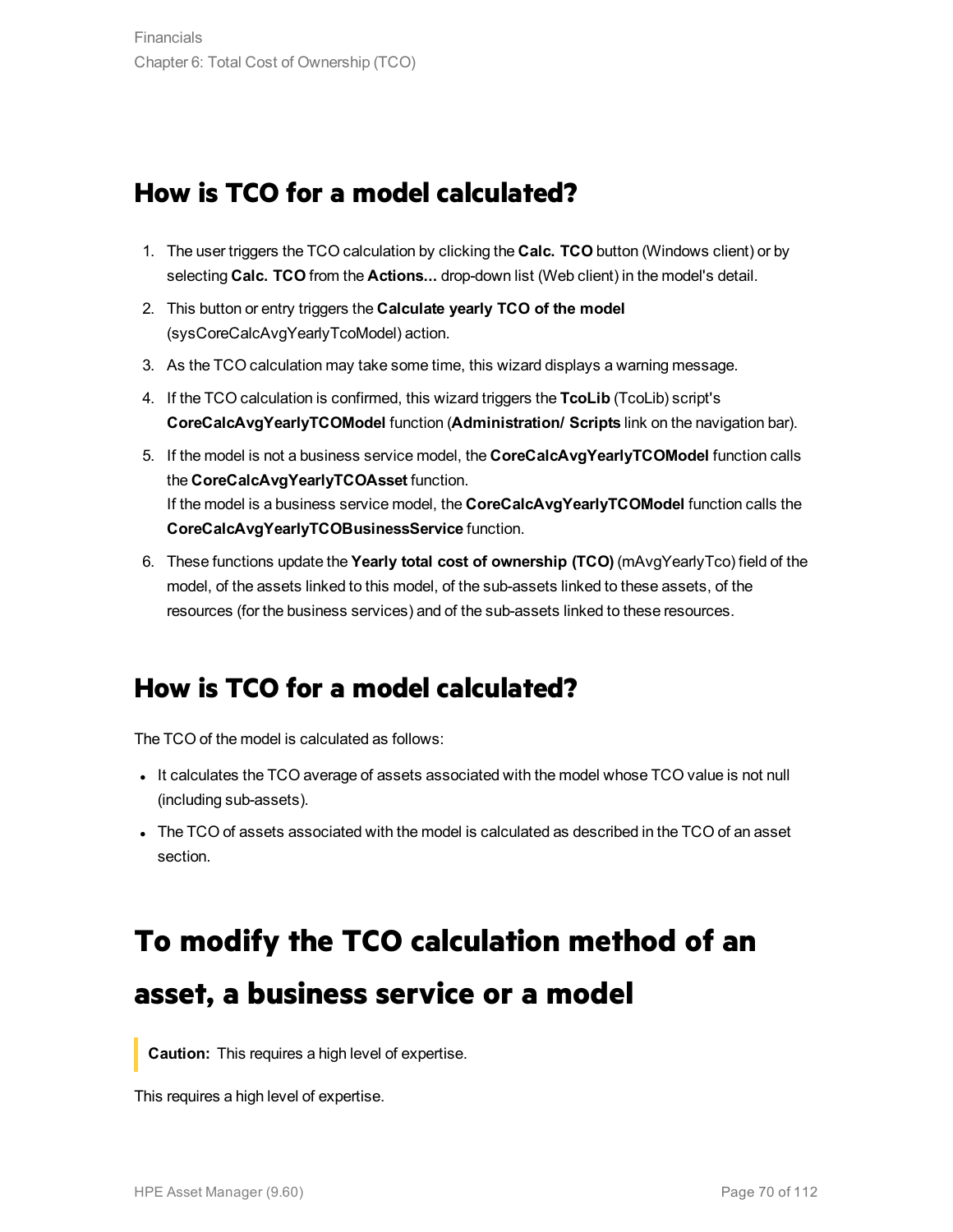- 1. Duplicate the **TcoLib** (TcoLib) script (**Administration/ Queries** link on the navigation bar).
- 2. Modify the functions of the **TcoLib** script depending on how you want to calculate the TCO.
- 3. Duplicate the **Calculate yearly TCO** (sysCoreCalcAvgYearlyTco), **Calculate yearly TCO of the model** (sysCoreCalcAvgYearlyTcoModel) and **Calculate yearly TCO of the business service** (sysCoreCalcAvgYearlyTcoCR) actions (**Administration/ Actions** link on the navigation bar).
- 4. Modify the actions to have them call the duplicated **TcoLib** script.
- 5. Using Asset Manager Application Designer, duplicate the screens for the **Assets** (amAsset), **Models** (amModel) and **Client-resource relationships** (amClientResource) tables which have a button that triggers the sysCoreCalcAvgYearlyTco, sysCoreCalcAvgYearlyTcoModel and sysCoreCalcAvgYearlyTcoCR actions.

Modify these buttons so that they trigger the sysCoreCalcAvgYearlyTco, sysCoreCalcAvgYearlyTcoModel and sysCoreCalcAvgYearlyTcoCR actions that were duplicated.

6. Make sure that Asset Manager users use the duplicated screens instead of the original system screens.

**Tip:** Changes have to be made using this process because system objects in the database cannot be modified. Also, system objects are overwritten by new system objects when Asset Manager is migrated to a more recent version (this means your customization would be lost)

### **Automating the TCO calculation**

This section explains how to recalculate periodically and automatically the TCO for assets.

This task is carried out by the **Average annual TCO of assets calculation** (TCO\_AVG\_YEARLY\_ CALC) workflow scheme.

#### **Main features of the Average annual TCO of assets calculation workflow scheme**

This workflow scheme is part of the **Financials - Line-of-business data (TCO)**.

Insert line-of-business data into an existing database

#### **Average annual TCO of assets calculation workflow scheme**

Triggering of the According to the frequency defined by the scheduling settings of the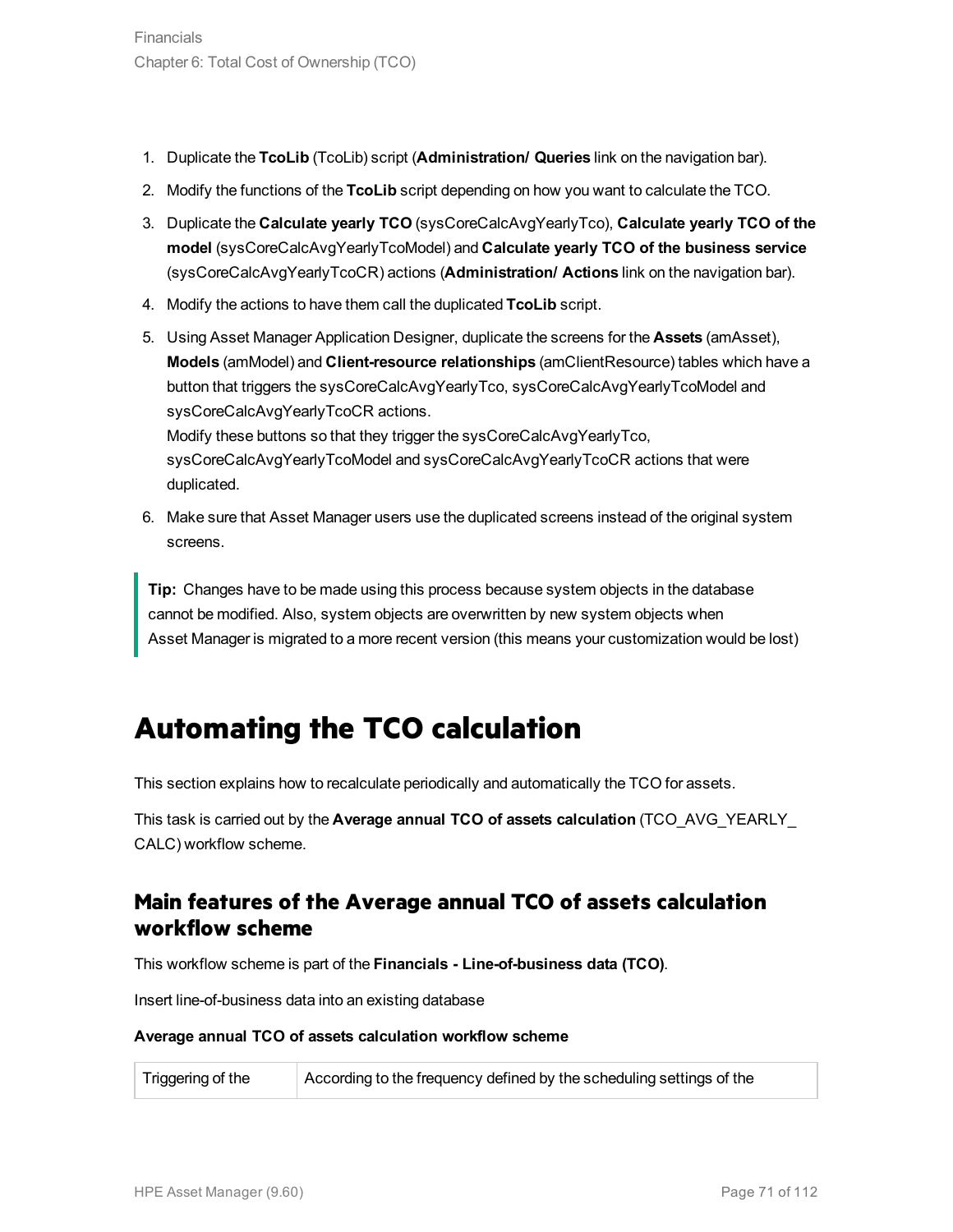| workflow scheme                                                                                                | workflow scheme's initial event. By default, once every Saturday at 2 am.                                                                                                                                                                                                                                                           |
|----------------------------------------------------------------------------------------------------------------|-------------------------------------------------------------------------------------------------------------------------------------------------------------------------------------------------------------------------------------------------------------------------------------------------------------------------------------|
| Is Asset Manager<br><b>Automated Process</b><br>Manager required to<br>trigger and run the<br>workflow scheme? | Yes                                                                                                                                                                                                                                                                                                                                 |
| Simplified description<br>of the workflow<br>scheme                                                            | The workflow scheme executes the Calculate the yearly TCO of all<br>assets (CalcAvgYearlyTcoAll) action which recalculates the TCO of all<br>models and all assets. To do this, the action calls the TcoLib (TcoLib)<br>script's CoreCalcAvgYearlyTCOModel function (Administration/<br><b>Scripts</b> link on the navigation bar). |

#### **Asset Manager Automated Process Manager parameters**

Asset Manager Automated Process Manager tests whether the **Average annual TCO of assets calculation** workflow scheme needs to be triggered depending on the scheduling settings of this workflow's initial event.

To make sure Asset Manager Automated Process Manager performs this task:

- 1. Start Asset Manager Automated Process Manager.
- 2. Connect to the Asset Manager database (**File/ Connect to database** menu).
- 3. Display the modules (**Tools/ Configure modules** menu).
- 4. Select the **Execute workflow rules for execution group 'TCO'** (WkGroupTCO) module.
- 5. Make sure that the **Enabled** box is selected.
- 6. If needed, modify when the module is triggered (**Verification schedules** frame).

#### **Executing Asset Manager Automated Process Manager as background task**

Asset Manager Automated Process Manager must be executed as a background task in order for the **Execute workflow rules for execution group 'TCO'** module to be executed periodically.

# <span id="page-71-0"></span>**Generating expense lines included in the TCO**

The Calculate the Total Cost of Ownership (TCO) in Asset Manager section explained how to view the TCO of an asset, a business service and a model, as well as how the TCO calculation was performed.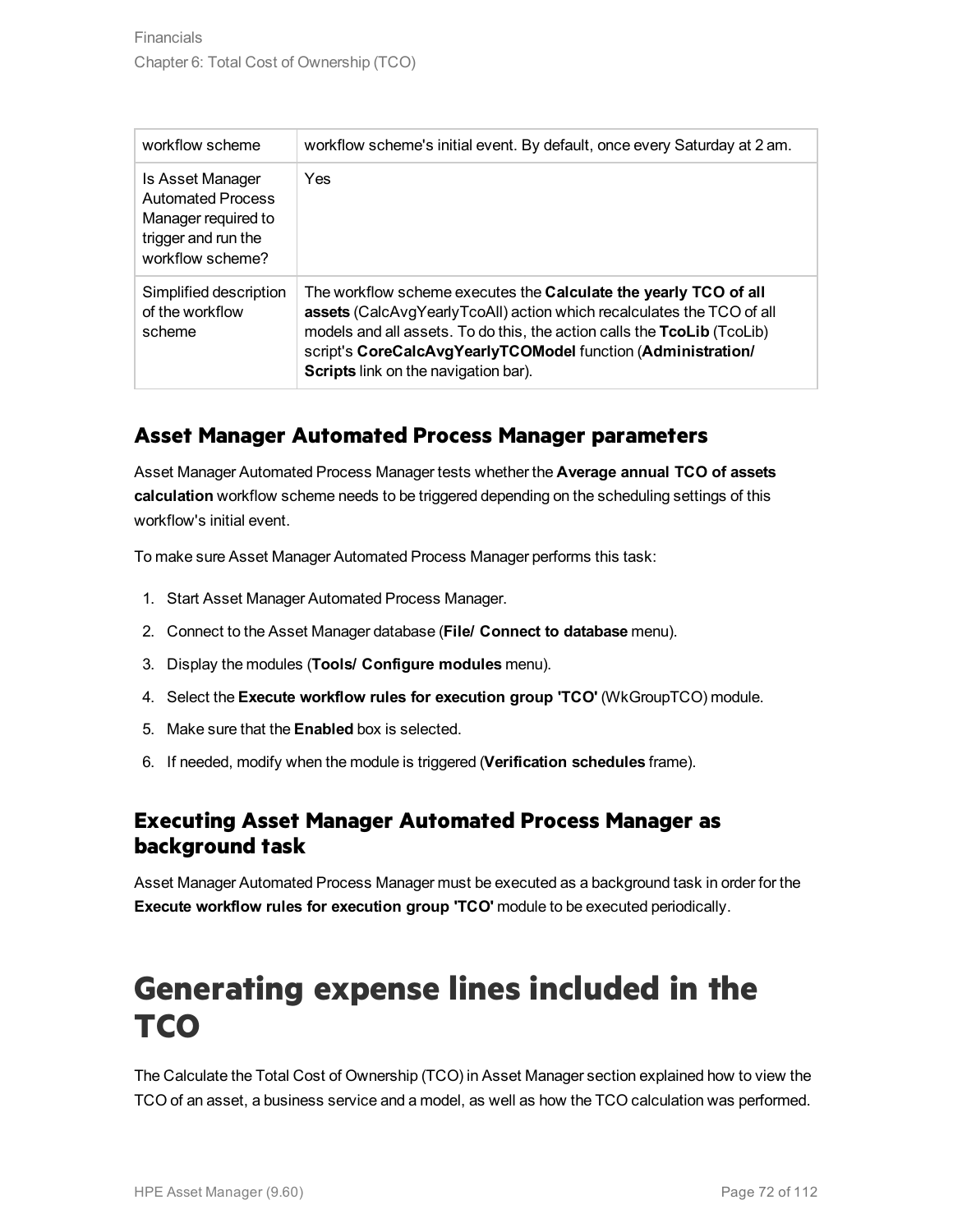The Calculate the Total Cost of Ownership (TCO) in Asset Manager section did not explain how expense lines linked to assets are generated.

This will be explained in this section.

## **Method used to generate the expense lines**

The following table explains how the expense lines are generated:

| <b>Expense type</b>                                                               | Event that triggers the automatic creation<br>of the expense line                                                                                                                   | Information taken into<br>account to populate the<br>expense line's Expense<br>date (dBilling) field |
|-----------------------------------------------------------------------------------|-------------------------------------------------------------------------------------------------------------------------------------------------------------------------------------|------------------------------------------------------------------------------------------------------|
| Asset purchase                                                                    | Enter a value in the asset's <b>Purchase price</b><br>(mPrice) field.                                                                                                               | Asset's Purchase date<br>(dAcquisition) field                                                        |
|                                                                                   | <b>Note</b>                                                                                                                                                                         |                                                                                                      |
|                                                                                   | If you use the Procurement<br>module, this field is<br>populated automatically.                                                                                                     |                                                                                                      |
| Asset rental                                                                      | <b>Asset Manager Automated Process</b><br>Manager's Calculate rents and Ioans (Rent)<br>module automatically generates expense lines<br>that correspond to rent                     | Loan payment date<br>deducted from the rent<br>detail                                                |
| Asset loan payment                                                                | <b>Asset Manager Automated Process</b><br>Manager's Calculate rents and Ioans (Rent)<br>module automatically generates expense lines<br>that correspond to repayment                | Loan repayment date                                                                                  |
| On-contract<br>maintenance and<br>Off-contract<br>maintenance type<br>work orders | Entering a value in the work order's Real cost<br>(mCost) field                                                                                                                     | Work order's <b>Actual end</b><br>(dtActualFixed) field                                              |
| <b>Internal</b><br>maintenance type<br>work orders                                | Entering a value in one of the work order's<br>following fields:<br><b>Work time (tsTotalTimeBill)</b><br>• Int. technician (Technician)<br><b>Note</b><br>The technician's Cost of | Work order's <b>Actual end</b><br>(dtActualFixed) field                                              |
|                                                                                   |                                                                                                                                                                                     |                                                                                                      |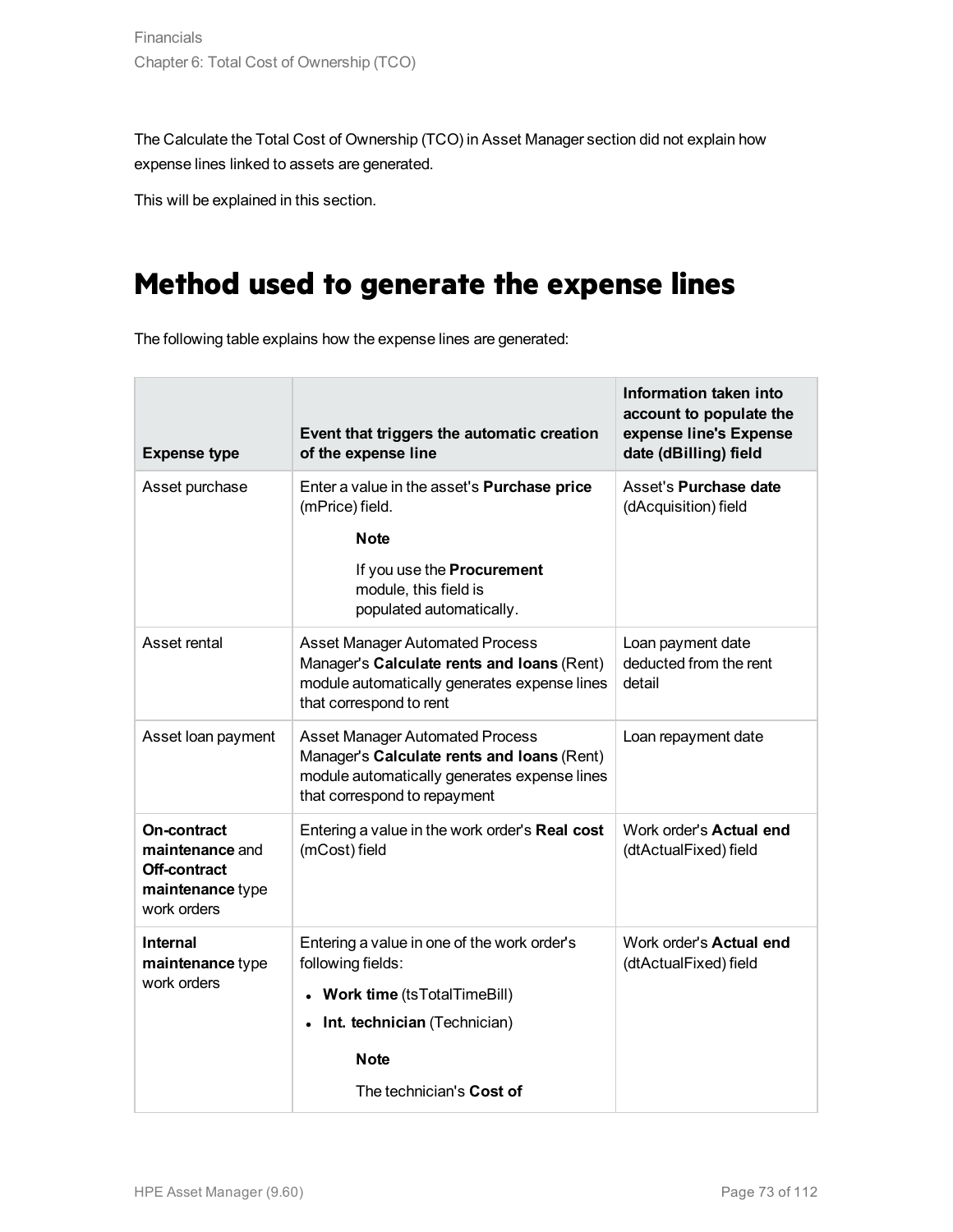| <b>Expense type</b> | Event that triggers the automatic creation<br>of the expense line | Information taken into<br>account to populate the<br>expense line's Expense<br>date (dBilling) field |
|---------------------|-------------------------------------------------------------------|------------------------------------------------------------------------------------------------------|
|                     | services (WorkUnit) link<br>must be populated.                    |                                                                                                      |
| Helpdesk ticket     | Creating a helpdesk activity.                                     | The activity's <b>Start</b> field.                                                                   |
| Various expenses    | Manual creation                                                   | By default, the line creation<br>date                                                                |

## **Method used to calculate the Economic**

# **depreciation duration (tsAccrualPeriod) field**

This section explains how the lAccrualPeriod function in the **TcoLib** script library calculates the value of the **Economic depreciation duration** (tsAccrualPeriod) field depending on the value of the expense line's **Purpose** (sePurpose) field.

### **If the value of the sePurpose field is Purchase (Asset), Initial payment (Asset), License extension or Adjustment**

| <b>Calculated value</b>                     | References used                                                                                                                                                                                                                                                                                                                            |
|---------------------------------------------|--------------------------------------------------------------------------------------------------------------------------------------------------------------------------------------------------------------------------------------------------------------------------------------------------------------------------------------------|
| Depreciation duration<br>start date         | Asset's detail, <b>Installation date</b> (dinstall) field                                                                                                                                                                                                                                                                                  |
| Depreciation duration<br>end date           | The first populated value of the following values:<br>• Asset's detail, Date (dDispos) field<br>• Asset's detail, <b>Scheduled retirement</b> (dSchedRetire) field<br>• Asset's detail, Installation date (dinstall) field + model's detail,<br>Economic depreciation duration (tsLifeExpectancy) field<br>Otherwise: 3 years<br>$\bullet$ |
| Ideal period that you<br>can enter manually | Asset life expectancy                                                                                                                                                                                                                                                                                                                      |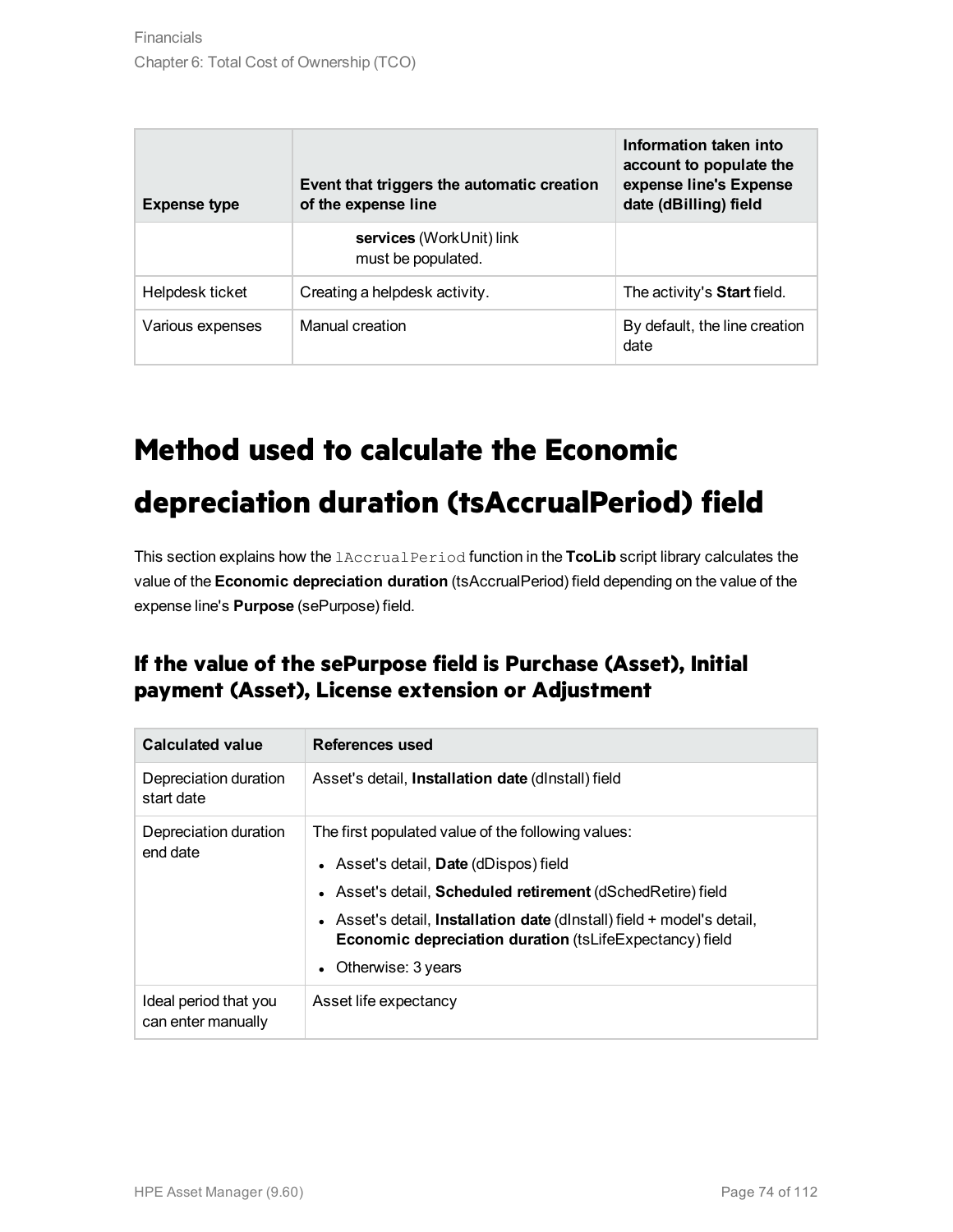### **If the value of the sePurpose field is Project**

| <b>Calculated value</b>          | References used                                                          |
|----------------------------------|--------------------------------------------------------------------------|
| Depreciation duration start date | The most recent of the following dates:                                  |
|                                  | • Asset's detail, Installation date (dinstall) field                     |
|                                  | Expense line's detail, <b>Expense date</b> (dBilling) field<br>$\bullet$ |
|                                  | • Project's detail, Start (dStart) field                                 |
| Depreciation duration end date   | The least recent of the following dates:                                 |
|                                  | • Asset's detail, <b>Date</b> (dDispos) field                            |
|                                  | • Asset's detail, Scheduled retirement (dSchedRetire)<br>field           |
|                                  | Project's detail, End (dEnd) field<br>$\bullet$                          |

**Note:** If no date can be found, a one-year period is used..

### **If the value of the sePurpose field is Free**

**Note:** The **sePurpose** field is set to **Free** for loan payment lines.

Fixed period: 30 days

### **If the value of the sePurpose field is Initial payment (Contract)**

| <b>Calculated value</b>          | References used                                                          |  |
|----------------------------------|--------------------------------------------------------------------------|--|
| Depreciation duration start date | The most recent of the following dates:                                  |  |
|                                  | • Asset's detail, Installation date (dinstall) field                     |  |
|                                  | Expense line's detail, <b>Expense date</b> (dBilling) field<br>$\bullet$ |  |
|                                  | • Contract's detail, Start (dStart) field                                |  |
| Depreciation duration end date   | The least recent of the following dates:                                 |  |
|                                  | • Asset's detail, <b>Date</b> (dDispos) field                            |  |
|                                  | • Asset's detail, <b>Scheduled retirement</b> (dSchedRetire)<br>field    |  |
|                                  | Contract's detail, End (dEnd) field                                      |  |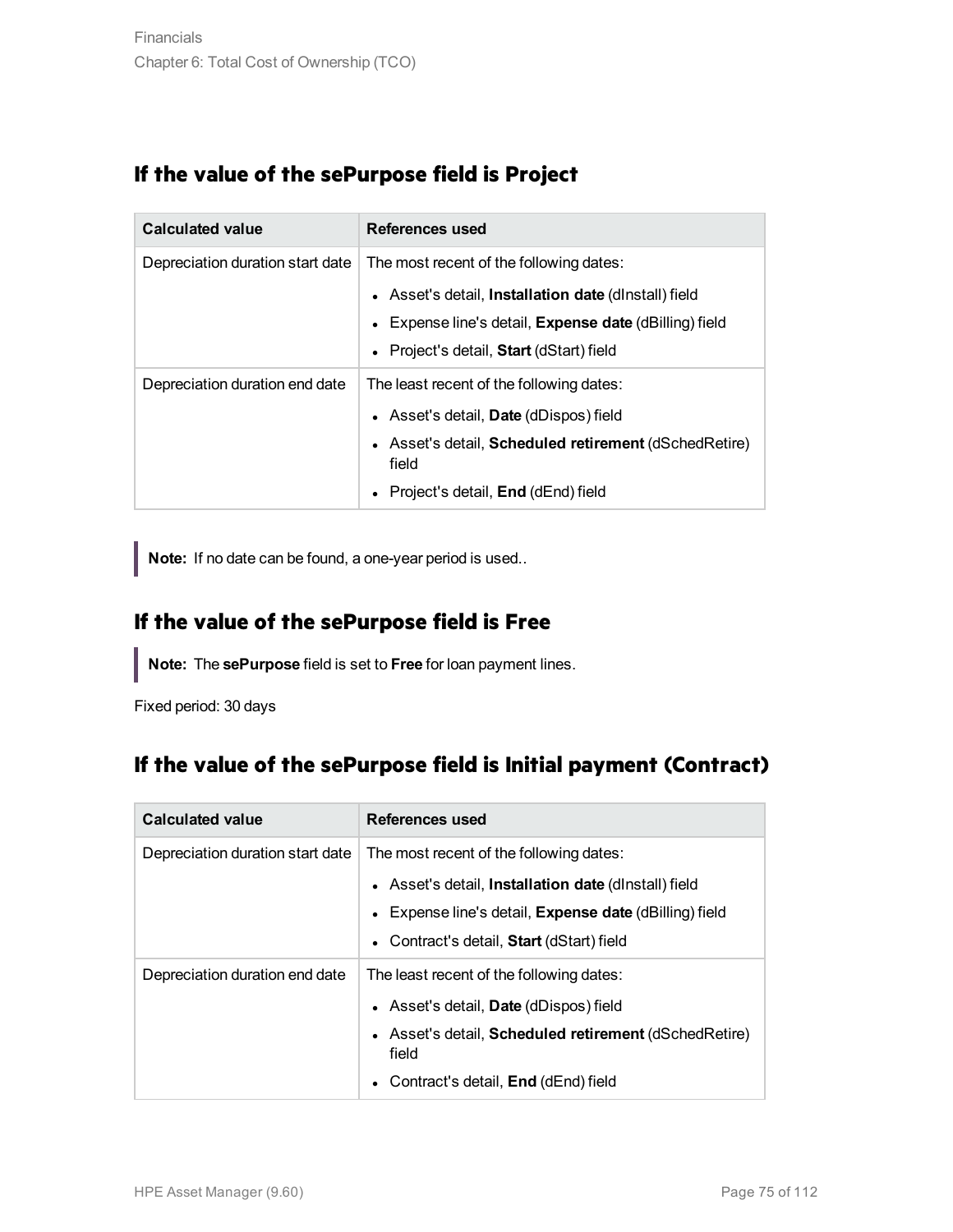**Note:** If no date can be found, a one-year period is used.

#### **If the value of the sePurpose field is Rent or Contract**

- **.** Detail of the contract's main rent, **Periodicity** (sePeriodicity) field
- <sup>l</sup> If the value of the **Periodicity** (sePeriodicity) field is **0** (one time): If the value of the sePurpose field is Initial payment (Contract)

### **If the value of the sePurpose field is Work order, Internal labor (Work order) or Internal labor (Ticket)**

| <b>Calculated value</b>                     | References used                                                                                       |
|---------------------------------------------|-------------------------------------------------------------------------------------------------------|
| Fixed period                                | • Work orders: Economic depreciation duration<br>(tsLifeExpectancy) field of the work order's model   |
|                                             | • Training sessions: Economic depreciation duration<br>(tsLifeExpectancy) field of the training model |
|                                             | • Helpdesk activities: 3 months                                                                       |
|                                             | $\bullet$ Other: 3 months                                                                             |
| Ideal period that you can<br>enter manually | Average time between similar work orders for the asset or the asset<br>model                          |

### **If the value of the sePurpose field is Consumption or Purchase (Consumable)**

| <b>Calculated value</b>                                                 | <b>References used</b> |
|-------------------------------------------------------------------------|------------------------|
| Fixed period                                                            | 1 year                 |
| Ideal period that you can enter manually   Consumable's life expectancy |                        |

### **If the value of the sePurpose field is Training**

| <b>Calculated value</b> | References used                                                                         |
|-------------------------|-----------------------------------------------------------------------------------------|
| Fixed period            | <b>Economic depreciation duration (tsLifeExpectancy) field of</b><br>the training model |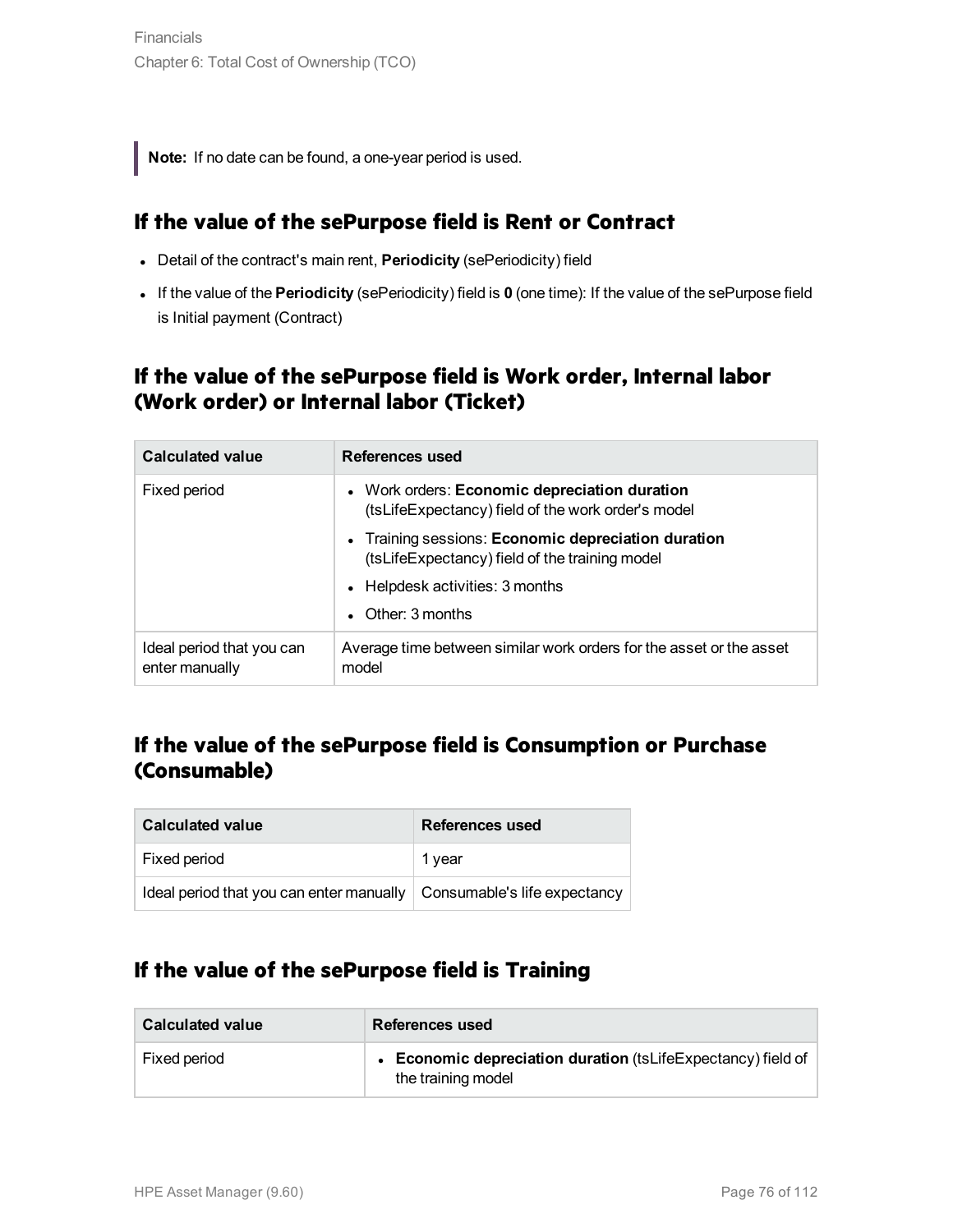| <b>Calculated value</b>                     | References used                                    |
|---------------------------------------------|----------------------------------------------------|
|                                             | • Otherwise: 1 year                                |
| Ideal period that you can enter<br>manually | Period during which the training session is useful |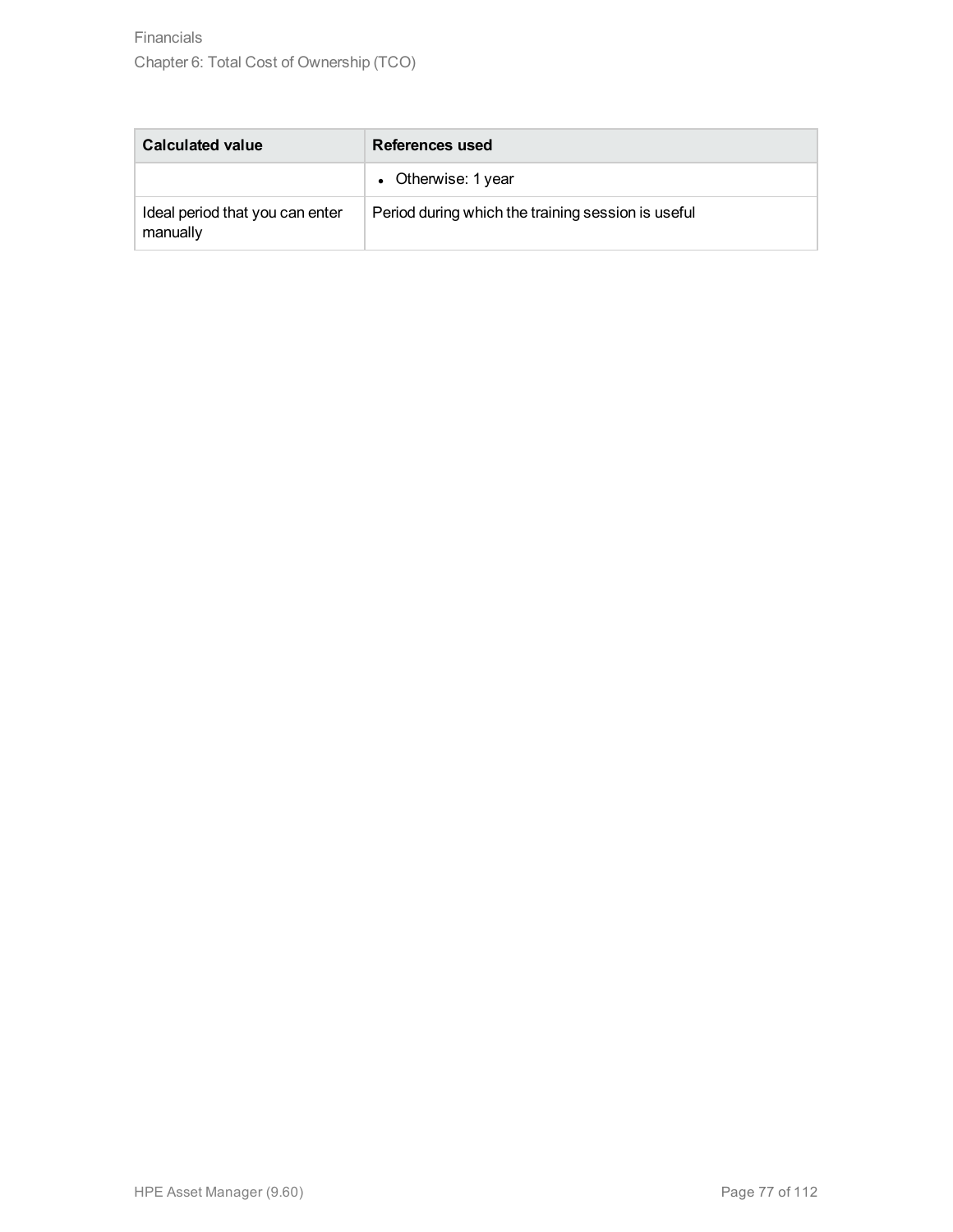# Chapter 7: Chargeback

This chapter explains what chargeback processes are and how to automate them. It also includes stepby-step practical cases to try out by yourself; These practical cases illustrate certain aspects of rebilling.

# **Prerequisites**

To implement chargeback, your database must have been activated using a set of HP AutoPass License Keys that include the following modules:

- Financials
- Chargeback option

Asset Manager **Administration** guide, chapter **Installing License Keys**.

For the windows client, you must activate these modules (**File/ Manage modules...** menu).

# **Overview**

Chargebacks are used to re-allocate an expense paid for by a (source) cost center to the (target) cost centers that were really at the origin of the expense.

Asset Manager enables you to define chargeback rules to automate the creation of chargeback expense lines.

The source cost center is credited with the amount of the chargeback, whereas the target cost centers are debited with the same amount. The amount credited and the sum of the amounts debited cancel each other out.

Example: You can define chargeback rules corresponding to the installation of computers by the IS department: When a computer record is created in the database, Asset Manager automatically creates two expense lines:

- An expense line crediting the IS cost center to account for services performed
- An expense line debiting the cost center of the department for which the computer was installed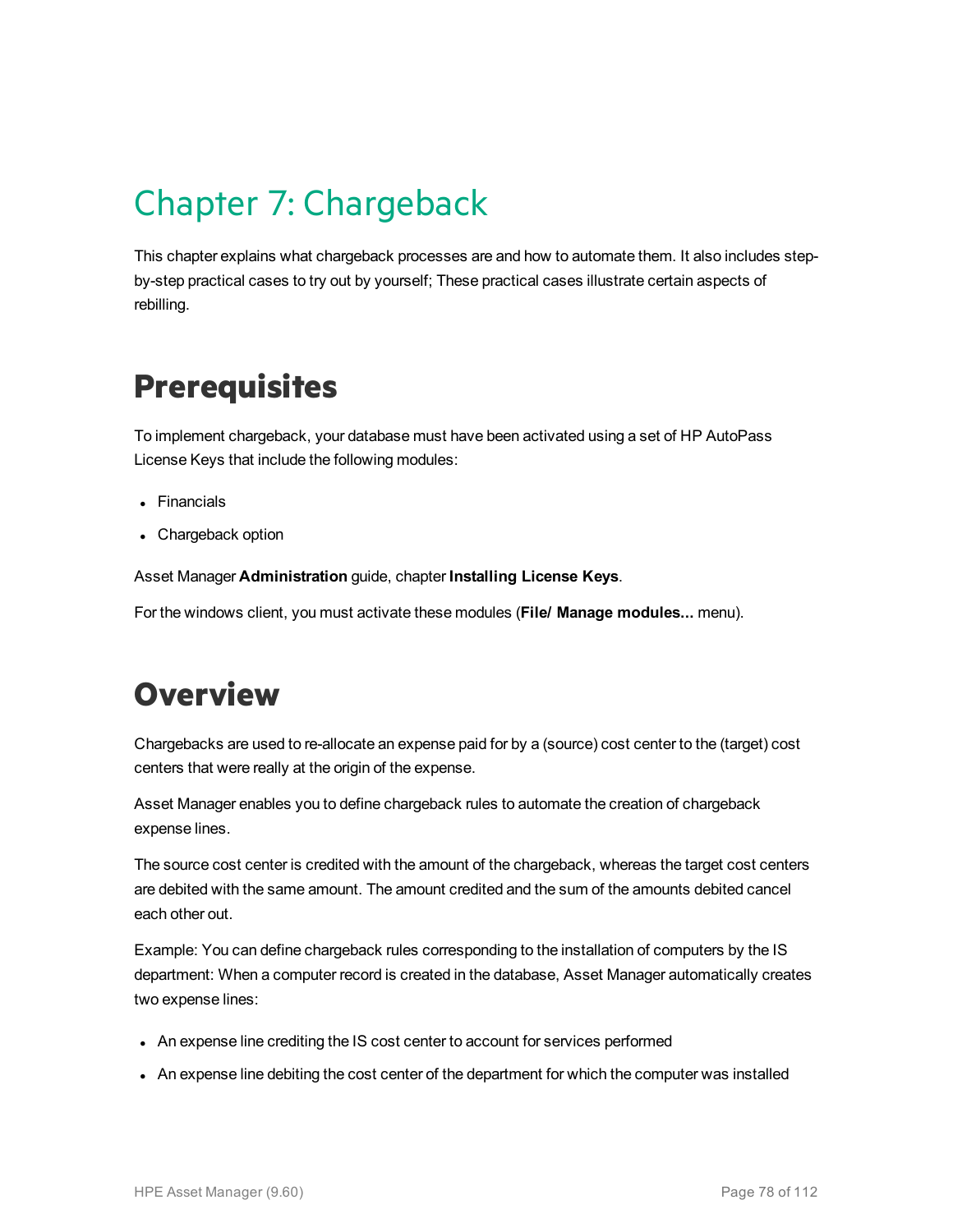**Tip:** You can create multiple chargeback rules for any given event..

Make sure that such rules are consistent among themselves (avoiding conflicts and redundancies).

# **Creating a chargeback system**

To automate chargeback for a given type of expense:

- 1. Create a chargeback system (**Financials/ Asset lifecycle/ IT financial management/ Chargeback/ Chargeback systems** link on the navigation bar).
- 2. Add rules to the chargeback system (**Rules** tab). Populate in particular the following fields and links:

| Field or link                                                   | Value                                                                                                                                   |
|-----------------------------------------------------------------|-----------------------------------------------------------------------------------------------------------------------------------------|
| General tab                                                     |                                                                                                                                         |
| Fields and links in the<br><b>Event frame</b>                   | Define the events that trigger the application of the rule                                                                              |
| Fields and links in the<br><b>Amount calculation</b><br>frame   | Define how expense line credits and debits are calculated                                                                               |
| Fields and links in the<br><b>Cost type frame</b>               | Define how the cost type to which the credit and debit expense<br>lines are allocated is selected                                       |
| Fields and links in the<br>Debited cost center<br>frame         | Define how the cost center to which the debit expense line is<br>allocated is selected                                                  |
| Fields and links in the<br><b>Credited cost center</b><br>frame | Define how the cost center to which the credit expense line is<br>allocated is selected                                                 |
| The <b>Rule enabled</b> check<br>box.                           | This check box determines if the rule is enabled. If this check box<br>is not selected, the <b>End date</b> field does not take effect. |

# **Create a chargeback system from existing chargeback rules**

To create a chargeback system from existing rules (that you can modify later without the wizard):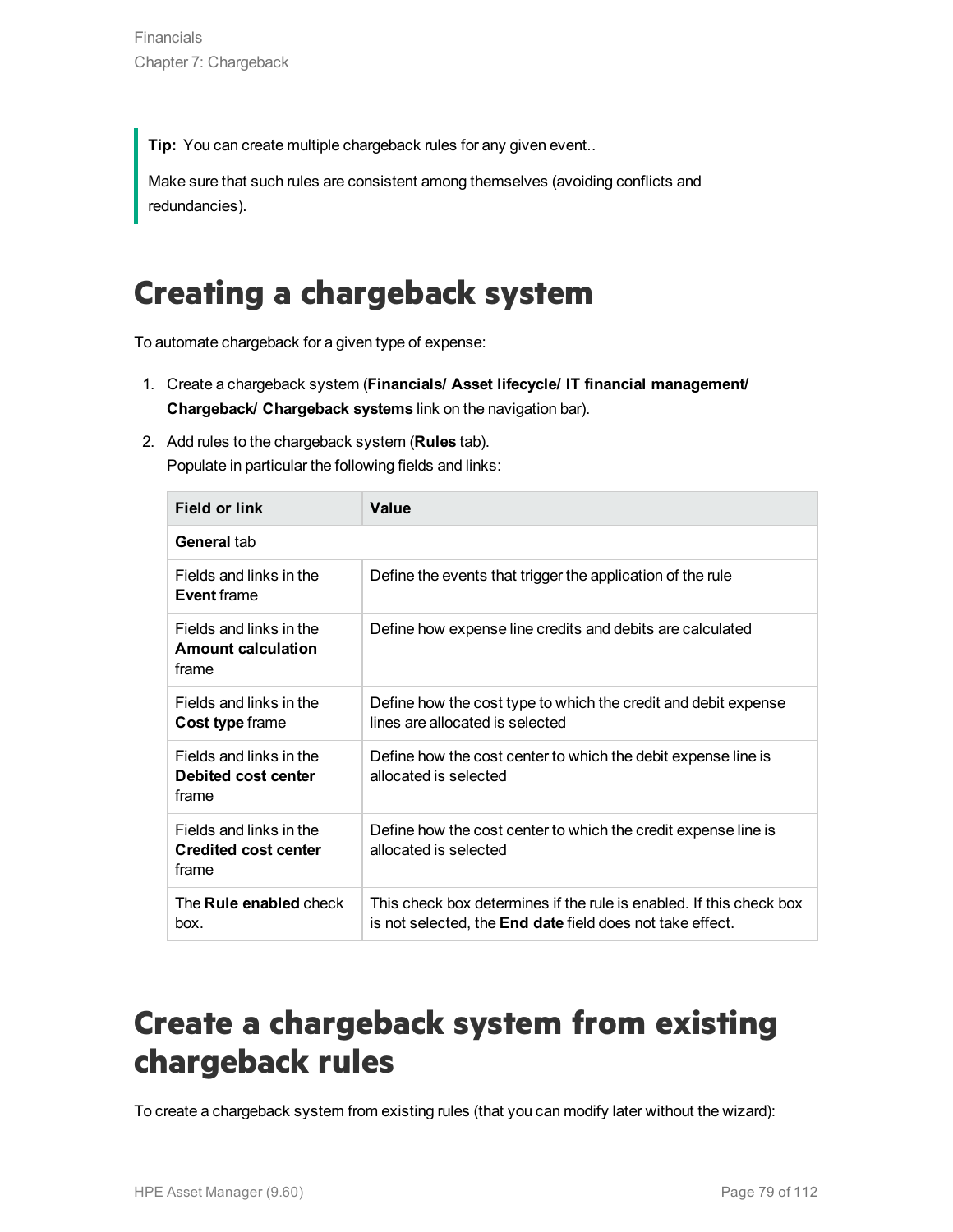- 1. Start the **Create a chargeback system** (sysCbkSystemCreate) wizard (**Asset lifecycle/ IT financial management/ Chargeback/ User actions/ Create a chargeback system...** link on the navigation bar).
- 2. Populate the **Description**, **Code**, **Start** and **End** fields.
- 3. The wizard displays the list of all existing chargeback rules (active and inactive). Next, you can select one or more existing chargeback rules to duplicate and associate to the new chargeback system (**Add rules** button). Click the **Delete rules** button to remove rules from the list. **Note**

You can add the same rule several times. When doing so, they will be generated with different codes.

- 4. Modify manually the label and code of the new chargeback rules as needed.
- 5. Click **Finish**.
- 6. Asset Manager displays the detail of the newly created chargeback system that has been created. You can modify the value of the fields if necessary.
- 7. Close all windows.
- 8. To view your system and modify the chargeback rules, open the **Chargeback systems** (amCbkSystem) table (**Asset lifecycle/ IT financial management/ Chargeback/ Chargeback systems** link on the navigation bar).

# **Making reference cost centers and cost types required fields**

When you create a chargeback rule ( Creating a chargeback system), you define a target cost center, a source cost center and a cost type.

In order for a chargeback rule to be executed with success, the cost centers and cost types referenced by the rule must be populated.

Example: The IS department rebills computer installations and charges the rebilled amount to the cost center of the user's department. The departmental cost centers must therefore be populated beforehand.

The most reliable procedure is to make the cost centers and cost types referenced by the chargeback rules mandatory.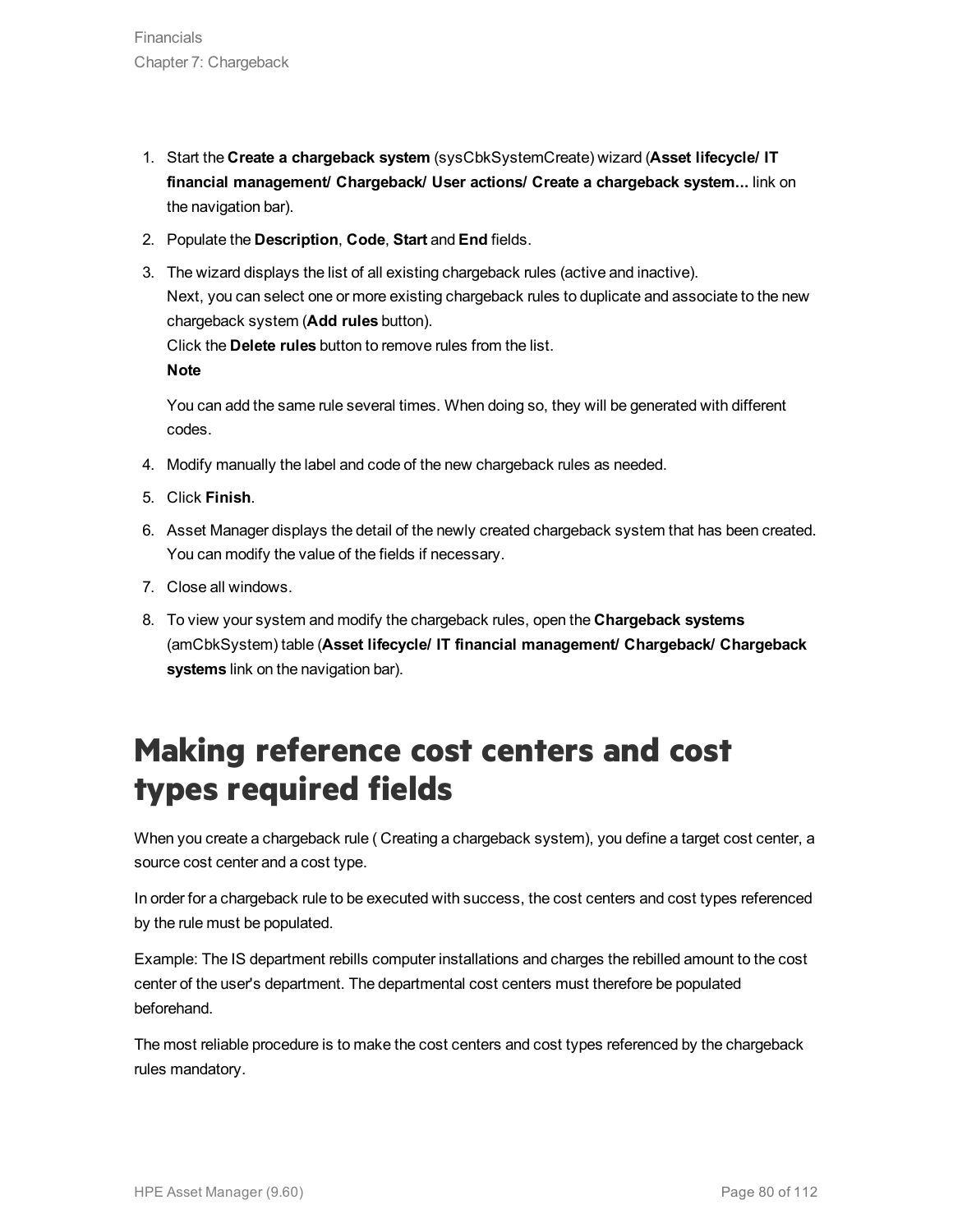# **Processing unresolved chargeback events**

- 1. Display the chargeback systems (**Asset lifecycle/ IT financial management/ Chargeback/ Chargeback systems** link on the navigation bar).
- 2. Display the detail of the system to check.
- 3. Select the **Events** tab.
- 4. Look to see if there are any events in the list. If this is the case, it means that a rule in the system encountered a triggering event but the corresponding expense lines could not be generated. For each event in the list:
	- a. Display the detail of the event.
	- b. Examine the detail of the event and identify the reason for which the expense lines could not be created.

To examine the detail of the record whose creation, modification or deletion generated the event:

- **.** Windows client: Click the **Origin** button.
- <sup>l</sup> Web client: Select the **Origin** entry from the **Contextual actions** drop-down list.
- c. Once the problem has been corrected:
	- <sup>l</sup> Windows client: Click the **Reapply** button.
	- **.** Web client: Select the **Reapply** entry from the **Contextual actions** drop-down list.

# **Scheduling triggering of chargeback rules**

It is possible to schedule the triggering of a chargeback rule.

The scheduler is defined in the detail of the chargeback rule.

The execution of the scheduler is controlled by Asset Manager Automated Process Manager.

As a consequence, Asset Manager Automated Process Manager must be installed, configured and started on the server.

**Note:** If chargeback rules have been scheduled since the last restart of Asset Manager Automated Process Manager when Asset Manager Automated Process Manager is next restarted, all these scheduled chargeback rules will be triggered and all associated expense lines will be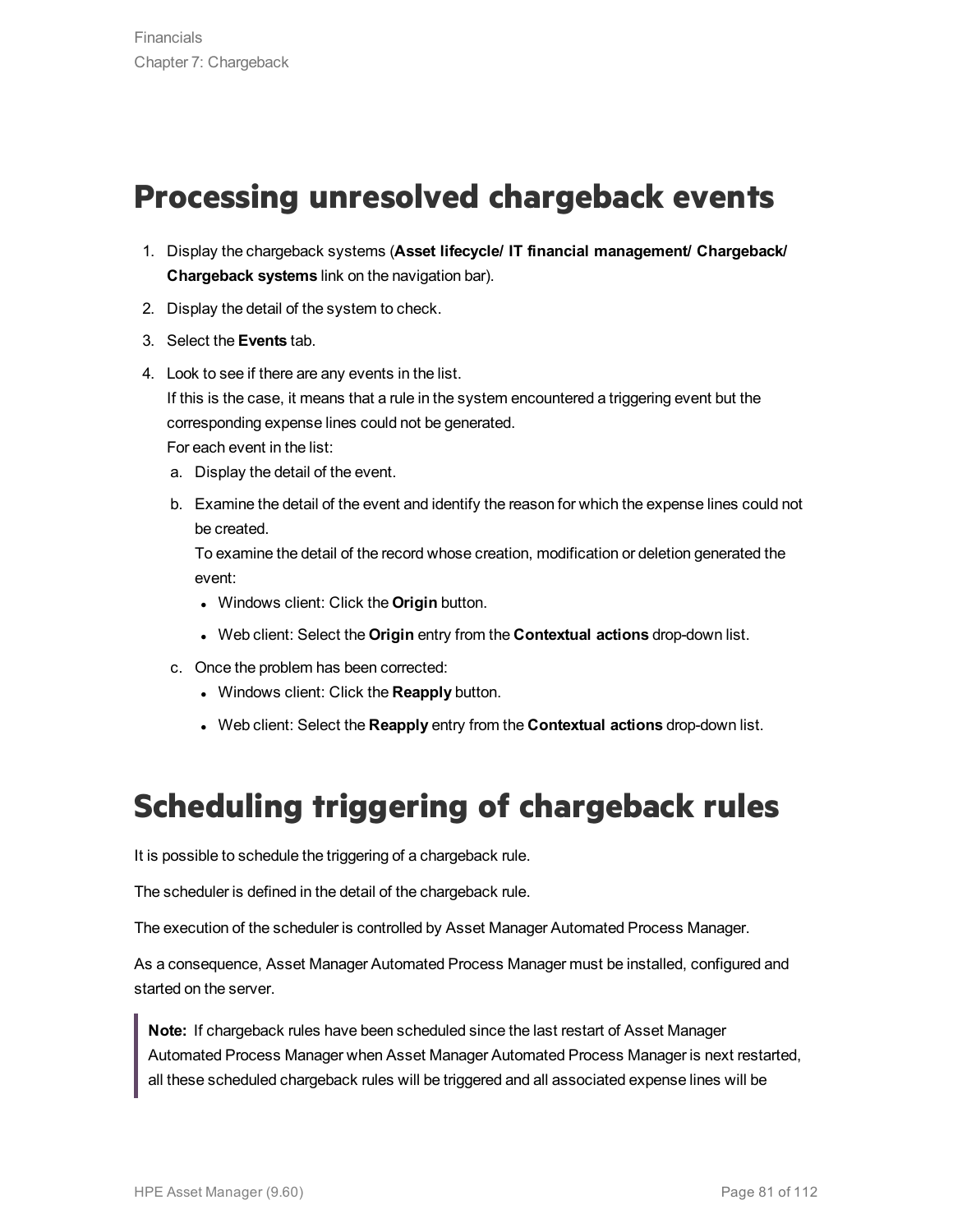generated.

# **Configuring Asset Manager Automated Process Manager**

- 1. Start Asset Manager Automated Process Manager.
- 2. Connect to your database (**File/ Connect to database** menu).
- 3. Select the **Tools/ Configure modules** menu.
- 4. Select the **Trigger the periodical chargeback rules** (CbkTimer) module.
- 5. Populate the options in the **Trigger the periodical chargeback rules** module as specified in the **Administration** guide, chapter **Asset Manager Automated Process Manager**, section **Configuring the modules monitored by Asset Manager Automated Process Manager/ Trigger the periodical chargeback rules (CbkTimer)**.
- 6. Check the **Enabled** box.
- 7. Asset Manager Automated Process Manager automatically performs the chargeback operation for the expense lines.

## **Executing Asset Manager Automated Process**

## **Manager as background task**

- 1. Start Asset Manager Automated Process Manager.
- 2. Connect to your database (**File/ Connect to database** menu).

## **Generating chargeback expense lines**

Once it is connected to the database, Asset Manager Automated Process Manager periodically checks if the scheduler needs to be checked (intervals are defined in the **Trigger the periodical chargeback rules** module).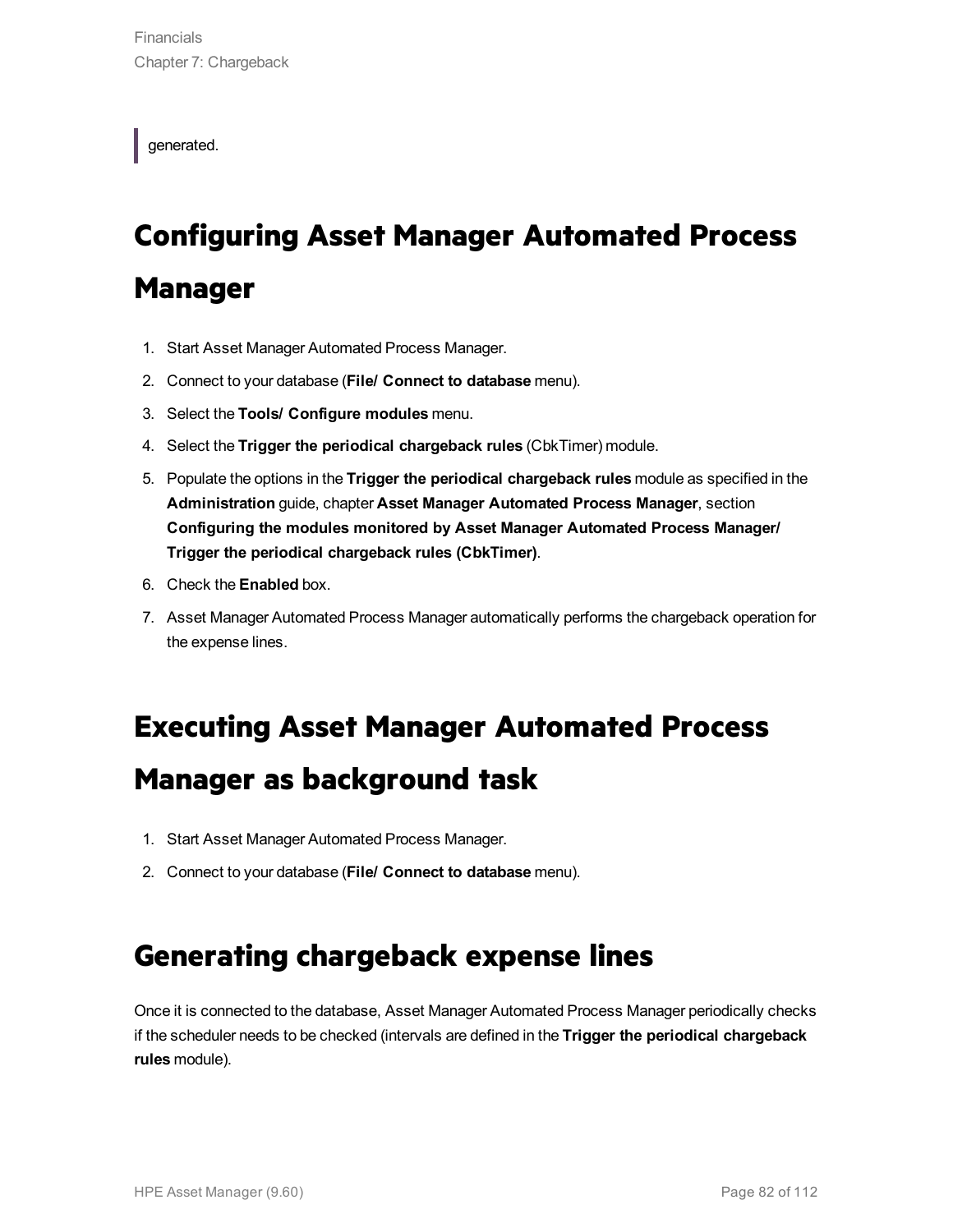This is determined by comparing the value of the **Last execution of the rule** (dtLastExec) field with the frequency of execution of the scheduler.

After executing the chargeback rule, Asset Manager Automated Process Manager uses the **Last execution of the rule** (dtLastExec) field to store the date and time of execution.

## **Scheduling a chargeback rule**

- 1. Display the chargeback systems (**Asset lifecycle/ IT financial management/ Chargeback/ Chargeback systems** link on the navigation bar).
- 2. Display the detail of the chargeback system.
- 3. Select the **Rules** tab.
- 4. Add a chargeback rule or display the detail of an existing rule, and populate the following fields and links:

| Field or<br>link                                 | Value                                                                                                                                                                                                                                                    |
|--------------------------------------------------|----------------------------------------------------------------------------------------------------------------------------------------------------------------------------------------------------------------------------------------------------------|
| General tab                                      |                                                                                                                                                                                                                                                          |
| Timer<br>(bOnTimer)                              | <b>Yes</b>                                                                                                                                                                                                                                               |
| <b>Timer</b> tab                                 |                                                                                                                                                                                                                                                          |
| Last<br>execution of<br>the rule<br>(dtLastExec) | Leave the date and time of creation of the chargeback rule                                                                                                                                                                                               |
| Days and<br>times                                | Refer to the Administration guide, chapter Asset Manager Automated<br>Process Manager, Configuring the modules monitored by Asset Manager<br>Automated Process Manager, section Asset Manager Automated Process<br><b>Manager verification schedules</b> |

# **Practical case 1 - Chargeback computer installation and move**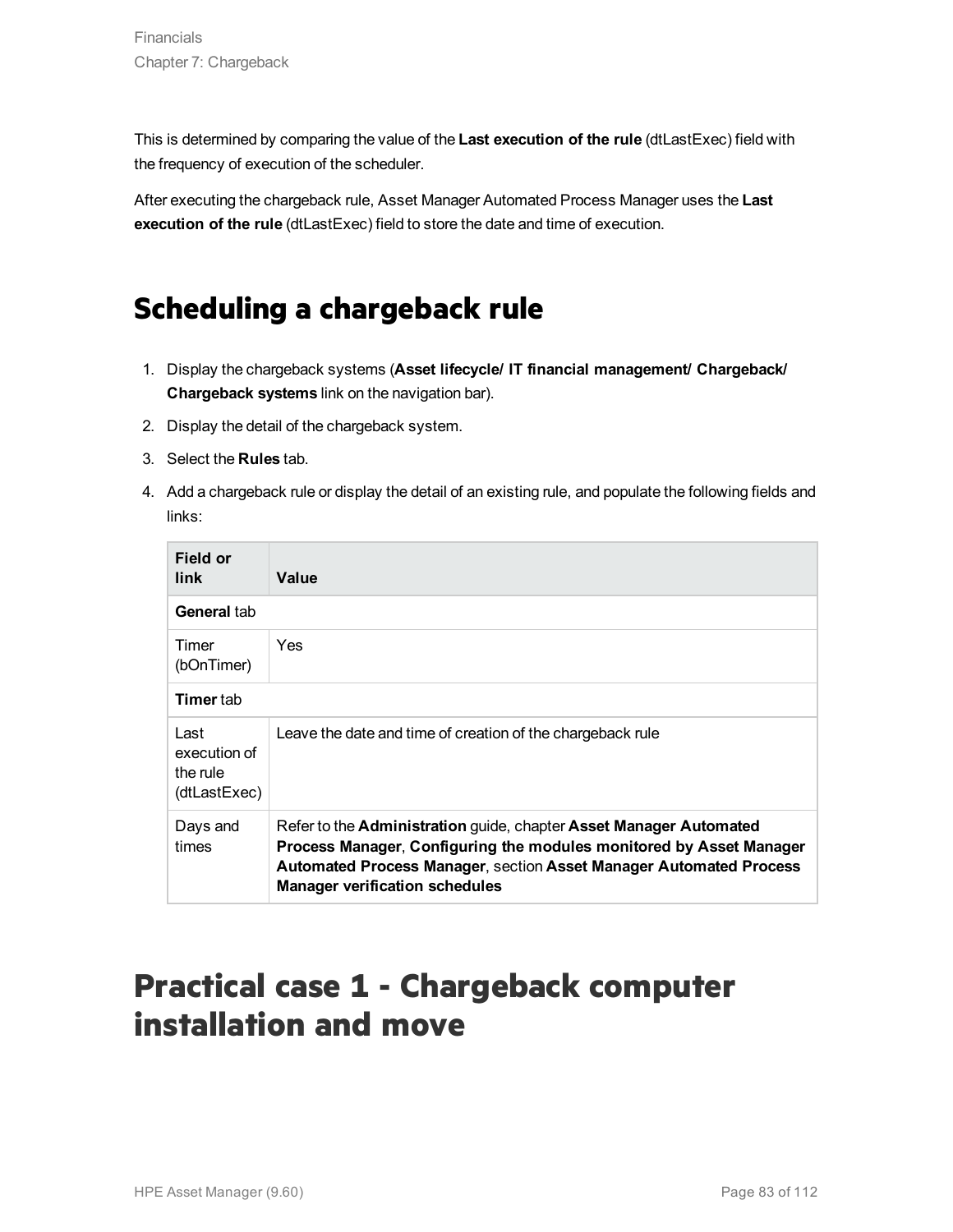## **Presentation**

This practical case is intended to help you understand how to create a chargeback system and its rule and how these rules are applied.

# **Scenario**

A computer is installed for Mr. **PC1 - Pike** in the office **PC1 - Office 1**.

Mr. **PC1 - Pike** belongs to the department **PC1 - Administration**, which is assigned to the cost center **PC1 - Administration**.

The information systems department charges **100** for the installation and allocates this amount to the cost center of the user's department and to the **PC1 - Hardware moves** cost type.

Later, Mr. **PC1 - Pike** moves with his computer to office **PC1 - Office 2**.

The information systems department charges **200** for the move and allocates this amount to the cost center of the user's department and to the **PC1 - Hardware moves** cost type.

## **Steps to carry out**

### **Create the nature**

1. Display the natures (**Portfolio management/ Asset configurations/ Natures** link on the navigation bar).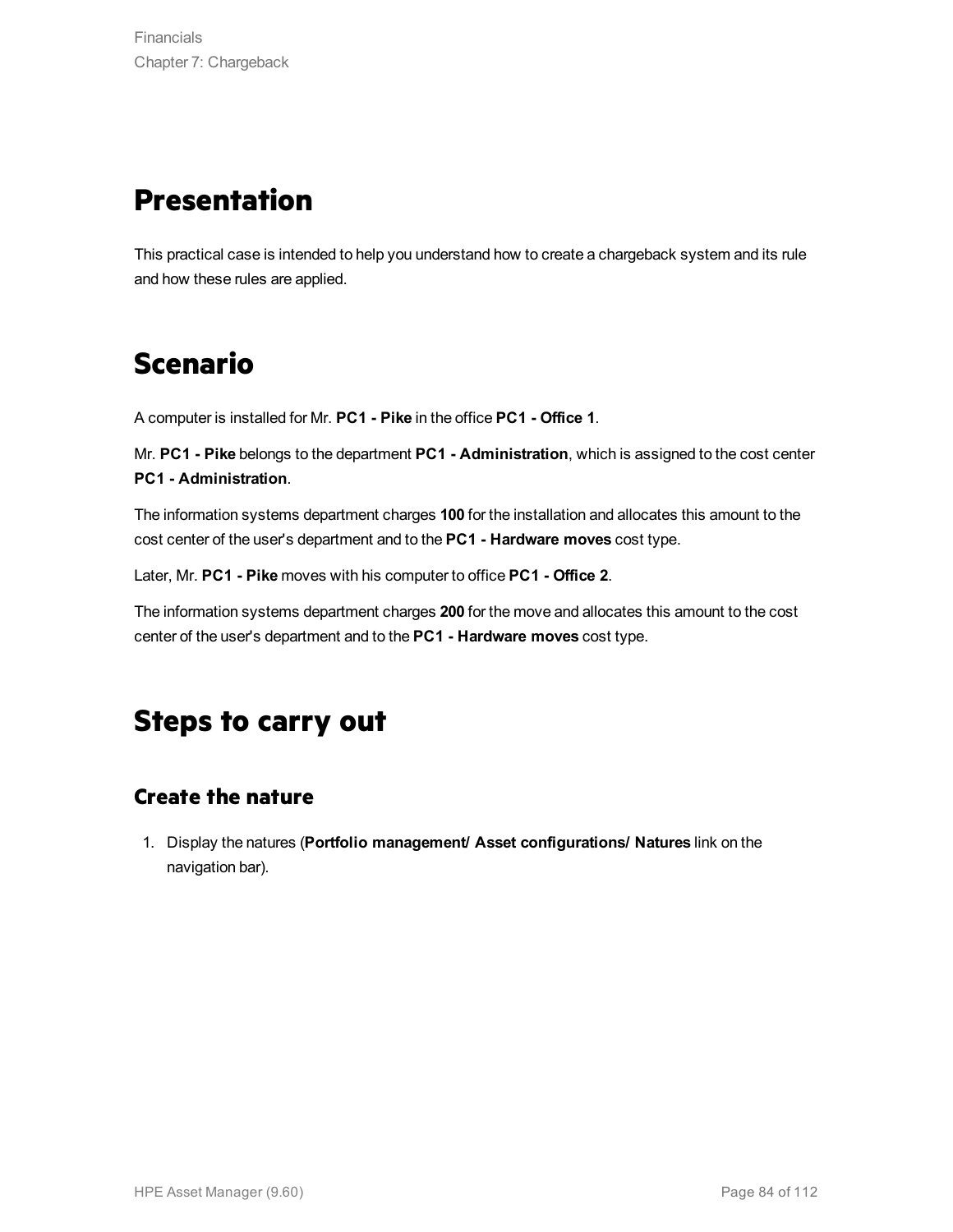2. Create the following record using the fields and links as shown in the following table:

| <b>Field or link</b>                    | Value                  |
|-----------------------------------------|------------------------|
| Name (Name)                             | PC1 - Computer         |
| General tab                             |                        |
| Create (seBasis)                        | Portfolio item         |
| Also create (OverflowTbl)               | Computers (amComputer) |
| Management constraint (seMgtConstraint) | Unique asset tag       |

3. Windows client: Close all windows.

### **Create the model**

- 1. Display the models (**Portfolio management/ Asset configurations/ Models** link on the navigation bar).
- 2. Create the following record using the fields and links as shown in the following table:



3. Windows client: Close all windows.

### **Create the locations**

1. Display the locations (**Organization management/ Organization/ Locations** link on the navigation bar).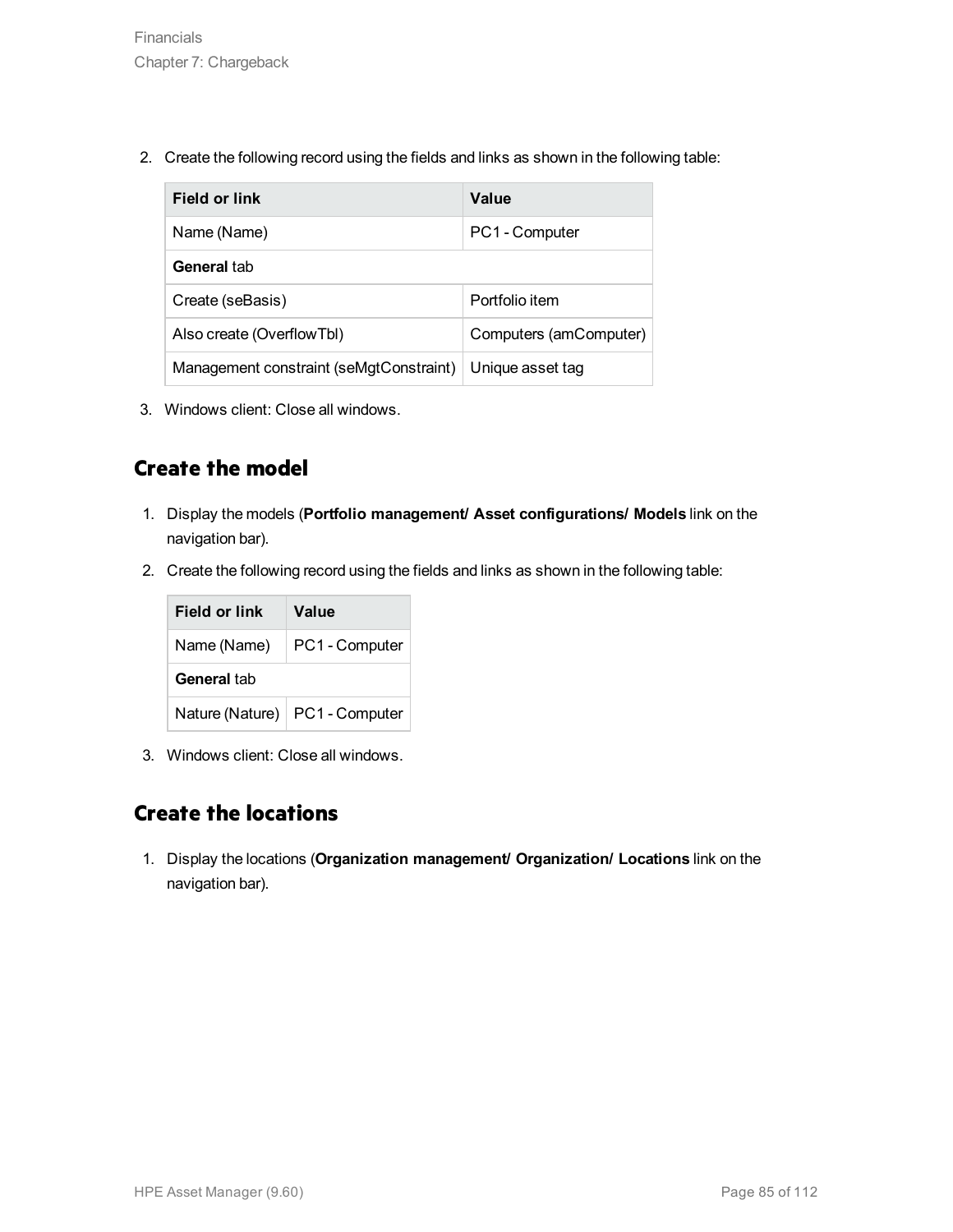2. Create the following records, populating the fields and links as shown in the following tables:

| Field or link Value          |  |
|------------------------------|--|
| Name (Name)   PC1 - Office 1 |  |
|                              |  |
| Field or link Value          |  |

3. Windows client: Close all windows.

#### **Create the cost centers**

- 1. Display the cost centers (**Asset lifecycle/ IT financial management/ Cost tracking/ Cost centers** link on the navigation bar).
- 2. Create the following records, populating the fields and links as shown in the following tables:

| Field or link   Value |                           |  |
|-----------------------|---------------------------|--|
| Title (Title)         | PC1 - Information systems |  |
|                       |                           |  |
| Field or link   Value |                           |  |

3. Windows client: Close all windows.

### **Create the cost type**

- 1. Display the cost types (**Asset lifecycle/ IT financial management/ Cost tracking/ Cost types** link on the navigation bar).
- 2. Create the following record using the fields and links as shown in the following table:

| Field or link Value |                                    |
|---------------------|------------------------------------|
|                     | Name (Name)   PC1 - Hardware moves |

3. Windows client: Close all windows.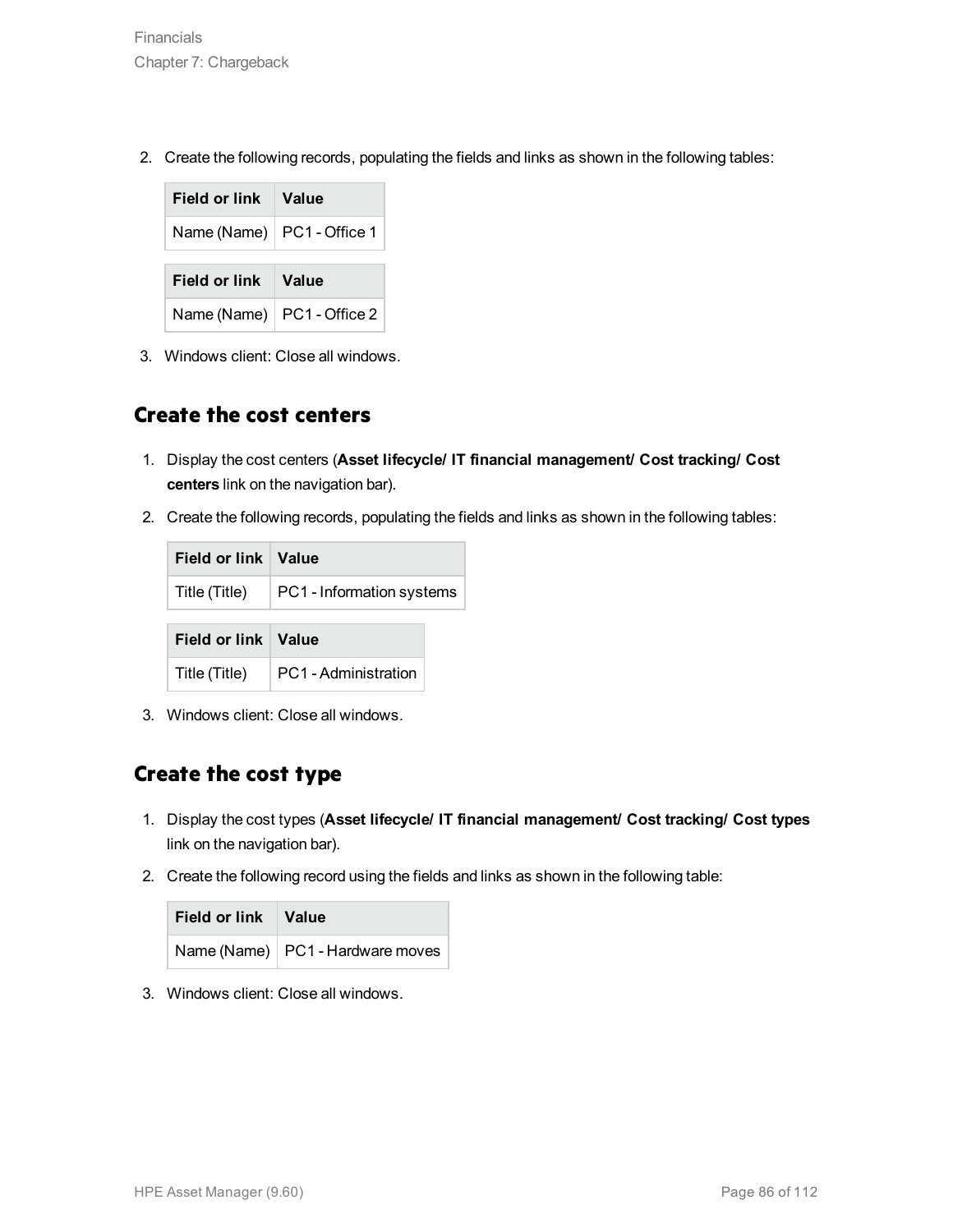### **Create the department**

- 1. Display the departments (**Organization management/ Organization/ Departments** link on the navigation bar).
- 2. Create the following record using the fields and links as shown in the following table:

| Field or link                                   | Value                |
|-------------------------------------------------|----------------------|
| Name (Name)                                     | PC1 - Administration |
| <b>Finances</b> tab                             |                      |
| Cost center (CostCenter)   PC1 - Administration |                      |

3. Windows client: Close all windows.

### **Create the employee**

- 1. Display the employees (**Organization management/ Organization/ Employees** link on the navigation bar).
- 2. Create the following record using the fields and links as shown in the following table:

| Field or link | Value                                      |
|---------------|--------------------------------------------|
| Name (Name)   | PC1 - Pike                                 |
|               | Department (Parent)   PC1 - Administration |

3. Windows client: Close all windows.

### **Create the query filter for the purchased computers**

- 1. Display the queries (**Administration/ Queries** link on the navigation bar).
- 2. Create the following record using the fields and links as shown in the following table:

| Field or link    | Value                                             |
|------------------|---------------------------------------------------|
| Name (Name)      | PC1 - Administration department computers         |
|                  | Table (TableName)   Portfolio items (amPortfolio) |
| <b>Query tab</b> |                                                   |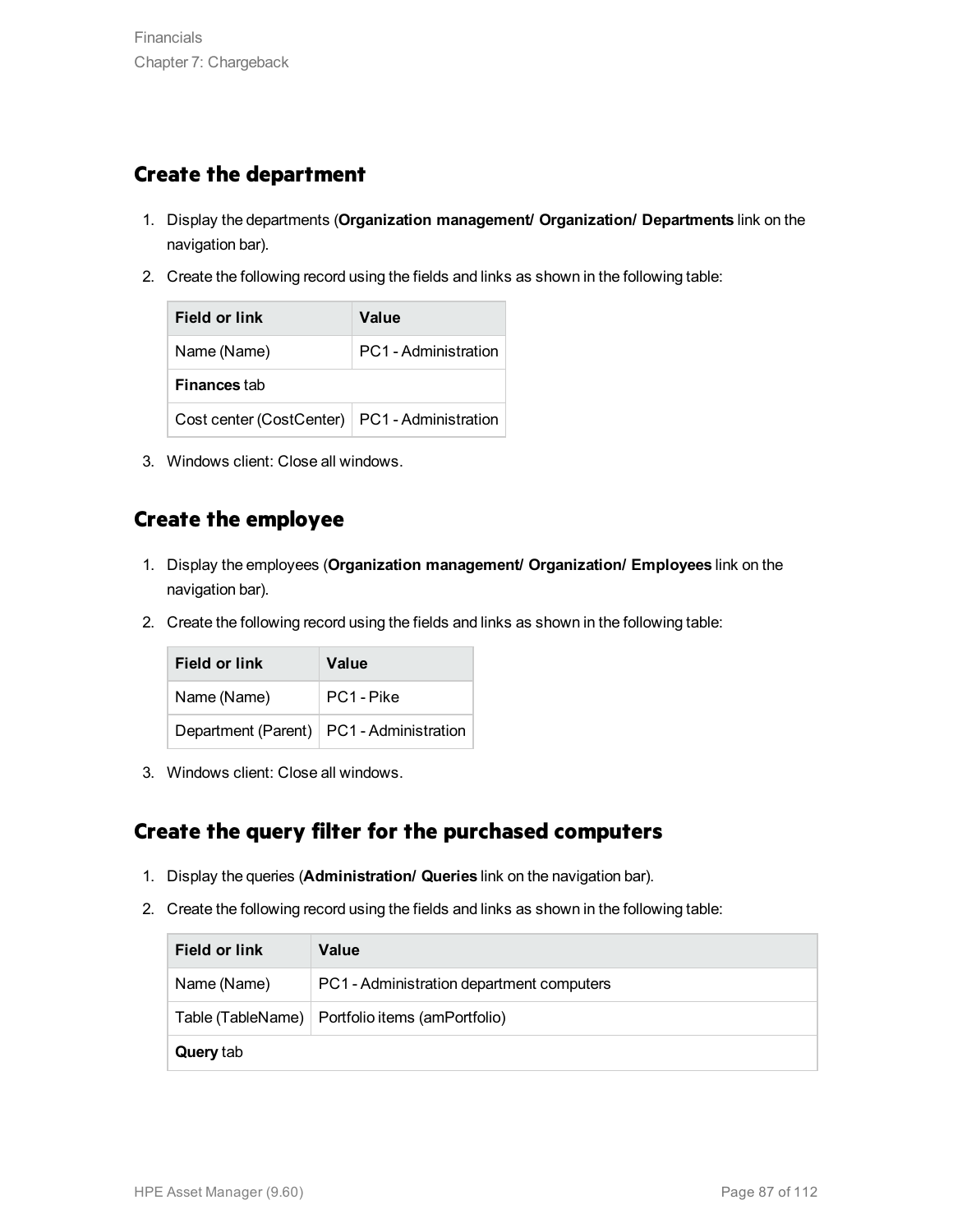| <b>Field or link</b> | Value                                                 |
|----------------------|-------------------------------------------------------|
| Query                | (User.Parent.FullName = '/PC1 - Administration/') AND |
| (memQueryText)       | $(Model.Nature.seOverflowTbl = 1)$                    |

3. Windows client: Close all windows.

### **Create the chargeback system**

- 1. Display the chargeback systems (**Asset lifecycle/ IT financial management/ Chargeback/ Chargeback systems** link on the navigation bar).
- 2. Create the following record using the fields and links as shown in the following table:

| Field or link | Value                                     |
|---------------|-------------------------------------------|
|               | Description (Name)   PC1 - Computer moves |

- 3. Validate your input (**Create** button).
- 4. Select the **Rules** tab.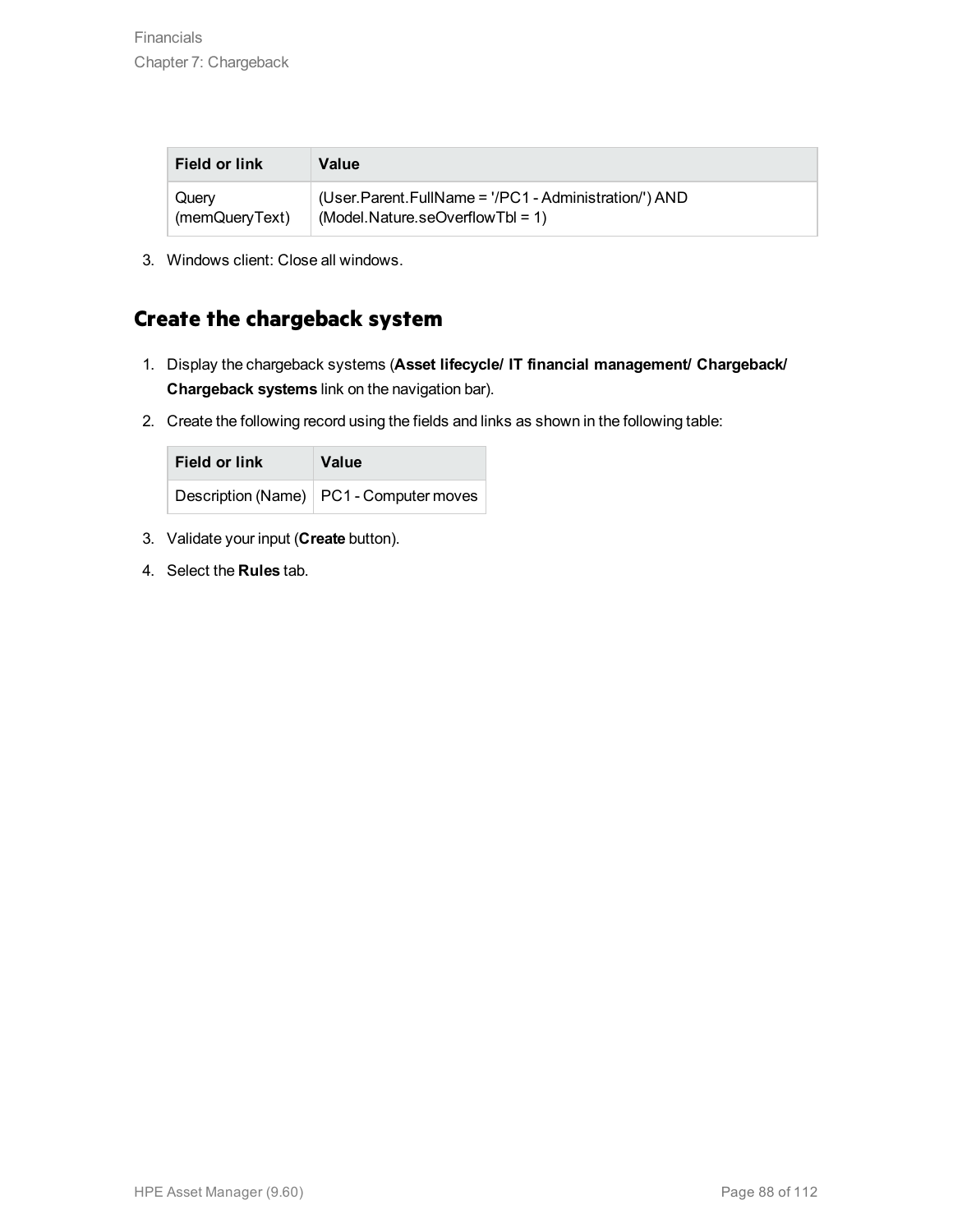5. Add the following rules, populating the fields and links as shown in the following tables:

| <b>Field or link</b>                    | <b>Value</b>                                                           |
|-----------------------------------------|------------------------------------------------------------------------|
| Description (Name)                      | PC1 - Computer installation                                            |
| Rule enabled (bEnabled)                 | Yes                                                                    |
| Manual validation (bManual)             | No                                                                     |
| General tab                             |                                                                        |
| Insert (bOnInsert)                      | Yes                                                                    |
| Context (Context)                       | Portfolio items (amPortfolio)                                          |
| Filter (Query)                          | PC1 - Administration department computers                              |
| Base amount (seAmountRule)              | <b>Fixed amount</b>                                                    |
| Fixed amount (mFixedAmount)             | 100                                                                    |
| Cost type frame                         |                                                                        |
| Calculation rule (seCostCatRule)        | Select in the list                                                     |
| Name (Cost type) (CostCategory)         | PC1 - Hardware moves                                                   |
| Debited cost center frame               |                                                                        |
| Calculation rule (seCostCatRule)        | Select in the database                                                 |
| Target cost center                      | User.Parent.CostCenter                                                 |
| (TargetCostCenter)                      | <b>Note</b>                                                            |
|                                         | You can enter this value.                                              |
|                                         | Asset Manager automatically adds a<br>period to what you enter.        |
|                                         | You must delete the period before<br>activating another field or link. |
| <b>Credited cost center frame</b>       |                                                                        |
| Calculation rule<br>(seSrcCostCtrRule)  | Select in the list                                                     |
| Name (Cost center)<br>(SrcCostCenterId) | PC1 - Information systems                                              |

6. Windows client: Close all windows.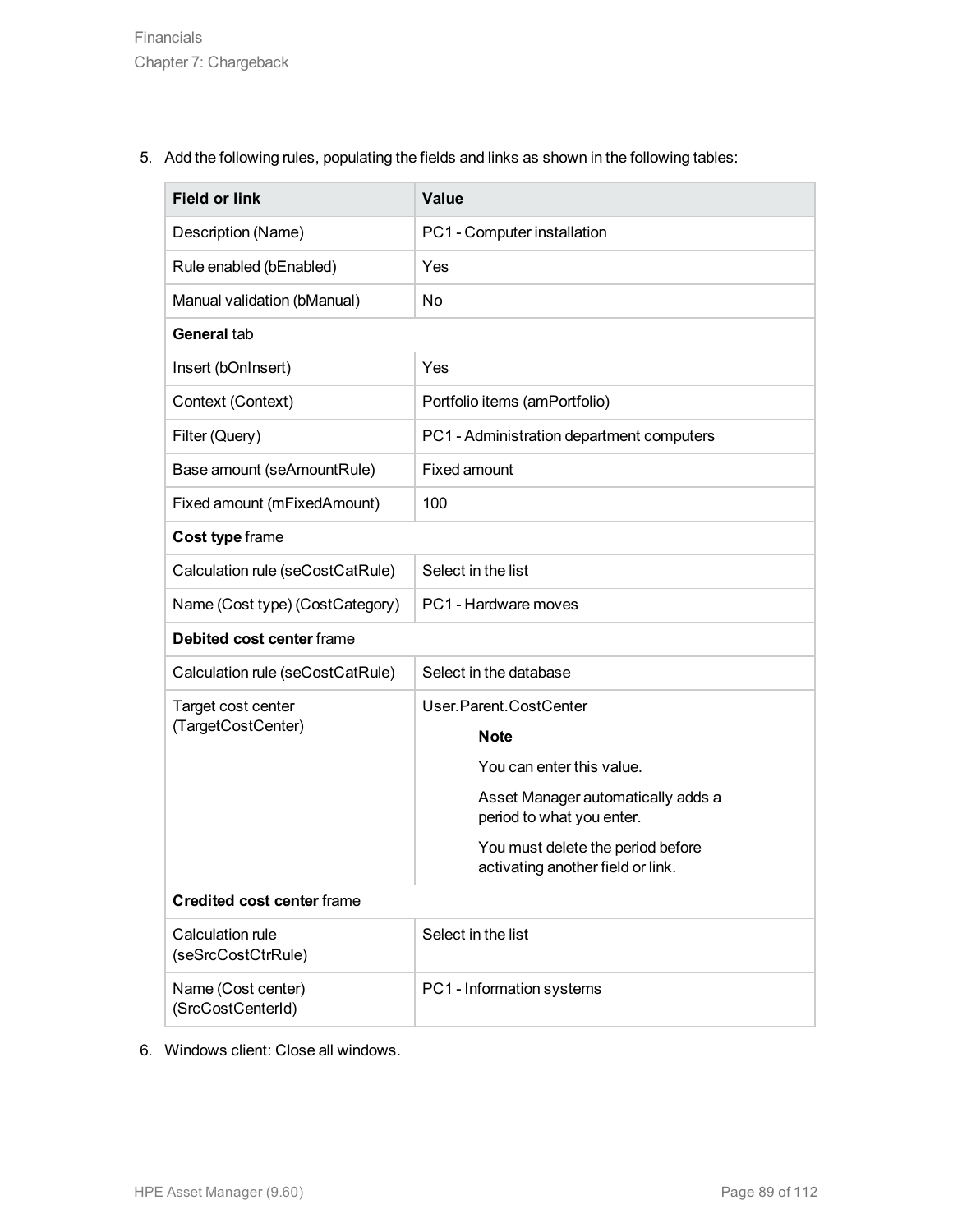### **Create the computer**

- 1. Display the portfolio items (**Asset lifecycle/ Infrastructure management/ Portfolio items** link on the navigation bar).
- 2. Create the following record using the fields and links as shown in the following table:

| Field or link                                  | Value                  |  |
|------------------------------------------------|------------------------|--|
| Model (Model)                                  | PC1 - Computer         |  |
| Code (Code)                                    | PC1-001                |  |
| General tab                                    |                        |  |
| Assignment (seAssignment)                      | In use                 |  |
| User (User)                                    | PC <sub>1</sub> - Pike |  |
| Location (Location)                            | /PC1 - Office 1/       |  |
| Acquis. tab, Price and conditions sub-tab      |                        |  |
| Purchase price (mPrice)                        | 2000                   |  |
| <b>Acquis.</b> tab, <b>Procurement</b> sub-tab |                        |  |
| Acq. method (seAcquMethod)   Purchase          |                        |  |
| <b>Asset tab</b>                               |                        |  |
| Asset tag (AssetTag)                           | PC1-001                |  |

- 3. Validate the creation of the record (**Create** button in the Windows client or **Save** in the Web client).
- 4. Display the cost centers (**Asset lifecycle/ IT financial management/ Cost tracking/ Cost centers** link on the navigation bar).
- 5. Display the detail of the cost centers **PC1 - Administration**.
- 6. Select the **Expenses** tab.
- 7. Examine the detail of the expense line **PC1 - Install computer: PC1 - Computer (PC1-001: PC1-001)**.

This expense line allocates the installation costs to the department that received the services.

- 8. Close the detail of the expense line.
- 9. Display the list of cost centers.
- 10. Display the detail of the cost centers **PC1 - Information systems**.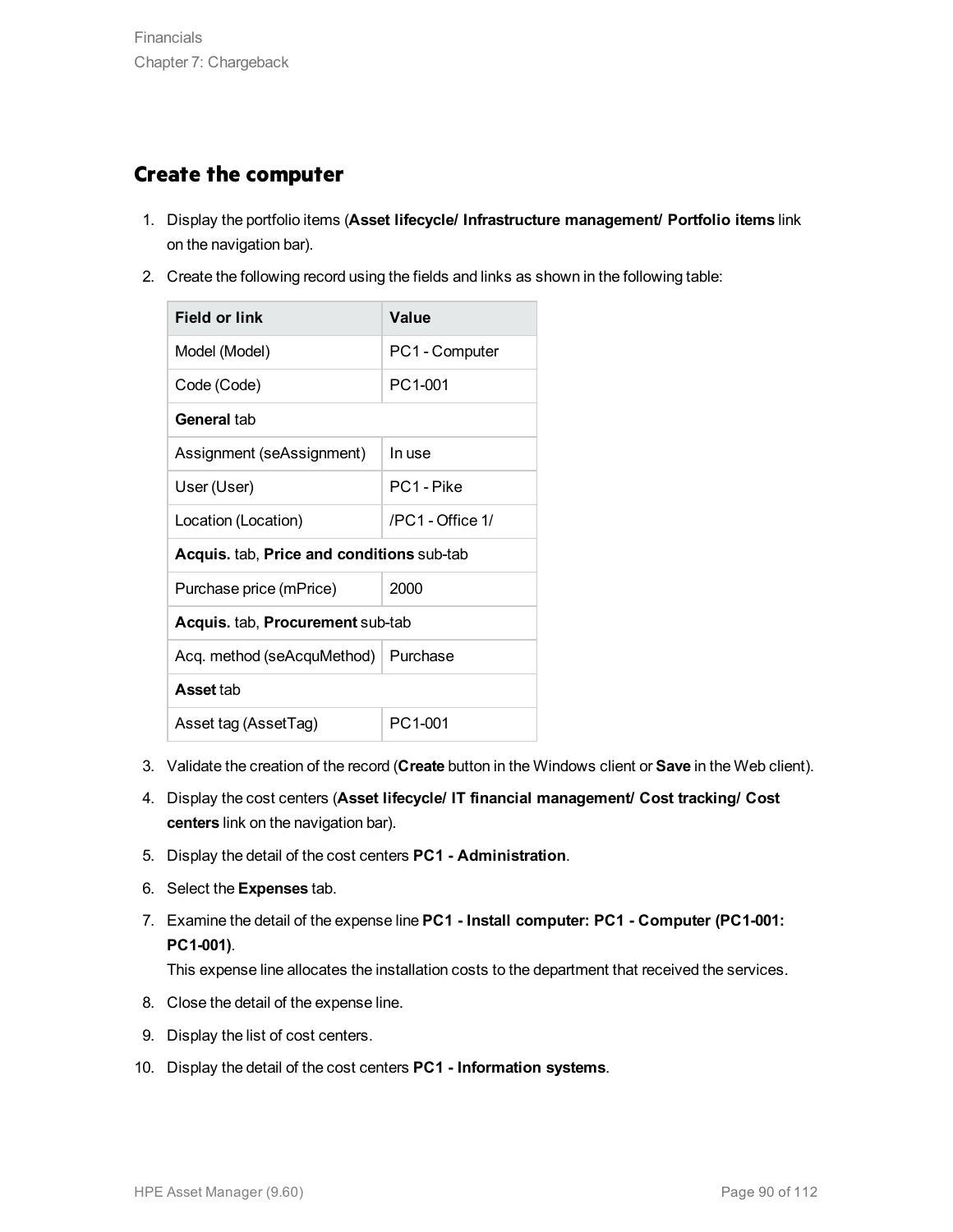- 11. Select the **Expenses** tab.
- 12. Examine the detail of the expense line **PC1 - Install computer: PC1 - Computer (PC1-001: PC1-001)**.

This expense line reimburses the installation costs to the department that provided the services.

13. Windows client: Close the detail of the expense line and the list of cost centers, but leave the detail of the portfolio item displayed.

### **Modify the location of the computer**

- 1. Display the portfolio item **PC1-001**.
- 2. Modify the record using the fields and links as shown in the following table:

| Field or link                           | Value |
|-----------------------------------------|-------|
| General tab                             |       |
| Location (Location)   /PC1 - Office 2/- |       |

- 3. Validate the change of the record (**Modify** button in the Windows client or **Save** in the Web client).
- 4. Display the cost centers (**Asset lifecycle/ IT financial management/ Cost tracking/ Cost centers** link on the navigation bar).
- 5. Display the detail of the cost centers **PC1 - Administration**.
- 6. Select the **Expenses** tab.
- 7. Examine the detail of the expense line **PC1 - Change location: PC1 - Computer (PC1-001: PC1-001)**.

This expense line allocates the costs of the location change to the department that received the services.

- 8. Close the detail of the expense line.
- 9. Display the list of cost centers.
- 10. Display the detail of the cost centers **PC1 - Information systems**.
- 11. Select the **Expenses** tab.
- 12. Examine the detail of the expense line **PC1 - Change location: PC1 - Computer (PC1-001: PC1-001)**.

This expense line reimburses the costs of the location change to the department that provided the services.

13. Windows client: Close all windows.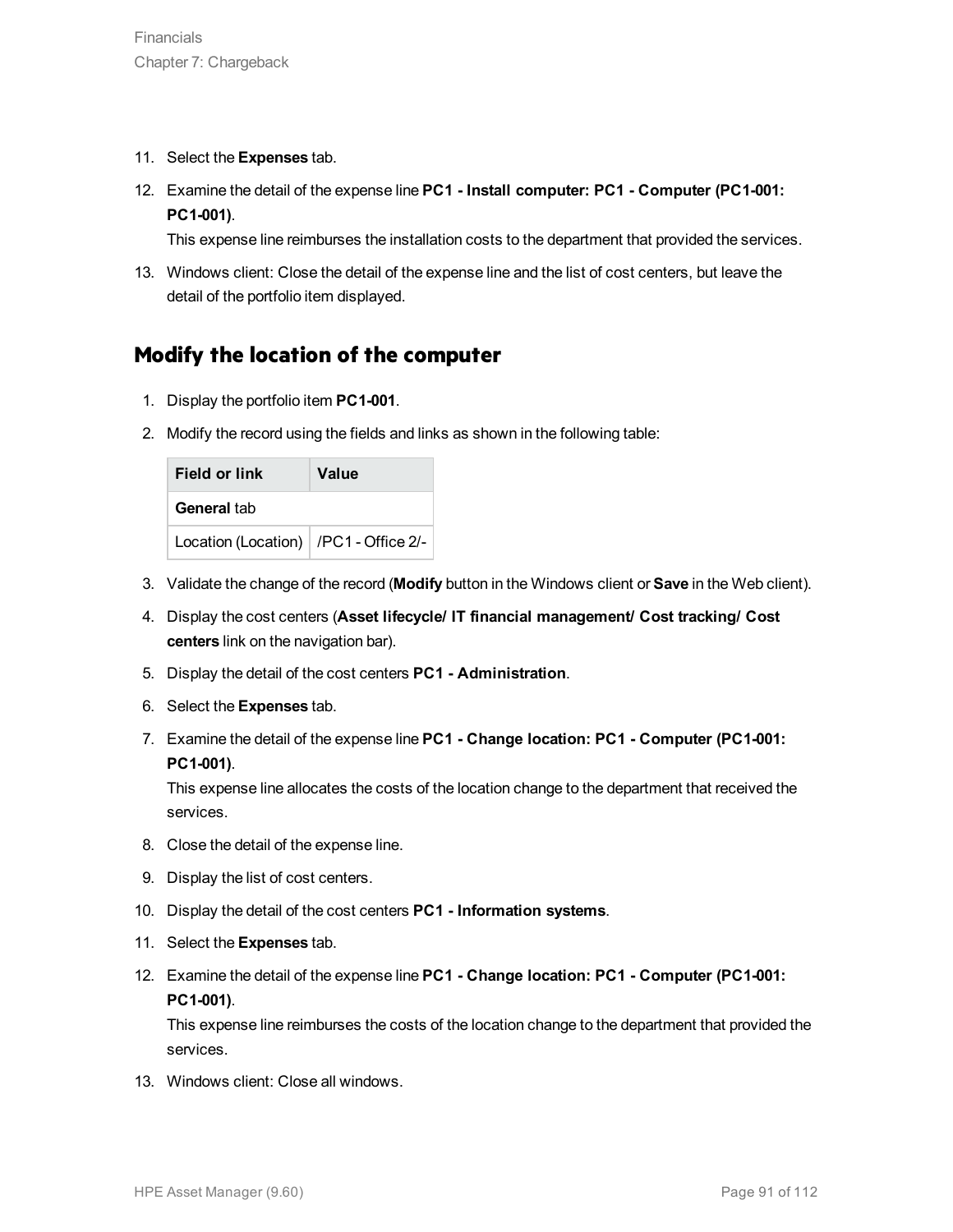# **Practical case 2 - Split the chargeback**

**Caution:** This practical case can only be performed by using the Windows client.

## **Presentation**

This practical case is intended to show you how to split a chargeback to multiple cost centers.

## **Prerequisites**

You must have completed the practical case named Practical case 1 - Chargeback computer installation and move.

# **Scenario**

The information systems department charges **300** for the retirement and allocates 70% of this amount to the cost center **PC2 - Stock** and 30% to the cost center **PC2 - Accounting**, and to the **PC1 - Hardware moves** cost type.

## **Steps to carry out**

### **Create the cost centers**

1. Display the cost centers (**Asset lifecycle/ IT financial management/ Cost tracking/ Cost centers** link on the navigation bar).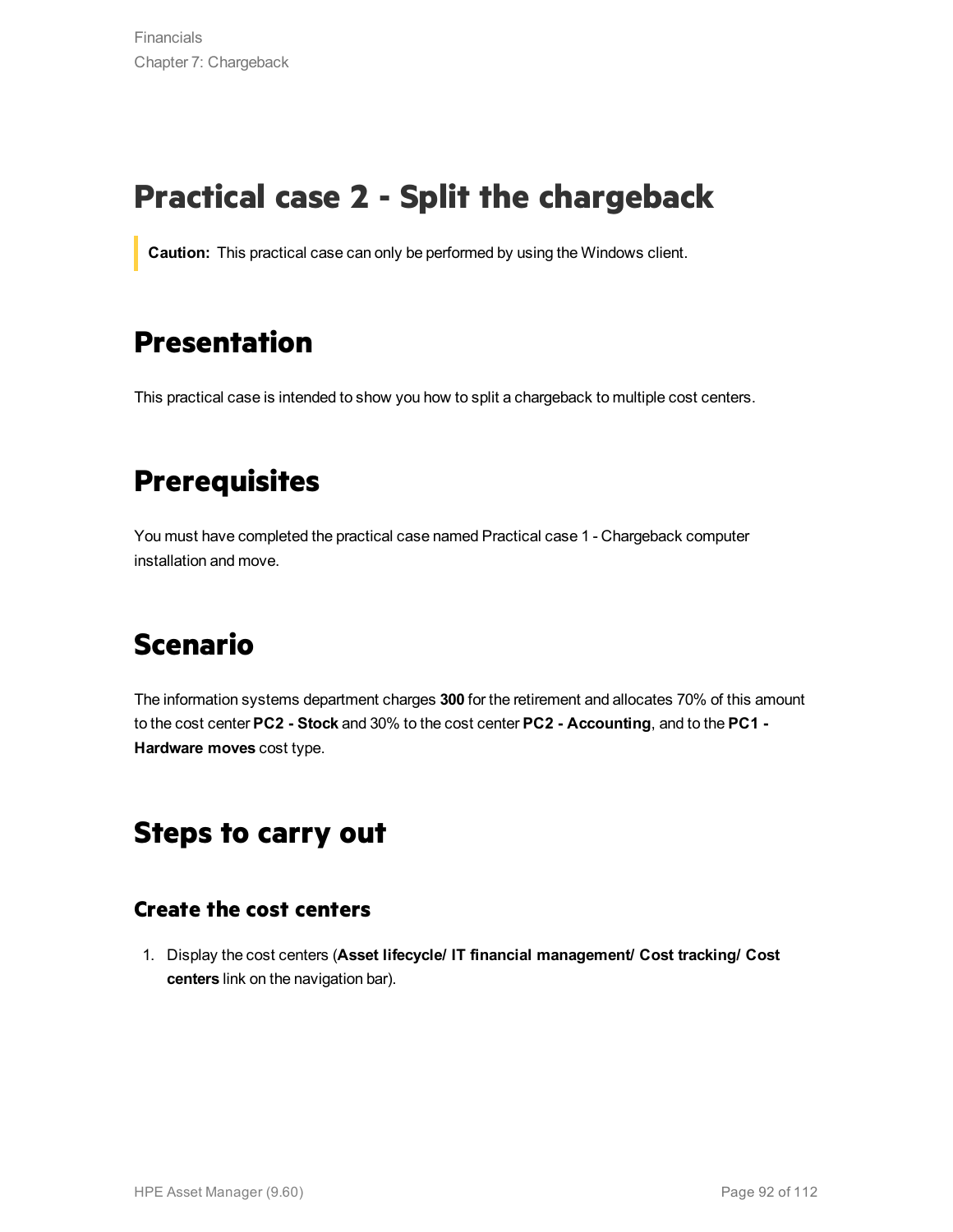2. Create the following records, populating the fields and links as shown in the following tables:

| Field or link   Value |             |
|-----------------------|-------------|
| Label (Title)         | PC2 - Stock |

| Field or link   Value |                                        |
|-----------------------|----------------------------------------|
|                       | Label (Title) $\vert$ PC2 - Accounting |

3. Windows client: Close all windows.

### **Create the split-billing rule**

- 1. Display the split-billing rules (**Administration/ List of screens/ Split-billing rules (amCbkSplitRule)**, select the line whose **Screen set** column equals **Full**).
- 2. Create the following record using the fields and links as shown in the following table:

| <b>Field or link</b>                  | Value |
|---------------------------------------|-------|
| Description (Name)   PC2 - Retirement |       |

- 3. Validate your input (**Create** button).
- 4. Add the following lines (**+** button), populating the fields and links as shown in the following tables:

| Field or link            | Value       |
|--------------------------|-------------|
| Cost center (CostCenter) | PC2 - Stock |
| Percentage (pPercentage) | 70%         |

| Field or link                               | Value |
|---------------------------------------------|-------|
| Cost center (CostCenter)   PC2 - Accounting |       |
| Percentage (pPercentage) 30%                |       |

5. Windows client: Close all windows.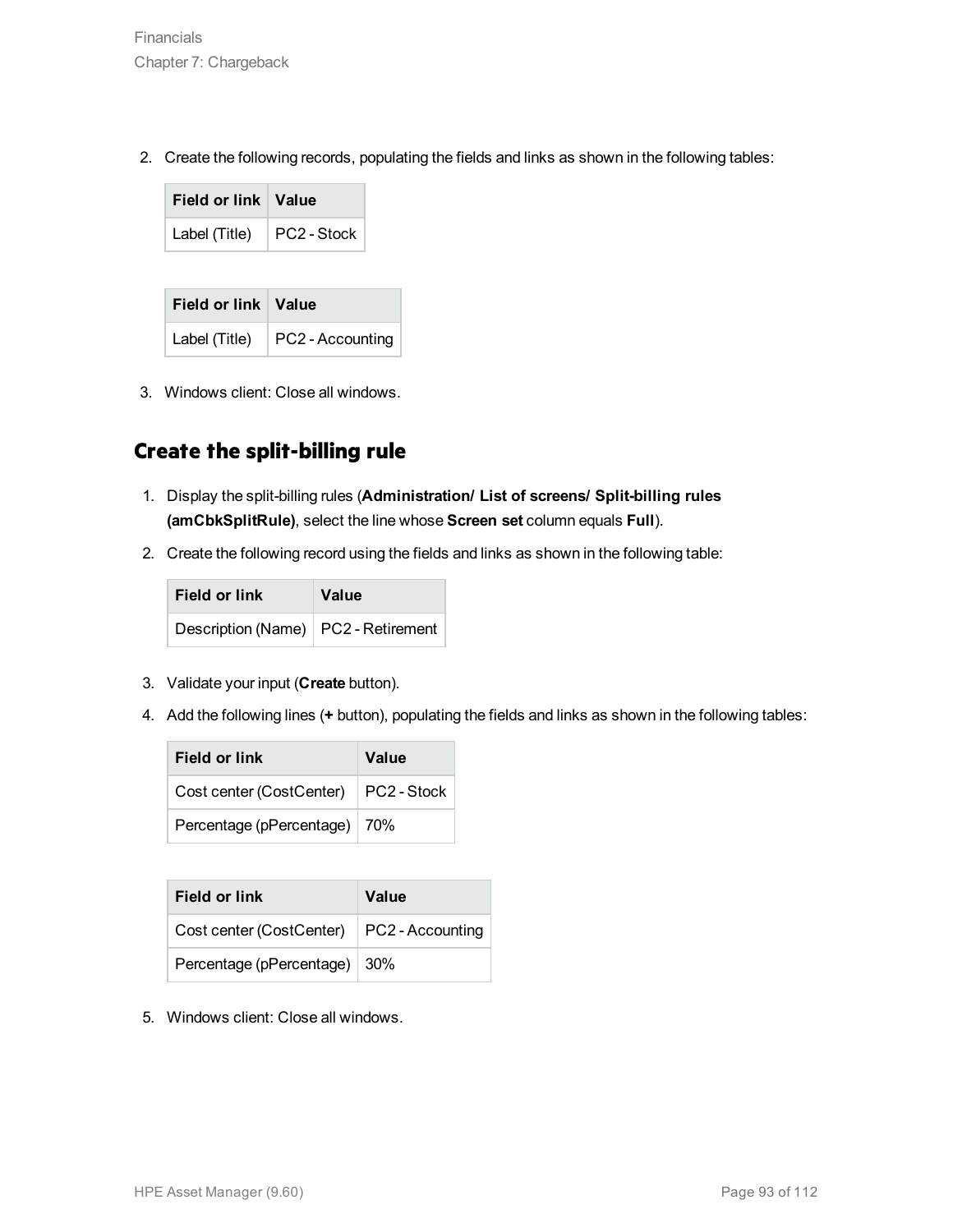### **Add a rule to the chargeback rule**

- 1. Display the chargeback systems (**Asset lifecycle/ IT financial management/ Chargeback/ Chargeback systems** link on the navigation bar).
- 2. Display the detail of the chargeback system identified by the following field:

| Field or link | <b>Value</b>                              |
|---------------|-------------------------------------------|
|               | Description (Name)   PC1 - Computer moves |

3. Select the **Rules** tab.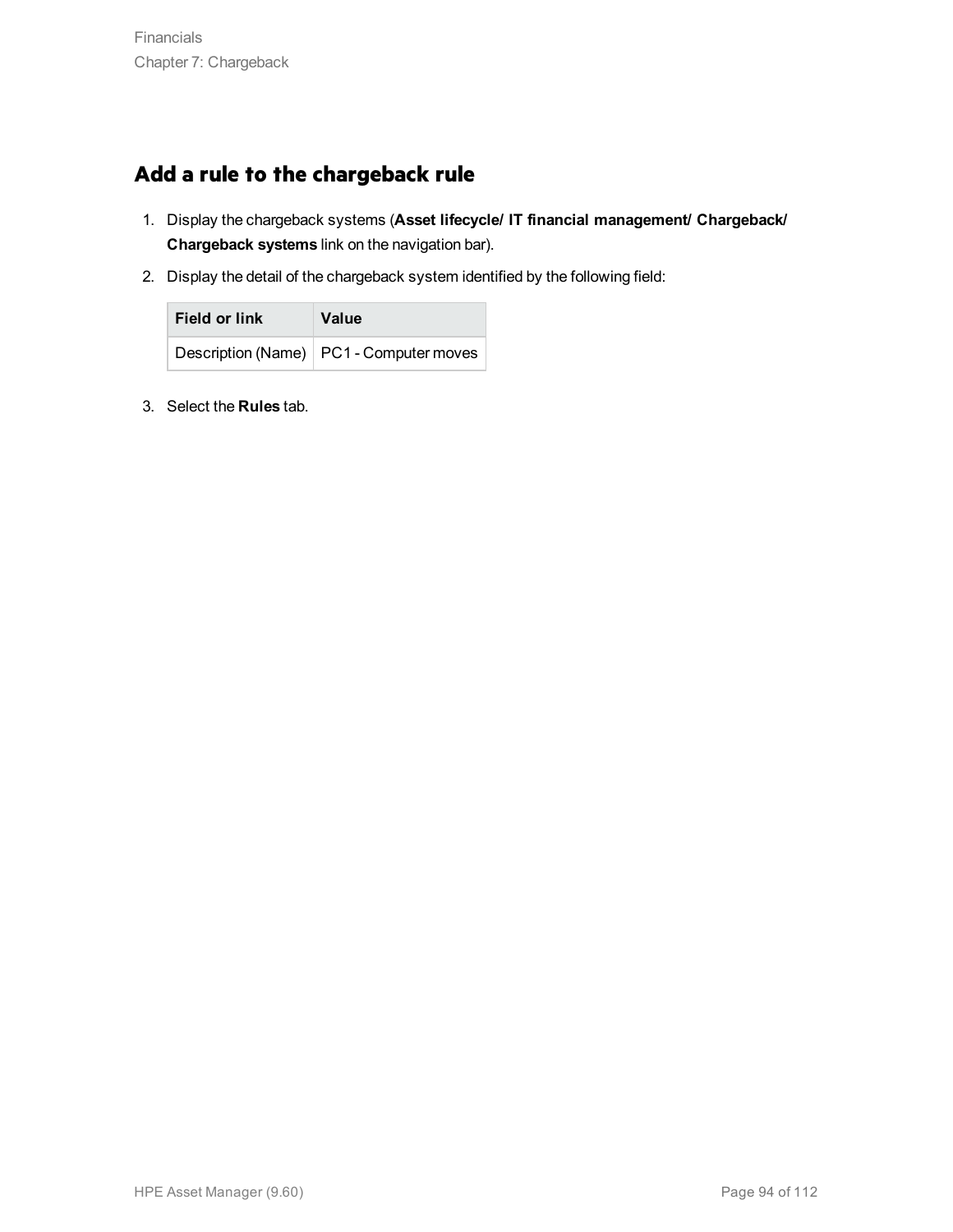4. Add the following rule, populating the fields and links specified in the following table:

| <b>Field or link</b>                    | Value                                                                  |
|-----------------------------------------|------------------------------------------------------------------------|
| Description (Name)                      | PC2 - Retire computer                                                  |
| Rule enabled (bEnabled)                 | Yes                                                                    |
| Manual validation (bManual)             | No                                                                     |
| General tab                             |                                                                        |
| Update (bOnUpdate)                      | Yes                                                                    |
| Context (Context)                       | Assets (amAsset)                                                       |
| Field (EvtField)                        | dDispos                                                                |
|                                         | <b>Note</b>                                                            |
|                                         | You can enter this value.                                              |
|                                         | Asset Manager automatically adds a<br>period to what you enter.        |
|                                         | You must delete the period before<br>activating another field or link. |
| Base amount (seAmountRule)              | <b>Fixed amount</b>                                                    |
| Fixed amount (mFixedAmount)             | 300                                                                    |
| Cost type frame                         |                                                                        |
| Calculation rule (seCostCatRule)        | Select in the list                                                     |
| Name (Cost type) (CostCategory)         | PC1 - Hardware moves                                                   |
| Debited cost center frame               |                                                                        |
| Calculation rule (seCostCatRule)        | Split billing                                                          |
| Split rule (SplitRule)                  | <b>PC2</b> - Retirement                                                |
| <b>Credited cost center frame</b>       |                                                                        |
| Calculation rule<br>(seSrcCostCtrRule)  | Select in the list                                                     |
| Name (Cost center)<br>(SrcCostCenterId) | PC1 - Information systems                                              |

5. Windows client: Close all windows.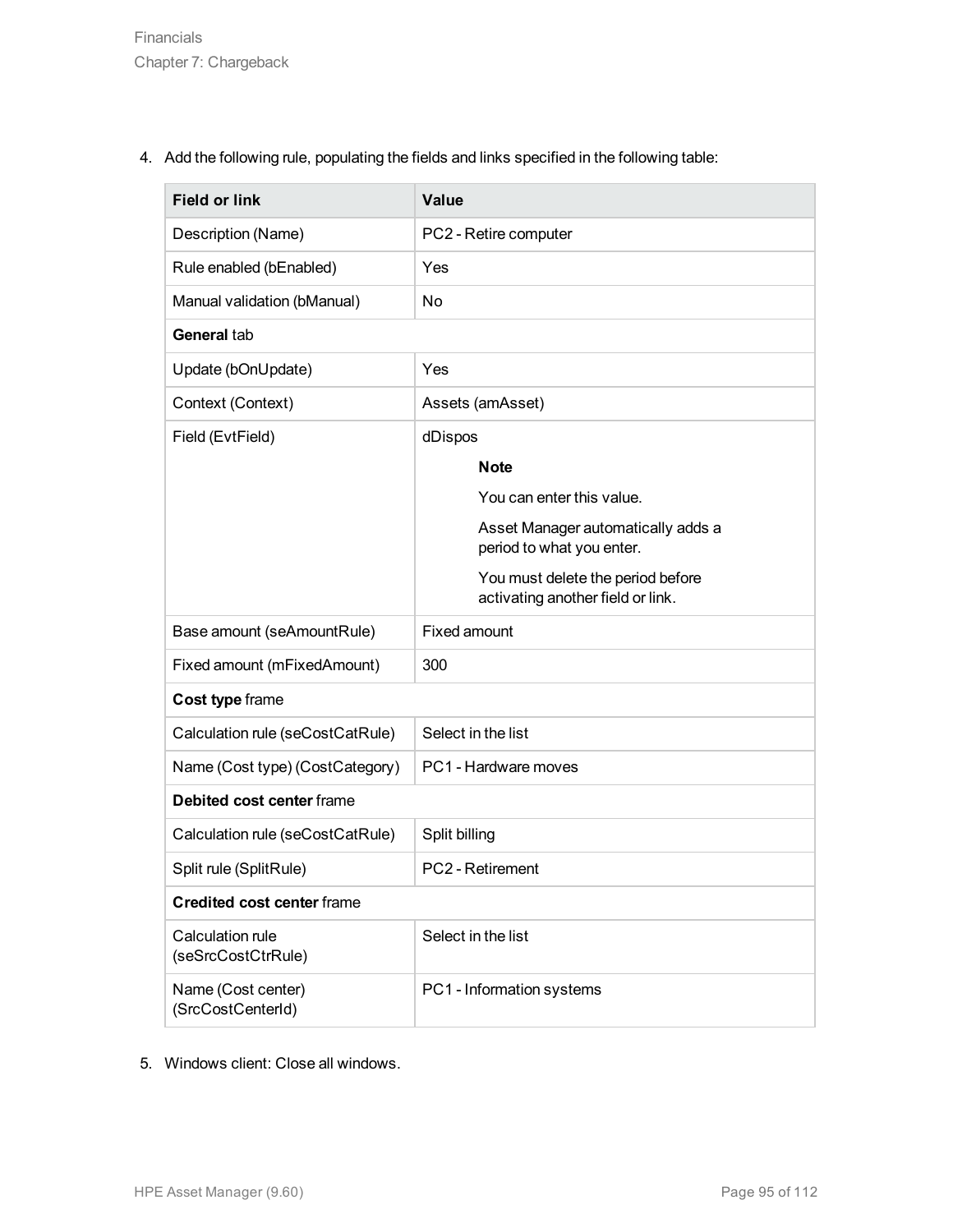#### **Retire the computer**

- 1. Display the assets (**Asset lifecycle/ Infrastructure management/ Assets** link on the navigation bar).
- 2. Display the detail of the asset **PC1-001**.
- 3. Modify the record using the fields and links as shown in the following table:

| Field or link      | Value                                                   |
|--------------------|---------------------------------------------------------|
| General tab        |                                                         |
| Date (dDispos) $ $ | Select the following date using the graphical calendar: |
|                    | September 21, 2011                                      |

- 4. Validate the modification of the record (**Modify** button).
- 5. Select the **Costs** tab.
- 6. The list contains 3 expense lines (1 credit and 2 debits), created by the chargeback rule **PC2 - Retire computer**.

Examine the details of these expense lines.

7. Windows client: Close all windows.

# **Practical case 3 - Scheduled triggering of a chargeback rule**

## **Presentation**

This practical case is intended to show you how to trigger a chargeback using a scheduler.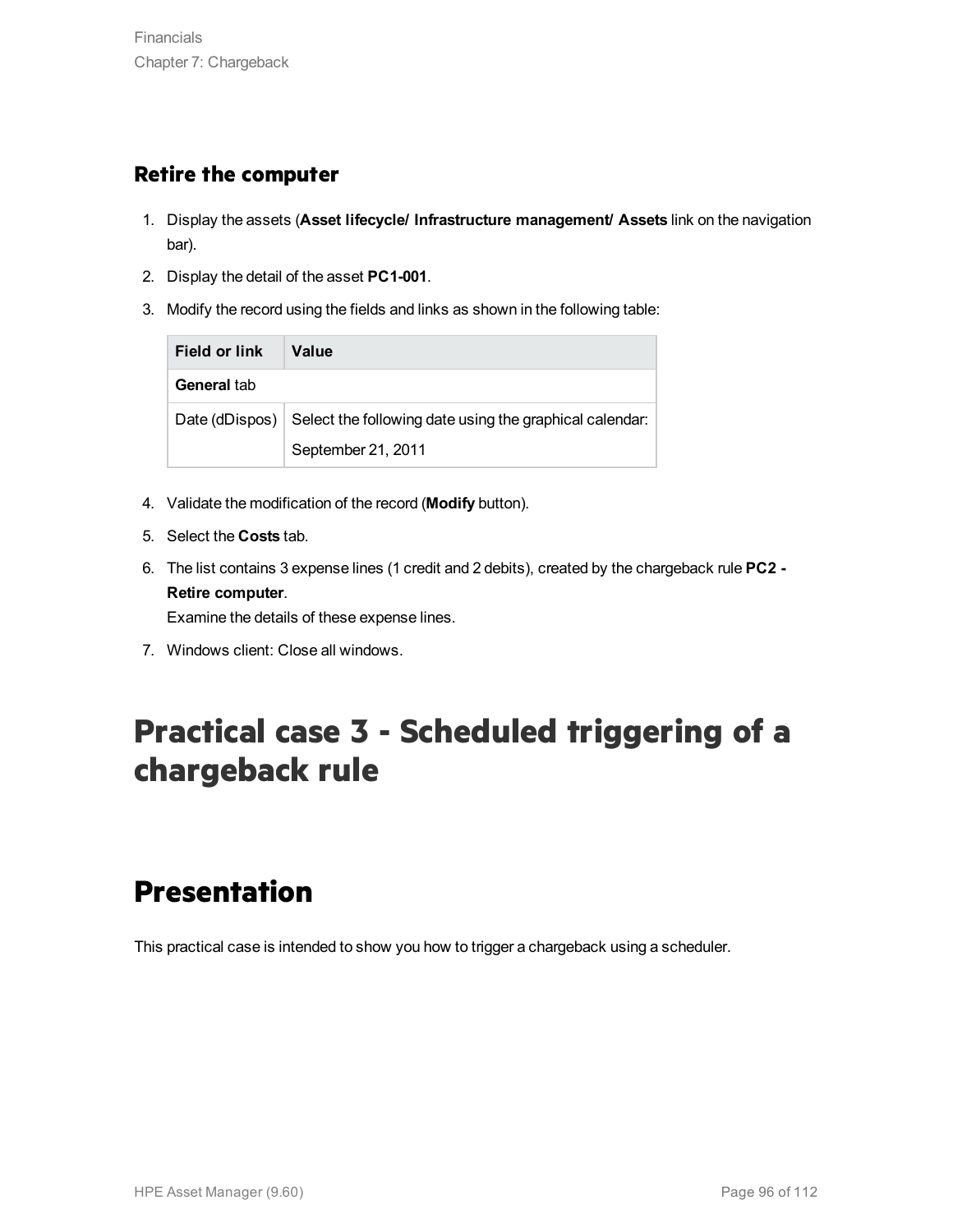# **Prerequisites**

You must have completed the practical case named Practical case 1 - Chargeback computer installation and move.

# **Scenario**

The information systems department charges for supporting the administration department's computers **10%** of the purchase price and allocates the recharged amount to the department of the user and to the **PC1 - Support** cost type.

### **Steps to carry out**

#### **Create the cost type**

- 1. Display the cost types (**Asset lifecycle/ IT financial management/ Cost tracking/ Cost types** link on the navigation bar).
- 2. Create the following record using the fields and links as shown in the following table:

| Field or link Value |                             |
|---------------------|-----------------------------|
|                     | Name (Name)   PC3 - Support |

3. Windows client: Close all windows.

### **Add a rule to the chargeback rule**

- 1. Display the chargeback systems (**Asset lifecycle/ IT financial management/ Chargeback/ Chargeback systems** link on the navigation bar).
- 2. Display the detail of the chargeback system identified by the following field: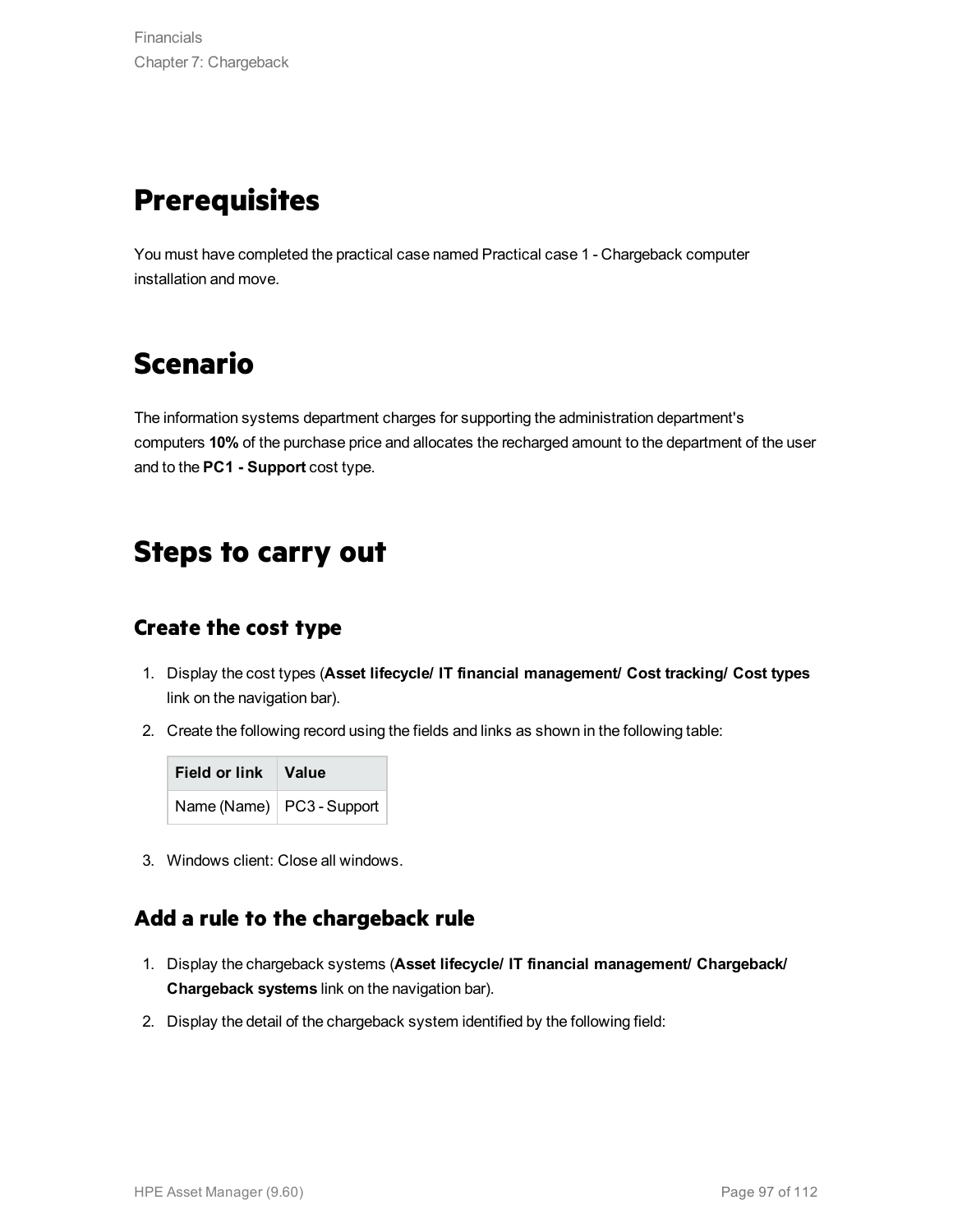| Field or link | Value                                     |
|---------------|-------------------------------------------|
|               | Description (Name)   PC1 - Computer moves |

#### 3. Select the **Rules** tab.

4. Add the following rule, populating the fields and links specified in the following table:

| <b>Field or link</b>           | Value                                                                  |
|--------------------------------|------------------------------------------------------------------------|
| Description (Name)             | PC3 - Support                                                          |
| Rule enabled (bEnabled)        | Yes                                                                    |
| Manual validation (bManual)    | <b>No</b>                                                              |
| General tab                    |                                                                        |
| Timer (bOnTimer)               | Yes                                                                    |
| Context (Context)              | Portfolio items (amPortfolio)                                          |
| Filter (Query)                 | PC1 - Administration department computers                              |
| Base amount (seAmountRule)     | Field                                                                  |
| Selected field                 | Asset.mPrice                                                           |
|                                | <b>Note</b><br>You can enter this value.                               |
|                                | Asset Manager automatically adds a                                     |
|                                | period to what you enter.                                              |
|                                | You must delete the period before<br>activating another field or link. |
| Coefficient (dMarkupCoef)      | 0.1                                                                    |
| Fixed mark-up (mFixedMarkup)   | 100                                                                    |
| Charged object (ChargedRecord) | User.Parent                                                            |
|                                | <b>Note</b>                                                            |
|                                | You can enter this value.                                              |
|                                | Asset Manager automatically adds a<br>period to what you enter.        |
|                                | You must delete the period before<br>activating another field or link. |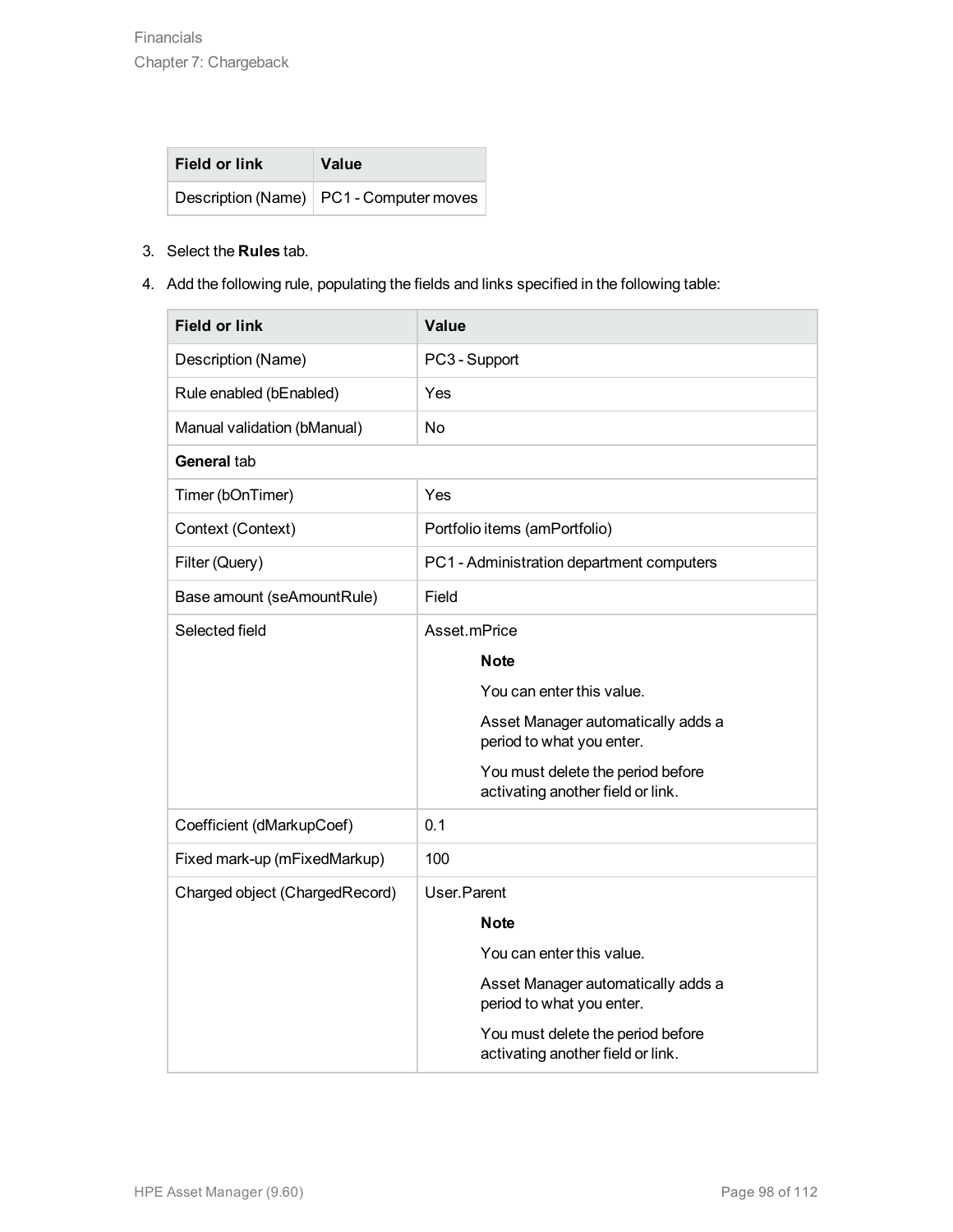| <b>Field or link</b>                       | <b>Value</b>                                                           |  |
|--------------------------------------------|------------------------------------------------------------------------|--|
| Cost type frame                            |                                                                        |  |
| Calculation rule (seCostCatRule)           | Select in the list                                                     |  |
| Name (Cost type) (CostCategory)            | PC1 - Hardware moves                                                   |  |
| Debited cost center frame                  |                                                                        |  |
| Calculation rule (seCostCatRule)           | Select in the database                                                 |  |
| Target cost center                         | User.Parent.CostCenter                                                 |  |
| (TargetCostCenter)                         | <b>Note</b>                                                            |  |
|                                            | You can enter this value.                                              |  |
|                                            | Asset Manager automatically adds a<br>period to what you enter.        |  |
|                                            | You must delete the period before<br>activating another field or link. |  |
| <b>Credited cost center frame</b>          |                                                                        |  |
| Calculation rule<br>(seSrcCostCtrRule)     | Select in the list                                                     |  |
| Name (Cost center)<br>(SrcCostCenterId)    | PC1 - Information systems                                              |  |
| <b>Timer</b> tab                           |                                                                        |  |
| Last execution of the rule<br>(dtLastExec) | Leave the date and time of creation of the chargeback rule             |  |
| Days                                       | Day of the year                                                        |  |
| Day                                        | Day on which you perform the practical case                            |  |
| Month                                      | Month in which you perform the practical case                          |  |
| Year                                       | Year in which you perform the practical case                           |  |
| <b>Times</b>                               | <b>Itemized list</b>                                                   |  |
| Field to the right of Itemized list        | The time displayed by your computer.<br>Example: 19:33.                |  |

5. Leave the detail of the chargeback rule open.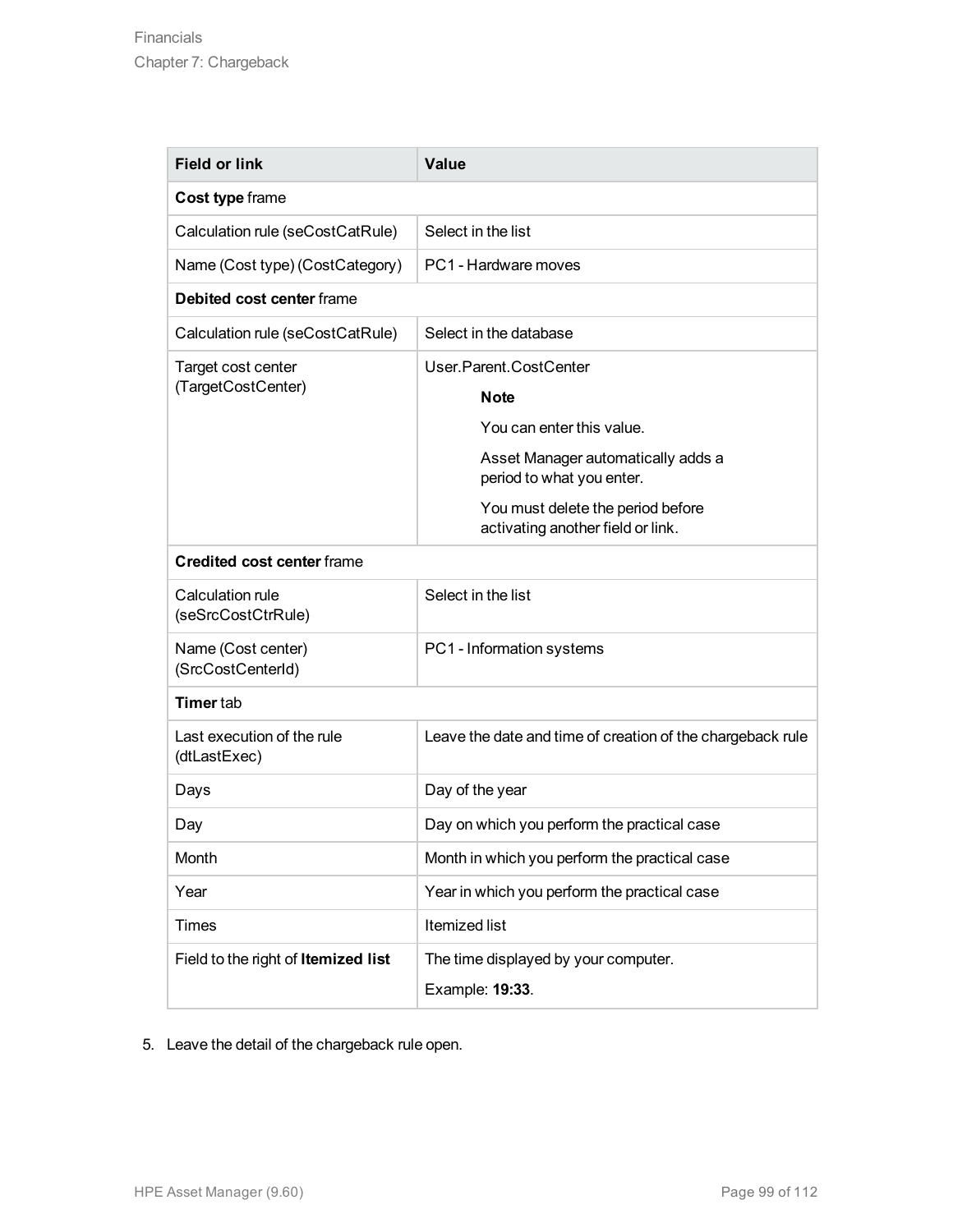### **Execute Asset Manager Automated Process Manager**

- 1. Start Asset Manager Automated Process Manager.
- 2. Connect to the database you are connected to with Asset Manager.
- 3. Display the activation window (**Action/ Activate**).
- 4. Select the **Trigger the periodical chargeback rules** (CbkTimer) module.
- 5. Trigger the module (**OK** button).
- 6. Go back to Asset Manager.
- 7. Make sure that the detail of the chargeback rule **PC3 - Support** is correctly displayed.
- 8. Select the **Timer** tab.
- 9. Examine the **Last execution of the rule** (dtLastExec) field: This field is set to the date and time of triggering of the **Trigger the periodical chargeback rules** module by Asset Manager Automated Process Manager.
- 10. Windows client: Close all windows.
- 11. Display the employees and departments (**Organization management/ Organization/ Employees** link on the navigation bar).
- 12. Select the following record:

| Field or link Value |                                    |
|---------------------|------------------------------------|
|                     | Name (Name)   PC1 - Administration |

- 13. Select the **Costs** tab.
- 14. The list contains the 2 expense lines (credit and debit) automatically created by the chargeback rule **PC3 - Support**.

Examine the details of these expense lines.

15. Windows client: Close all windows.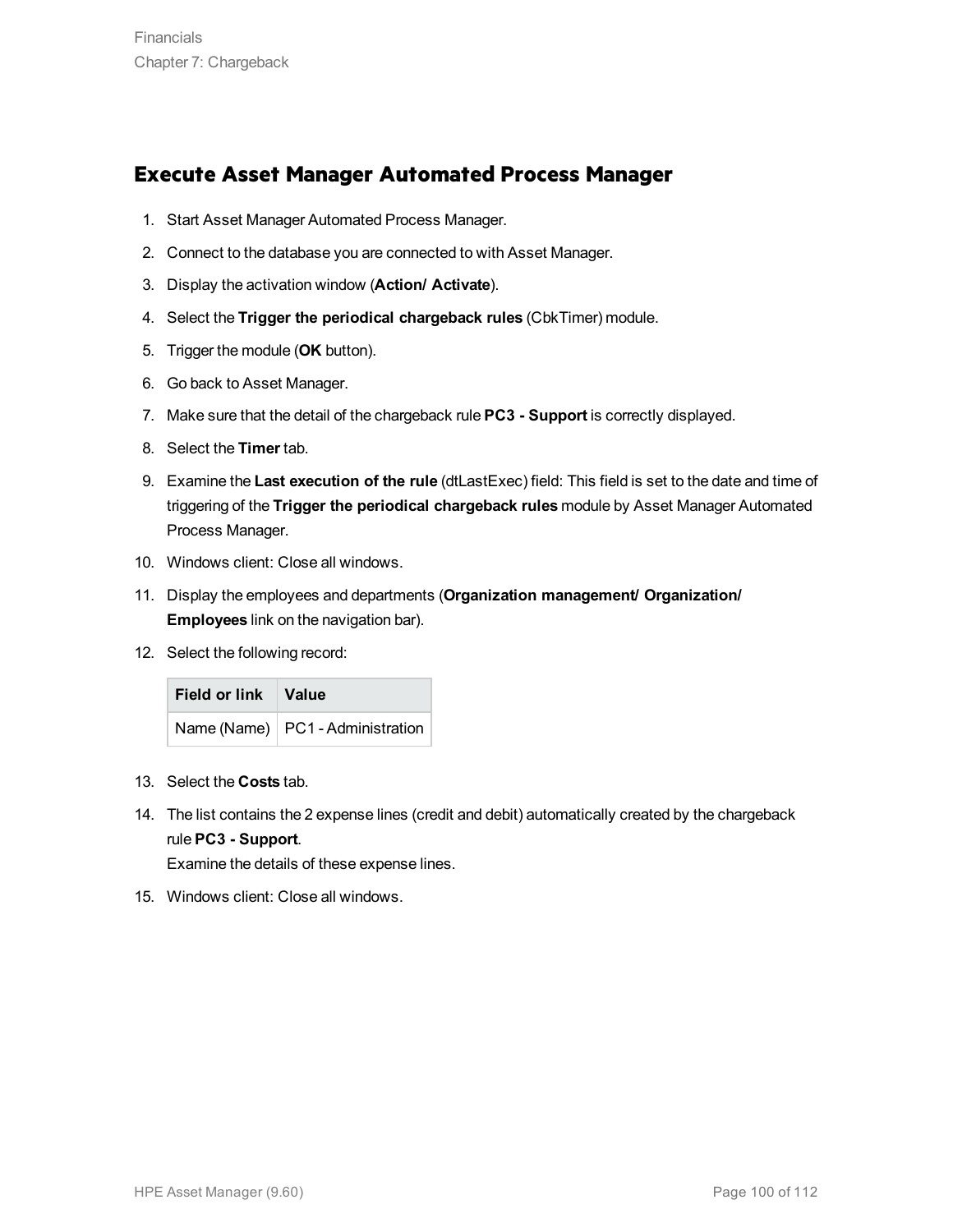# Chapter 8: Glossary

### <span id="page-100-0"></span>**Expenses**

## **Financial year**

Time span covered by a budget.

A given **financial year** can be divided differently into set of **periods**. Each set of **periods** corresponds to a **time division**.

#### **Examples**

Fiscal 2003

**Table in the Asset Manager database that describes these objects** Financial years (amFinancialYear)

# **Time division**

A **time division** is a way of dividing a **financial year** into a set of **periods**.

A same given **financial year** can have several associated **time divisions** (semesters, quarters, and so on).

**Time divisions**, along with **budget classifications**, are used to delimit the scope of **budgets**.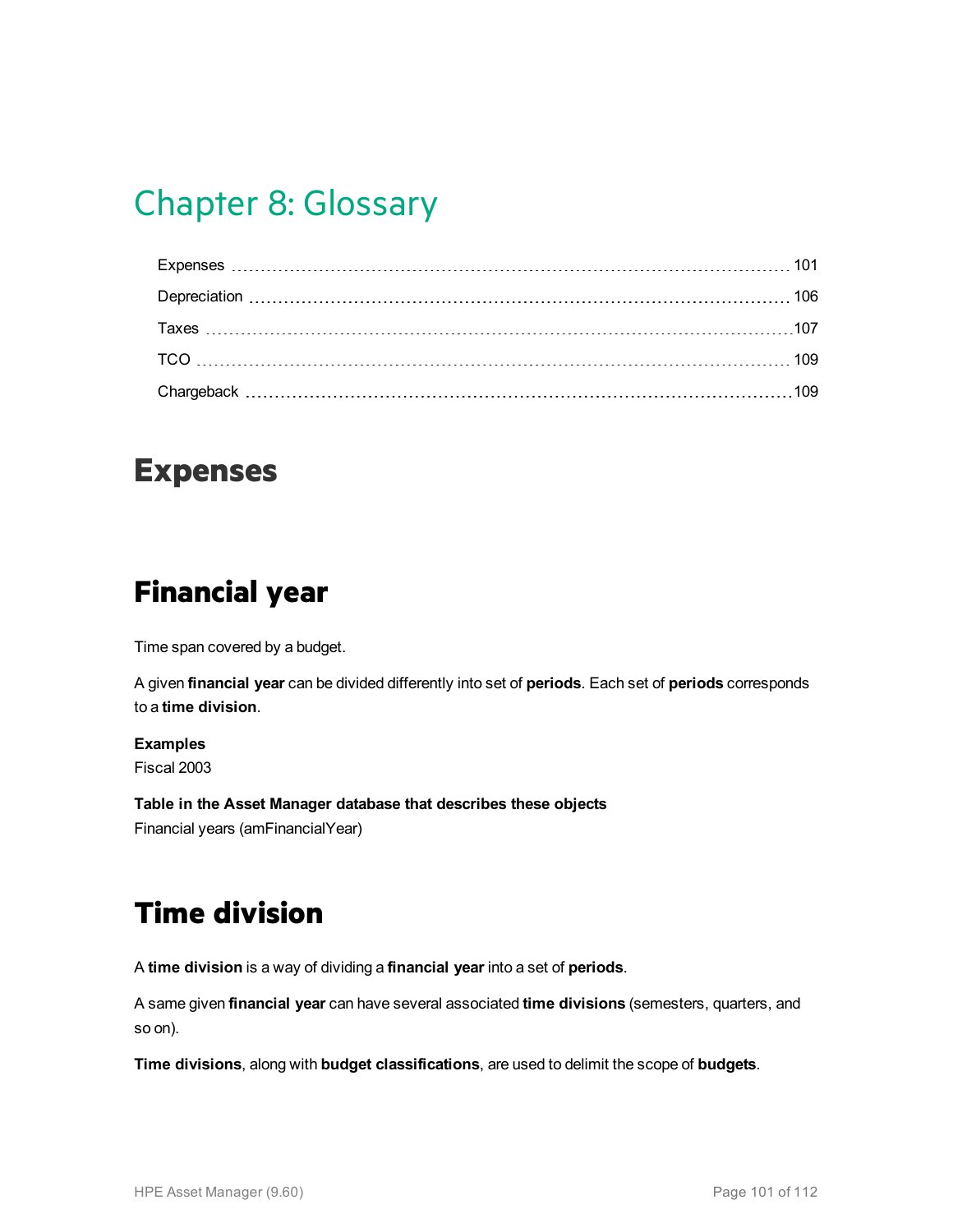By linking a **budget** to a **time division**, the budget is indirectly linked to the **financial year** covered by the time division.

#### **Examples**

- Fiscal 2011 semesters
- Fiscal 2011 quarters

**Table in the Asset Manager database that describes these objects** Time division (amFYDivision)

## **Period**

One of the intervals of time of a **time division**.

The **periods** of a **time division** follow on after each other without overlapping.

Together, the **periods** of a **time division** cover the exact duration of the financial year.

**Examples**

First quarter 2011

**Table in the Asset Manager database that describes these objects** Periods (amPeriod)

## **Budget classification**

Highest level of cost division used in the **Budget classifications/ Budget categories/ Cost types** hierarchy.

A **budget classification** is divided into **budget categories**.

**Budget classifications**, along with **time divisions**, are used to delimit the scope of a budget.

#### **Examples**

The **Travel** budget classification made up of the following budget categories:

- National travel.
- International travel.

#### **Table in the Asset Manager database that describes these objects**

Budget classifications (amBudgClass)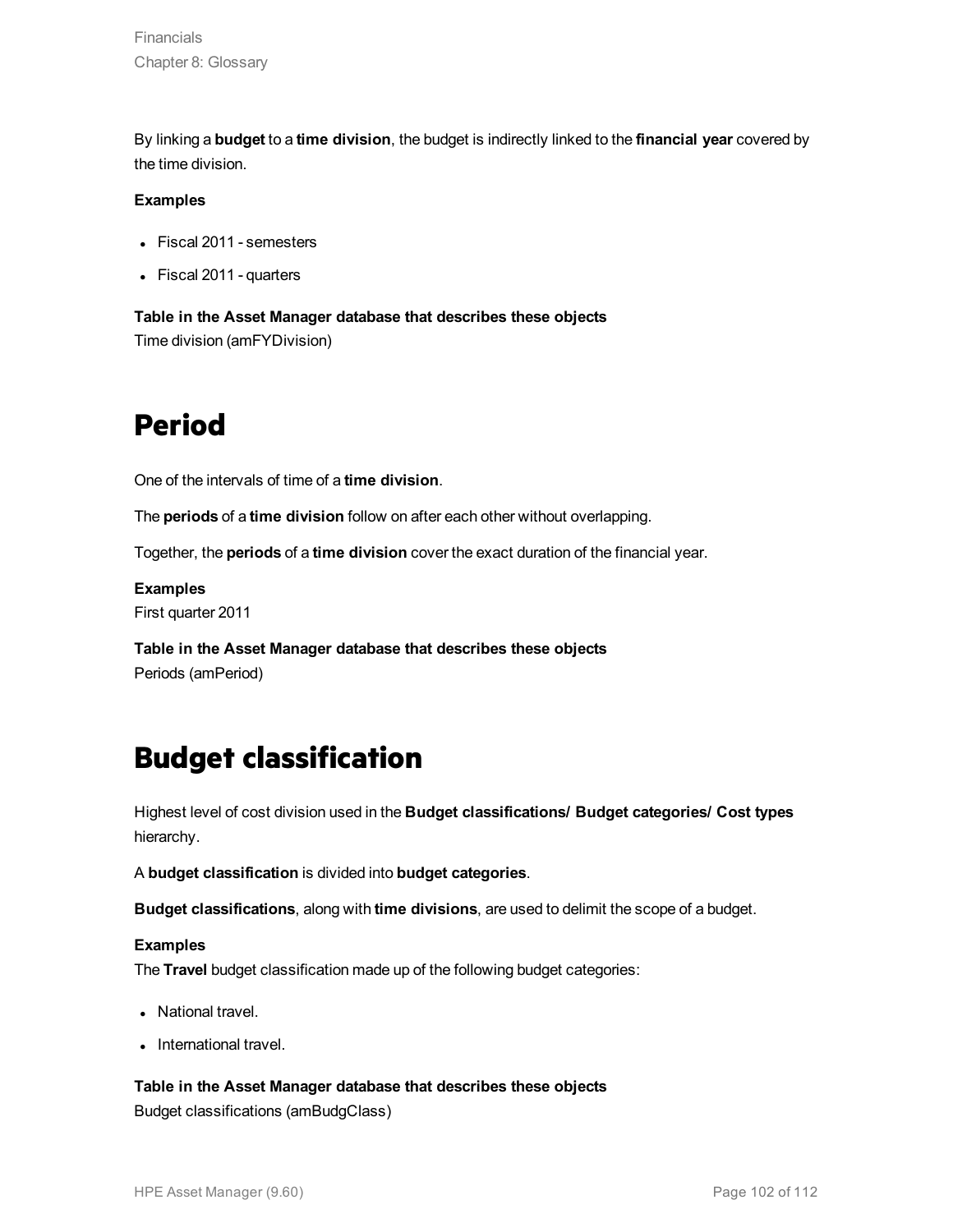## **Budget category**

Middle level of cost division used in the **Budget classifications/ Budget categories/ Cost types** hierarchy.

**Budget categories** are divided into **cost types**.

**Budget categories** give you a wider capacity to control costs than is simply available with **cost types**.

#### **Examples**

The **National assignment** budget category made up of the following cost types:

- NY travel.
- $\bullet$  LA travel.

**Table in the Asset Manager database that describes these objects** Budget categories (amBudgetCategory)

## **Cost type**

Lowest level of cost division used in the **Budget classifications/ Budget categories/ Cost types** hierarchy.

**Cost types** are divided into **budget categories**.

**Cost types** are used to classify expenses.

Expense lines can be associated to a **cost type**. This enables you to perform cost tracking.

#### **Examples**

The following cost types, grouped together in the **National assignment** budget category:

- NY travel.
- $\bullet$  LA travel.

**Table in the Asset Manager database that describes these objects**

Cost types (amCostCategory)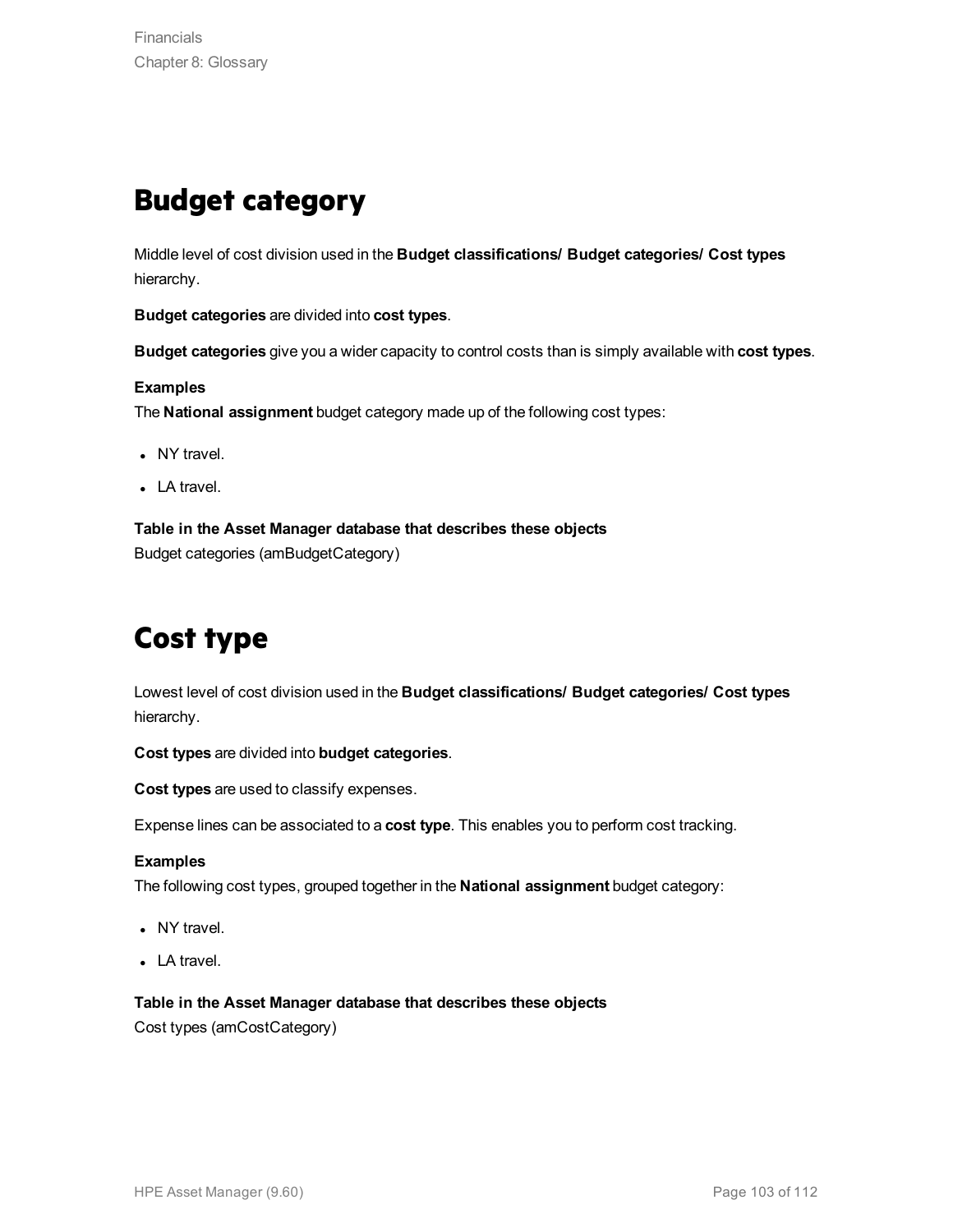# **Budget**

A budget gives you a central location to manage revenues and expenses according to:

- A time division (1 fiscal year, for example). This defines what financial year is concerned by the budget.
- A budget classification (travel, for example).

A budget is created in a budget center.

#### **Examples**

- Assignments 2011.
- Hardware purchases 2011.

**Table in the Asset Manager database that describes these objects** Budgets (amBudget)

## **Cost center**

A cost center is used to group together expenses generated by a business unit (a department, and so on).

If you want to implement budget management, each cost center must belong to a budget center.

#### **Examples**

- $\blacksquare$  MIS.
- NY operations.

#### **Table in the Asset Manager database that describes these objects**

Cost centers (amCostCenter)

## **Budget center**

A budget center is made up of budgets and cost centers.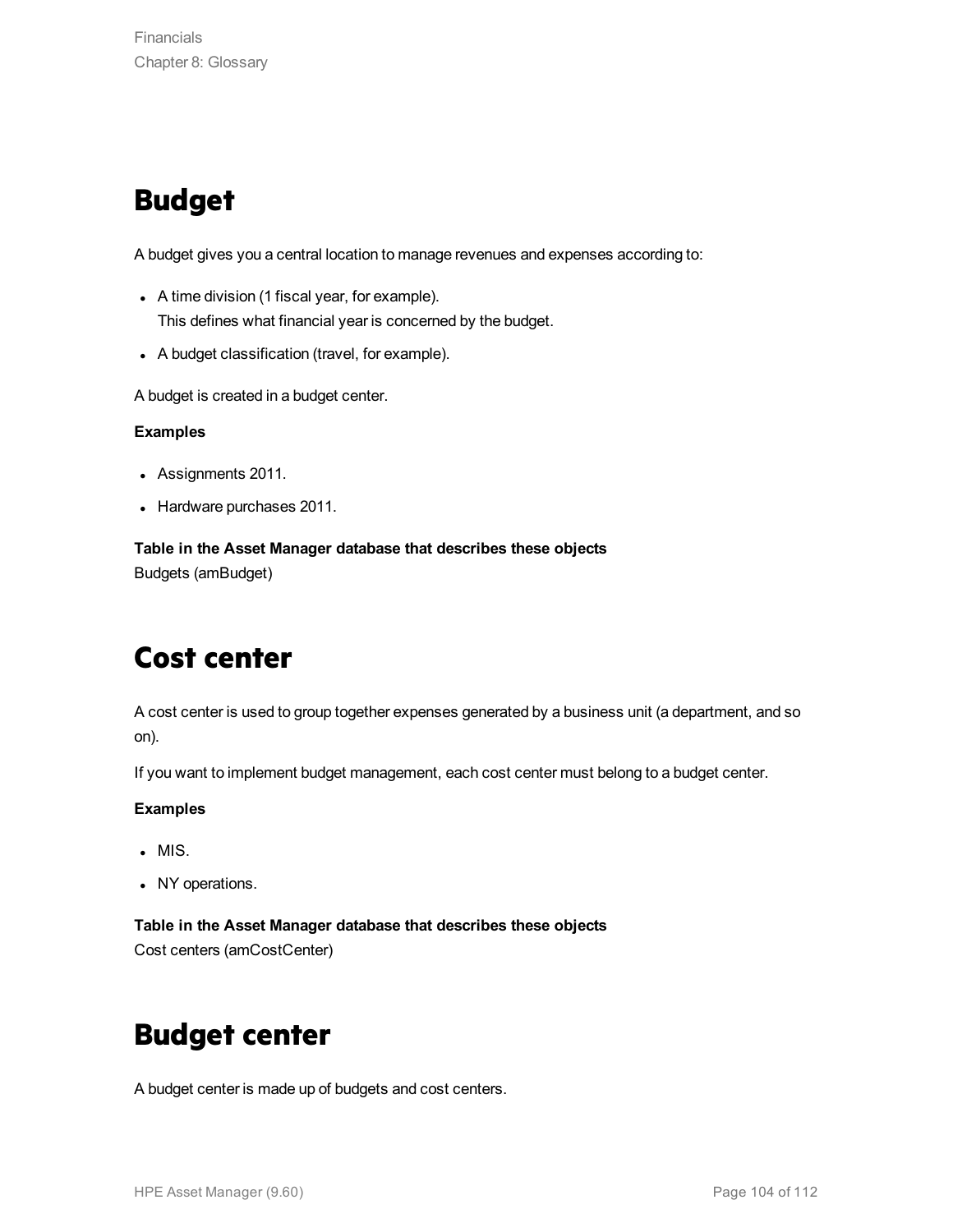The budget center does not need to be bounded in time to a given type of expense. Budgets, on the other hand, are specific to a period and a type of expenses.

A budget center enables you to plan and track expenses for a set of cost centers.

#### **Examples**

The **Research and development** cost center made up of the 9 following budgets:

| Travel 2004   Hardware purchases 2004   Training 2004 |  |
|-------------------------------------------------------|--|
| Travel 2005   Hardware purchases 2005   Training 2005 |  |
| Travel 2006   Hardware purchases 2006   Training 2006 |  |

**Table in the Asset Manager database that describes these objects**

Budget centers (amBudgCenter)

### **Expense line**

Full description of an expense (debit amount, credit amount, date, tax, and so on).

#### **Examples**

Expense lines can have multiple origins:

- A purchase.
- A work order.
- A chargeback.
- $\bullet$  A training.
- $\bullet$  A rent.

**Table in the Asset Manager database that describes these objects** Expense lines (amExpenseLine)

## **Currency**

Currency in which monetary values can be expressed.

#### **Examples**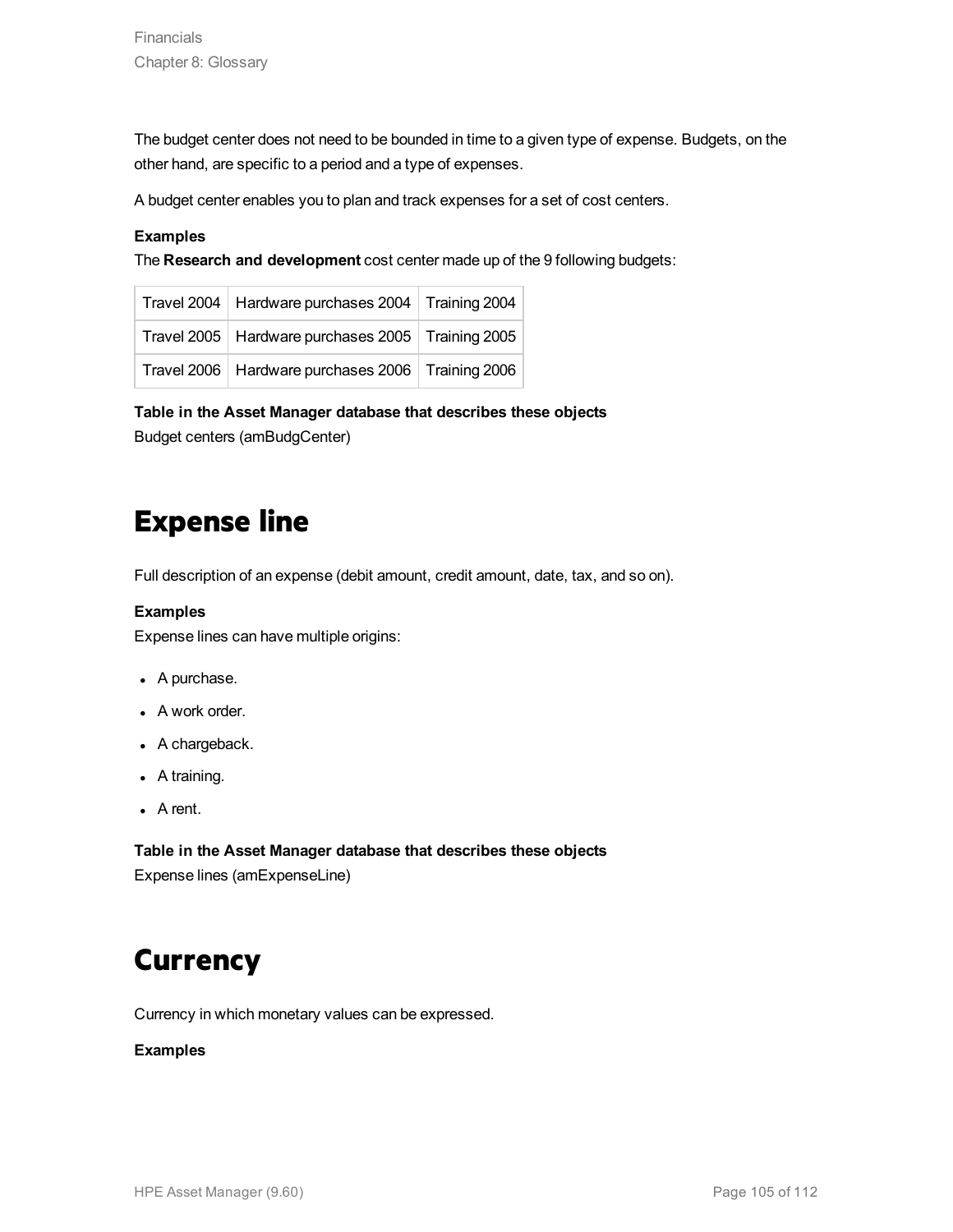Financials Chapter 8: Glossary

- Euro.
- Dollar.

**Table in the Asset Manager database that describes these objects** Currencies (amCurrency)

## **Exchange rate**

Exchange rate between two currencies.

Exchange rates are used to calculate equivalent monetary values in different currencies.

**Table in the Asset Manager database that describes these objects** Exchange rates (amCurRate)

## <span id="page-105-0"></span>**Depreciation**

## **Depreciation**

Amortizing an asset consists of making provisions for depreciation.

Asset Manager enables you to estimate depreciation for fixed assets.

It is an estimation only; Asset Manager is not intended to be a substitute for specialized accounting software, which alone can be used for legal purposes.

However, information in the Asset Manager database can be reconciled with information in accounting applications. Managers in the field using Asset Manager are well placed to note the presence and condition of fixed assets.

Asset Manager enables you to define or calculate:

- The depreciation type (rate, duration, coefficient).
- The basis of the depreciation.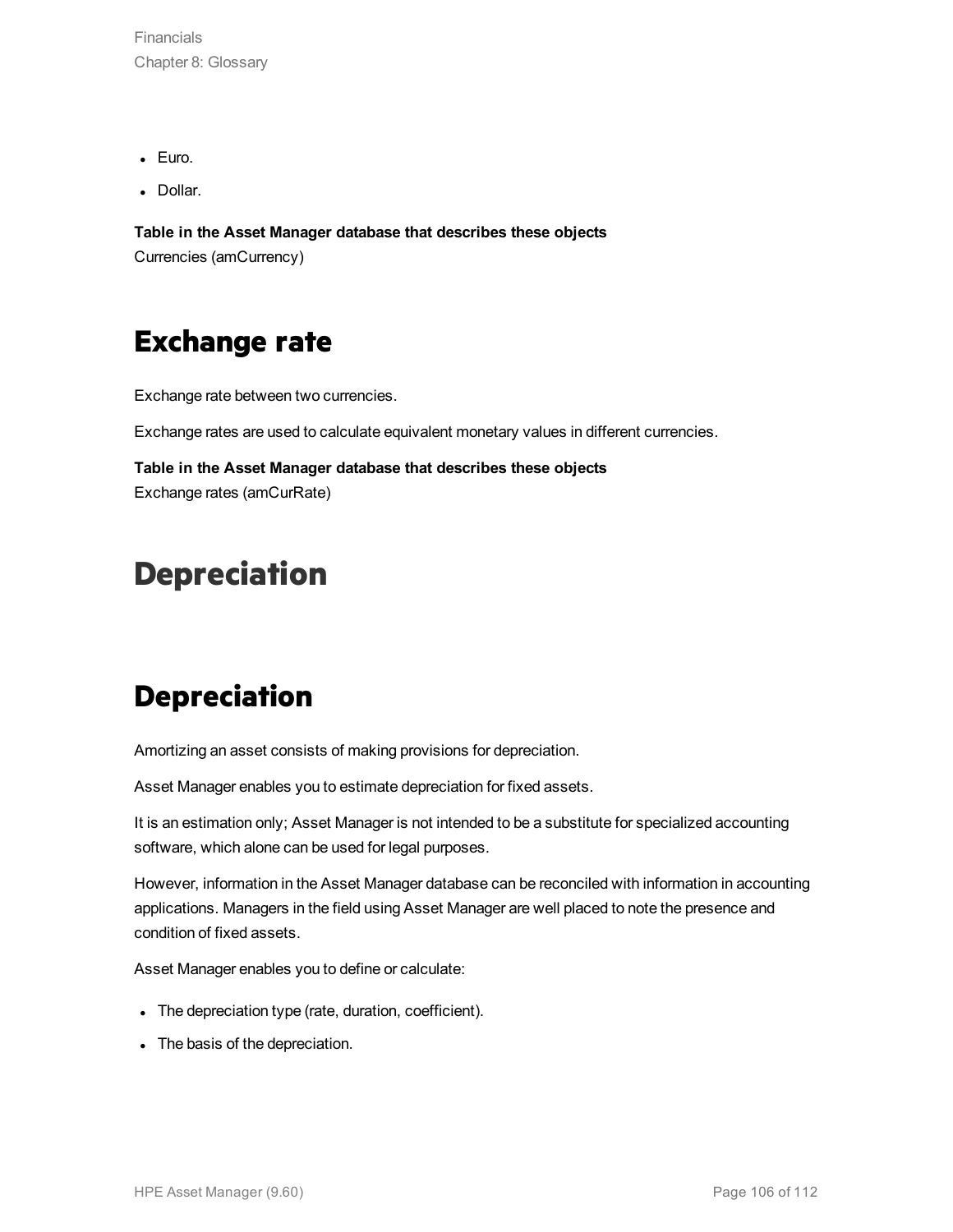Financials Chapter 8: Glossary

- The amount of the depreciation.
- The residual value.

#### **Examples**

- Straight-line method
- Declining balance method.

#### **Tables in the Asset Manager database that describe these objects**

- Assets (amAsset)
- Fixed assets (amFixedAsset)

## **Fixed asset**

Asset of value used by the enterprise and amortized.

Asset Manager enables you to describe fixed assets for informational purposes.

Information in the Asset Manager database can be reconciled with information in accounting applications. Managers in the field using Asset Manager are well placed to note the presence and condition of fixed assets.

#### **Table in the Asset Manager database that describes these objects** Fixed assets (amFixedAsset)

## <span id="page-106-0"></span>**Taxes**

## **Tax jurisdiction**

Zone within which the same tax rates are applicable.

#### **Examples**

Tax jurisdictions usually match up with geographical areas.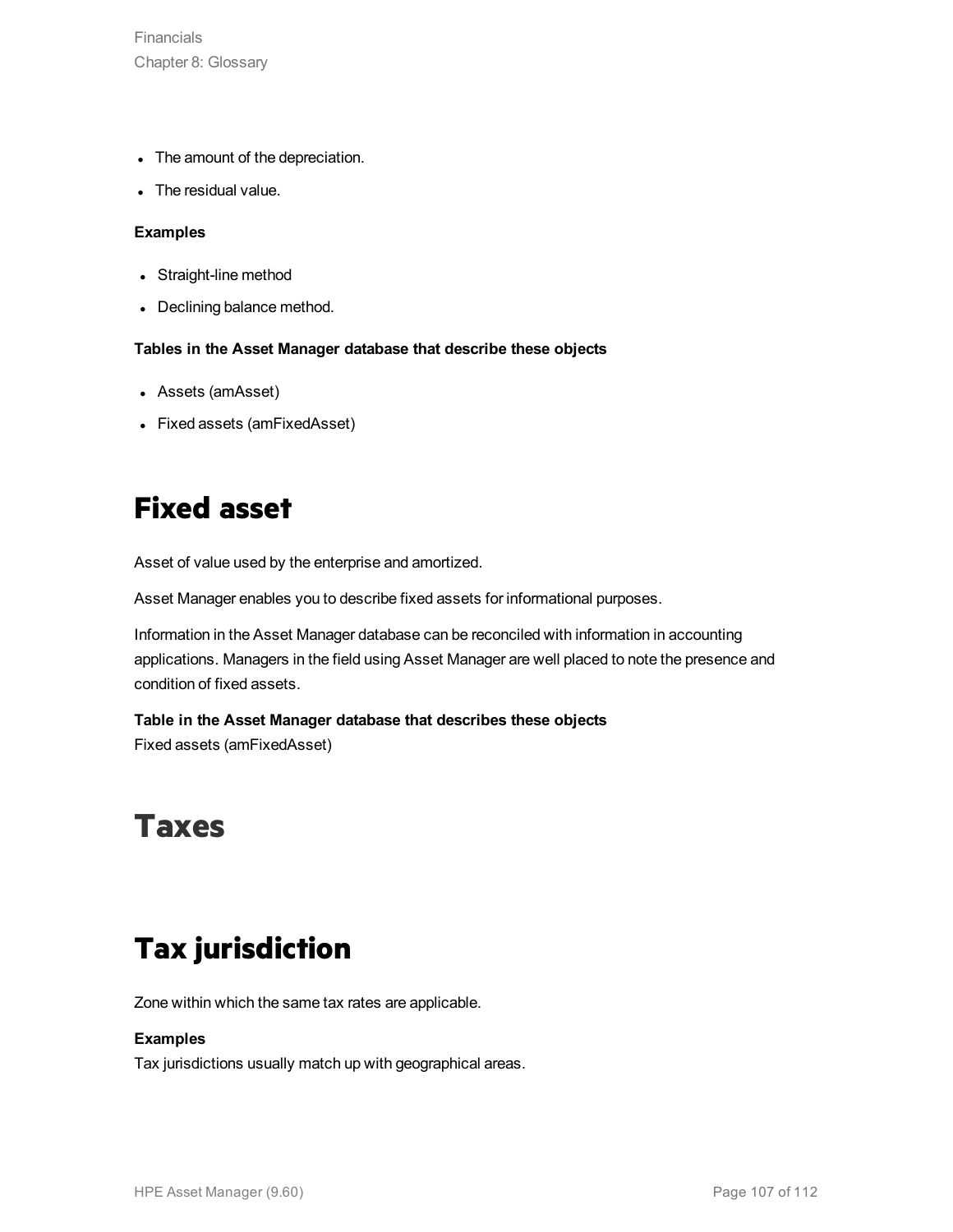**Financials** Chapter 8: Glossary

#### **Table in the Asset Manager database that describes these objects**

Tax jurisdictions (amTaxJuris)

# **Tax**

Sum payable to the government or local authorities dependent on certain expenses.

#### **Tables in the Asset Manager database that describe these objects**

- Asset rents (amAssetRent)
- Contract rents (amCntrRent)
- Purchase order lines (amPOrdLine)
- Invoice lines (amInvoiceLine)
- Request lines (amReqLine)
- Expense lines (amExpenseLine)
- Assets (amAsset)
- Adjusting items (amAdjustment)
- Contracts (amContract)
- Supplier invoices (amInvoice)
- Orders (amPOrder)
- Requests (amRequest)
- Training (amTraining)
- Work orders (amWorkOrder)

# **Tax rate**

Percentage used in a tax jurisdiction to calculate tax amounts.

#### **Table in the Asset Manager database that describes these objects**

Tax rate values (amTaxRate)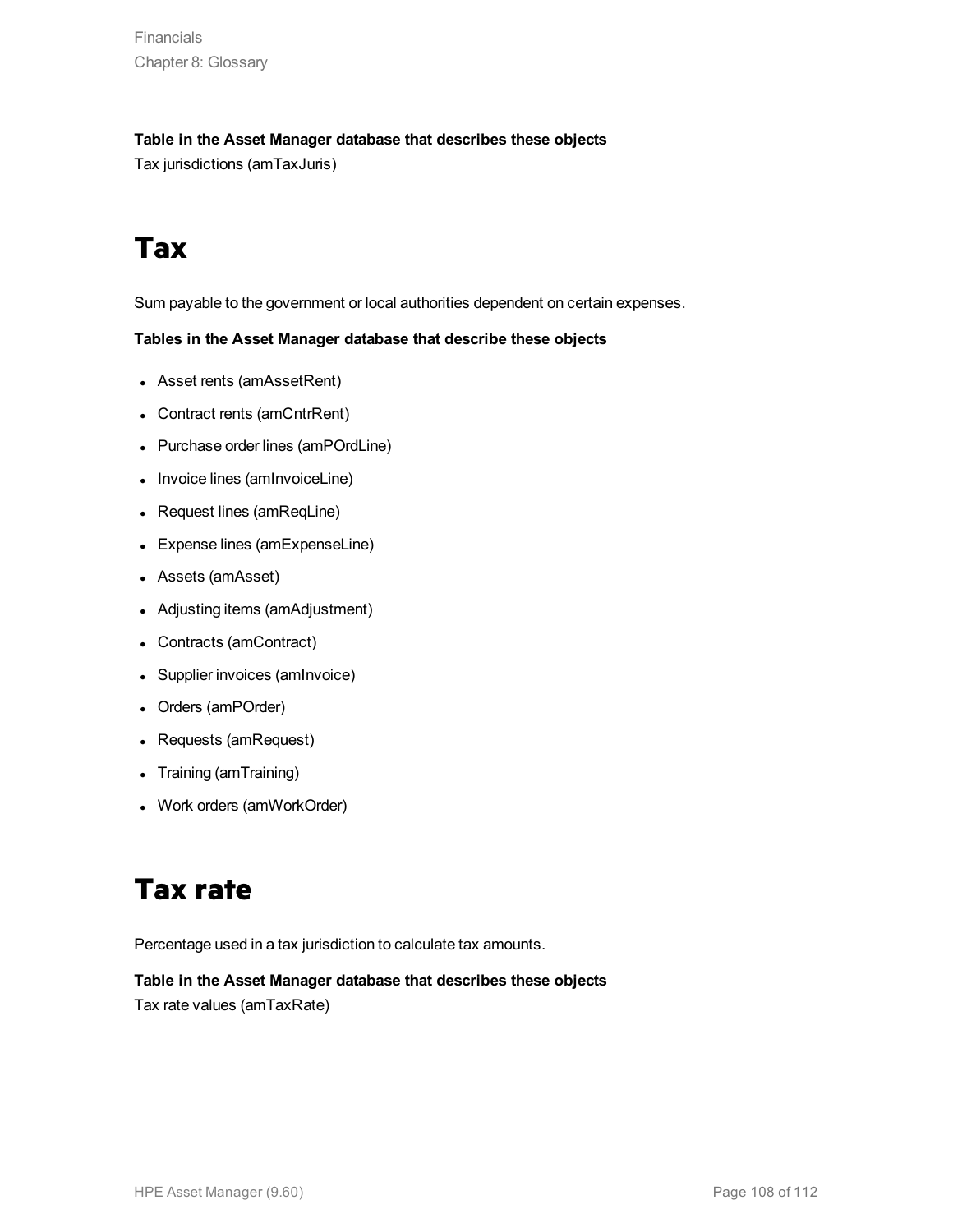## **Tax formula**

Script used in certain tables to calculate tax amounts for certain expenses.

**Table in the Asset Manager database that describes these objects** Tax formulas (amTaxFormula)

# **TCO**

# **TCO**

TCO or **Total Cost of Ownership** is the name given to various methodologies used to evaluate the cost of using and maintaining an IT asset beyond its simple purchase or rental cost.

This cost is made up of the purchase prices of hardware and software, maintenance and upgrade costs, overhead and labor costs of administration (hot line, support, work orders, training, and so on).

# **Chargeback**

## **Chargeback**

Recharging of expenses from a source cost center to a target cost center.

#### **Examples**

• Recharging maintenance costs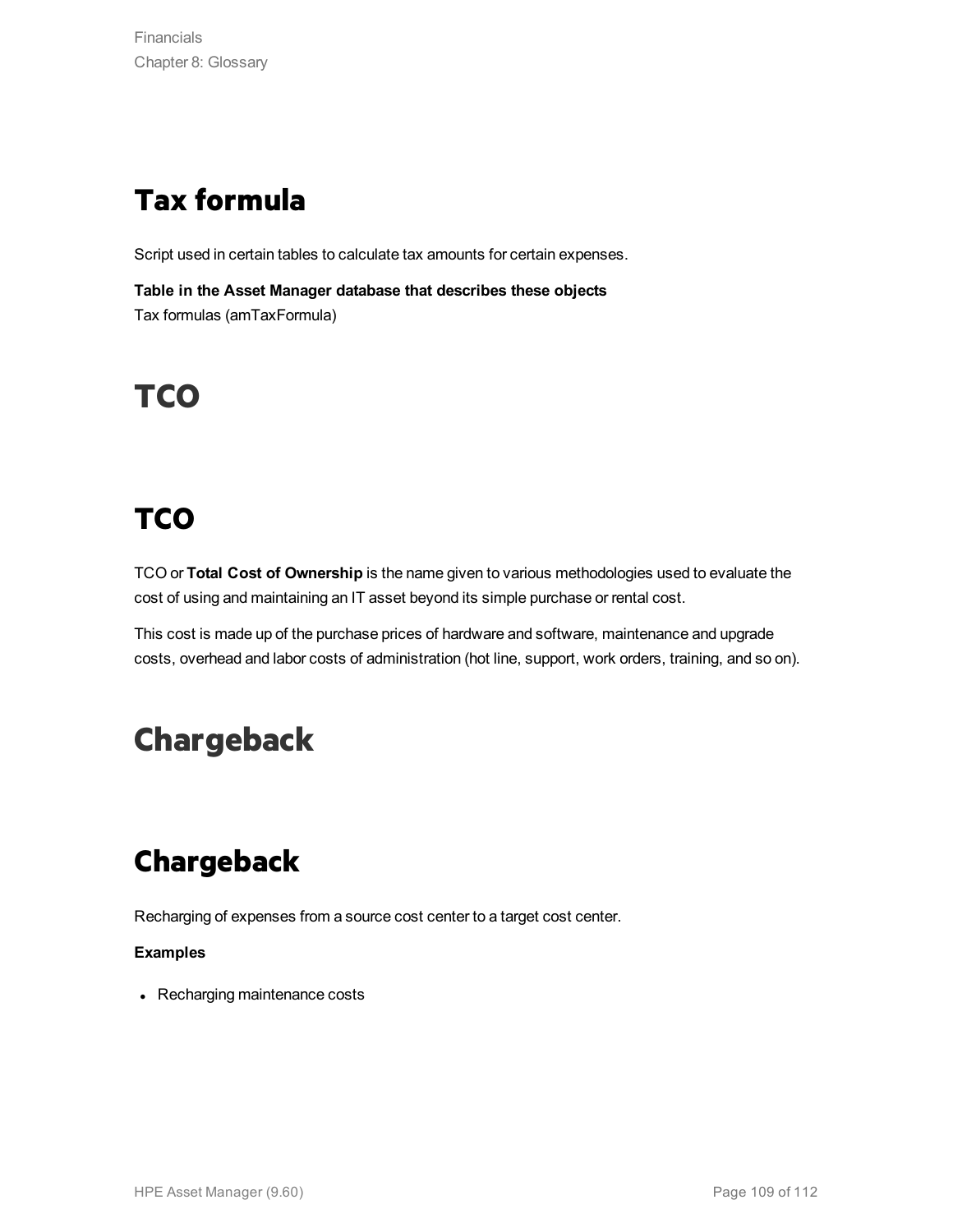### **Chargeback system**

Set of chargeback rules used to automate the generation of chargeback lines.

**Table in the Asset Manager database that describes these objects** Chargeback systems (amCbkSystem)

### **Chargeback rule**

Set of parameters used to generate chargeback lines:

- Triggering conditions.
- Source and target cost centers.
- Calculation method and chargeback amount.

Chargeback rules are implemented in chargeback systems.

**Table in the Asset Manager database that describes these objects** Chargeback rules (amCbkRule)

#### **Chargeback script**

Script used by a chargeback rule to calculate the amount of chargeback lines.

**Table in the Asset Manager database that describes these objects** Chargeback scripts (amCbkSystem)

#### **Chargeback event**

Trace of a chargeback automatically triggered by a chargeback rule.

**Table in the Asset Manager database that describes these objects** Chargeback events (amCbkStoredEvent)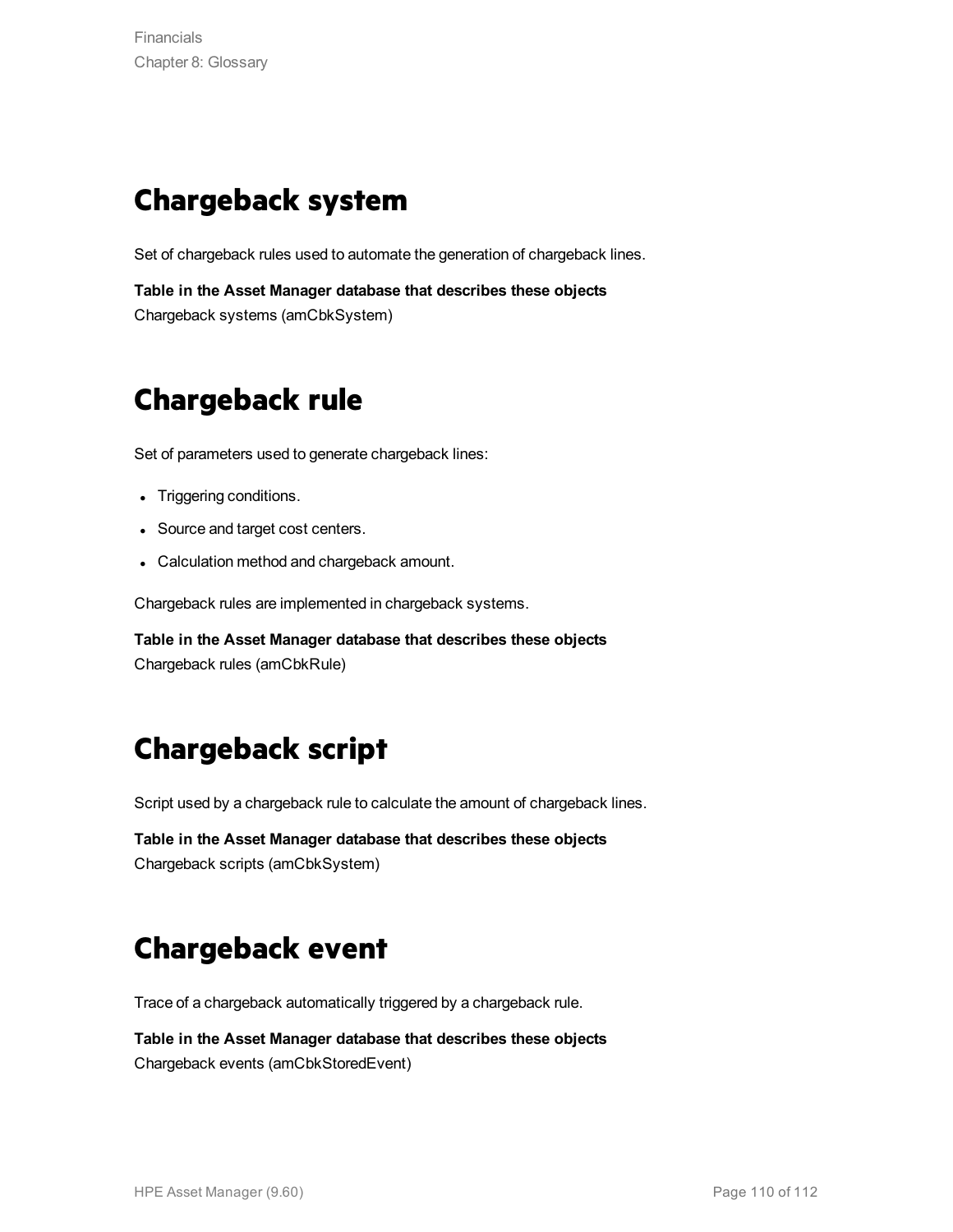# **Split billing**

The division of an expense line between several cost centers.

**Table in the Asset Manager database that describes these objects** Cost center split operations (amCCSplit)

# **Split-billing rule**

Split-billing rules are used in the chargeback rules to define how to split an expense between different cost centers (what percentage goes to which cost center).

**Table in the Asset Manager database that describes these objects** Split-billing rules (amCbkSplitRule)